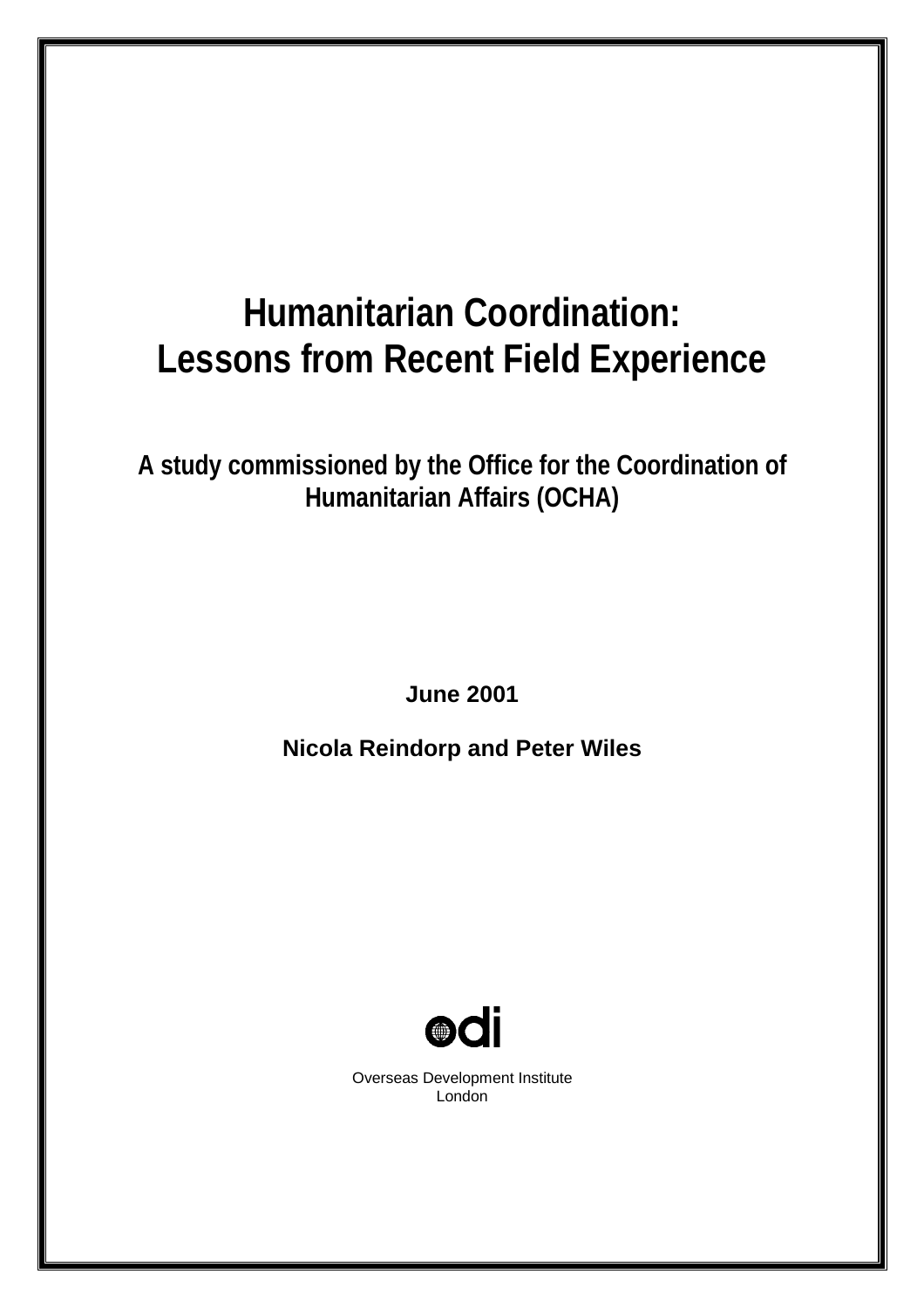## Humanitarian Coordination: Lessons from Recent Field Experience

## **CONTENTS**

| LIST OF ACRONYMS                                                                                                                                                         |  |
|--------------------------------------------------------------------------------------------------------------------------------------------------------------------------|--|
|                                                                                                                                                                          |  |
|                                                                                                                                                                          |  |
|                                                                                                                                                                          |  |
|                                                                                                                                                                          |  |
| SECTION 4: THE ADVANTAGES AND DISADVANTAGES OF COORDINATION MODELS 19                                                                                                    |  |
|                                                                                                                                                                          |  |
| 6.6 Conclusion                                                                                                                                                           |  |
|                                                                                                                                                                          |  |
|                                                                                                                                                                          |  |
| ANNEXES: 1: ToR, 2: Matrix of Coordination Arrangements, 3: DRC Case Study, 4: Somalia Case<br>Study, 5a: Kosovo Case Study, 5b: FRY Case Study, 6: List of Interviewees |  |

|--|--|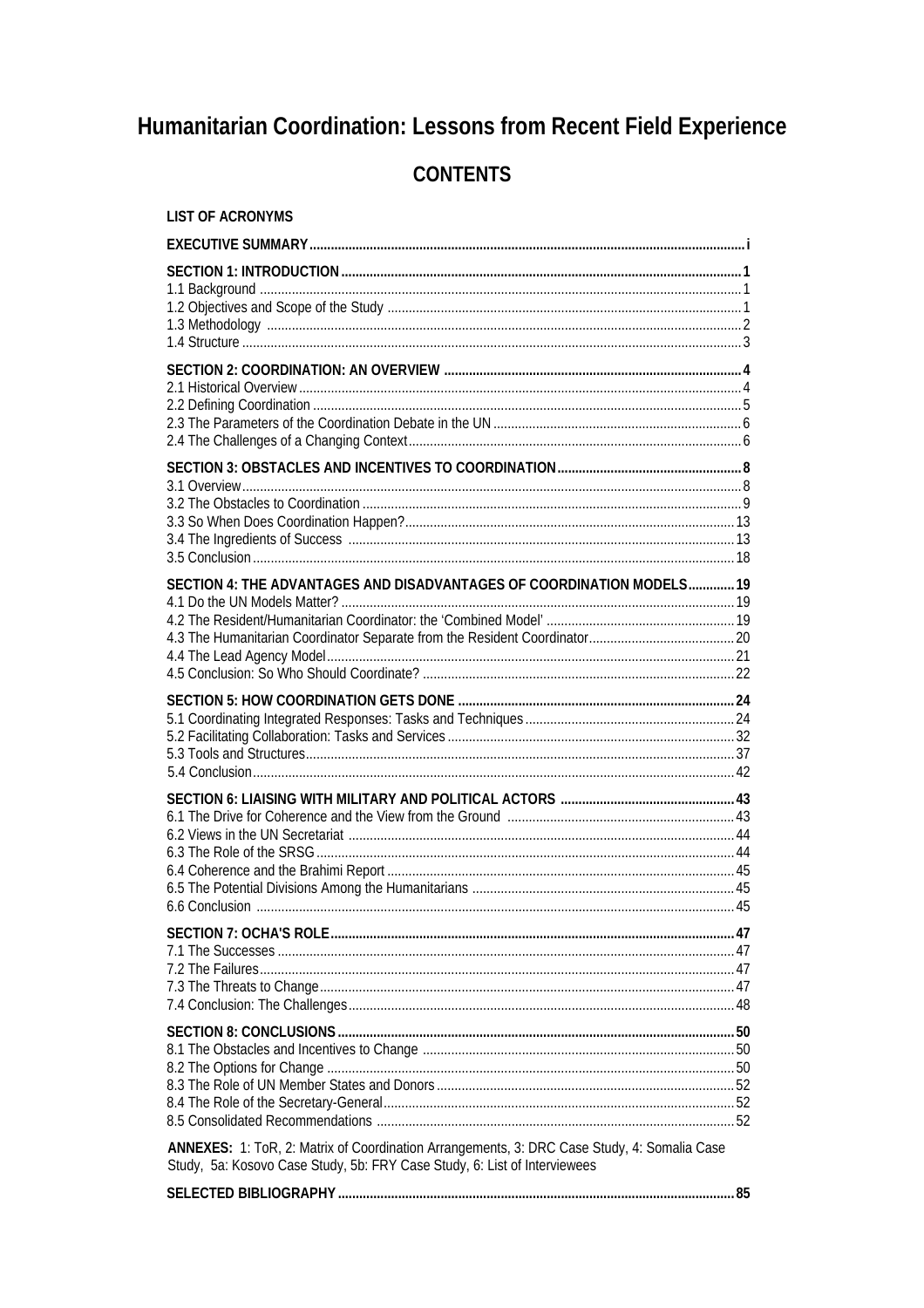## **LIST OF ACRONYMS**

| <b>ACABQ</b>  | Advisory Committee on Administrative and Budgetary Questions (UN)           |
|---------------|-----------------------------------------------------------------------------|
| <b>ACF</b>    | Action contre la Faim                                                       |
| <b>ALNAP</b>  | Active Learning Network on Accountability and Performance in Humanitarian   |
|               | Assistance                                                                  |
| <b>CAP</b>    | <b>Consolidated Appeal Process</b>                                          |
| <b>CCA</b>    | <b>Common Country Assessment</b>                                            |
| <b>CERF</b>   | <b>Central Emergency Revolving Fund</b>                                     |
| <b>CHAP</b>   | Common Humanitarian Action Plan                                             |
| <b>CIMIC</b>  | <b>Civil-Military Cooperation Commission</b>                                |
| <b>CRS</b>    | <b>Catholic Relief Services</b>                                             |
| <b>DDR</b>    | Disarmament, Demobilisation and Reintegration                               |
| <b>DEC</b>    | <b>Disasters Emergency Committee</b>                                        |
| <b>DFID</b>   | Department for International Development                                    |
| <b>DHA</b>    | Department of Humanitarian Affairs                                          |
| <b>DPA</b>    | Department of Political Affairs (UN)                                        |
| <b>DPKO</b>   | Department of Peacekeeping Operations (UN)                                  |
| <b>DRC</b>    | Democratic Republic of Congo                                                |
| <b>DSRSG</b>  | Deputy Special Representative of the Secretary-General                      |
| EC            | <b>European Commission</b>                                                  |
| <b>ECHA</b>   | <b>Executive Committee for Humanitarian Affairs</b>                         |
| <b>ECHO</b>   | European Community Humanitarian Office                                      |
| <b>ECOSOC</b> | <b>Economic and Social Council</b>                                          |
| <b>ECPS</b>   | <b>Executive Committee on Peace and Security</b>                            |
| EHI           | <b>Emergency Humanitarian Initiative</b>                                    |
| <b>EMG</b>    | <b>Emergency Management Group</b>                                           |
| <b>ERC</b>    | <b>Emergency Relief Coordinator</b>                                         |
| EU            | European Union                                                              |
| <b>FAO</b>    | Food and Agriculture Organisation (UN)                                      |
| <b>FCU</b>    | <b>Field Coordination Unit</b>                                              |
| <b>FRY</b>    | Federal Republic of Yugoslavia                                              |
| <b>FSAU</b>   | <b>Food Security Assessment Unit</b>                                        |
| GIS           | Geographic Information System                                               |
| <b>GIST</b>   | Geographic Information Systems Team                                         |
| HС            | Humanitarian Coordinator                                                    |
| <b>HCIC</b>   | Humanitarian Community Information Centre                                   |
| <b>HIS</b>    | <b>Health Information System</b>                                            |
| <b>HLO</b>    | Humanitarian Liaison Officers                                               |
| <b>HPG</b>    | Humanitarian Policy Group                                                   |
| <b>HPN</b>    | <b>Humanitarian Practice Network</b>                                        |
| <b>IACU</b>   | Inter-Agency Coordination Unit                                              |
| <b>IASC</b>   | <b>Inter-Agency Standing Committee</b>                                      |
| <b>ICRC</b>   | International Committee of the Red Cross                                    |
| <b>ICVA</b>   | <b>International Council of Voluntary Agencies</b>                          |
| <b>IDPs</b>   | <b>Internally Displaced People</b>                                          |
| <b>IFRC</b>   | International Federation of the Red Cross                                   |
| <b>IOM</b>    | International Organisation for Migration                                    |
| <b>INGO</b>   | International Non-Governmental Organisation                                 |
| <b>IRIN</b>   | <b>Integrated Regional Information Network</b>                              |
| <b>JIAS</b>   | Joint Interim Administrative Structure                                      |
| <b>KFOR</b>   | Kosovo Force                                                                |
| <b>MONUC</b>  | United Nations Organization Mission in the Democratic Republic of the Congo |
| MoU           | Memoranda of Understanding                                                  |
| <b>MOVCON</b> | <b>Movement Control Centres</b>                                             |
| <b>MSF</b>    | <b>Médicins Sans Frontières</b>                                             |
| <b>NATO</b>   | North Atlantic Treaty Organisation                                          |
| <b>NGO</b>    | Non-Governmental Organisation                                               |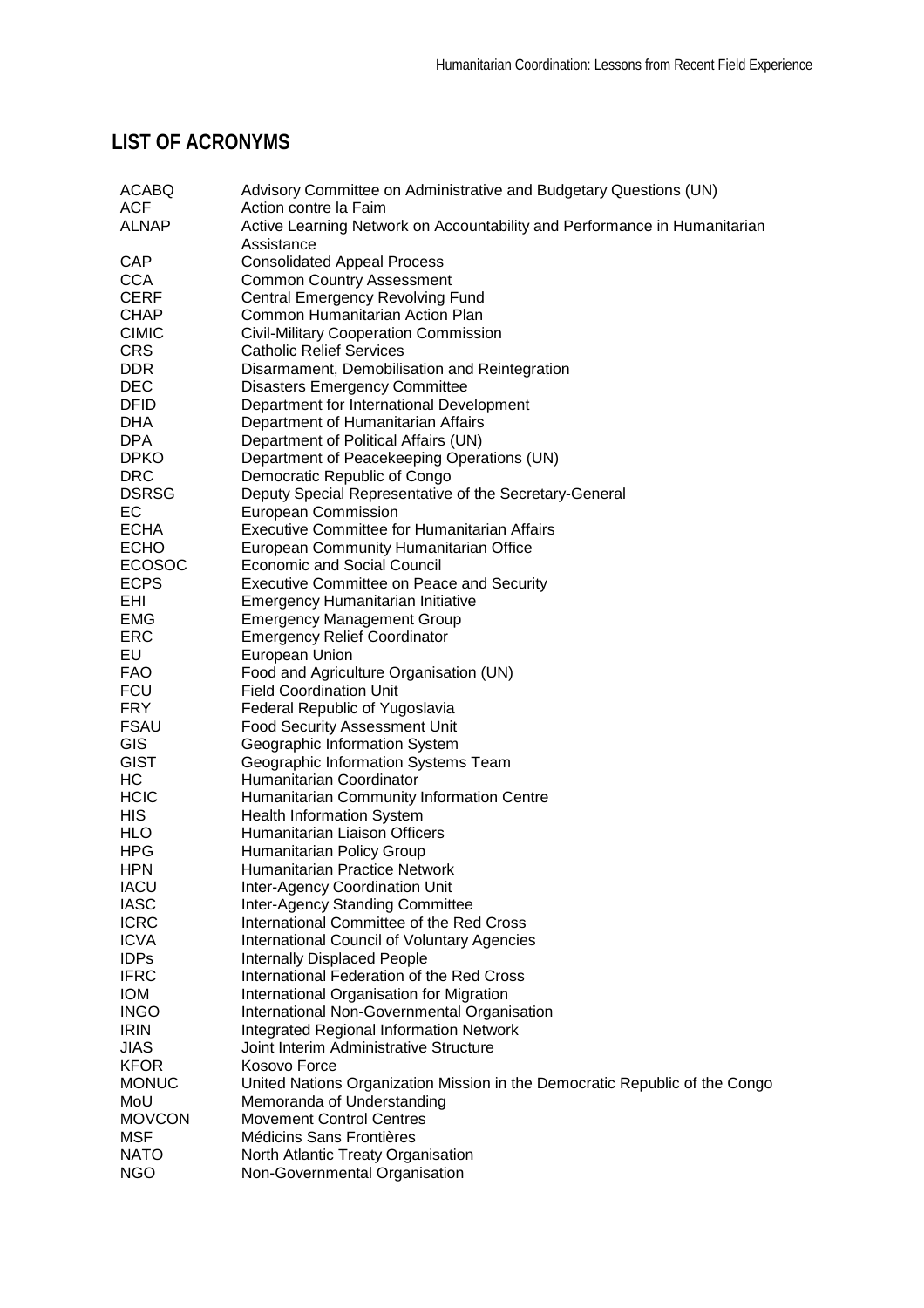| <b>OCHA</b>      | Office for the Coordination of Humanitarian Affairs                                |
|------------------|------------------------------------------------------------------------------------|
| <b>ODI</b>       | Overseas Development Institute                                                     |
| OECD             | Organisation for Economic Co-operation and Development                             |
| OED.             | Office of the Executive Delegate                                                   |
| <b>OEOA</b>      | Office for Emergency Operations in Africa                                          |
| <b>OFDA</b>      | US Office for Foreign Disaster Assistance                                          |
| <b>OSCE</b>      | Organisation for Security and Cooperation in Europe                                |
| <b>PAID</b>      | Policy Advocacy and Information Department                                         |
| <b>PCVO</b>      | Programme Compliance and Violations Committee                                      |
| RC               | <b>Resident Coordinator</b>                                                        |
| RR.              | <b>Resident Representative</b>                                                     |
| SACB             | Somalia Aid Coordination Body                                                      |
| <b>SCF</b>       | Save the Children Fund                                                             |
| <b>SCHR</b>      | Steering Committee for Humanitarian Response                                       |
| SG               | Secretary-General                                                                  |
| <b>SHAPE</b>     | <b>Structured Humanitarian Assistance Reporting</b>                                |
| <b>SIDA</b>      | Swedish International Development Cooperation Agency                               |
| <b>SRSG</b>      | Special Representative of the Secretary-General                                    |
| <b>TCOR</b>      | Special Relief Operations Service (FAO)                                            |
| <b>TNG</b>       | <b>Transitional National Government</b>                                            |
| ToR              | Terms of Reference                                                                 |
| <b>UCAH</b>      | United Nations Humanitarian Assistance Coordination Unit for Angola                |
| UN               | <b>United Nations</b>                                                              |
| <b>UNCHS</b>     | United Nations Centre for Human Settlements                                        |
| <b>UNCU</b>      | United Nations Coordination Unit for Somalia                                       |
| <b>UNDAC</b>     | United Nations Disaster Assessment team                                            |
| <b>UNDAF</b>     | United Nations Development Assistance Frameworks                                   |
| <b>UNDG</b>      |                                                                                    |
|                  | United Nations Development Group                                                   |
| <b>UNDP</b>      | United Nations Development Programme<br>United Nations Disaster Relief Coordinator |
| <b>UNDRC</b>     |                                                                                    |
| <b>UNDRO</b>     | Office of the United Nations Disaster Relief Coordinator                           |
| <b>UNEP</b>      | United Nations Environment Programme                                               |
| <b>UNFPA</b>     | United Nations Population Fund                                                     |
| <b>UNGA</b>      | <b>United Nations General Assembly</b>                                             |
| <b>UNHCR</b>     | United Nations High Commission for Refugees                                        |
| <b>UNICEF</b>    | United Nations Children's Fund                                                     |
| <b>UNJLC</b>     | United Nations Joint Logistics Centre                                              |
| <b>UNMIK</b>     | United Nations Interim Administrative Mission in Kosovo                            |
| <b>UNOCA</b>     | United Nations Office for the Coordination of Humanitarian and Economic            |
|                  | Assistance Programmes Relating to Afghanistan                                      |
| <b>UNOSOM</b>    | United Nations Operation in Somalia (I)                                            |
| <b>UNPOS</b>     | United Nations Political Office for Somalia                                        |
| <b>UNREO</b>     | United Nations Rwanda Emergency Office                                             |
| <b>UNRWA</b>     | United Nations Relief and Works Agency for Palestine Refugees in the Middle East   |
| <b>UNSC</b>      | <b>United Nations Security Council</b>                                             |
| <b>UNSECOORD</b> | <b>United Nations Security Coordinator</b>                                         |
| <b>UNSOM</b>     | United Nations Operation in Somalia (II)                                           |
| US               | <b>United States</b>                                                               |
| <b>USAID</b>     | United States Agency for International Development                                 |
| <b>USG</b>       | Under-Secretary-General                                                            |
| <b>VHF</b>       | Very High Frequency                                                                |
| <b>WFP</b>       | World Food Programme (UN)                                                          |
| <b>WHO</b>       | World Health Organisation                                                          |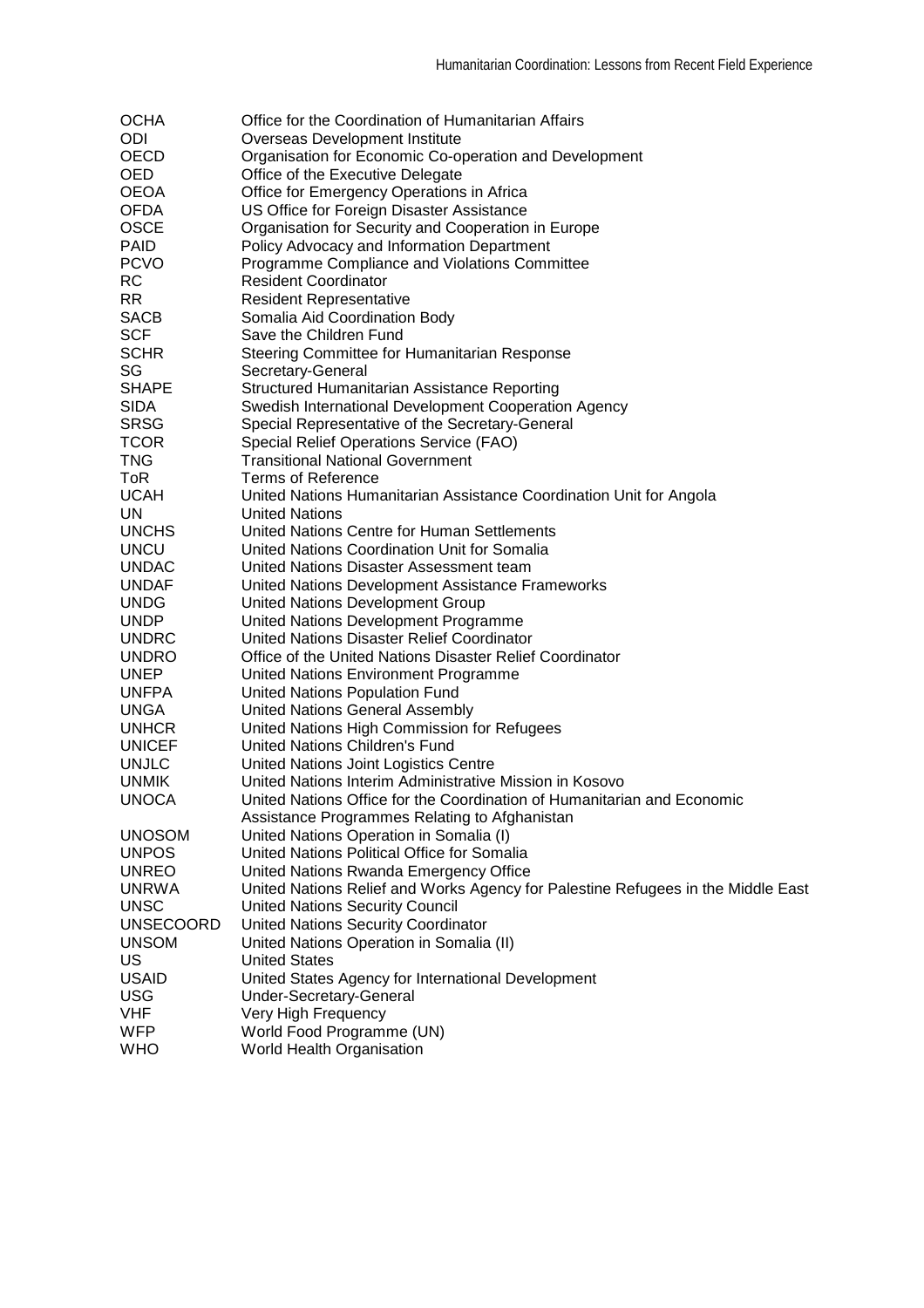## **Humanitarian Coordination: Lessons from Recent Field Experience**

## **A study commissioned by the Office for the Coordination of Humanitarian Affairs (OCHA)**

**June 2001** 

*'The United Nations did not respond as a system but rather as a series of separate and largely autonomous agencies. Each had its own institutional dynamics, formulated its own priorities, and moved according to a timetable of its own devising.' 1*

*'The simple reality is that within the diverse UN family, no element has adequate authority to command, coerce or compel any other element to do anything. [This could be called] "Coordination light".' 2*

*'The system was characterised by a hollow core. Far from having a strong capacity at the centre to provide leadership and overall coordination to a system involving not just eight UN agencies, but donor organisation teams, military and civil defence contingents, government agencies and over two hundred NGOs involved in the response during 1994, the centre was weak, poorly resourced and lacking in organisational clarity.' 3*

*'In the response to serious emergencies one ingredient governs the quality of all others – management.…UN agencies argue that there must always be "flexibility according to each emergency situation". This contention, together with the competition for high profile vis-à-vis donors, has made an institution of the ad hoc approach. Flexibility is certainly essential; but it flows from, and is not a substitute for, properly established crisis management.'* <sup>4</sup>

 1 Minear, L., Clark, J., Cohen, R., Gallagher, D., Guest, I. & Weiss, T. (1994) *Humanitarian Action in the Former Yugoslavia: The UN's Role 1991–1993* (Thomas J. Watson Institute for International Studies: Providence, Rhode Island) Occasional Paper

<sup>18.&</sup>lt;br><sup>2</sup> Minear, L. (1998) 'Learning to Learn – A Discussion Paper prepared for OCHA for the conference Humanitarian Coordination – Lessons Learned, Stockholm, 3–4 April 1998.

<sup>&</sup>lt;sup>3</sup> Borton, J. (1996) An Account of Coordination Mechanisms for Humanitarian Assistance during the International Response to the 1994 Crisis in Rwanda', ADMP Series No 22 (Advanced Development Management Program, Institute of Comparative Culture, Sophia University: Tokyo). 4

Childers, E. & Urquhart, B. (1991) 'Towards a More Effective United Nations' in *Development Dialogue* 1991 (Dag Hammarskjöld Foundation: Uppsala, Sweden) p. 60.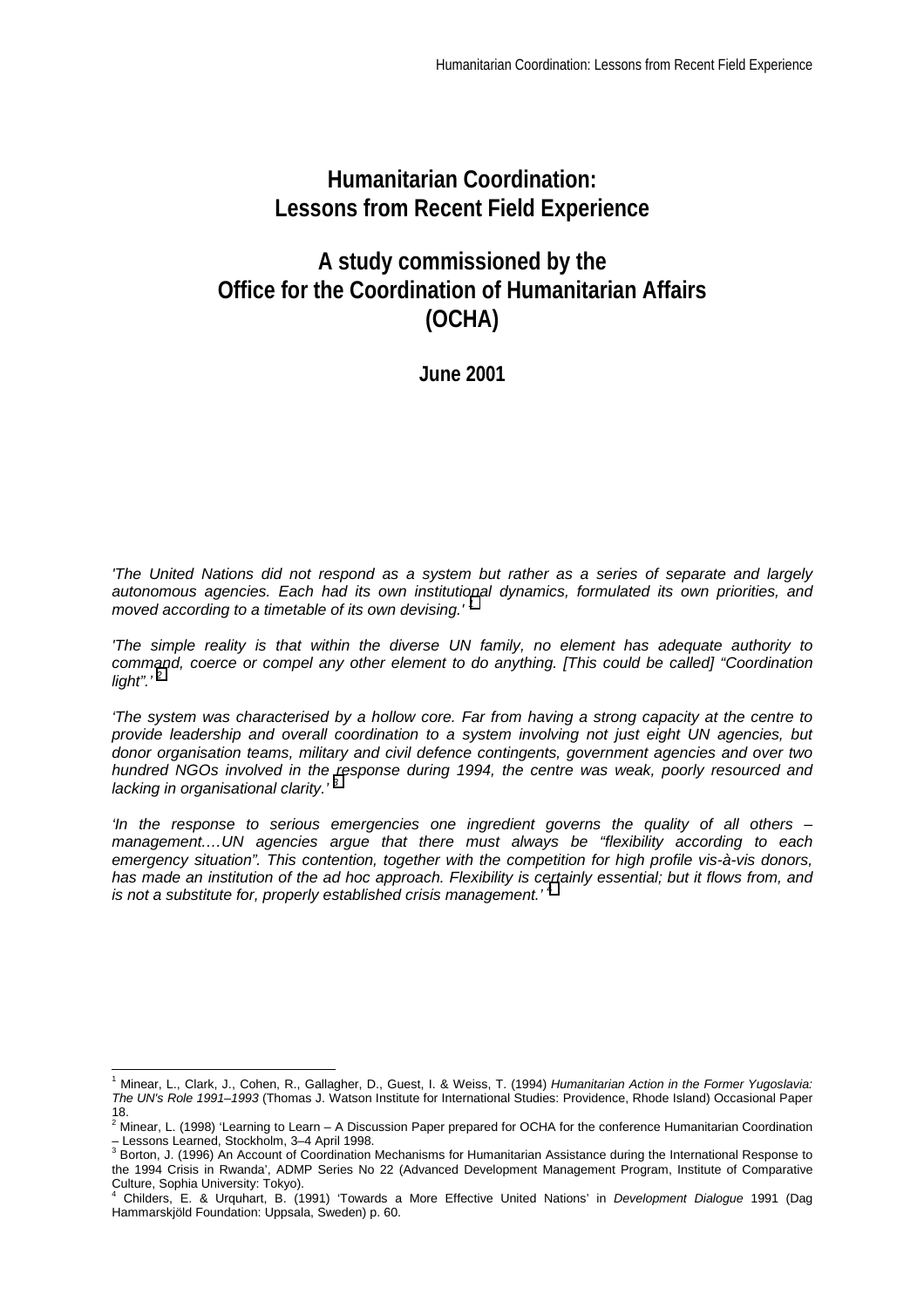## **EXECUTIVE SUMMARY**

## **SECTION 1: INTRODUCTION**

In September 2000, the Policy Development Unit of the Office for the Coordination of Humanitarian Affairs (OCHA) commissioned the Overseas Development Institute (ODI) to undertake an independent study on humanitarian coordination. The aim was to sharpen thinking on UN humanitarian coordination in the light of processes underway in the UN. These include debates on how the UN chooses coordination arrangements, the report of the UN Panel on Peace Operations – the Brahimi report $5$  – and OCHA's own Change Management Process.

The purpose of the study is to:

- 1. Draw lessons from recent experiences in humanitarian coordination.
- 2. Understand the advantages and disadvantages of UN coordination models that is, the Resident/Humanitarian Coordinator or so-called 'combined model', the model where the Humanitarian Coordinator is separate from the Resident Coordinator, and the 'lead agency model' – in particular circumstances.
- 3. Identify features of coordination arrangements which have provided 'added value'.

The Terms of Reference (ToR) further specified a range of questions on specific aspects of coordination including the Consolidated Appeal Process (CAP), access, information, sectoral coordination, strategic monitoring, and the relationship between humanitarian, development, political and military actors.

The study's methodology was a review of studies of coordination over the last decade, more than 250 interviews with UN, NGOs, the Red Cross Movement, governments, donors and the military, and three case studies of the Democratic Republic of Congo (DRC), Somalia and Kosovo, each based on a week-long visit by the study team. Although the study's focus was the coordination of, and by, the humanitarian agencies of the UN system, as the range of interviewees suggests, the study drew on the experiences and perspective of all those implicated in UN coordination.

The study team encountered a number of constraints, one of which was to address the broad scope of the study and do justice to the wealth of material gathered. Interviewees also challenged the ToR's neglect of humanitarian coordination in natural disasters as a perpetuation of the division between those working in and on natural disasters as opposed to complex emergencies.

## **SECTION 2: COORDINATION – AN OVERVIEW**

## **2.1 Historical Overview**

The UN humanitarian system is composed of six key actors – UNHCR, WFP, UNICEF, FAO, WHO and UNDP – each established by separate treaties, with its own governance mechanism. The first attempt to establish a comprehensive framework to organise this system was General Assembly Resolution 2816 of 14 December 1971, which created the Office of the UN Disaster Relief Coordinator (UNDRO) 'to mobilise, direct and coordinate relief.' UNDRO was not a success, and two decades later, prompted also by dissatisfaction with other ad hoc coordination arrangements and Gulf war experiences, General Assembly Resolution 46/182 was passed.

Resolution 46/182 created the post of Emergency Relief Coordinator (ERC) and the Inter-Agency Standing Committee (IASC), among other measures. The following year, the Secretary-General established the Department of Humanitarian Affairs (DHA) headed by the ERC, also designated Under Secretary-General for Humanitarian Affairs. In 1994 the IASC approved ToR for Humanitarian Coordinators and in 1997 further refined the options and the criteria to select them. As part of the 1997 reform programme of Secretary-General Annan, the DHA was replaced by a new office with a more streamlined mandate focused on coordination, advocacy and policy development: OCHA.

 5 Brahimi, L. (2000) *Report of the Panel on United Nations Peace Operations* A/55/305 S/2000/809 (United Nations: New York) August.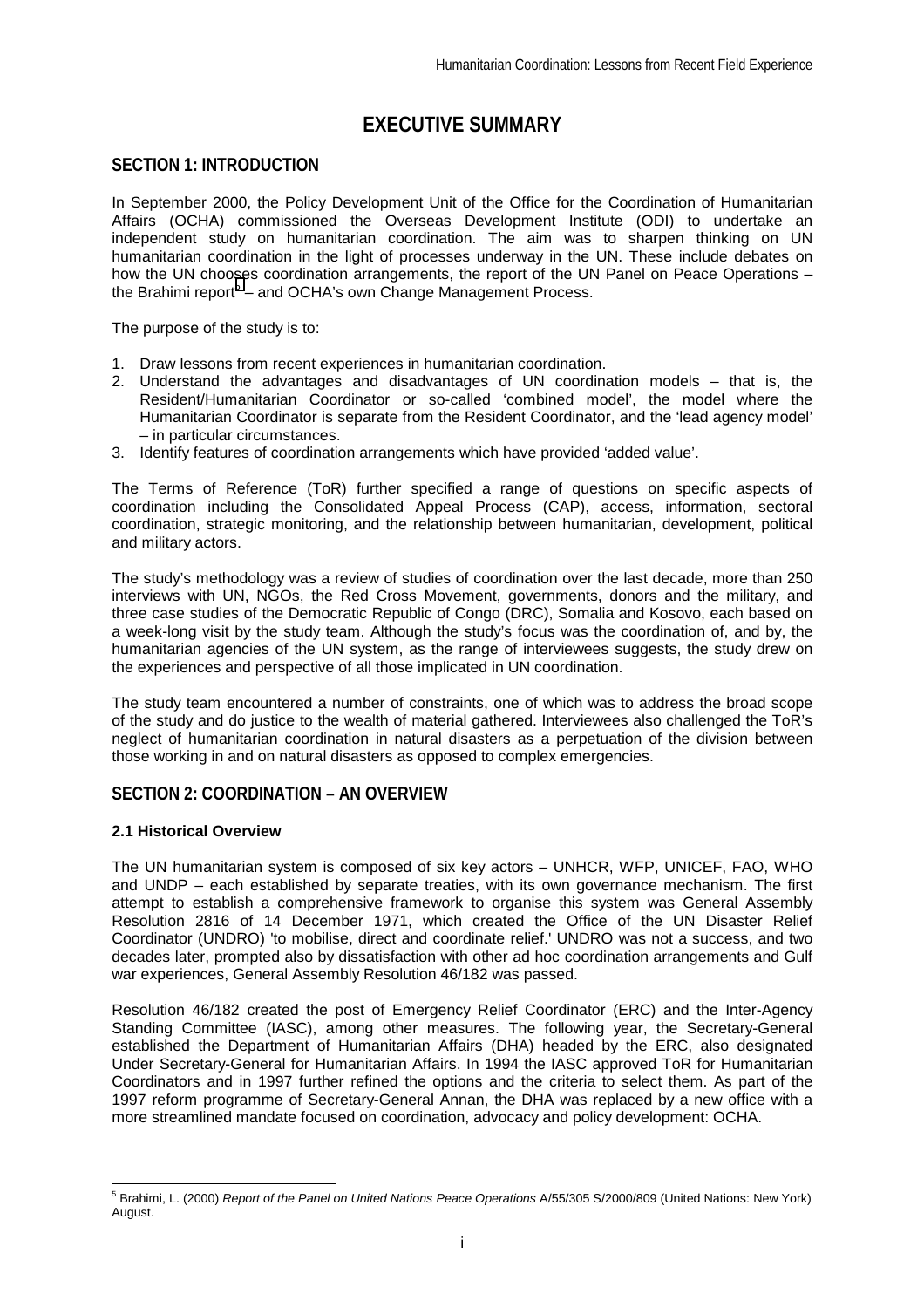Today, the combined Resident/Humanitarian Coordinator model exists in 14 complex emergencies, the lead agency model in two cases, and six countries have separate Humanitarian Coordinators.

## **2.2 Defining Coordination**

While defining *why* coordination is important may be not be contentious within the UN, defining who coordinates and how it is done provokes fierce debate. Distinctions between strategic and operational coordination are used to fight inter-agency battles about who does what, and reinforce the impression that there are areas of humanitarian response that are unrelated to strategy and all that this implies by way of analysis, goals and monitoring. Also unresolved is whether coordination is a minimal activity preventing duplication and overlap or a more integrating activity that seeks to harmonise responses as part of a single programme or strategy.

## **One of the definitions used repeatedly in past studies of coordination stood out as potentially useful to the UN:**

*Coordination is the systematic use of policy instruments to deliver humanitarian assistance in a cohesive and effective manner. Such instruments include strategic planning, gathering data and managing information, mobilising resources and ensuring accountability, orchestrating a functional division of labour, negotiating and maintaining a*  serviceable framework with host political authorities and providing leadership.<sup>6</sup> 

This definition emphasises coordination functions that are often missing or weak in UN humanitarian coordination. These include:

- The importance of using policy instruments in systematic ways that is, in an organised way according to established procedures rather than in an ad hoc manner;
- The emphasis on cohesion, bringing elements of a response together:
- The focus on planning, managing information, accountability, functional divisions of labour and sustaining frameworks with political authorities.

## **2.3 The Changing Context of Humanitarian Coordination**

This study was required to focus primarily on the conduct of UN coordination within the humanitarian system. Such an 'intra-humanitarian' focus can obscure the significance of political and military actors in facilitating or obstructing humanitarian action. The frequent absence or weakness of legitimate government to prioritise and implement policy creates the UN's coordination challenge in the first place. The violence and insecurity facing civilians and those that seek to help them are also sickeningly familiar challenges to humanitarian action and its coordination.

Newer challenges include the increasing fragmentation and bilateral management of resources for humanitarian assistance, and thus a reduction in the share of resources received by the UN. Humanitarian aid as a share of rich countries' wealth is also falling. This is a clarion call for advocacy.

Donors are making greater demands of humanitarian actors to uphold performance standards and increase accountability. For some, this requires greater field capacity to scrutinise and even coordinate humanitarian activity. Case studies suggest there are some donors – the European Commission in particular – who have the capacity and interest to fill any coordination vacuums left by a discredited or ineffective UN. The consequences of this remain unexplored.

The added momentum given to debates on peacebuilding strategies by the Brahimi report, with its as yet undefined role for humanitarians in such activities may prove the latest attempt to explicitly coopt humanitarian action to deliver on wider political goals of peace and security. This could have commensurate coordination difficulties as NGOs and other humanitarians are forced to distance themselves explicitly from a non-neutral UN in the interest of preserving their humanitarian identity, central to efforts to sustain access to civilians in need.

 6 Minear, L., Chelliah., U, Crisp, J., Mackinlay, J. & Weiss, T. (1992) *UN Coordination of the International Humanitarian Response to the Gulf Crisis 1990–1992* (Thomas J. Watson Institute for International Studies: Providence, Rhode Island) Occasional Paper 13.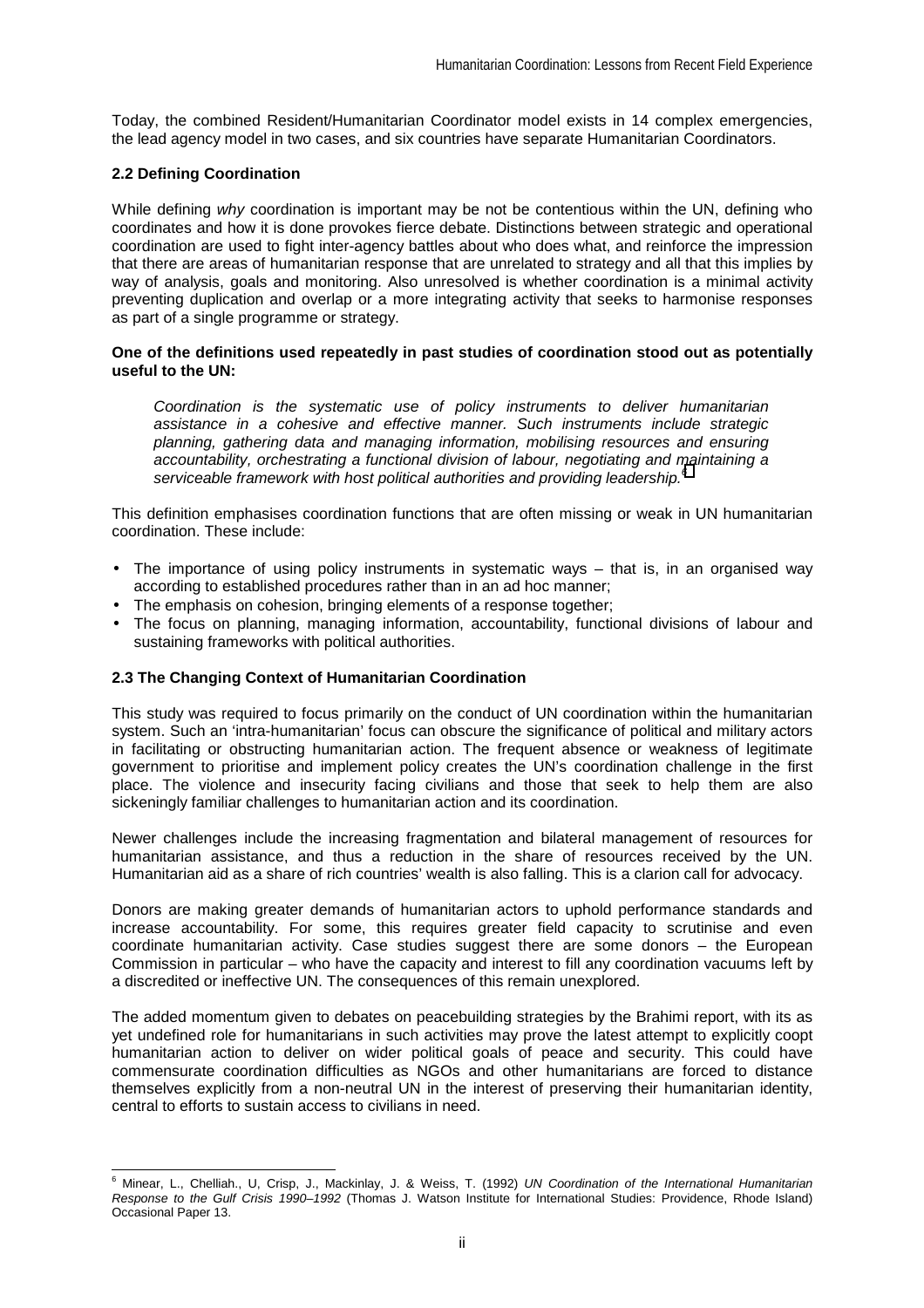## **SECTION 3: OBSTACLES AND INCENTIVES TO COORDINATION**

While the context sketched above presents some of the external challenges to the UN's coordination role, the study focused in greater detail on challenges more internal to the UN. Past studies, interviews and case studies reveal a picture of structural, institutional and management obstacles to coordination.

## **3.1 Structural Obstacles**

Although described as a system, there is little about the combined structure of the UN's funds, agencies and programmes that is systematic. Each is required to respond to the often-divergent imperatives set by their different governance structures influenced by the political interests of UN Member States. In the same way, while donors vociferously demand coordination, donor earmarking, micro-management, visibility concerns and political agendas all thwart it. Donors have also proved weak at coordinating themselves.

UN agencies' demonstrated preoccupation with securing donor approval further weakens the coordination imperative. The push for profile necessary to attract funding posits sister agencies as competitors in a market they perceive to be shrinking. OCHA appears particularly vulnerable in this environment that makes market competitors out of humanitarian collaborators as donor enthusiasm for OCHA appears to correlate directly with UN agency mistrust.

## **3.2 Institutional Obstacles**

The competition for funds exacerbates institutional cultures that foster agency allegiance over systemwide loyalty, where staff commitment to coordinated outcomes is neither required nor rewarded. Agencies have proved unwilling to release their 'best people' for secondment into coordination functions, preferring to retain them to deliver their agency's mandate. Some argue that maintaining effective agency operations has the greatest direct impact on beneficiaries – the fundamental concern for humanitarians. Yet effective coordination increases the impact of the overall response. Requiring staff to coordinate and seconding skilled staff to play co-ordination roles are essential to the system's performance.

However, where Coordinators are perceived to have vested institutional interests – for instance, having joint responsibility for operations and coordination – they are likely to attract hostility and be unsuccessful in their coordination role. This is also true of the UN system as a whole where some agencies are prone to focus on UN matters to the exclusion or neglect of NGOs and the Red Cross Movement, who are key players and partners in humanitarian response.

## **3.3 Management Obstacles**

Weak management compounds these structural and institutional difficulties. Such weakness is manifest in the 'adhocracy' that this study concludes characterises the UN's coordination. Comparing one situation to another, there is little that is done in a systematic way. While some claim this shows flexibility, it in fact reveals decisions not made, conflicts not resolved, and the influence of politics on management decisions. This appears to be true of all levels in the UN. In practice it results in staff with unclear roles, responsibilities, reporting lines and accountabilities, and huge numbers of people sent into the field with little induction or guidance on fundamental matters.

Ad interim arrangements are another facet of this ad hoc approach that highlights one of the apparent ironies of 'flexible' arrangements: they are both vulnerable to be changed at any moment, and may be left to fester with dysfunctions going ignored. They are also a prime example of how adhocracy puts a huge onus on individuals to work things out on the ground. On the positive side, not having requirements or systems set in stone offers room for innovation. Negatively, the weak management associated with adhocracy allows the incompetent to underperform or create chaos. Such adhocracy seems to be built into the UN system, both as a product and cause of the resistance to coordination.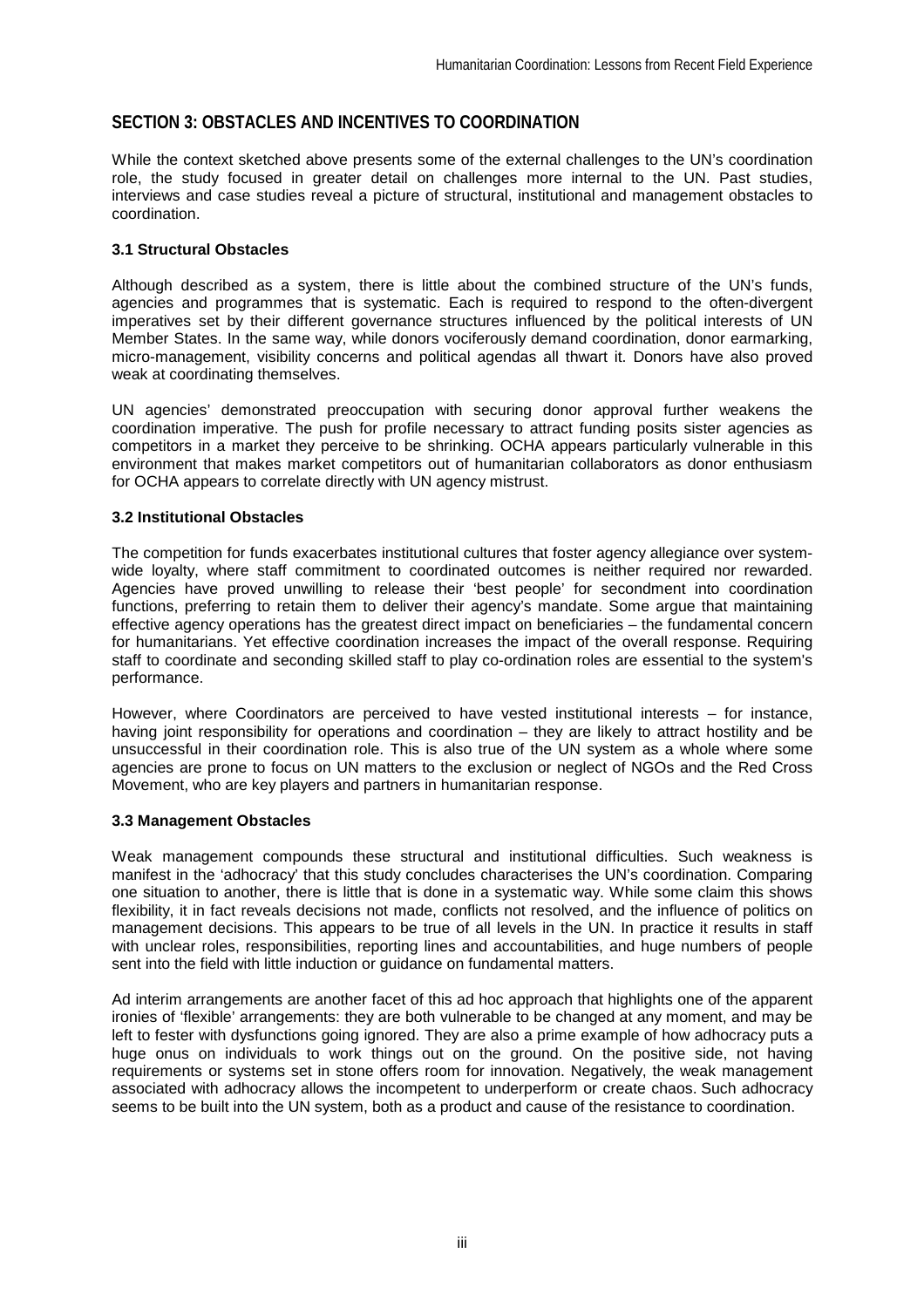## **3.4 The Ingredients of Success**

In the face of such obstacles, coordination is against the odds. However, **coordination does happen where contexts conducive to coordination dilute the impact of obstacles**, such as small numbers of humanitarian agencies, where relationships among agencies have been built over time, and where shared technical expertise facilitates communication and increases focus on how to achieve shared goals rather than agency profiles.

**Coordination also happens where incentives to coordinate are increased** – whether because agencies have to work together in the interests of their own security or to achieve access to beneficiaries, or where donor or media scrutiny requires it or supports it. Coordinators vested with control of access or funds at critical stages in the response also provided a powerful incentive to others to coordinate, provided these elements were in the hands of those with a mentality of inclusion and service-orientation.

**Agencies can be persuaded to coordinate where coordination clearly adds value.** A crucial ingredient here is leadership. Two key elements in leadership are effective managerial skills and analytical skills that offer clarity, structure and direction for both field operations and humanitarian advocacy. The team was struck by the significance of the 'intellectual route' to authority and influence within the UN. Committed, experienced, competent Coordinators who foster trust, build teams, and focus on humanitarian response rather than an agency add value. Yet adding value also depends on having sufficient and skilled support staff to perform essential coordination functions.

If adhocracy is one of the obstacles to coordination, so **making coordination more systematic** is its antidote. Although removing many of the obstacles to coordination depend on the actions of Member States and donors, the above analysis suggests the UN will maximise the likelihood of effective coordination by consistently ensuring that:

- Coordinators have sufficient competence, management skills, dynamism and vision to give them authority to persuade or encourage others to coordinate.
- Coordinators have elements of command at their fingertips, such as control over funding and access, in order to increase the incentives or requirements of others to coordinate.
- Coordination is carried out by those who do not have vested institutional interests but rather provide services for the whole system, and for whom coordination is a full-time job.
- The Coordinator is supported by skilled staff to perform essential functions and services.
- There is effective accountability for coordination through clear structures and reporting lines, including clarity on who deputises for the Coordinator and what his/her responsibilities will be. This requires monitoring and assessment to ensure that good performance is rewarded and poor performance is sanctioned.

The benefits of planning in advance, having rosters of available staff and well-written Memoranda of Understanding (MoUs) are also ingredients of more systematic responses.

Yet there is **one further key ingredient** for effective humanitarian action and coordination upon which even the best laid plans and procedures depend: a focus on the people who are in need. No structures or incentives can compensate for lack of commitment to an effective, coordinated response to the needs of beneficiaries.

## **SECTION 4: THE ADVANTAGES AND DISADVANTAGES OF COORDINATION MODELS**

The previous section set out some of essential ingredients of effective coordination, namely that it is recognised as a full-time task requiring particular skills and competencies, and that it must be resourced, performed and respected as such. The coordination role requires skilled support teams, clear lines of accountability for coordination, and that coordination is carried out by players with no vested interest who perform a service for whole system.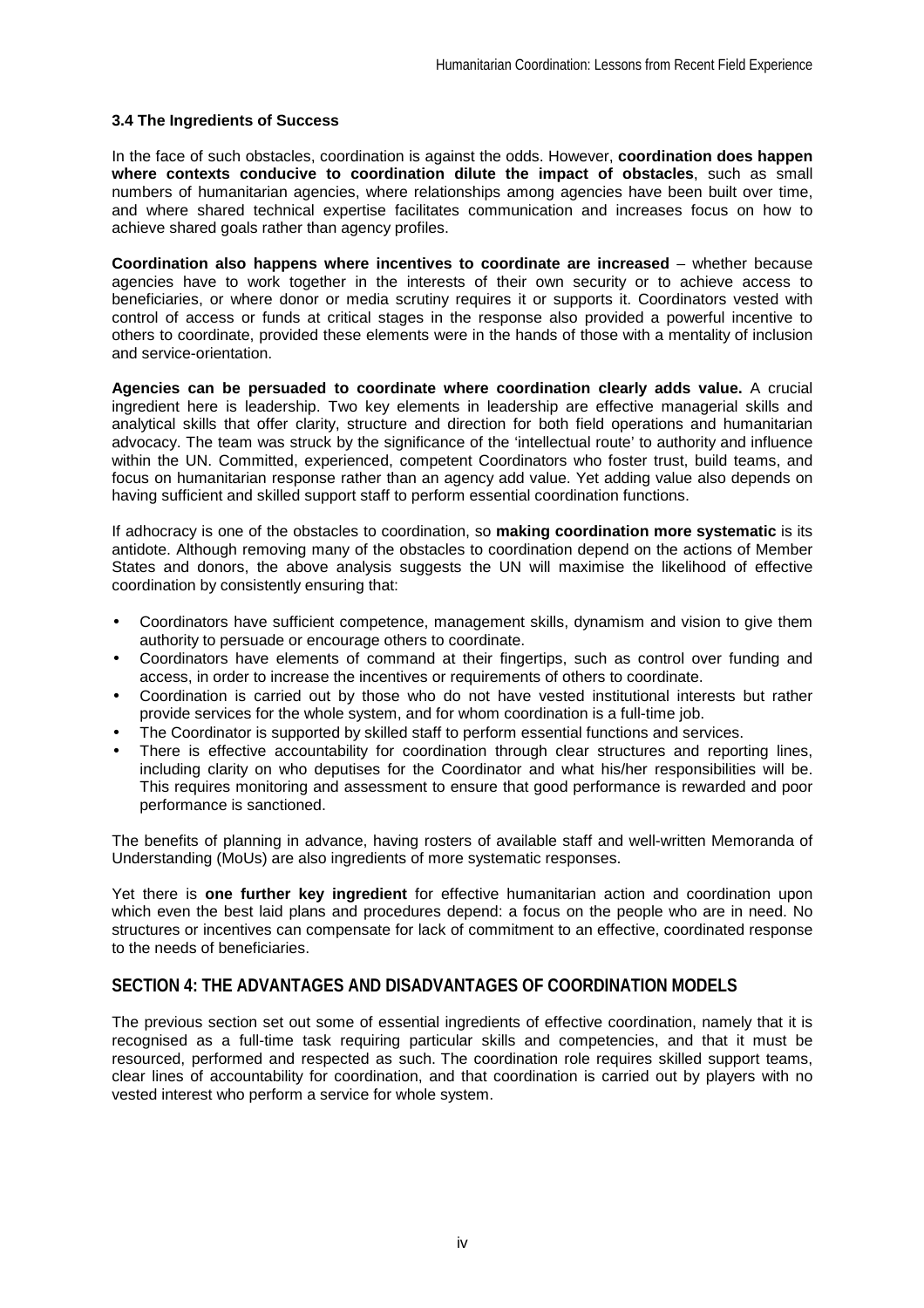These ingredients should have a bearing on how the UN selects coordination arrangements. They provide clear criteria for any coordination structure to fulfil. Yet the study concluded that the selection of coordination arrangements seems only weakly connected with both the lessons from past performance and the demands of the context. The interests of the Secretary-General and the major UN operational agencies seem to prevail in decisions that focus on the top of coordination structures – that is, how they get led – and pays little attention to specifying what and how coordination services and functions are provided. (Tensions around the roles, responsibilities and reporting relationships of OCHA field staff are a direct result of this.) Thus the study concludes that the **IASC should focus more on specifying the composition, functions and competencies of coordination teams and structures, not solely responsibilities at the top.**

Although the study disputes that the models as specified by the UN are the key determinants of coordination outcomes – arguing that the role of host governments or authorities, the actors involved in coordination and their respective geographical location, and the nature and frequency of coordination activities are all significant – the study presented assessments of their respective strengths and weaknesses.

The combined role of **Resident/Humanitarian Coordinator** provides a sense of uniformity to arrangements globally, and can contribute to bridging the relief–development gap. UNDP's willingness to bear the cost of coordination is another point in its favour. Yet many interviewees expressed doubts about Resident/Humanitarian Coordinators' ability to carry out robust humanitarian diplomacy, for example, on the rights of refugees or IDPs. The fiercest criticism is the lack of humanitarian coordination experience or skills of existing Resident Coordinators. The study concludes that **if the Secretary-General and IASC members continue to favour appointing Resident/Humanitarian Coordinators, this should be accompanied by a number of measures to mitigate the disadvantages,** including a pool of candidates that are agreed to be suitably qualified, more rigorous performance monitoring, and decisive approaches to replace those not up to the job.

The logic behind the use of the **lead agency model** is undeniable. Where one agency is overwhelmingly present, it makes sense to use the infrastructure in place for the benefit of coordination. In theory the model also appears attractive because it comes closest to institutionalising 'command functions' within one agency. However, in practice the evidence suggests that it has **not been possible for an agency with operational responsibilities to coordinate for the benefit of the system**. Lead agencies have tended to mould the emergency in their own image, to favour their own programme rather than focus on the overall response, and to interpret coordination as control. Yet lead agencies have insufficient control to compel others to coordinate, and in practice have undertaken insufficient consensus-building efforts to persuade others to coordinate. If there were effective personnel rosters to establish rapid response coordination teams in the earliest days of an emergency, the problematic option of carving capacity out of the lead agency would no longer be necessary.

The team concluded that there is a **strong case for the IASC to favour the Humanitarian Coordinator being separate from the Resident Coordinator**. This is not least due to concern at the dearth of suitable candidates for the positions of Resident/Humanitarian Coordinator and the slow pace at which the pool of competent candidates is being enlarged. It also stems from a recognition of the scale of the challenges faced in humanitarian coordination such as the importance of leadership in overcoming the obstacles to coordination within the UN, and the importance of advocacy and negotiating access. This is so particularly in cases of large-scale rapid onset emergencies where territorial control is divided among belligerents. The team was struck that this opinion was widely held among interviewees. Their view contrasted with that of the IASC in arguing that this option should be the rule rather than the exception. To address the risk that separate Coordinators entrench false distinctions between relief and development in intellectual or operational terms, the UN will need clear strategies to guide its action and strong collaboration among all those on the ground. Secondments from operational agencies to the post of Humanitarian Coordinator should be actively sought.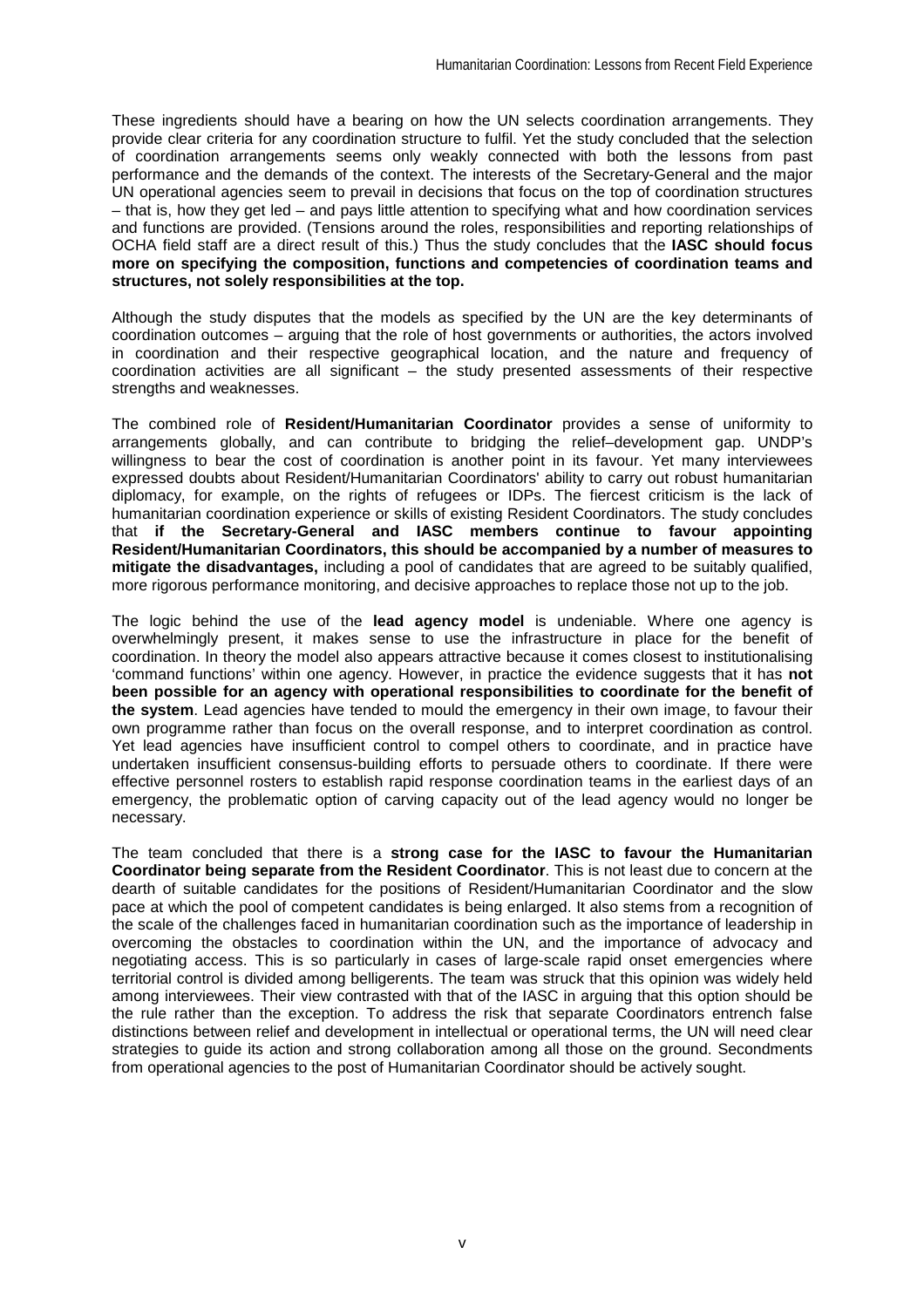## **SECTION 5: HOW COORDINATION GETS DONE**

Section 5 elaborates on the study's recurring theme that effective coordination adds value to humanitarian response by performing key tasks and offering a range of services and skills to humanitarian agencies. The report sets out some of the ingredients that make such tasks, services and tools more or less helpful, as well as challenges associated with providing them.

## **5.1 Coordinating Integrated Responses – Tasks and Techniques**

**Analysis:** The fact that the IASC's list of strategic coordination functions excludes analysis and that donors show little interest in agencies' understanding of their environment reinforces the notion that analysis is an optional extra. Yet in the words of one interviewee, *'Offering a compelling vision of what can be achieved based on sound analysis of context is perhaps the greatest value added ever offered to coordination.'* Such analysis underpins effective strategies, including those to ensure that humanitarian aid does more good than harm. Good contextual knowledge and situational analysis are critical elements of effective security management. Analysis is also a vital part of learning lessons, which is currently weak. Both Coordinators and their team members require strong analytical skills. Yet effective analysis also depends on techniques and systems to gather, share and manage information.

**Formulating a Strategy and Plan:** Too often humanitarian actors are unable to articulate what they are trying to achieve, or how particular actions relate to precise goals. This impairs coordination and response. This study finds that strategies are most valuable when they are based on sound analysis and focus on tackling problems in an integrated way rather than in mandate sized pieces; when they focus on providing both humanitarian protection and assistance, and include the principles and standards that will inform that approach. They should also focus on specific, measurable targets and have benchmarks against which progress can be monitored. At their best, strategies emerge from processes that allow participants opportunities for joint analysis and reflection, which includes NGOs and actors outside the UN. To get the most from joint planning requires harmonising planning tools and cycles.

**Standards:** Given the absence or weakness of any government structure setting standards, humanitarians are left to delineate their own guide for action. Without agreed standards, this may vary radically from one situation to another. Conducting humanitarian activity in a stable, predictable manner is central to fostering respect for humanitarian principles and practice. Coordination teams have central roles to play in facilitating principled responses. Yet at the field level the team found little evidence of attempts to standardise the response among agencies, beyond their expressed commitment to the Sphere standards. While the study found examples where standards had been agreed, and even where compliance mechanisms had been established, overall the lack of systemwide agreement on what standards should be used and questions about who has sufficient power or legitimacy to assess compliance predominate in most settings.

**Agreeing/Assigning Division of Labour and Allocating Resources:** Coordinators can add value by orchestrating divisions of labour so that humanitarian response meets all the most urgent needs and not solely those that conform to agency mandates or mission statements. The division of labour is done well where Coordinators have sufficient legitimacy such that agencies will accept greater direction rather than suggestion, and agencies pool resources and allow the Coordinator to suggest matching of resources and needs. To address the gaps and duplications that exist among UN mandates and the skills of NGOs, funds should be put in the hands of the Coordinators – whether small funds to cover gaps, or more radically by establishing a common fund at country-level to receive all responses to the CAP from which the Coordinator allocates funds to respective agencies.

**Advocacy:** This was an area of weakness, although a valued activity. Advocacy was often described as an end in itself rather than as a set of influencing tactics as critical to operational response as a water tank or food parcel. The study found a number of examples where Coordinators and their teams had played critical roles in coordinating advocacy actions, facilitating others, or acting as a spokesperson with warring parties, governments, donors and the media to push them to uphold their responsibilities to respect humanitarian principles. These experiences highlighted that effective advocacy requires sound analysis of the problem, clear messages and proposals for action, the ability to seize all available opportunities, and readiness to press the difficult issues.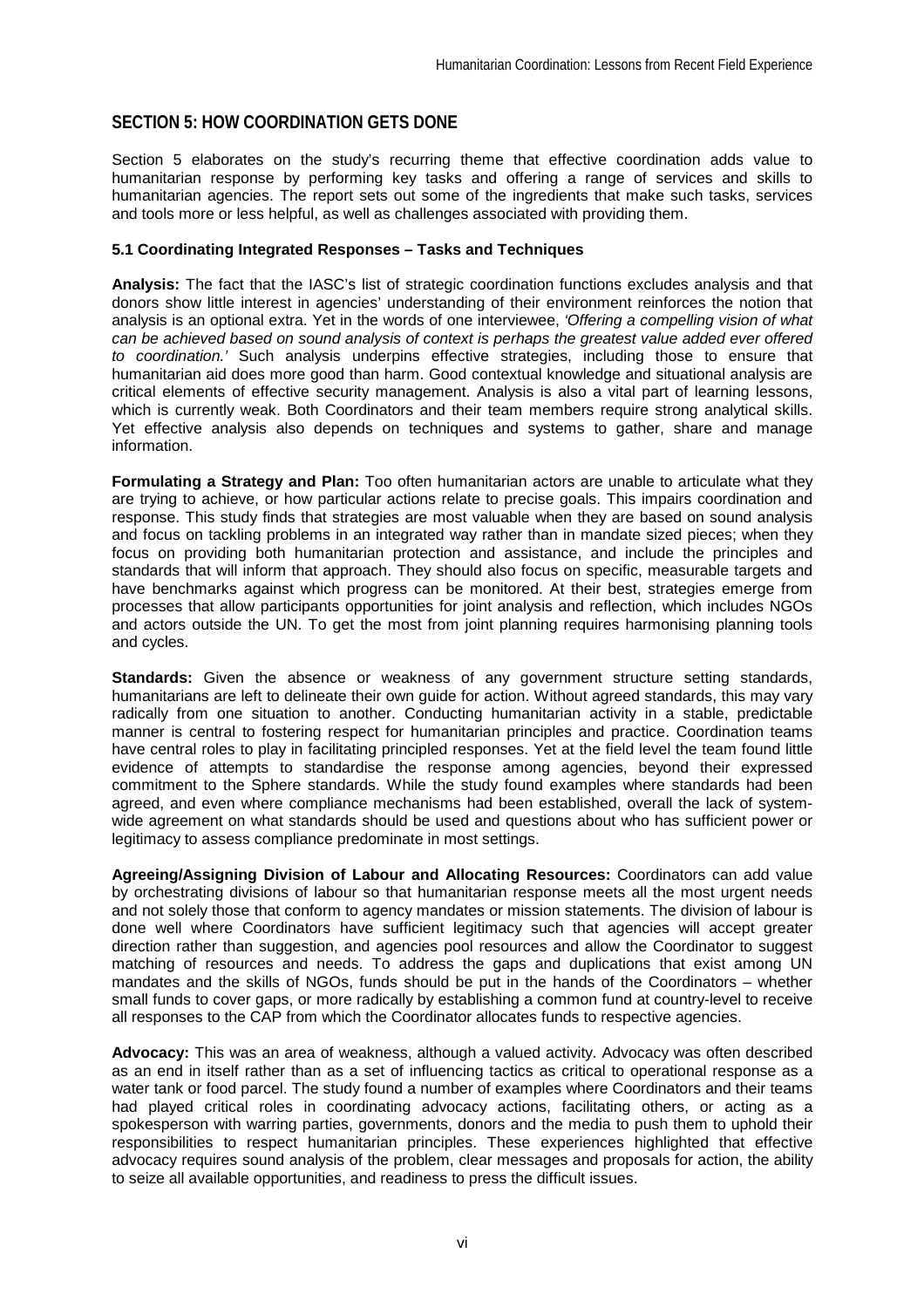However, the study team was struck by the muteness of UN agencies towards donors – that is, an apparent unwillingness by the UN to criticise donor government policies. This study argues that humanitarian agencies, particularly the UN, must better manage the tension between relying on donors for funds, complying with their Executive Boards, and pressing donors and governments to uphold rights to assistance and protection.

**Negotiating Access/Securing and Sustaining a Framework of Consent:** Skilled and experienced people that negotiate access for the benefit of the UN and NGOs are highly valued by the humanitarian community. Clarity on principles and bottom lines among all those negotiating is also valuable to prevent belligerents playing agencies off against each other. Securing agreement among UN agencies on who has principal responsibility for negotiating access is also important if training and resources are to be correctly targeted. Experience suggests that negotiation is done well where negotiators have strong back up in terms of analysis and situation monitoring, and donors and governments provide additional leverage or undertake complementary diplomatic and political action.

**Monitoring Strategy:** There were strikingly few examples of monitoring the progress and impact of strategies from which to draw. Yet effective monitoring is essential in order to evaluate the positive and negative impact of humanitarian response, ensure that the response addresses changing circumstances, and to assist with context analysis and lesson learning. Where coordination teams record such information, they can act as an institutional memory function. This is particularly important when staff turnover is high and has proved useful for subsequent evaluations of the response. This highlights the value of resources being dedicated to the monitoring function.

## **5.2 Facilitating Collaboration – Tasks and Services**

As Coordinators have to build consensus in order to be effective, experience suggests coordination is imbued with a strong element of *quid pro quo*. Past experiences suggest there is a range of tasks and services that Coordinators can provide to garner agencies' cooperation. These add value to individual agency responses, facilitate collaboration among agencies, and boost the profile of the coordination structures that offer them.

**Security:** Poorly coordinated security measures can corrode the trust and collaboration central to coordination as well as place lives in jeopardy. In the face of Member States' resistance to fund additional security measures, UN agencies, who have been pushing for stronger centralised resources, have been forced to both provide funds and second staff to UNSECOORD. The IASC Security Working Group has also focused on measures to improve inter-agency collaboration on security. This study's evidence suggests that coordination teams should include dedicated capability to focus on security plans, assessments and advisories and efforts to devise common strategies. A neglected element of such strategies appears to be emphasis on the importance of building relationships with local communities in order that they use whatever influence they have over armed groups who might threaten humanitarian action and actors. It is essential that the UN is clear to non-UN agencies about what protection and evacuation arrangements the UN system can provide.

**Logistics coordination:** Agencies or Coordinators that have been willing and able to put their services and capabilities at the service of others have made a huge difference to agencies' operations and been strongly appreciated. Agreed sets of procedures for joint logistics operations have also helped collaboration and coordination. Efforts to create an inter-agency capacity to establish UN Joint Logistics Centres at the onset of a large-scale emergency is an important development in this regard. Evidence suggested that **additional useful services** include providing common communication facilities, facilitating visas and laissez-passer, providing pigeonholes, meeting space, GIS/database and mapping services, NGO liaison, a front desk service, and guiding staff through induction services and training. Well-run meetings, as well as being the most obvious tool by which information is gathered and shared, are also useful for team building, problem solving and building networks.

**Resource mobilisation:** If decentralised funding decisions emerge as an enduring trend among donors, the value attached to coordination teams involved in field-level resource mobilisation could increase. On the basis of the evidence, resource mobilisation is done well where the Coordinator does not have responsibility for a particular agency's operations and where efforts are prepared jointly. The study argues that these efforts are likely to have greatest positive impact where they are directed at system-wide responses, or even common funds.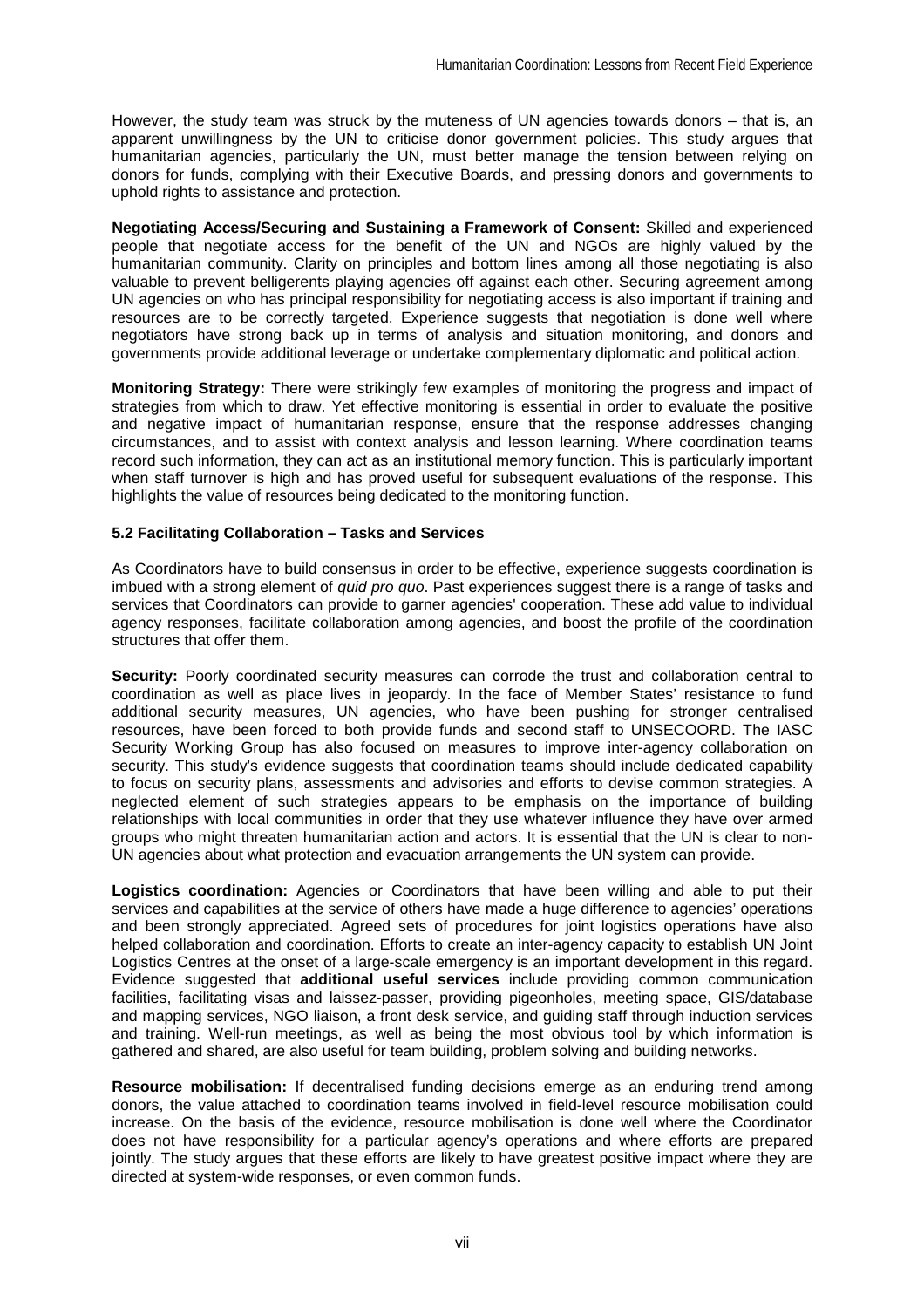**Information:** There is universal consensus that information sharing is the *sine qua non* of coordination activity. The capacity to filter, analyse, synthesise and present information into digestible and easily used form is a valuable service. A common theme was the high value placed on information services that are provided in an equal way for the benefit of the entire humanitarian community rather than solely for the UN or NGOs. The study outlines valued products and processes, including maps, graphs and matrixes of who is doing what where, directories of contacts, translation of local press, and the often neglected factor of access to archive material such as past assessments.

Central to improving information gathering and provision is being clear on what information is needed for what purpose, and who has the responsibility for gathering it. Minimising the duplication in data gathering and maximising its accessibility to potential users is also crucial. (Sharing information is one of the foundations of coordination, but to gather information in the most efficient way requires coordination.) Another key challenge is to solve the problem of how to gather and disseminate politically sensitive information and analysis. All this highlights the importance of having sufficient staff who have specific information management skills. Agreeing guidelines for basic data collection and dissemination is an important element in making coordination more consistently effective.

## **5.3 Tools and Structures**

Humanitarian Coordinators and their teams also have a number of tools and structures that they can utilise or with which they interact. Tools include the CAP and MoUs, while structures include coordination at sectoral and regional levels as well as the IASC.

**The CAP:** For most interviewees, despite the continuous efforts to improve the CAP, there is little uniformity in how it is done, what or whom it includes, and how it is used. For many it remains a funding-focused public relations exercise with little integrated planning or prioritisation that leaves the donors to cherry pick or even ignore it. Although globally the CAP provides one of the only tools that enables comparison of international responses to humanitarian need, at its worst preparing the CAP is more oriented to estimating likely donor response than a reliable assessment of humanitarian need. However, donors continue to express enthusiasm for the CAP and to find it useful in various ways.

Although it is far from producing system-wide integrated strategies and plans, by bringing people together the CAP has the potential to be an important opportunity to do this if effectively facilitated, supported and 'marketed' to agencies. This could underpin programming, security, impact assessment and inter-agency advocacy. As an effective funding tool, it is necessary for Coordinators to be given greater authority to facilitate and ultimately perform prioritisation.

**Sectoral coordination:** Although sectoral coordination it is likely to be made easier by a shared focus among all participants, the study revealed it is not immune to the difficulties encountered in coordination in general. It can impose burdens that outweigh its benefits when the number of coordination bodies proliferates. Allocating responsibility can also prove contentious, particularly when no agency has clear technical expertise or mandated responsibility. Both donors and agencies can resist the Coordinator's efforts to address this, suggesting that there needs to be more work at the central level to build in predictability on allocating responsibilities.

Experience suggests that sectoral coordination works well where sectoral level strategies are linked to fulfilling the overall response strategy, and if full-time Coordinators are appointed at the sectoral level that are technically competent and are prepared to 'shame and blame' others into upholding their undertakings. Field units that collect and disseminate information, advise on strategies, and act as focal points for debate have also been useful. It is also important that sectoral coordination does not preclude focus on cross-cutting issues such as human rights or protection.

**Regional coordination:** As one UN interviewee commented *'It is critical for the UN to get better at this given that the problems we address do not stay within borders.'* Regional structures have, on occasion, compensated for weak support from headquarters and have offered invaluable logistics or administrative support; on other occasions these structures have duplicated efforts. Many argued that regional coordination can be best achieved by country coordination structures establishing a flow of information and analysis between them. Interviewees' key complaint concerned confusion about how Coordinators and structures at the regional level relate to those at country-level. Clarity about respective roles and responsibilities, ensuring that these are complementary rather than duplicating, strong collaboration among Coordinators, and the provision of resources to enable coordination teams within a region to come together are all recommended if regional coordination is to be valuable.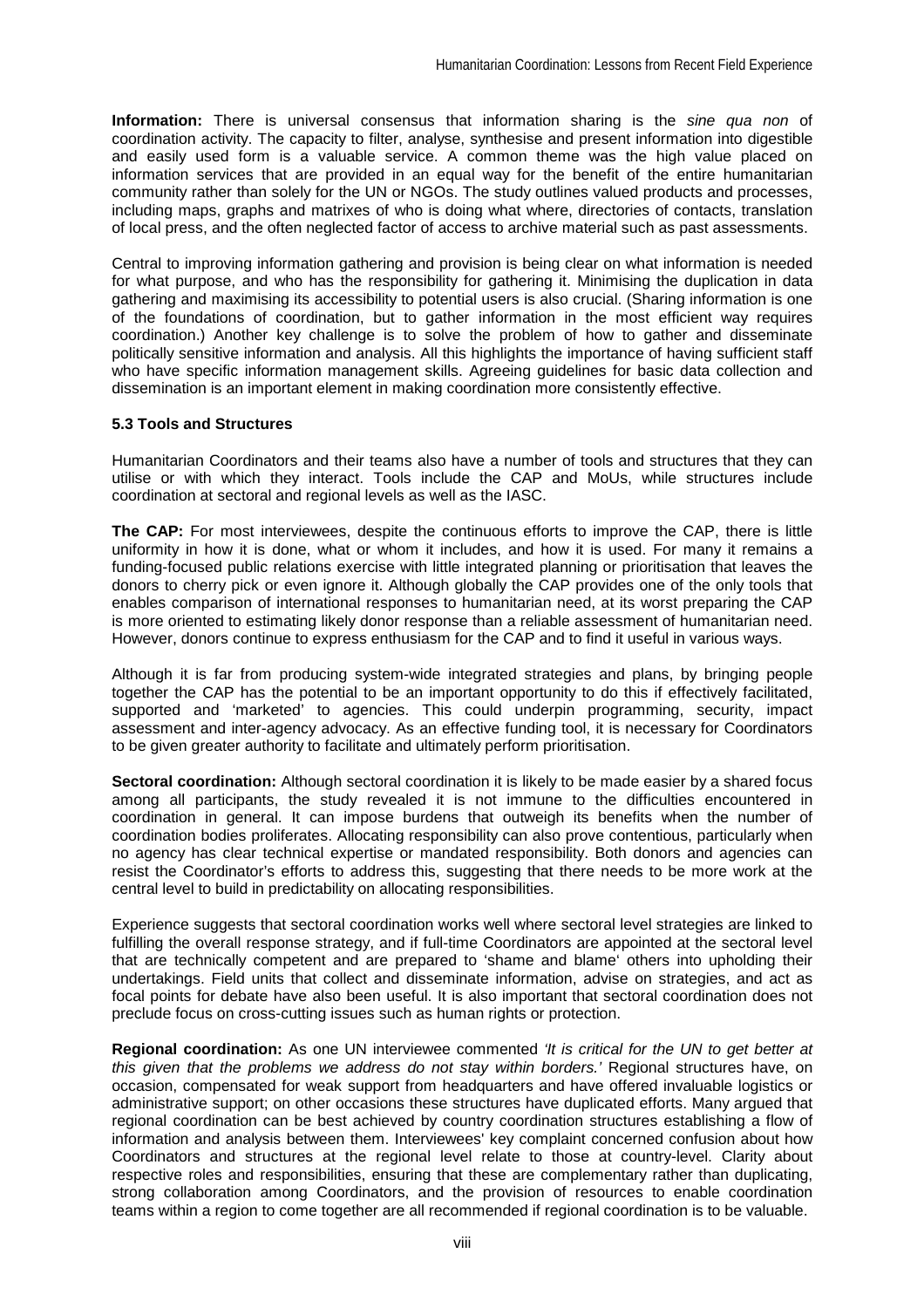**MoUs** counter the tendency to leave UN Country Teams to negotiate continually new relationships at field level, although there is debate about the precise level of detail that is helpful. Broad frameworks where specific interpretation of language can be interpreted in a particular context are most useful. For others, this left too much to interpretation.

**The IASC** is the mechanism through which field structures are put in place. Although participants cite improvements in the IASC over time, frustrations remain. Its broad membership is seen as its most important feature. As a focus for regular inter-agency interaction, it has fostered collaborative spirit. Yet within the IASC there is a preoccupation with inclusion. Furthermore, in a body that relies on consensus, decision-making is protracted and difficult issues get dodged. This is partly because all participants report to different boards, which causes weak buy-in and accountability. But it is not helped by having overloaded meeting agendas. As a result, much substantive work gets done in the corridors.

All of this has a direct bearing on decision-making over decisions about field coordination structures. Much of this debate appears to take place outside the IASC meetings and thus minimises the role of non-UN members. Furthermore, the process appears heavily oriented to accommodating the preferences and politics of the major UN operational agencies rather than solely focusing on the demands of the situation on the ground.

The weak links between staff in the field and those in headquarters also impinge on the IASC's decision-making and effectiveness. Doubts were expressed about the IASC's responsiveness to fieldlevel coordination difficulties. Conversely, although Humanitarian Coordinators may be invited to attend the IASC when their countries are being discussed, in the field there appears to be little interest in the IASC. However, studies and interviewees alike perceived the potential of the IASC. The words of one UN interviewee sum this up well: *'OCHA has in its hand a fantastic tool. Why doesn't it use it? Why not try to make it the voice of the humanitarian community?'* 

## **Thus for this study, the key areas for improvement are:**

- More focus on the situation's demands in decision-making over the appointments of Coordinators.
- Better monitoring of coordination structures in the field.
- The instigation of more systematic consultation and communication processes through coordination teams on the ground.
- Strengthening IASC-wide advocacy.

## **5.4 Conclusion**

It is notable that some of the tasks that are most valued are among the weakest aspects of current coordination. These are also the tasks that have proved critical to facilitating integrated responses to humanitarian need - such as analysis, strategy setting, establishing standards, divisions of labour, advocacy and negotiating access, and monitoring impact.

A repeated theme of this study is that the UN can improve coordination by devoting more energy to building skills and capacity to coordinate response in a more systematic and accountable way. Thus the tasks and services above should be part of a standard coordination package on offer to increase the impact of response. As complex emergencies by their definition preclude a one-size-fits-all policy, such packages should be a menu of possible options and arrangements on which the IASC should decide in accordance with the demands of the particular context and emergency.

## **SECTION 6: LIAISING WITH MILITARY AND POLITICAL ACTORS**

The study's ToR asked whether in different settings the relationship between humanitarian, political and military actors is coherent. The term coherence is variously used: its mildest interpretation argues for political, military and humanitarian action to be mutually reinforcing, its strongest that humanitarians should be subject to political goals. What emerged from this study was the tension between the emphasis on the strong interpretation from key players in the Secretariat, and the powerful examples from case studies of the importance for humanitarians to resist this; to guard their independence not as end in itself but as the cornerstone of practical strategies to attempt to sustain a framework of consent from belligerents. This was likely to involve demonstrating separation from political and military players on the ground.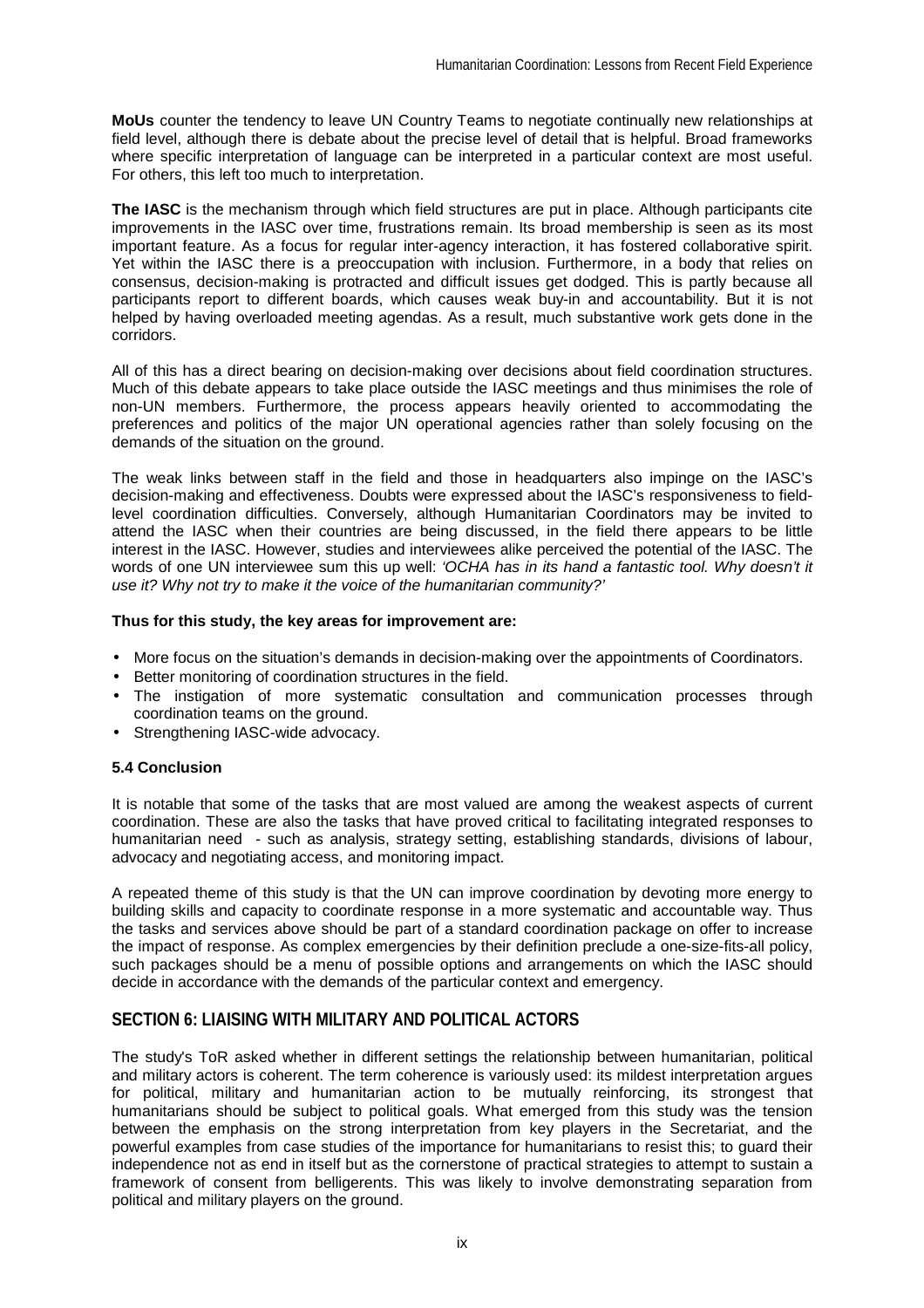As the Secretary-General's views have appeared to shift on whether humanitarian assistance should be insulated from, or integrated into, broader political frameworks, it is perhaps not surprising that some SRSGs have been accused of having interpreted coherence as a justification for them to gain political mileage from control of humanitarian assets. Yet this perverts the very definition of humanitarian action that seeks to confer no military or political advantage. It also threatens security: As one interviewee remarked, *'Wherever we are associated with political strategies, we increase our own risk.'* This highlights the risks of misguided enthusiasm for designating Resident/Humanitarian Coordinators as deputy to the SRSG.

Separation is not always necessary. The nature of the political and military strategies and how beneficiaries and belligerents see them is a key determinant for how humanitarians position themselves. Thus silence about the nature of the strategic goals for such coherent strategies is also part of the problem. In the wake of the Brahimi report, there is renewed pressure for all aspects of UN strategies to converge around peacebuilding, which is seen as unproblematic. Yet it should not be assumed that peacebuilding is inherently apolitical. It may mask unarticulated agendas and creates the possibility that humanitarian aid is simply coopted to meet political ends.

The coherence sought or required of UN humanitarians has a major significance for their relationship with other humanitarian actors, who are ready to distance themselves from the UN. Key players in the UN Secretariat are dismissive of any dilemma, arguing that UN agencies have different responsibilities from NGOs. However, the humanitarian label links all those who use it, and such coherence could have operational impacts beyond the UN humanitarian agencies.

This highlights the need for greater clarity from all sides on the respective roles of all players in order to be able to establish a clear division of labour and to delimit responsibilities among political, military and humanitarian actors. Advocacy, clear and limited points of contact to enable information flow, and clear locations and frameworks for planning multifaceted strategies are essential.

## **SECTION 7: OCHA'S ROLE**

OCHA's invidious position of having a mandate for coordination that is undermined by a lack of authority and clout, resistance from UN agencies, and uncertain funding is a prime example of the structural obstacles to UN coordination.

Yet OCHA also undermines its frail credibility by fluctuating performance. Although providing dynamic, highly competent people to serve humanitarians has been at the heart of OCHA's success to date, all too many staff are slow to be deployed, given uncertain or no contracts, and poorly briefed. Staff turnover is high - a crippling failure for an organisation that depends on the calibre of its people. While the team were struck how UN agencies repeatedly seek to minimise OCHA's profile, OCHA also jeopardises success when it fails to consult or engage others effectively, or to give the impression that its interest in service is merely rhetorical device rather than an organisational commitment.

Setting aside the possibility of fundamental structural change, the study focuses on how OCHA can build its legitimacy and gain support by providing high quality coordination services. The study argues that OCHA should develop itself as a centre of excellence for coordination support functions at regional, country and sectoral levels. This depends on OCHA retaining and recruiting dynamic, highly competent and experienced people at the service of the humanitarian community. Thus OCHA should earn its profile by the reputation of its services for other humanitarians, and thus its impact on humanitarian response, rather than for its own sake. The study also concludes that excellence in access negotiations, political analysis and advocacy have been features of past successes and should be among OCHA's core strengths.

OCHA concedes that is has not yet fulfilled it potential advocacy role. This is particularly the case at headquarters. OCHA has a unique position as the humanitarian voice within the Secretariat. Its challenge is to both leverage its proximity to the Secretary-General's office to give it weight, while continually engaging in robust advocacy targeted at those within the Secretariat. The fact that key players in the Secretariat remain unclear about the dangers posed to humanitarian access and action by the requirements of 'coherence' signals the urgency for the ERC and OCHA to strategise with its sister UN agencies and other humanitarians about how to push this advocacy agenda. But evidence suggests that OCHA will have to work harder to convince others that it can be an effective humanitarian voice in the face of the political pressures that converge in the Secretariat.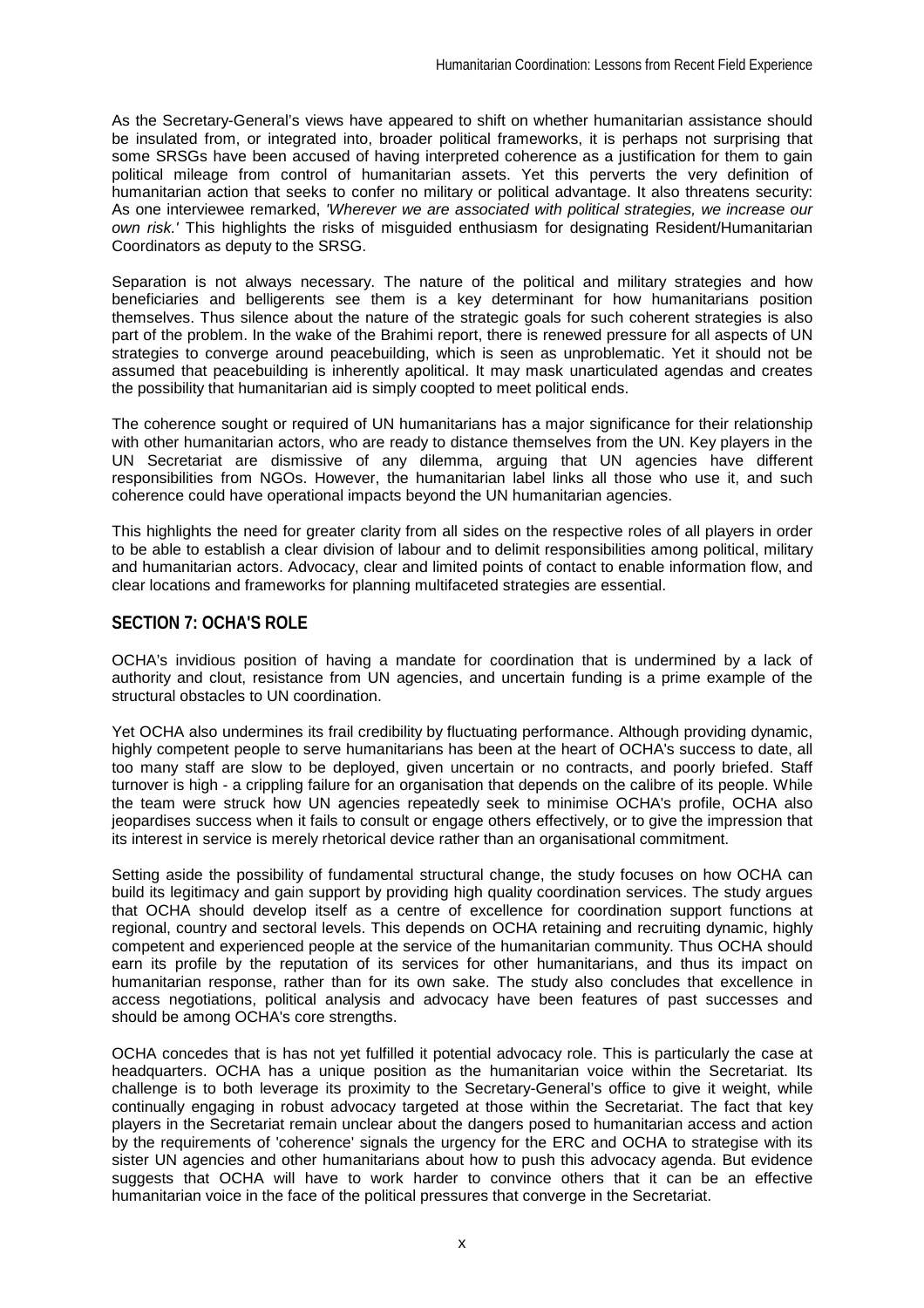While the onus is in part on OCHA to perform and persuade, the study team maintain that there must be pressure on agencies to respect OCHA's mandate from the Secretary-General and donors.

## **SECTION 8: CONCLUSIONS**

## **8.1 The Obstacles to Change**

One of the underlying themes in this study as it presents the conclusions from past studies, interviews and case studies is that there is little new to say. The report sets out in some detail the picture that recurs over a decade of UN humanitarian agencies whose governance structures, funding sources, weak management and institutional cultures all constitute obstacles to effective coordination. It has also described the blight of adhocracy that remains in how the UN system coordinates. The repeated refrains of reviews and studies suggest that a pivotal problem confronting the system its inability to change. This is the result of resistance on the part of Member States and donors, and weaknesses internal to the system.

The evidence also reveals a 'system' that shows determined resistance to cede authority to anyone or any structure. Instead, all Coordinators have to work on the basis of coordination by consensus. In the face of the obstacles, this is an uphill struggle.

To eradicate some of these obstacles requires fundamental change. Yet despite the manifold obstacles to coordination, remarkably, humanitarian coordination does happen, although performance remains patchy. This study concludes that there is much that UN agencies can do to maximise the likelihood that humanitarian response is effectively coordinated, despite the structural obstacles and that it is incumbent upon them to do so.

This responsibility derives from the expectations of governments and humanitarian agencies of the UN's central and unique role to coordinate the humanitarian efforts of the international community. Yet this study has shown that there are others, in particular donors, who will fill the vacuum left by a UN system that fails to deliver in this coordinating role.

## **8.2 Options for Change**

Given these conclusions, the options for improving coordination range from fundamental change to remove obstacles, to more incremental ones to increase the incentives to coordinate. It is important to reiterate that none of the options for change or recommendations are entirely new. Many of them echo recommendations of studies of coordination over more than a decade. This suggests that the **problem is not a dearth of recommendations** about how to improve coordination, **but lack of both management accountability for successes or failures and sufficient commitment to improving humanitarian response.** 

## 1. **Fundamental structural reform of the UN's humanitarian operations**

Given the accumulated evidence that consensus models are not strong enough to achieve effective coordination in the face of chronic systemic obstacles, the study believes that there is a strong case to be made for structural reform. Notwithstanding the recent debate around UN reform, the scale of the problem suggests this debate must be reopened if there is genuine commitment to strengthening the humanitarian response of the UN.

The limited scope of this study prohibits systematic consideration of detailed recommendations. But it is clear that the challenge is to construct a body or structure with sufficient authority to be able to manage and guide humanitarian action – whether directly through a management line of one single humanitarian agency, or through a sufficiently powerful new structure that stands above existing funds and programmes to ensure prioritised and integrated responses. Such a structure should link with political actors to devise the political strategies necessary to address the causes of conflict and human suffering, as well as with development actors to ensure effective coordination between relief and development activity. Such a structure would also need to retain the elements currently fulfilled by diverse mandates; it should be both more efficient and responsive; and it should be able to relate effectively to humanitarian actors outside the UN.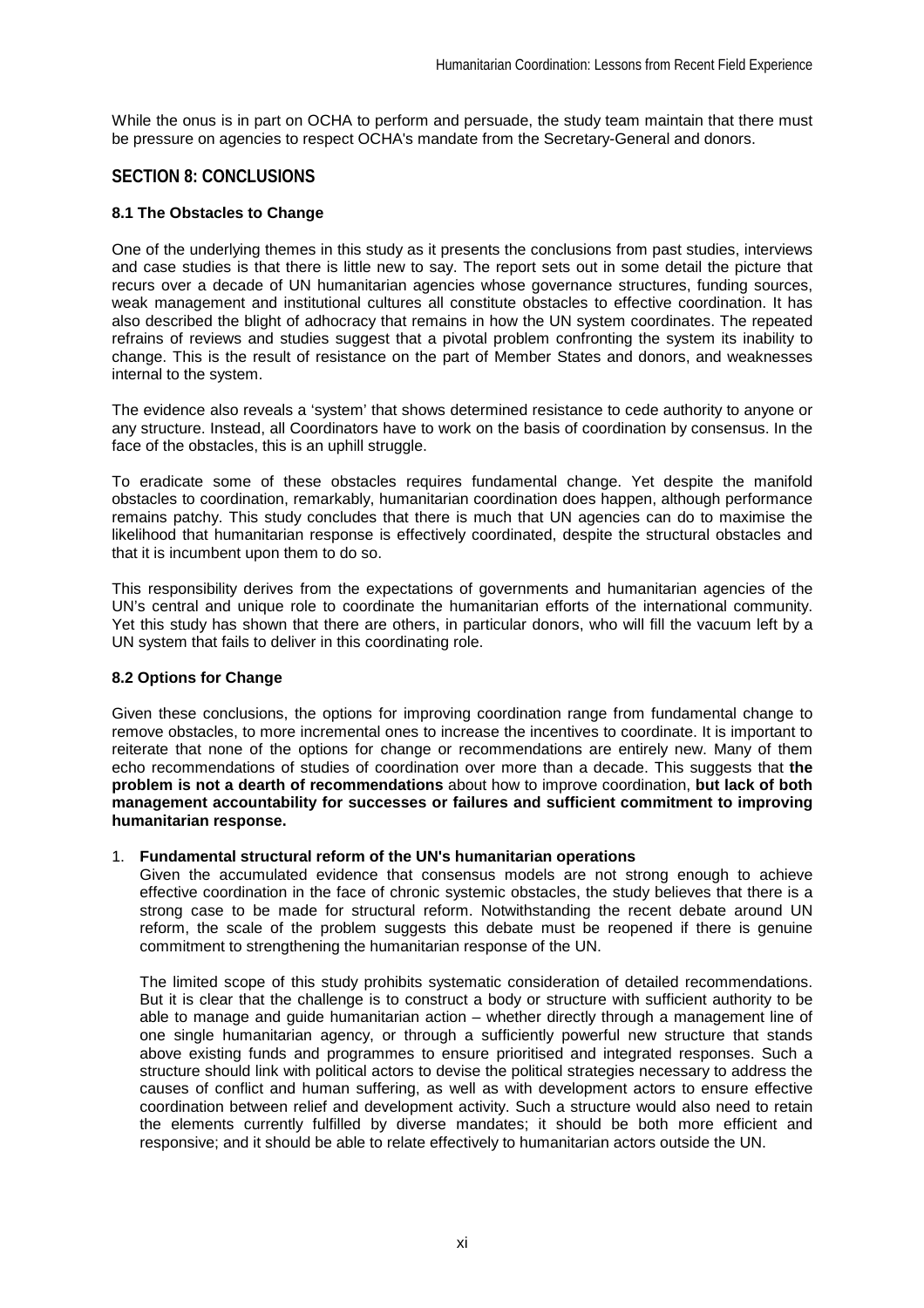In a world of conglomerating NGOs who are increasingly favoured by donors, and where there is greater momentum to integrate UN humanitarian operations into broader peacebuilding approaches, there are some who advocate that the debate should ask yet more fundamental questions about the comparative advantage of the UN. They raise questions about whether, instead of current levels of operational response, the UN should focus on 'core business' such as coordination, setting standards, upholding protection for refugees and IDPs, monitoring, and negotiating access.

## 2. **Change the funding for humanitarian coordination and increase Coordinators' authority on the ground**

In the interests of more systematic and effective coordination, and to avoid those with coordination responsibilities from competing with others, OCHA should be funded from assessed contributions. At field level, in place of funding particular agencies in response to the Consolidated Appeal, donors should contribute funds to a common fund in the hands of the Coordinator who should be vested with authority to prioritise and allocate funds to the strategy formulated by humanitarian agencies in the field.

## 3. **Strengthening the Current Decentralised System**

At the heart of change is the need for improved management, stronger accountability, and more systematic approaches to coordination.

The current reliance on Coordinators and their teams having to persuade others to coordinate must be buttressed by greater sanction attached to failing to coordinate. The commitment to coordination should be fostered by requiring all staff to focus on the system-wide response to beneficiaries' needs rather than solely on their agency's interests. At a minimum, all agencies must expect and instil greater discipline through conventional management lines so that personnel are assessed and rewarded on the basis of their participation and contribution to interagency coordination and coordinated outcomes.

All coordination structures and personnel should have clear guidance, reporting lines and defined relationships with all other key players. There needs to be greater efforts from the system to monitor coordination and to be quicker to resolve difficulties where they occur. Such difficulties should be the subject of evaluation and subsequent lessons to be learnt.

To maximise the ability of coordination teams to persuade others to coordinate, greater financial and management resources should be directed at the provision of coordination services and tools that clearly 'add value' to individual agency operations. This also requires greater leadership by high-calibre, experienced staff. OCHA has an important role to play in this.

## **8.3 The Pivotal Role of UN Member States and Donors**

Effecting any of these options requires action from several quarters. To reiterate: **any change – whether that of enduring systemic change or maximising the effectiveness of the current system – requires changes in the behaviour of Member States and donors.**

Overall, if Member States and donors want better humanitarian coordination, they must be prepared to fund coordination costs and to place their expectations only where mandated responsibilities lie. Funding coordination from assessed contributions is a vital part of this, as is establishing a fund for the ERC to pay Humanitarian Coordinators.

Among the measures to maximise the effect of the current system, donors should support the development and agreement of indicators to assess coordination and its impact as well as the contribution of agencies to it as a criterion for funding. Performance appraisal systems that assess staff on the basis of their commitment to coordination in addition to the willingness of agencies to second competent staff could be among these indicators. Donors should apply greater pressure to UN humanitarian agencies and NGOs to support and respect the role of OCHA, as well as strengthen OCHA to work for the benefit of the humanitarian response rather than its own agency profile. Donors can strengthen their coordination within and among themselves and demonstrate more consistent support to coordination through their funding and their presence on the legislative bodies of organisations (whether the UNSC, UNGA, or Executive Boards).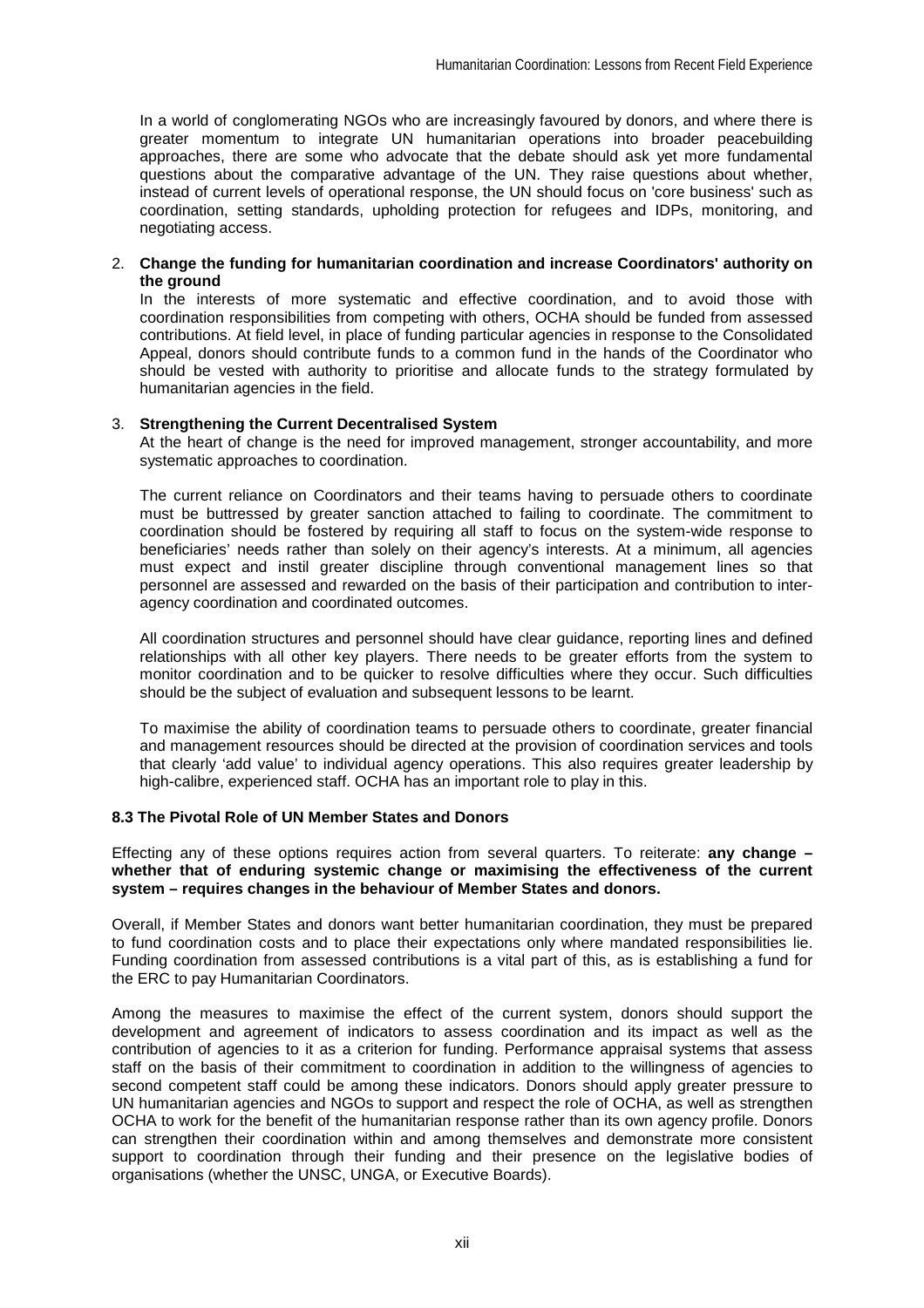As well as increasing levels of humanitarian aid to ensure impartial response to all those in need, donors should provide increased resources for efforts aimed at strengthening coordination such as monitoring, appraisal, assessment and shared training. Donors should also contribute to common funds, whether small additional funds for Humanitarian Coordinators to fill gaps in the response or, more radically, a fund to receive all contributions to the CAP. Both measures should be accompanied by donor support for the Coordinator to undertake prioritisation in place of donor earmarking.

## **8.4 The Role of the Secretary-General**

The Secretary-General has a vital role in strengthening commitment to coordination and coordinated outcomes. He can lend the full weight of his authority to the ERC and insist that agencies recognise this. He can push for greater system-wide orientation. He can also encourage the heads of the operational agencies to second staff and establish rosters of those available, urge them to support the creation of common funds for management by the Coordinator – whether for filling gaps in response, or more radically, to receive all funds for the CAP – and require that they strengthen the requirement of their staff to contribute to coordinated outcomes by including this in performance appraisals.

The Secretary-General also has a critical role to play in reducing the adhocracy that currently blights coordination, for instance by ensuring the implementation of the Brahimi report's recommendations that SRSGs, Force Commanders, Resident Coordinators and Humanitarian Coordinators all have clear guidance, reporting lines and relationships with all other key players. (The reservations regarding other aspects of the report have been outlined above.)

Finally, the Secretary-General has important responsibilities to advocate that humanitarian action retains its independence from political and military strategies of the UN and Member States. For this to be effective, it requires clear points of contact and information exchange between political or humanitarian players. The Secretary-General must quash resistance to this in the Department of Political Affairs (DPA) and the Department of Peacekeeping Operations (DPKO).

## **8.5 Consolidated Recommendations to the ERC, OCHA and the IASC**

The following recommendations combine those elaborated in the text with additional recommendations based on the study's conclusions. These are among the measures that should be well within the grasp of a UN system serious about the effective coordination of action to protect the rights of human beings to protection and assistance.

## **Recommendations to the ERC and OCHA**

OCHA's Change Management Report presents a raft of recommendations to address some of OCHA's weaknesses. This report recommends the following priorities:

- 1. OCHA, in close discussion with IASC members, should draw together the lessons from this study as well as its current proposals for field coordination into a package of coordination services and tools, along with the prototype office structures and staff competencies associated with providing them. This can then be used as a menu of options on offer for all Coordinators. This should be presented to the IASC for agreement with an associated action plan, including a training programme, to ensure that OCHA can provide quality coordination services.
- 2. The ERC has a vital role to play in proactive monitoring of the conduct of coordination, particularly at the start of new emergencies, and reporting back to the IASC and to the Secretary-General. The ERC may need an enhanced monitoring and evaluation capacity that reports directly to him/her, using *inter alia*, indicators as recommended in A3 below.
- 3. OCHA should further strengthen the CAP as an inter-agency analysis and strategy-setting process, including working with UN Country Teams to provide analysis tools and facilitation for the process. The involvement in the analytical process of NGOs, the Red Cross Movement and UN political and military actors and analysts should be actively sought.
- 4. The ERC has a vital role to play in robust advocacy both within the Secretariat and with UN Member States – on the principles, role and limits of humanitarian action, and the political action required to uphold the right to humanitarian assistance and protection. ECHA and ECPS are important fora for advocacy on the nature, challenges and limits to humanitarian action; the ERC can also press for action in the political, diplomatic and peacekeeping sphere. It will be important to strategise with other humanitarians about how to push this advocacy agenda. The IASC – given its broad membership – is the obvious forum for such strategising.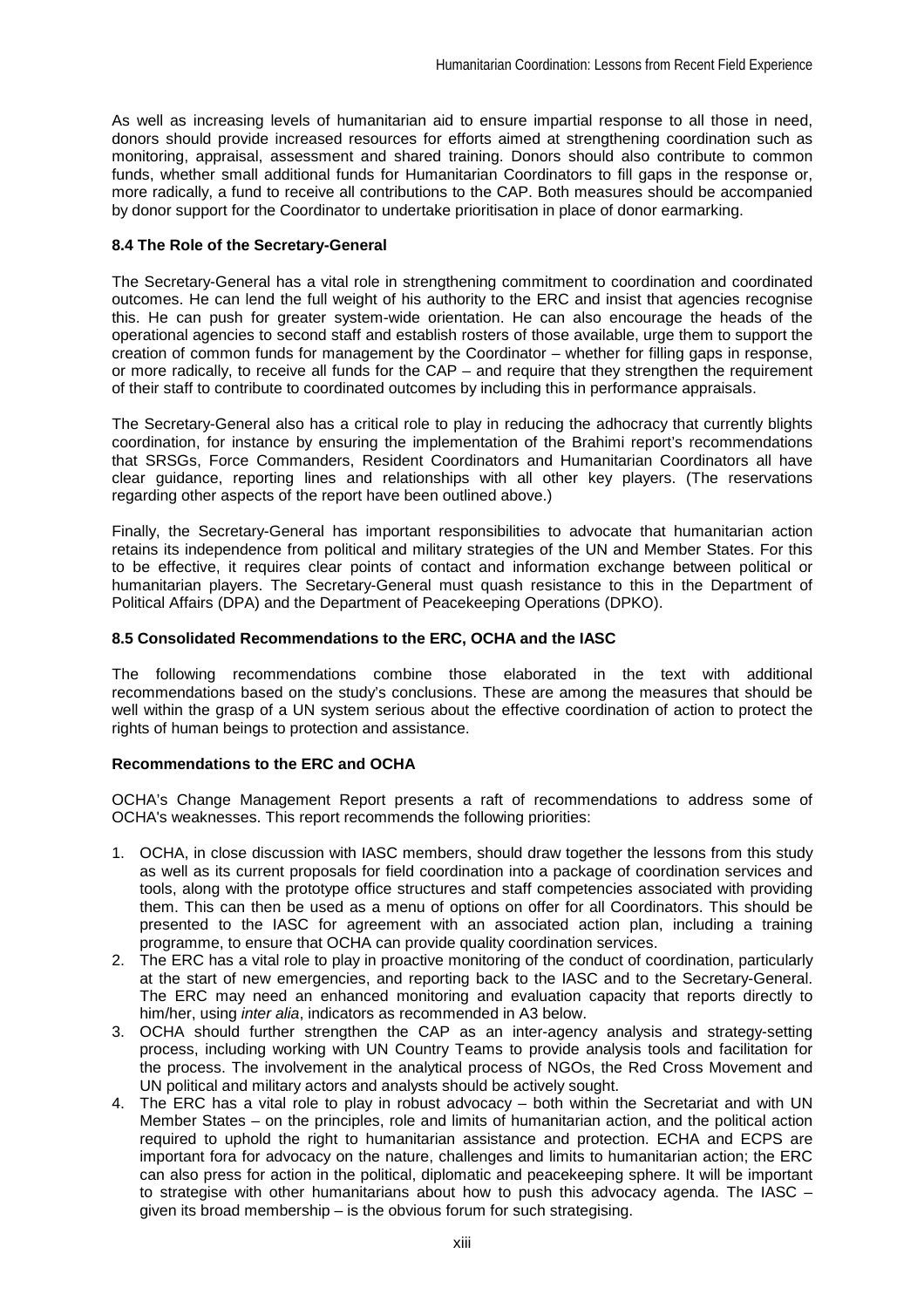## **Recommendations to the Inter-Agency Standing Committee**

It is recommended that the IASC review the findings of this study and formulate an action plan for follow up. Among the measures that should be included are the following:

## **A. Appraisal**

- 1. The UN members of the IASC should review and revise existing performance appraisal schemes for all staff. These should include criteria to measure demonstrated contribution to inter-agency coordination and coordinated outcomes. Particular incentives should be attached to secondments to inter-agency efforts.
- 2. The UN members of the IASC should establish an inter-agency working group to compare and harmonise performance appraisal schemes and the rewards and sanctions associated with contributing to coordination or thwarting it.
- 3. The IASC should agree performance appraisal criteria and a regular appraisal process for Humanitarian Coordinators. This should include indicators for behaviour or action that would trigger a process of review leading to removal from the position.
- 4. The IASC should work with donors to identify indicators of coordination and coordinated outcomes as the basis for funding decisions. Performance appraisal systems that assess staff on the basis of their commitment to coordination, and the willingness of agencies to second competent staff, should be among these indicators.

## **B. Recruitment of Coordination Staff**

- 1. The IASC should intensify its efforts to work with the UNDG and OCHA to agree the competencies and selection processes for Resident and Humanitarian Coordinators. This should include agreement of where skills for Humanitarian Coordinators might differ from or clash with those expected of Resident Coordinators.
- 2. All IASC member agencies should intensify efforts to establish an inter-agency roster of coordination staff that indicates staff skills and availability. They should do this by undertaking a thorough process of identifying individuals with aptitude for coordination positions – whether as Humanitarian Coordinators or support staff – including those with potential but who may require training.
- 3. The IASC should explore with non-UN members the potential for extended secondments of NGO personnel as Coordinators and support staff. This would require the agreement of potential training needs necessary for non-UN staff to work for the UN.

## **C. Induction Processes**

- 1. The IASC should form an inter-agency working group on induction processes to compare current guidance and information provided to new staff. On the basis of this review, this group should develop a series of training materials and processes for generic guidance to help staff anticipate and overcome challenges. This would be provided to all staff going to the field, or as refresher courses for existing staff. Such materials should include information on mandates, activities and competencies of all IASC members, humanitarian principles, Sphere standards, impact indicators, and security, as agreed by the IASC. This could form a common UN humanitarian handbook.
- 2. The IASC should agree that one of the aspects of the coordination package provided by OCHA should include providing induction guidance tailored to the specific context to offer as a service to incoming staff of all humanitarian agencies. This could also have an additional benefit of encouraging staff to deepen their understanding and their political, economic and social analysis that is essential to effective humanitarian response.
- 3. All IASC members should commit to making handovers between staff more systematic by including them in all job descriptions as a requirement of all departing staff. At headquarters, management should be improved to increase the number of handovers that take place.

## **D. Monitoring**

1. The IASC should agree a process to evaluate field coordination at regular intervals in order to increase both its responsiveness and ability to resolve problems. This could include a) regular reporting against agreed benchmarks to the IASC by IASC members in the field, and b) a process of small inter-agency teams travelling to the field to carry out agreed systematic assessments before reporting back to the IASC.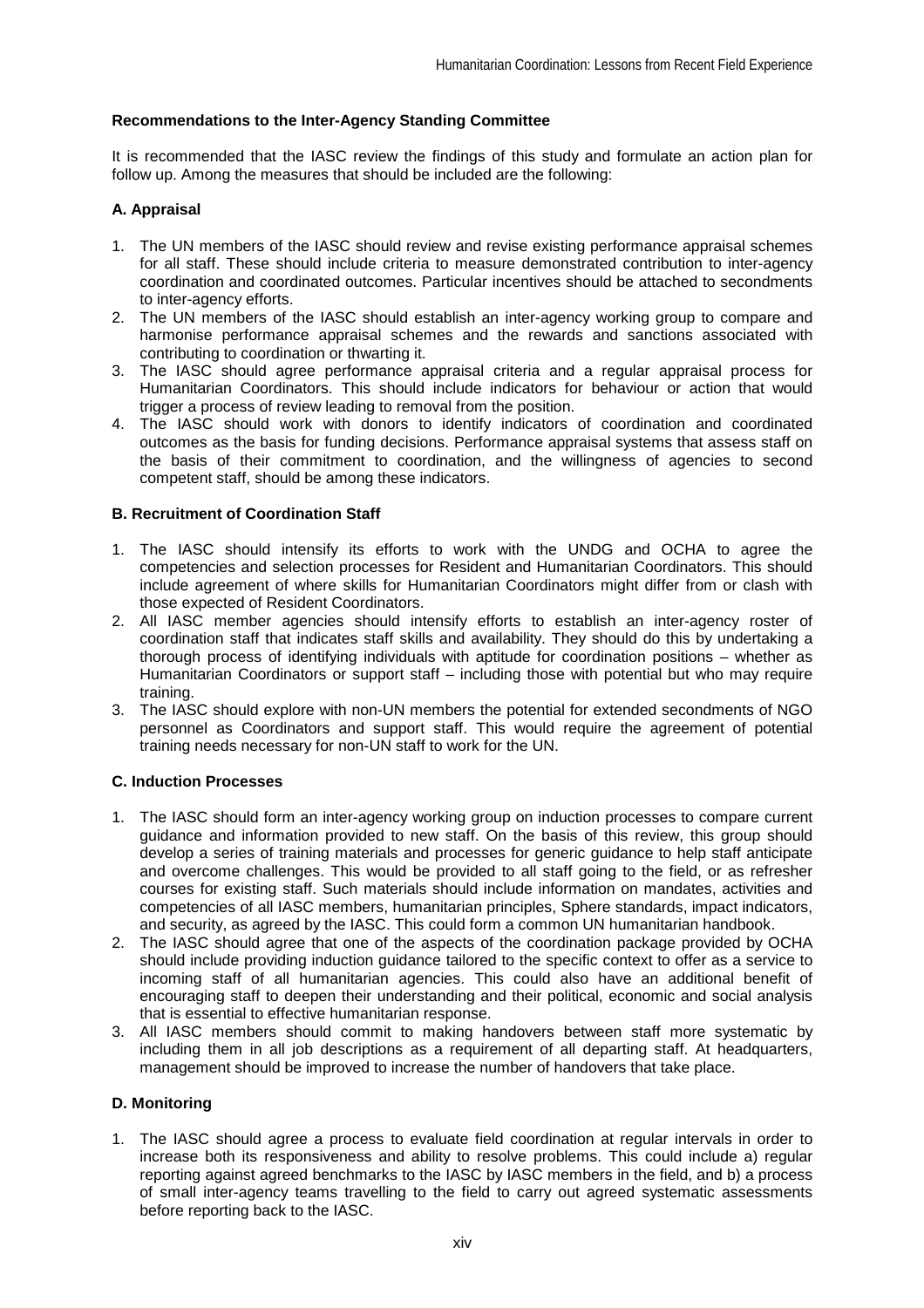2. An assessment of the contribution of agencies to coordination and coordinated outcomes should be part of the process of the mid-term CAP review. This could include agency self-assessment against agreed criteria, potentially backed up by independent evaluation.

## **E. Reporting Lines and Accountability**

- 1. The IASC should agree the relationship, reporting lines and accountability of all those involved in coordination, in particular between the head of the OCHA field coordination unit and the Humanitarian Coordinator.
- 2. The IASC should agree who will deputise for the Humanitarian Coordinator in all instances, including a protocol for further contingency arrangements should it be necessary to further deputise for the deputy. This should exclude those with responsibilities for operational programmes where there are alternatives. This makes a strong case for the head of OCHA offices being appointed as the Deputy Humanitarian Coordinator.

## **F. Country and Regional Structures**

- 1. IASC members should agree to replicate the IASC at the field level in all instances.
- 2. IASC members should adopt the same designations of what constitutes a region as a first step to facilitate regional coordination, and should work towards having any regional structures colocated with those of other agencies.
- 3. IASC members should instigate more systematic consultation and communication with coordination teams in the field.

## **G. Advocacy**

- 1. The IASC should form an advocacy working group to agree a broad framework for advocacy strategies towards UN Member States, donors, belligerent groups, and other parts of the UN including DPA, DPKO and the Office of the Secretary-General and the Deputy Secretary-General, at headquarters, country and local level. This would include responsibilities for the ERC and IASC members at headquarters and in the field. It is vital that UN agencies continue robust advocacy with donors on their obligations to respect the humanitarian principles of universality and impartiality.
- 2. All IASC members should collaborate with OCHA in pressing UN Member States to fund coordination – both OCHA and Humanitarian Coordinators – from assessed contributions.

## **H. Systemisation**

- 1. The IASC should agree a package of coordination services and likely accompanying structures to be prepared by OCHA as the basis for coordination structures in country as standard operating procedure for OCHA. This should include agreement on the potential value of OCHA having a presence in the field at sub-office level to provide effective coordination support.
- 2. The IASC should make clear specifications on these coordination structures, the required competencies and the reporting relationships as part of all decisions on coordination options considered by the UN and the rest of the IASC.
- 3. The IASC should agree a matrix of MoUs to be negotiated to complement existing MoUs.

**I. On the CAP**, all IASC members should work with OCHA to:

- 1. Strengthen the CAP as a valuable opportunity for inter-agency analysis and strategy setting, including both operational response and advocacy strategies.
- 2. Require Coordinators to actively seek the involvement of NGOs and the Red Cross Movement in the analysis process, if not the fundraising strategy.
- 3. Improve the accuracy and transparency of the CAP's assessment of target beneficiaries to increase its use as an advocacy tool. This will help in assessing and comparing international responses to humanitarian need.
- 4. Give a stronger remit to Coordinators to facilitate prioritised, integrated strategies to respond to humanitarian need.
- **5.** Under effective and accountable Coordinators in an improved system of coordination, donors should be required to place their responses to Consolidated Appeals in a single country fund – rather than funding individual agency activities – in the hands of a Coordinator.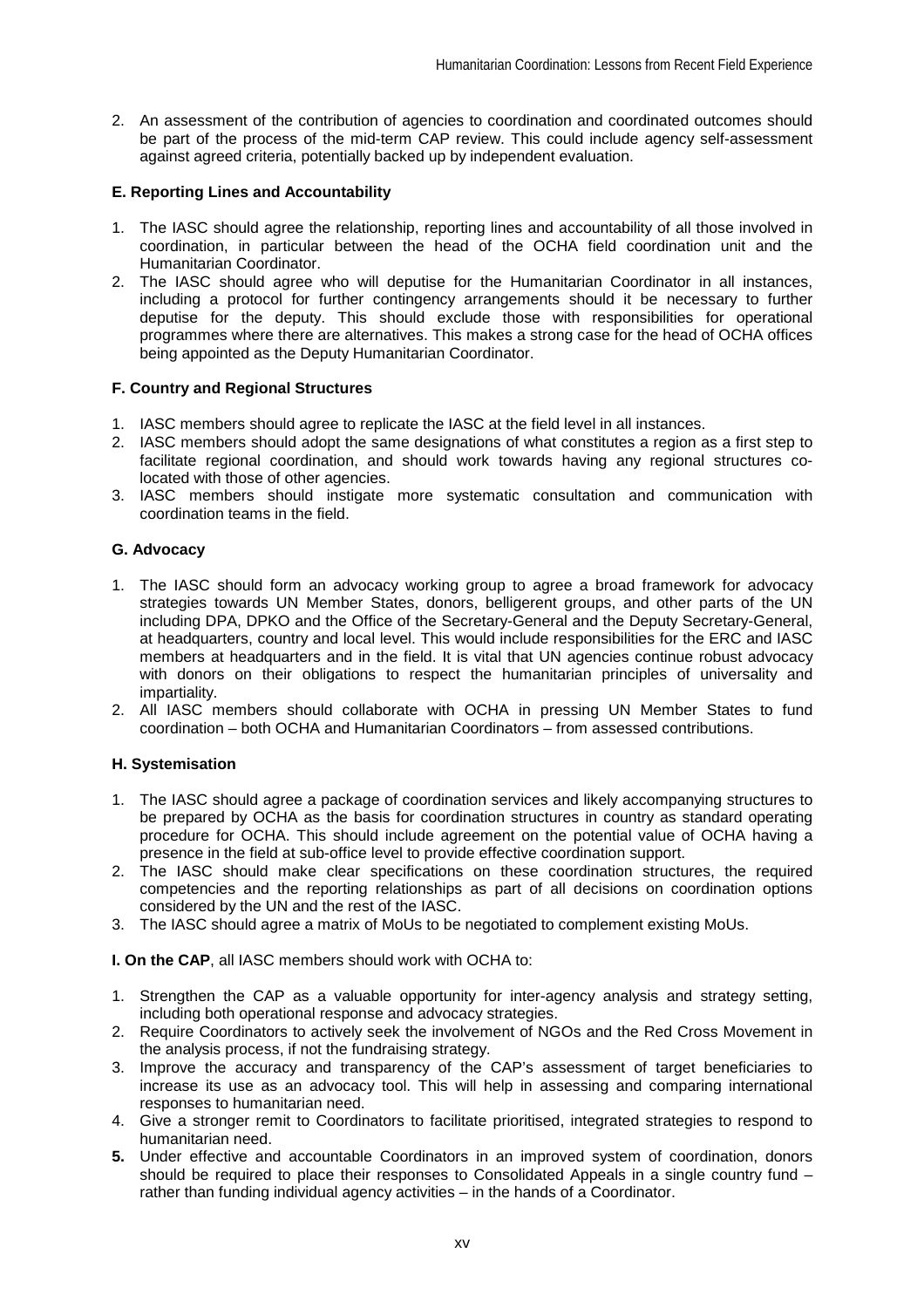## **1: INTRODUCTION**

## **1.1 Background**

In September 2000, the Policy Development Unit of the Office for the Coordination of Humanitarian Affairs (OCHA) commissioned the Overseas Development Institute (ODI) to undertake a study on humanitarian coordination in order to sharpen thinking on UN humanitarian coordination in the light of a number of inter-related processes underway in the UN. These include:

- The continuing debate on the criteria to be applied in selecting one or other of the three 'models' of humanitarian coordination – the Resident/Humanitarian Coordinator or so-called 'combined model', the model where the Humanitarian Coordinator is separate from the Resident Coordinator, and the 'lead agency model'. (The request made in mid-2000 to the Secretary-General by the then Permanent Representative of the US to the UN to employ the lead agency model more often reinvigorated the debate.)
- The report of the UN Panel on Peace Operations, referred to as the Brahimi report.<sup>7</sup>
- OCHA's Change Management process instigated to strengthen OCHA's ability to deliver on its mandate.
- Work within the Inter-Agency Standing Committee (IASC) and the UN Secretariat to clarify relationships and responsibilities on internally displaced people (IDPs), disarmament, demobilisation and reintegration (DDR), and between Special Representatives of the Secretary-General (SRSGs), Humanitarian Coordinators and Resident Coordinators.

## **1.2 Objectives and Scope of the Study**

The terms of reference (ToR) state that the purpose of the study is to assist the Emergency Relief Coordinator (ERC) and the IASC *'to draw lessons from recent experiences in humanitarian coordination, with a view to better understanding the advantages and disadvantages of each coordination model in particular circumstances, leading to a clearer definition of criteria for choosing the most appropriate coordination arrangements in any given situation'* (see Annexe 1).

The study is also required to identify *'features of coordination arrangements which were seen, by those involved, to have provided "added value", as well as those which were felt not to have contributed to the effective coordination of the overall humanitarian operation.'*

The terms further specified the need for the study to consider the following questions:

- Is the Consolidated Appeal Process (CAP) perceived as an aid to effective coordination?
- Is the relationship between humanitarian, development and political/military actors seen to be coherent and mutually reinforcing?
- Is access a problem? If so, do humanitarian actors believe that current coordination arrangements ensure that the problem is being addressed as effectively as possible?
- Do all the actors feel that they have the information they need to coordinate their operations effectively with each other? How do they believe that information sharing and information management could be improved?
- Is sectoral coordination perceived to be working well?
- Has there been any attempt to introduce strategic monitoring of the humanitarian programme?
- Is the coordination model in place perceived to be appropriate by humanitarian actors?

The study team interpreted this as a task to:

- i identify what worked where, when, why and how, in order to
- ii identify the lessons for selecting humanitarian coordination arrangements in the future, based on reflections and analysis of different settings and experience.

 7 Brahimi, L. (2000) *Report of the Panel on United Nations Peace Operations* A/55/305 S/2000/809 (United Nations: New York) August.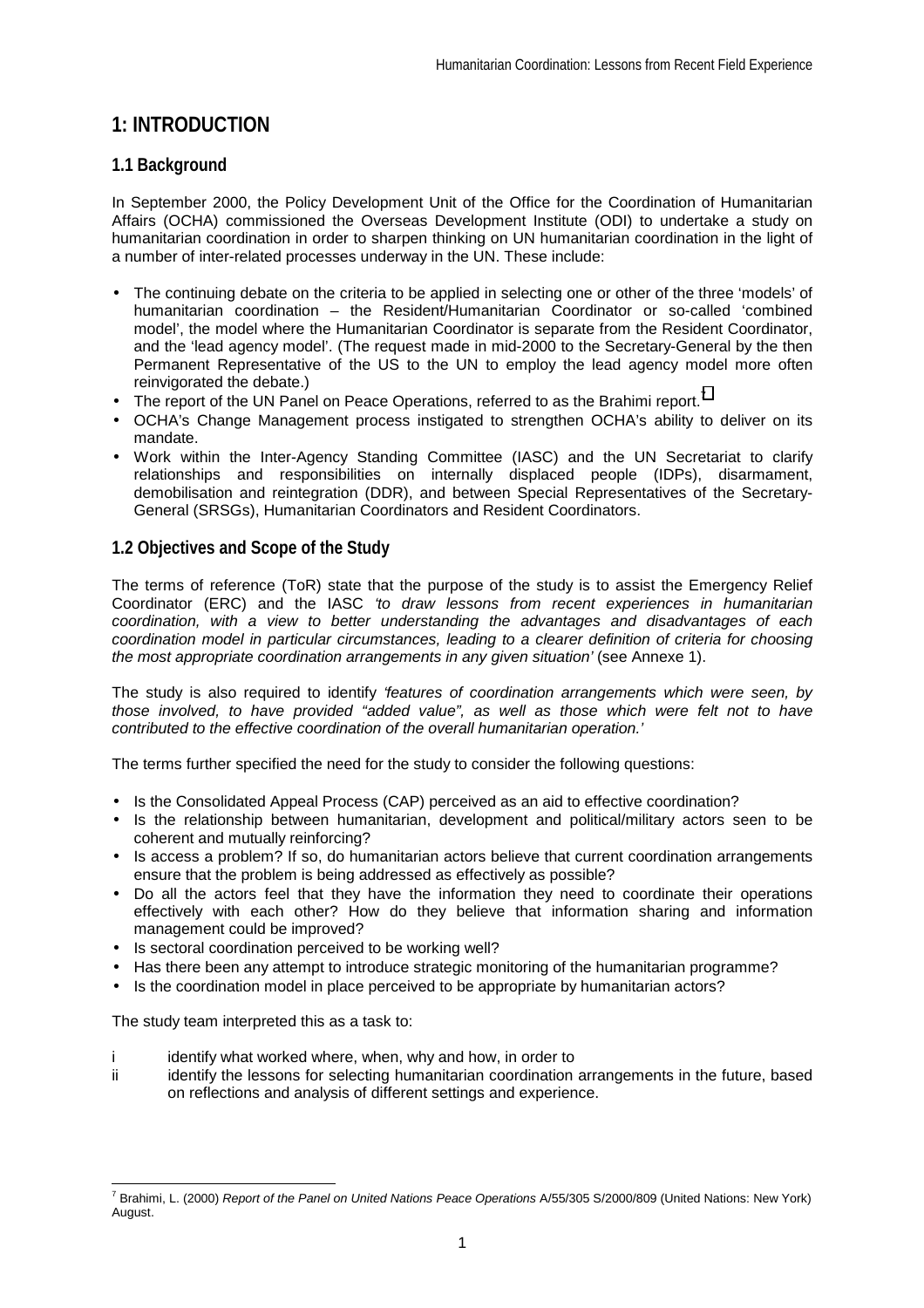A number of interviewees were concerned that the study's ToR neglected consideration of humanitarian coordination in natural disasters. Some challenged the rationale offered in the ToR that *'coordination arrangements in countries afflicted by natural disasters are well established…and not seen to be in need of review'*. Others added that excluding natural disasters from the focus perpetuated the division that has occurred, not least within OCHA, between those working in and on natural disasters as opposed to complex emergencies.

The study's focus was the UN and coordination of, and by, the humanitarian agencies of the UN system. Yet UN agencies do not work in a vacuum but interact with host governments and authorities, local and international non-governmental organisations (NGOs), the Red Cross Movement, governments, donor agencies and the military. In many settings, NGOs and the Red Cross Movement are major implementers of humanitarian response on the ground, with international NGOs (INGOs) sometimes acting as implementing partners of UN agencies. The experiences of all these actors – whether as coordinators or those being coordinated – were included in the study.

## **1.3 Methodology**

This is an independent study. It was carried out by a Research Fellow and Research Associate of the ODI in London. The findings are based on three sets of sources:

- i A review of literature on humanitarian coordination. This focused on studies of humanitarian coordination arrangements and experiences in specific country settings across the world over the last 10 years, as well as relevant UN documents (see attached bibliography).
- ii Interviews with more than 250 people including past and present Humanitarian Coordinators, staff of UN agencies, staff in the UN Secretariat, donor governments, other UN Member States, the Red Cross movement, NGOs, and the military (see attached list of interviewees).
- iii Three case studies to examine in greater detail ongoing humanitarian operations. The case studies were the Democratic Republic of Congo (DRC), Somalia and Kosovo. They were selected on the basis that they offered different coordination models in different continental settings at different stages of crisis and posed different challenges. The case studies each involved a week-long field trip to interview UN agencies, NGOs, agencies from the Red Cross Movement, donors and local authorities (see Annexes).

There were three major constraints encountered by the study team:

- i It was a challenge to address the broad scope of the study and do justice to the wealth of material gathered in the time available. The literature review was conducted at speed. The three field trips provided fascinating snapshots of the challenges of different country contexts but precluded detailed analysis of coordination over time. A case study on East Timor was envisaged but proved impossible. The literature review, along with the case studies and interviews, generated a huge amount of source material.
- ii The absence of any consistently used indicators to assess what constitutes successful coordination. This study has relied on interviewees' perceptions and past studies' conclusions of what has made a difference to humanitarian response. Agreeing indicators for coordination is an area that requires further study. This is essential if coordination is to be better monitored and evaluated.
- iii A number of staff members of both OCHA in Geneva and UN agencies expressed concern that they had not been consulted on the study and its ToR prior to the study team being contracted and/or embarking on the work in October 2000. As a result they were unclear about OCHA's [i](mailto:OCHA@s)ntentions in commissioning the study and expressed disquiet that they were expected to cooperate with a study about which they had not been effectively consulted. As a result the study was delayed while OCHA consulted with five focal points in UNHCR, UNICEF, WFP, UNDP and DPA and revised the ToR. The team commenced work again on 13 November 2000. In spite of this difficult beginning, the team was grateful that all IASC members collaborated fully in the study.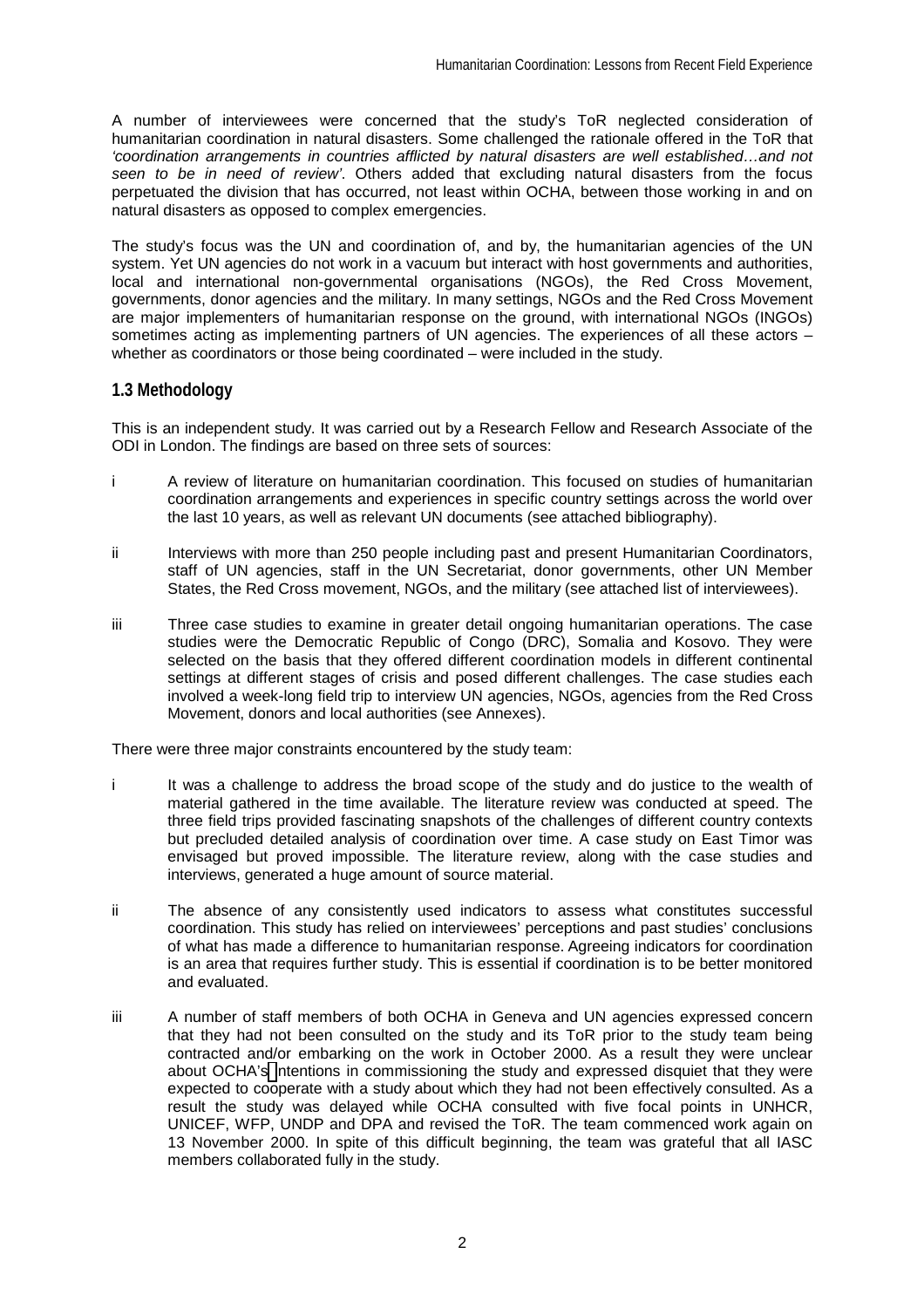## **1.4 Structure**

In **Section 2**, the report sets the context. It takes a brief look at the history of the UN's efforts to strengthen humanitarian coordination. It sets out the parameters of the coordination debate within the UN. The chapter concludes by touching on some of the challenges of the changing context that humanitarians and coordinators now face.

**Section 3** presents lessons from recent coordination experience, highlighting some of the recurring obstacles to humanitarian coordination and the ways in which these obstacles are overcome.

In **Section 4**, the report presents its findings on the advantages and disadvantages of the UN's models for humanitarian coordination.

**Section 5** identifies tasks, services and tools of coordination that have added value to the work of those involved in humanitarian response, and the accompanying challenges to provide them. The section also discusses some of the less successful aspects of humanitarian coordination that require reform.

**Section 6** presents conclusions to the question whether the relationship between humanitarian, development, political and military actors was seen to be coherent and mutually reinforcing, and touches on some of the implications of the Brahimi report.

**Section 7** draws together findings and recommendations about OCHA's role.

**Section 8** sets out recommendations to improve coordination.

**Annexes** include the ToR, a matrix of current coordination arrangements, short reports on each of the three case studies and a list of interviewees. Finally there is a selected bibliography.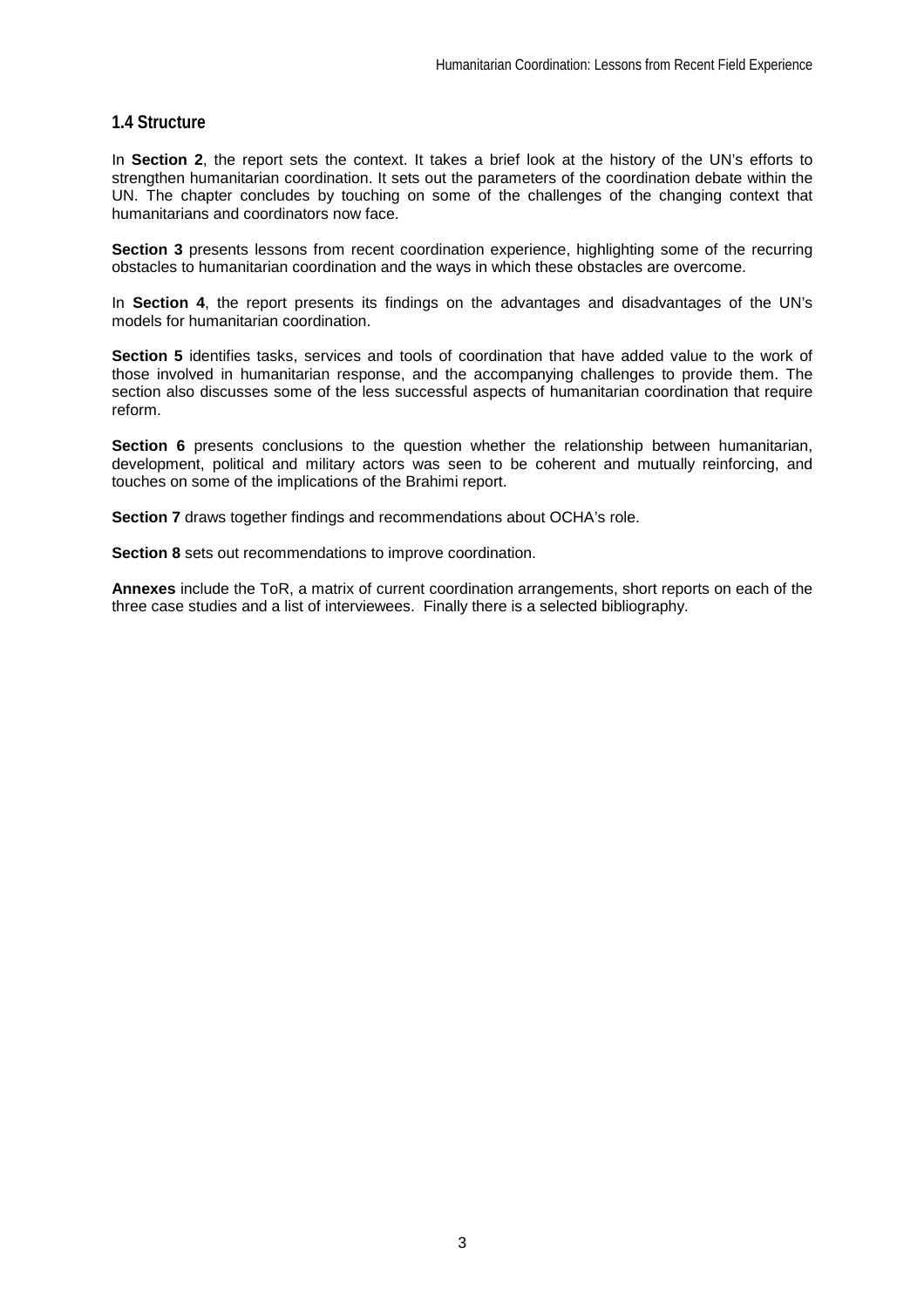## **2: COORDINATION: AN OVERVIEW**

## **2.1 Historical Overview**

In the wake of the Nigerian civil war, an earthquake in Peru and the combination of war and natural disaster in Bangladesh, all of which occurred between 1967 and 1971, General Assembly Resolution 2816 (XXVI) of 14 December 1971 set in place a comprehensive framework to organise the UN humanitarian response. The Office of the UN Disaster Relief Coordinator (UNDRO) was created 'to mobilise, direct and coordinate relief' in response to requests from countries with people requiring relief assistance.

During the 1980s as the UN found itself obliged to offer humanitarian assistance in situations of internal armed conflict, a 'lead agency' was sometimes appointed from among the principal humanitarian agencies. In other situations special ad hoc coordination bodies were established, such as the Office for Emergency Operations in Africa (OEOA) set up in 1984 to coordinate responses for crisis in the Horn of Africa, and the UN Office for the Coordination of Humanitarian and Economic Assistance Programmes Relating to Afghanistan (UNOCA) established in 1988.

In December 1991, after 17 General Assembly resolutions and decisions seeking to strengthen disaster response, a raft of criticisms of UNDRO's record, a growing concern that ad hoc arrangements for humanitarian coordination were unsatisfactory, and the Gulf war, the General Assembly passed another resolution with the goal of improving the efficiency and effectiveness of the UN's humanitarian operations in the field, General Assembly Resolution 46/182.

Many of the features of resolution 46/182 echoed those of Resolution 2816. Resolution 46/182 created the post of the Emergency Relief Coordinator (ERC) and the IASC. It also proposed a central funding mechanism – the Central Emergency Revolving Fund (CERF) – under the authority of the Secretary-General. This would hold \$50m of voluntary contributions to be replenished by responses to a Consolidated Appeal in order to ensure adequate resources in the initial phase of a humanitarian response. The resolution also proposed that the UN should build up a central register of all specialised personnel. But in other ways Resolution 46/182 was a backward step, for instance, in dropping the reference to 'direction' in the earlier resolution.<sup>9</sup>

In 1992, the Secretary-General established the Department of Humanitarian Affairs (DHA), with the ERC also serving as Under-Secretary-General (USG) for Humanitarian Affairs. Then in 1994 the IASC approved the ToR for Humanitarian Coordinators who would, upon the occurrence of a complex emergency in a country, be appointed by the ERC on behalf of the Secretary-General to be the senior UN official on the ground in charge of coordinating international humanitarian assistance. It was agreed that the UN Resident Coordinator serving in the affected country would 'normally' become the Humanitarian Coordinator. However, two other possibilities were also foreseen: that a Humanitarian Coordinator might be appointed separately from the Resident Coordinator (or in a situation in which there was no Resident Coordinator), or that a 'lead agency' might be designated, whose local country director would exercise the functions of Humanitarian Coordinator.

In 1997, the IASC reviewed the various coordination mechanisms and reaffirmed that the current Resident Coordinator should be confirmed as Humanitarian Coordinator if s/he has the necessary profile. Otherwise there should be an immediate replacement to fulfil the combined function. Only in exceptional cases where the ERC and IASC determined that the one person could not carry out the two functions should a separate Humanitarian Coordinator be appointed. The IASC affirmed that the Humanitarian Coordinator is accountable to the ERC and should not have operational responsibilities. Indeed the ERC and DHA were urged to divest themselves of operational tasks (for example, demining, demobilisation, natural disaster mitigation, logistics and transport).

 $\overline{\phantom{a}}$ <sup>8</sup> For insights into UNDRO's record, see Righter, R. (1995) Utopia Lost: The United Nations and World Order. (Brookings Institution Press: Washington DC).

<sup>9</sup> Also, whereas Resolution 2816 had called for the Secretary-General to appoint a disaster relief coordinator at USG level to report directly to him, 46/182 called for the appointment of a high-level relief official to be appointed as ERC with 'direct access' to the Secretary-General. (However, in the event, the ERC was appointed at the USG level.) See Ingram, J. (1993) 'The Future Architecture for International Humanitarian Assistance' in Weiss, T. & Minear, L. (eds) *Humanitarianism Across Borders – Sustaining Civilians in Times of War* (Lynne Rienner Publishers: Boulder).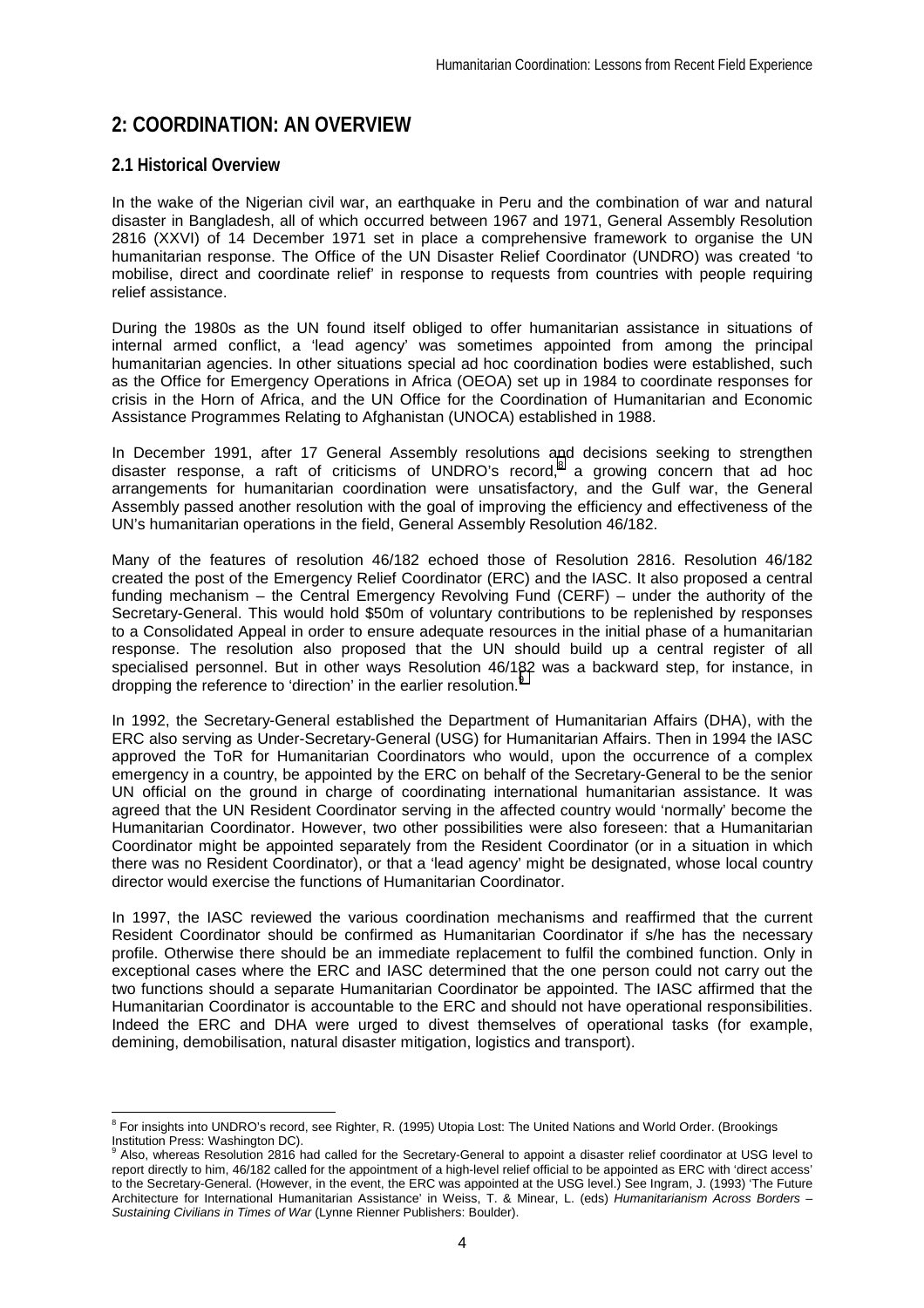As part of the Secretary-General's reform programme of 1997, OCHA replaced DHA. OCHA had a streamlined mandate, and was divested of responsibility for DHA's operational activities. Its core functions are coordination of humanitarian response to complex emergencies and disasters – by ensuring, through the IASC, that the appropriate mechanisms are on the ground – advocacy, and policy development in support of the Secretary-General and the IASC.

Today, the combined Resident/Humanitarian Coordinator model exists in 15 countries, the lead agency model in two countries, and the Humanitarian Coordinator separate from the Resident Coordinator in four countries.<sup>10</sup> OCHA field coordination units, all funded through voluntary contributions, provide support to those with Humanitarian Coordinator responsibilities. In 2001, OCHA will have field coordination units in 23 countries.

It is these arrangements that have been established to coordinate the humanitarian response of the UN system, composed of the six key actors of UNHCR, WFP, UNICEF, FAO, WHO and UNDP. However, each of the six organisations has been set up by its own treaty, is governed by its own intergovernmental organ that provides overall policy supervision, and is financed almost entirely outside the UN budget largely through voluntary contributions from governments. Although the Secretary-General formally appoints the heads of UNHCR, UNICEF, WFP and UNDP, he does so only on the basis of approval by major donor governments. The Secretary-General has no legal authority over WHO and FAO.

## **2.2 Defining Coordination**

The changing arrangements for humanitarian coordination described above have been accompanied by their fair share of definitions of coordination. For a start, there is the IASC's distinction between operational and strategic coordination.11 Yet in practice on the ground, distinctions between operational and strategic coordination appear to serve little purpose (except for those who use them in inter-agency arguments about who is responsible for what). Furthermore, for the study team, the distinctions reinforce the impression that there are areas of humanitarian response that are unrelated to strategy and all that implies by way of analysis, goals and monitoring.

Past studies of humanitarian coordination in complex emergencies offer a plethora of definitions. While the study team did not set out with a definition of coordination, it concluded that one of the definitions used repeatedly in past studies stood out as one that could prove useful to the UN:

Coordination is the systematic use of policy instruments to deliver humanitarian assistance in a cohesive and effective manner. Such instruments include strategic planning, gathering data and managing information, mobilising resources and ensuring accountability, orchestrating a functional division of labour, negotiating and maintaining a serviceable framework with host political authorities and providing leadership.<sup>12</sup>

This definition captures key elements of humanitarian coordination and emphasises a number of coordination functions that this study concludes are all too often missing or weak in UN humanitarian coordination. These include:

- The importance of using policy instruments in systematic ways that, is in an organised way according to established procedures rather than in an ad hoc manner;
- The emphasis on cohesion, bringing elements of a response together;
- The focus on planning, managing information, accountability, functional divisions of labour and sustaining frameworks with political authorities.

These points recur throughout this report.

<sup>&</sup>lt;sup>10</sup> These figures are subject to debate and verification, given disputes about lead agencies.

<sup>11</sup> For definition, see the IASC (1998a) IASC Recommendations Related to the Review of the Capacity of the United Nations<br>System for Humanitarian Action.<br>12 Minoral Disputes and Capacity of the United Nations Related to the

System for Humanitarian Action*.* 12 Minear, L., Chelliah, U., Crisp, J., Mackinlay, J. & Weiss, T. (1992) *UN Coordination of the International Humanitarian Response to the Gulf Crisis 1990–1992* (Thomas J. Watson Institute for International Studies: Providence, Rhode Island) Occasional Paper 13.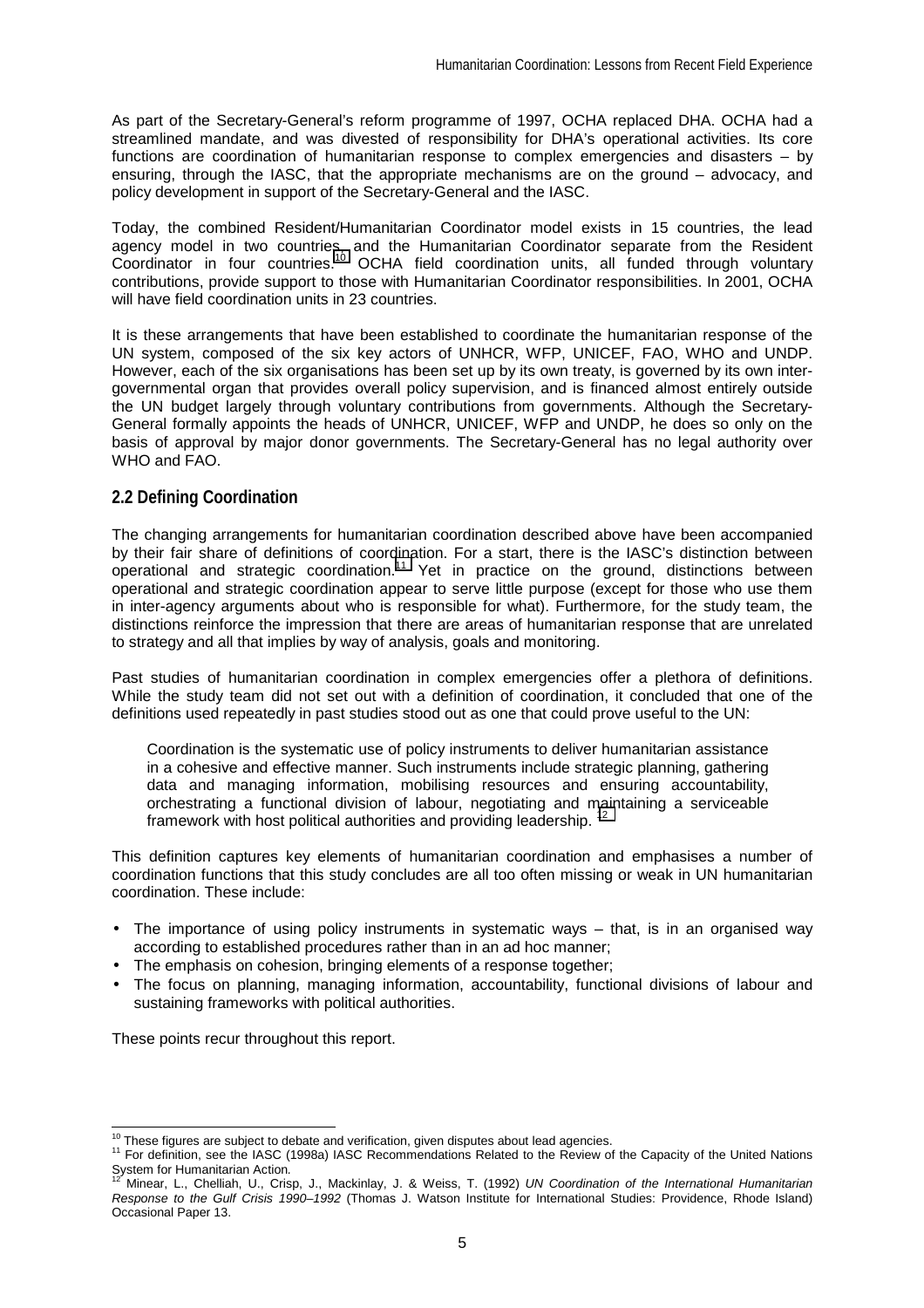## **2.3 The Parameters of the Coordination Debate in the UN**

Within the UN, perhaps the sole aspect of coordination that is not contentious is the question *why* coordinate. The answers inevitably focus on maximising the positive impact of humanitarian assistance and protection for those in need. By contrast, defining *how* coordination is done and *by whom* provokes fierce debate.

Among the words used to define coordination were coherence, compatibility, cooperation, collaboration, consultation, concertation, integration, harmonisation, synchronisation, control and management.

From these responses and past studies of coordination, tensions emerge. Are we talking about a minimal activity that prevents duplication and overlap, or a more integrating activity that seeks to harmonise responses as part of a single programme or strategy that becomes more than the sum of its parts? These differences reveal one of the unresolved issues that plague UN coordination debates and efforts.

These tensions are linked to the associated controversies about how coordination gets done, and by whom. UN personnel repeatedly insisted that coordination depends on consensus and that any imposition is inappropriate. At the same time all those with, or who have had, coordination responsibilities, expressed frustration with the difficulty – or impossibility – of coordinating without the means to enforce others to coordinate.

In the same vein, as discussed further below, wherever UN agencies have interpreted their coordination role as a remit to impose on others this has generated fierce and widespread resentment across the UN system. This resentment animates the debate among UN agencies about UN coordination models and the question of who within the UN should coordinate.

These tensions and realities set the parameters of the debate within the UN about humanitarian coordination and generate the questions that underpin this report. In a humanitarian system that gives authority to no one, how does coordination get done? One of the perennial questions is how to coordinate those unwilling to be coordinated.

## **2.4 The Challenges of a Changing Context**

This study was required to focus primarily on the conduct of UN coordination within the humanitarian system. Towards the end of this report, the study addresses the question posed by the ToR on the interface of the humanitarian system with political and military actors. Notwithstanding the need for improved performance among the humanitarians, such an 'intra-humanitarian' focus can obscure the significance of political and military actors internationally and within recipient countries in determining the extent of humanitarian space and influencing the conduct of humanitarian action.

The role of host governments and belligerents in facilitating or obstructing humanitarian action constitutes the familiar, pivotal challenge for humanitarian coordination, albeit one that frequently disappears in intra-UN debates on coordination. The frequent absence or weakness of government in complex emergency settings creates the coordination challenge in the first place. Humanitarians are required to substitute for the process of policy prioritisation and implementation that is the role of government, with no higher authority in country to mediate when consensus cannot be found.

The complexity of the causes and effects of complex political emergencies, their punishing consequences for human lives and livelihoods, the speed at which events often take place, the huge numbers of people in need, and the insecurity facing civilians and those that seek to help them are also familiar challenges to humanitarian action and its coordination.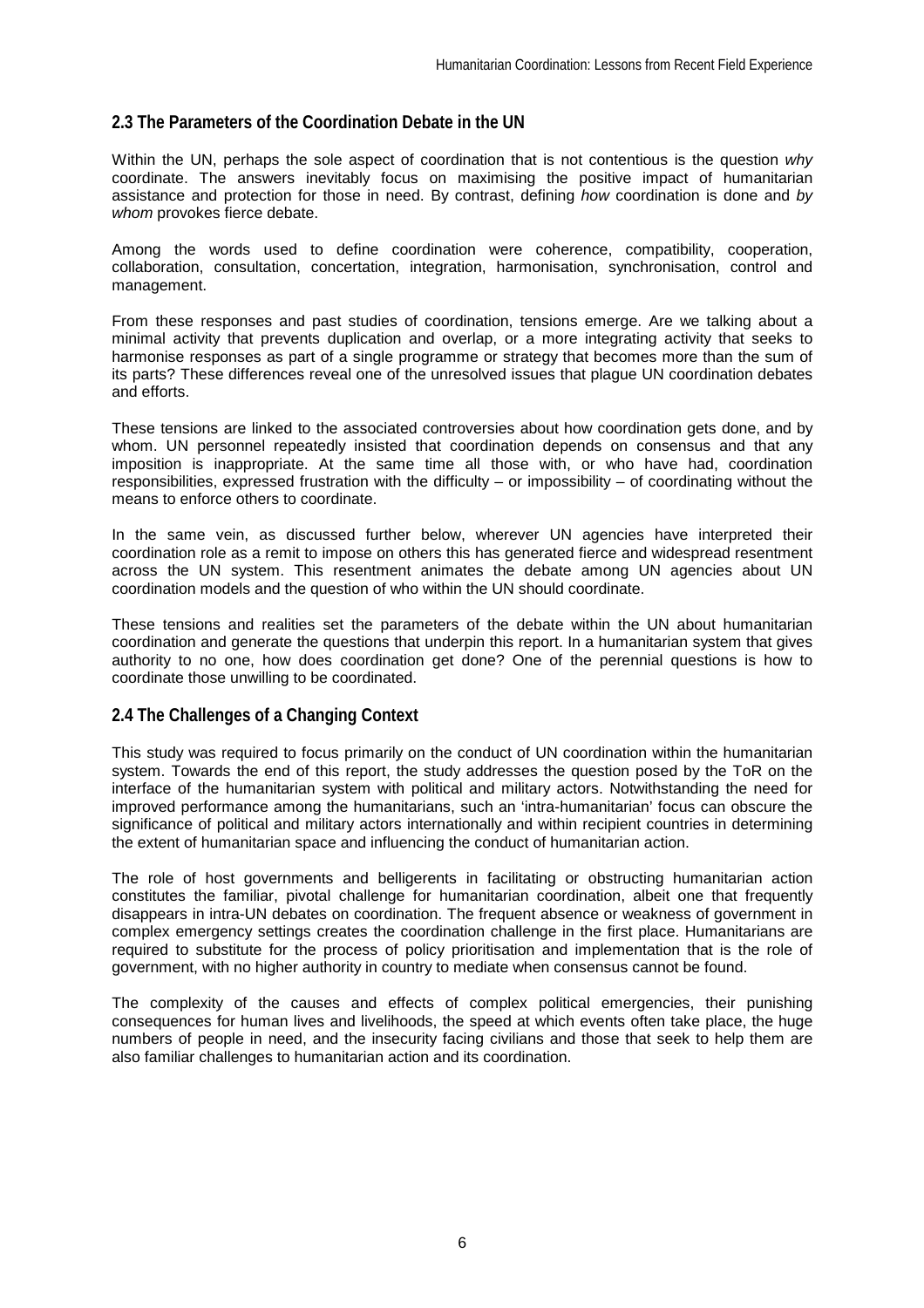Other new challenges are also emerging. For instance, while donors call for coordination, statistics on humanitarian assistance show that the management of resources for humanitarian assistance has become increasingly fragmented, and humanitarian response is increasingly bilateral. In 1988, around 45% of global humanitarian assistance was given in multilateral contributions to the UN, while bilateral donors retained half of the total. The share of the European Commission (EC), meanwhile, was 5%. By the late 1990s, bilateral donors controlled 62% of humanitarian assistance, the UN received 27%, and the EC's share had risen to 11%. The earmarking of funds to specific activities in a particular country by donors was also up by a third over the decade.

Furthermore, the significance of NGOs continues to grow. In 1990, ECHO channelled 30% of its funds to NGOs. By 1999 this had risen to more than 65% of a budget that had also increased.<sup>13</sup> By the late 1990s, most OECD member countries were channelling at least a quarter of their emergency assistance through NGOs.<sup>14</sup> Between 1992 and 1999, on average 40% of the CAP was disbursed through multilateral channels while 22% went through NGOs and 13% through the Red Cross family. Yet UN agencies also fund NGOs to implement programmes. For example, in 1997, NGOs were the channel for \$500m of WFP relief commodities and more than half of UNHCR's budget.<sup>15</sup>

However, contributions to the CAP have been falling – from \$1.96bn in 1994 to \$1.4bn in 1999, with the share of requirements met on a steady downward trend from 80% in 1994 to 64% in 1999.<sup>16</sup> Yet more starkly, humanitarian aid as share of wealth of the world's richest counties is falling – by a third over the decade. The market should not be shrinking. The human reality behind that statistic demands powerful advocacy by the UN system and humanitarians more widely to ensure that governments uphold their humanitarian obligations.

At the same time, donors are making greater demands of humanitarian actors to uphold performance standards and increase accountability. Some donors are increasing their capacity in the field to scrutinise humanitarian operations, and some also demonstrate increasing interest in coordination at the field level. While the vast majority of this study's interviewees stressed that the UN retains preeminent responsibility for coordination for the benefit of the entire humanitarian community, both case studies suggest there are some donors - the EC in particular – who are prepared to take a more proactive role in coordination, potentially in competition with the UN.<sup>17</sup> Such actors have the capacity and interest to fill vacuums left by the UN where it has been discredited or perceived to be ineffective.

In certain settings, donor interest has coincided with political agendas to push humanitarian aid to contribute to broader political strategies. The Brahimi report, with its recommendations on the role of humanitarian aid in the as yet undefined activity of peacebuilding, represents the latest attempt to explicitly coopt humanitarian action to deliver on wider political goals of peace and security. (For further discussion of this see Section 6).

The Brahimi report also has other implications. For instance, should its recommendations that the UN Security Council (UNSC) sanction more robust mandates for UN peace operations be implemented, it could become yet more difficult for UN humanitarian agencies to assert their humanitarian identity. This could complicate coordination as NGOs and others feel forced to distance themselves explicitly from a non-neutral UN. Conversely, if the report has the effect of 'raising the bar too high' and the Security Council remains resistant to mandating and providing such 'robust forces', humanitarian actors look likely to be left filling peacekeeping and political vacuums in situations of little strategic interest.

Such settings – that is situations of conflict and post-conflict – also look set to be neglected by development actors outside the UN. UN discussion on 'bridging the gap' between relief and development may be intense, but there is little sign that other development actors are 'mainstreaming conflict' into their analysis of development aid and policy. The focus of the World Bank, among others, on countries that are 'good policy performers' begs the question about what happens to the bad performers. It seems that one answer is that the 'bad performers' are 'consigned' to humanitarian responses and actors, while the rest of the world is uninterested.

 $\overline{\phantom{a}}$ 

<sup>13</sup> See Development Initiatives (2000) *Global Humanitarian Assistance 2000. An Independent Report Commissioned by the* 

TASC (Inter-Agency Standing Committee, OCHA: Geneva) May.<br><sup>14</sup> Ibid, p. 47.<br><sup>15</sup> Ibid, p. 27.<br><sup>16</sup> In particular, this represents a significant fall in the incomes of UNHCR and WFP. See Development Initiatives (2000) op. c Another example is ECHO's *cellule de crise* established in collaboration with the Rwandan government in 1993.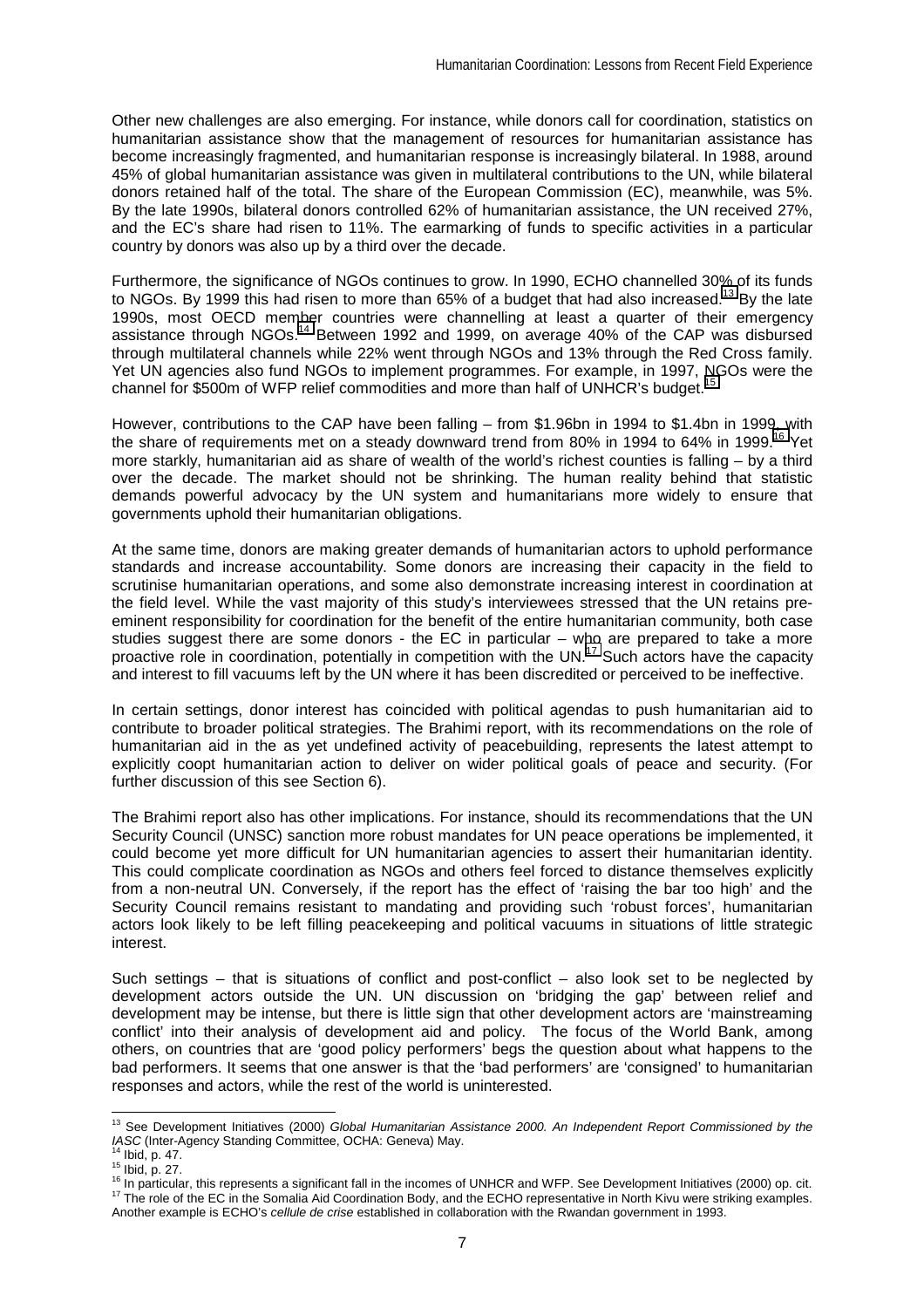## **3: OBSTACLES AND INCENTIVES TO COORDINATION**

This section provides an overview of some of the major themes and lessons from past studies, interviews and case studies which are elaborated through the rest of the report. It then looks at the structural, institutional and management obstacles to coordination before presenting some of the ways these obstacles are overcome.

## **3.1 Overview**

## **3.1.1 Themes from Studies of Complex Emergencies**

Among the recurring themes of past studies of coordination are turf battles, empire-building, overlapping and conflicting mandates, and ad hoc arrangements all of which prevent effective response. Tensions between staff in the field and headquarters, with each accusing the other of thwarting coordination efforts, recur, as do criticisms of poor information flow and conflicting internal administrative procedures that hamper inter-agency collaboration or prevent flexibility and fast response. The lack of overall strategy or principled approaches is a common feature, as is the absence of integrated programmes or effective joint implementation. Many studies emphasise tensions between relief and development agencies, humanitarians and peacekeepers, and (consequently) the importance of personalities in making the system work, if at all.

## **3.1.2 Themes from Interviews**

In interviews with many UN staff, the discussion of what works frequently elided into debate about coordination models and the link between coordination and operationality. A refrain among a striking number of UN interviewees in headquarters was the need to respond to what the donors want. This reveals the push for profile in order to maintain or increase funding in the competitive donor funding market. Yet these same donors are recognised as behaving in contradictory ways, whether through their behaviour on agency executive boards, cherry picking in the CAP, or in the trend towards bilateral control of resources.

Interviewees spoke of institutional cultures where cooperation is neither required nor rewarded. The study team gleaned a distinct impression of agencies mimicking the behaviour of UN Member States, guarding their agency 'sovereignty' against perceived assaults by others. The content and tone of many of the interviews in UN agency headquarters painted a picture of agencies and individuals unwilling to be coordinated; to cede authority to another.

## **3.1.3 Themes from Case Studies**

Case studies brought the picture of inter-agency tensions into sharper focus – although they also revealed important examples of effective coordination. In particular, the case studies highlighted how 'flexibility' was a mixed blessing – while allowing room for innovation by exceptional individuals it also muddles lines of accountability and allows tensions and conflicts to go unresolved and to fester. Case studies and interviews stressed that ad interim arrangements can corrode relationships, morale and performance.

The lack of clear ToR, reporting relationships and consultation lines, as well as weak or non-existent guidance and induction on key job responsibilities, was a theme that emerged throughout the case study interviews. Not surprisingly, all too often this resulted in a lack of clarity to those outside the UN about who was responsible for what. Meanwhile many in the UN appeared preoccupied with intra-UN concerns.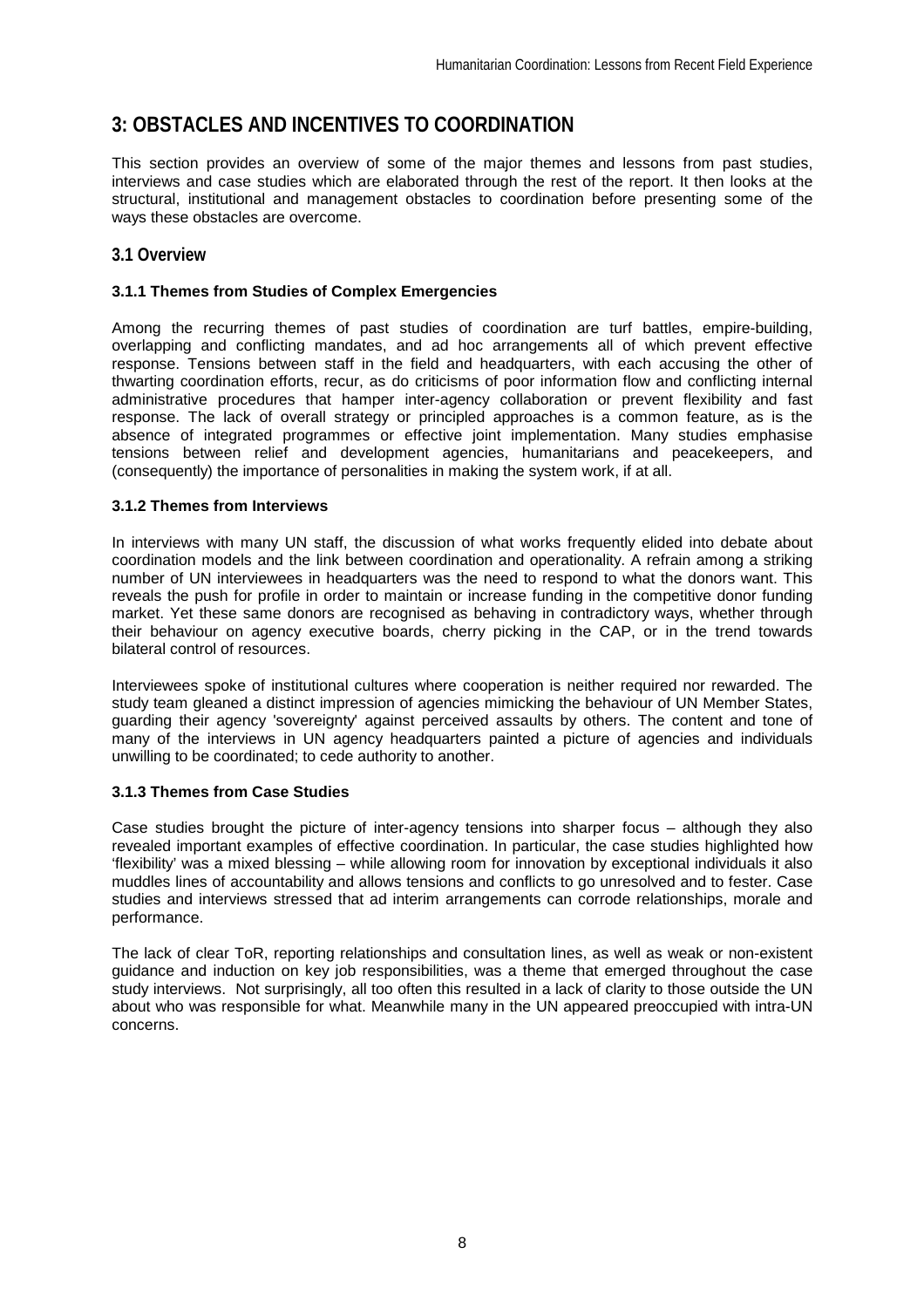## **3.2 The Obstacles to Coordination**

## **3.2.1 Structural Obstacles**

## *The design of the 'system'*

The primary obstacle to coordination of UN humanitarian agencies is the design of the UN 'system'. In fact, although all UN agencies share a link with the UN Charter, there is little about their structure that is systematic. That is, the system of UN humanitarian agencies has not been designed along the lines of good management or bureaucratic functionality. Rather, if there is a logic that underpins their provenance and accountability structures, established at different points in time, it is primarily a political one: Member States have created and structured agencies and organisations in accordance with their political interests.

In the face of the potential incursions on sovereignty inherent in the UN Charter, or key humanitarian conventions such as those on the rights of refugees or women and children, governments have ensured that through their governance structures and executive boards, UN agencies remain within their control.18 Thus the behaviour of UN agencies cannot be divorced from the actions of UN Member States, whether on agency executive boards,<sup>19</sup> or the political pressure exerted in particular on the Secretary-General and UNDP, where many decisions about coordination ultimately reside.<sup>2</sup>

Yet rather than seeking to overcome the political pressures that come from their separate governance structures in the pursuit of coordinated humanitarian response, it seems that the UN agencies mimic the behaviour of the Member States by jealously guarding their agency 'sovereignty'.

## *Countering the push for profile: the influence of the contract culture and the market*

As little funding for humanitarian response or coordination comes from assessed contributions, UN agencies are forced into the situation of competing for the same donor funds.<sup>21</sup> Competitiveness has also therefore been built into the system.<sup>22</sup> Agencies perceive the donor market to be shrinking, as donors increasingly favour bilateral over multilateral channels for humanitarian assistance. This funding environment requires agencies to push for profile, which corrodes relationships and coordination at all levels.<sup>23</sup> In the words of one of the most senior interviewees that the team met: *'There is more competition in the UN than in the private sector.'* Ironically, it was a donor who captured the point: *'The fight for visibility is an obstacle for coordination.'* 

In this context, it was clear from interviewees that OCHA faces a vicious circle: the more it raises its profile to attract funds and the more that donors support OCHA, the more its role with the agencies is undermined as OCHA is seen as a competitor. As one UN agency interviewee remarked: *'OCHA exists because donors like coordination, but agencies do not like OCHA.'* This environment that makes market competitors out of humanitarian collaborators is a fundamental obstacle to coordination.

## *Donors thwart coordination*

While donors are among those that most vociferously demand coordination, donor earmarking, micromanaging, visibility concerns and political agendas all confound humanitarian coordination. Donor responses to consolidated appeals are a notorious example of how they undermine faltering UN efforts towards integrated responses to humanitarian need. One interviewee suggested that donor support for OCHA is disingenuous in that it satisfies bureaucratic demands for 'tidiness' in the process of reporting to ministers and the public, but does not reflect a commensurate commitment from donors for coordinated action. Interviewees and studies remarked that donors' behaviour on executive boards is inconsistent with their statements and funding decisions. $24$ 

 $\overline{a}$ <sup>18</sup> On the diverse ways that governments retain this control, see Gordenker, L. (1998) 'Clash and Harmony in Promoting Peace: Overview' in Whitman, J. (ed) 'Peacekeeping and the UN Agencies' *International Peacekeeping,* Vol. 5, No. 4, Winter 1998; and Ingram, J. (1993) op. cit.

<sup>&</sup>lt;sup>19</sup> NB: G8 members feature more prominently on these executive boards than G77 members do.<br><sup>20</sup> Although the Secretary-General formally appoints the heads of UNICEF, UNDP, UNHCR, he does so only on the basis of approval by major donor governments.<br><sup>21</sup> UNHCR, UNEP, UNCHS (Habitat) and UNRWA have portions of their budget that come from the regular budget with the rest

being voluntarily funded. UNDP, UNFPA, UNICEF are entirely voluntarily funded.<br><sup>22</sup> Childers, E. & Urguhart, B. (1991) op. cit., p.53.

<sup>23</sup> For an example of the tensions between coordination and fundraising pressures, see UNICEF, UNHCR and WFP (1998) 'Report of the Tripartite (UNICEF/UNHCR/WFP) Study of the Great Lakes Emergency Operation, September 1996–1997' p. 4.

 $24$  For example, see Gordenker, L. (1998) op. cit.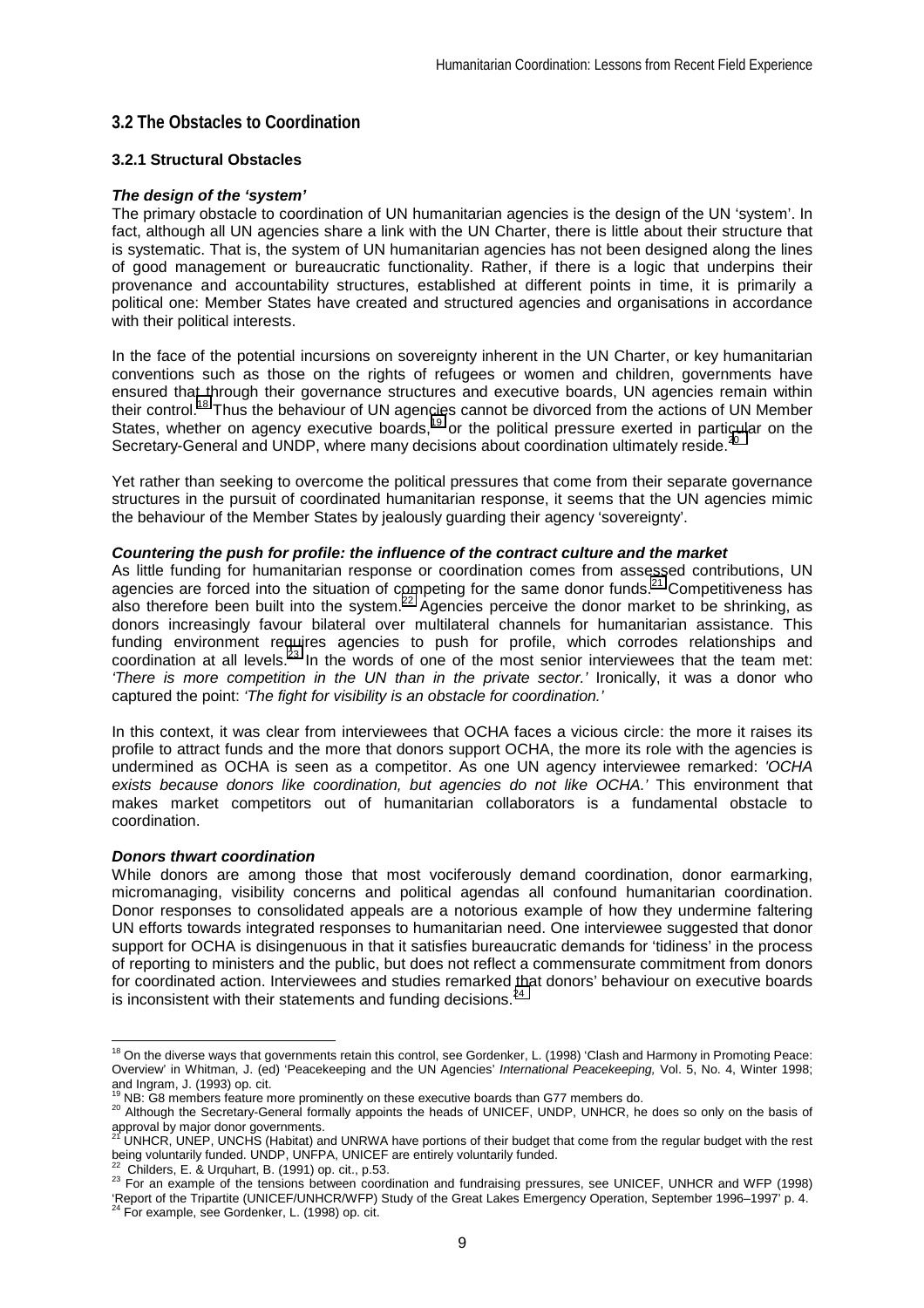One study suggests that for all their rhetoric favouring coordination, donors may actually tolerate poor coordination because to do otherwise would require them to coordinate better.<sup>25</sup> This study's evidence suggests that donors themselves have proved weak at coordination. Donor involvement in coordination structures such as the Somali Aid Coordination Body (SACB) in Nairobi does not appear to have increased donor coherence, funding, or political action but has risked skewing humanitarian agencies' decisions in favour of political considerations. Interviewees and studies suggested this was also the case for the Afghan Support Group and the Emergency Management Group in Albania.<sup>26</sup>

Although NGOs and Red Cross agencies are by no means immune from the pressure to raise funds, it was striking that UN interviewees were the most preoccupied with attracting donor approval. A repeated refrain among UN interviewees was *'If the donors like it'.* This may be commensurate with their more governmental nature compared with the Red Cross or NGOs. Yet given the multiple ways in which donors thwart coordination, UN agencies exacerbate the problem when they focus on competing for funds rather than lobbying donors to reform the system.

## **3.2.2 Institutional Obstacles**

## *Coordination and cooperation are neither required nor rewarded*

One of the key institutional obstacles to coordination is the strength of UN staff loyalty to their agencies rather than to the UN family. Institutional loyalty is not inherently a bad thing, nor is it unique to the UN. Yet the study team was struck by how often expressed loyalty to an agency was accompanied by at least criticism, if not strong denouncement, of other UN agencies.<sup>27</sup> Within the UN it appears that institutional loyalty propagates inter-agency competition.<sup>28</sup>

This competition is animated and exacerbated by the fact that coordination and cooperation are rarely required or rewarded among staff. Interviewees and studies stated that personal professional progress was linked to performing well for one's agency, not cooperating with others.<sup>29</sup> Interviewees across the UN system expressed unwillingness to release their 'best people' for secondment into coordination functions, preferring to retain them to deliver their agency's mandate. One important justification given for this is the belief that maintaining effective agency operations has the greatest direct impact on beneficiaries – the fundamental concern for any humanitarian agency. Yet the task of effective coordination is to increase the impact of the overall response and requires skilled and competent people who are rewarded for their work. Requiring staff to coordinate and seconding staff to coordination are essential to the performance of the system.

## *Coordinators are not 'neutral': the link between coordination and operationality*

A strong theme in interviews was the importance attached to coordinators not having vested institutional interests – referred to as being 'neutral' in inter-agency terms. For many, such interests derived from coordinators having to combine responsibility for operations and coordination. As one UN staff member commented, *'You cannot be a player and a referee.'* 

For adherents to this view, operationality – that is, having responsibilities or programmes that directly provide assistance to beneficiaries – is seen as a distraction that precludes coordinators from providing effective support to enable others to achieve their goals. It hinders the coordinating agency's operational programme. It was also argued that only non-operational coordinators should monitor adherence to standards which are critical to effectiveness and accountability.

Despite the widespread emphasis on the 'neutrality' of coordinators, there were some interviewees who maintained that far from being a distraction to coordination, operationality is key to having clout and credibility as a coordinator.

 $\overline{\phantom{a}}$ 

<sup>&</sup>lt;sup>25</sup> Minear, L. (1998) op. cit.<br><sup>26</sup> For example, see Telford, J. (2000) 'Coordination in the 1999 Kosovo Refugee Emergency: The Emergency Management Group (EMG), Albania – An Evaluation', 31 January 2000, contracted for DFID. 27 The team was also surprised by the emphasis on money in the 1999 reduced for DFID.<br><sup>27</sup> The team was also surprised by the emphasis on money in fostering loyalty. Many UN interviewees articulated the view that

whoever pays the piper calls the tune. Consequently, the fact that OCHA is not paying all Humanitarian Coordinators was perceived to undermine their accountability and loyalty to the ERC.

<sup>28</sup> For a description of inter-agency rivalries within the Red Cross Movement see Anema, F., Stone, M. & Wissink, H. (2000) 'An Examination of the Role of the International Red Cross and Red Crescent Movement's Response to the Balkans Crisis' (ICRC: Geneva) p. vi.

<sup>29</sup> The US General Accounting Office report that roughly a third of UN staff in the field *'did not have a job expectation of cooperation with other agencies…According to these officials their career, promotion, and reward paths are through their parent organisations.'* See US General Accounting Office (2000) 'Report to Congressional Requesters – United Nations: Reform Initiatives Have Strengthened Operations, but Overall Objectives Have Not yet Been Achieved'.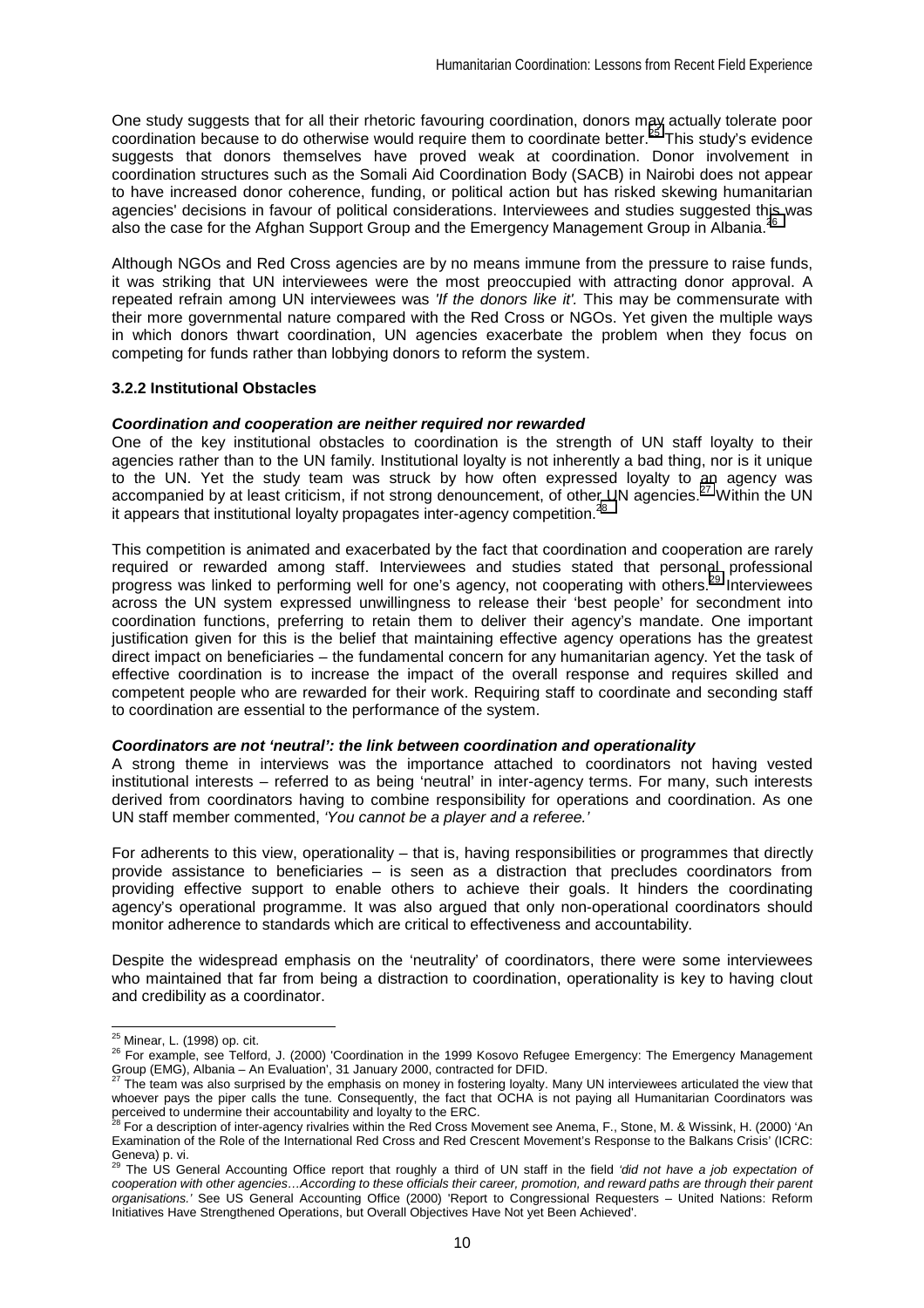The debate appeared to be animated by agencies staking their claims to coordination roles, for all of this has a direct bearing on particular coordination models (discussed in Section 4). After all, everyone seemed clear that the lesson of DHA's experience was the incompatibility of coordination and operational responsibilities and, as stated earlier, the IASC has already agreed that humanitarian coordinators should not have operational responsibilities.

Thus the prevailing view is that operationality and coordination must be separated. There are important examples of individual coordinators from operational agencies who have garnered the trust of others. Yet the critical success factor for these individuals is that they cast their loyalty systemwide. It appears that the UN system depends on producing a crop of individuals who stay loyal to their agency at the lower and middle levels of their career path, but then somehow shed these affiliations further up the ranks.<sup>30</sup> Were the UN system able to foster system-wide affiliation and loyalty more widely, the need for 'neutrality' might be diluted. But as the system is currently characterised, coordinators that have operational responsibilities and thus vested institutional interests are an institutional obstacle to coordination.

## *The UN is preoccupied with itself*

Donors, NGOs, and host governments were all clear that the UN has a critical role to play in coordination for the benefit of the entire humanitarian community. However, some within the UN appeared less clear on this point. Where this results in a preoccupation among UN staff with UN affairs, and subsequent exclusion or neglect of international and local NGOs from the UN's coordination efforts, this had a clear negative impact on coordination in the eyes of interviewees. <sup>31</sup>

Some NGOs feel they get little return for the investment they make in UN-led coordination processes and structures. In the words of the NGO consortium ICVA: *'The UN is unable to offer services and attitudes commensurate with the partnership demanded by NGOs.'*32 In some instances, NGOs have established their own coordination structures that exclude the UN.<sup>33</sup> However, more often, NGO coordination structures have to an extent facilitated coordination with the UN system, for example, in Kosovo and FRY (excluding Kosovo).

The propensity of institutions to be preoccupied with internal affairs is not confined to the UN. Interviewees stressed that the Red Cross and large NGO federations experience as many problems collaborating inside their own organisations as between themselves and others. Nor are NGOs either homogenous nor consistent in their decisions about how they relate to the UN in all instances – which is in turn a source of frustration to UN agencies. Yet given that the rest of the system is looking to the UN to coordinate, when coordinators are preoccupied with intra-UN concerns and neglect key humanitarian actors, coordination is likely to suffer.

#### *Administrative procedures prevent fast response and collaboration*

In contrast to the demand of emergency situations for rapid response, time and again reports and interviewees pointed out that the time lag in deploying key staff and structures impaired coordination.<sup>34</sup> For example, although the March 1993 CAP for Rwanda proposed the creation of a humanitarian coordination unit in Kigali, it was not until January 1994 that staff took up position in the DHA unit within UNDP.

The clash of administrative procedures also impairs response and hampers coordination. In Somalia, the incompatibility of agency procedures at headquarters, for example, on contracts and disbursements, was cited as one of the biggest problems for the UN Country Team, fuelling competition over scarce aid resources. The Brahimi report also focuses on information technology problems. This is not the sole preserve of the UN. In Kosovo, different financial systems impaired cooperation between the ICRC and Red Cross.<sup>35</sup> However, it is a particular feature of the UN agencies as a result of their structures and staffing, and acts as another institutional obstacle to coordination.

 $\overline{a}$ 

 $30$  A notable example of this was the decision by Catherine Bertini, when designated the Secretary-General's Special Envoy for the Horn of Africa, to report to the ERC a.i. to demonstrate her commitment to serve the system rather than her agency.<br><sup>31</sup> See Annexe 2 for an example of this, including the contrast between OCHA's engagement with NGOs.

<sup>32</sup> See ICVA (2000b).<br>33 See Atkinson, P. & Leader, N. (2000) The 'Joint Policy of Operations' and the Principles and Protocols of Humanitarian<br>Operations' in Liberia (London: ODI) HPG Report 3.

The ECOSOC 2000 humanitarian segment asked for application of special administrative rules and procedures to allow the UN to provide personnel and logistics to respond to humanitarian needs.<br><sup>35</sup> Anema et al (2000) op. cit.

<sup>&</sup>lt;sup>36</sup> For elaboration of the challenges posed, see Ingram (1993) op.cit.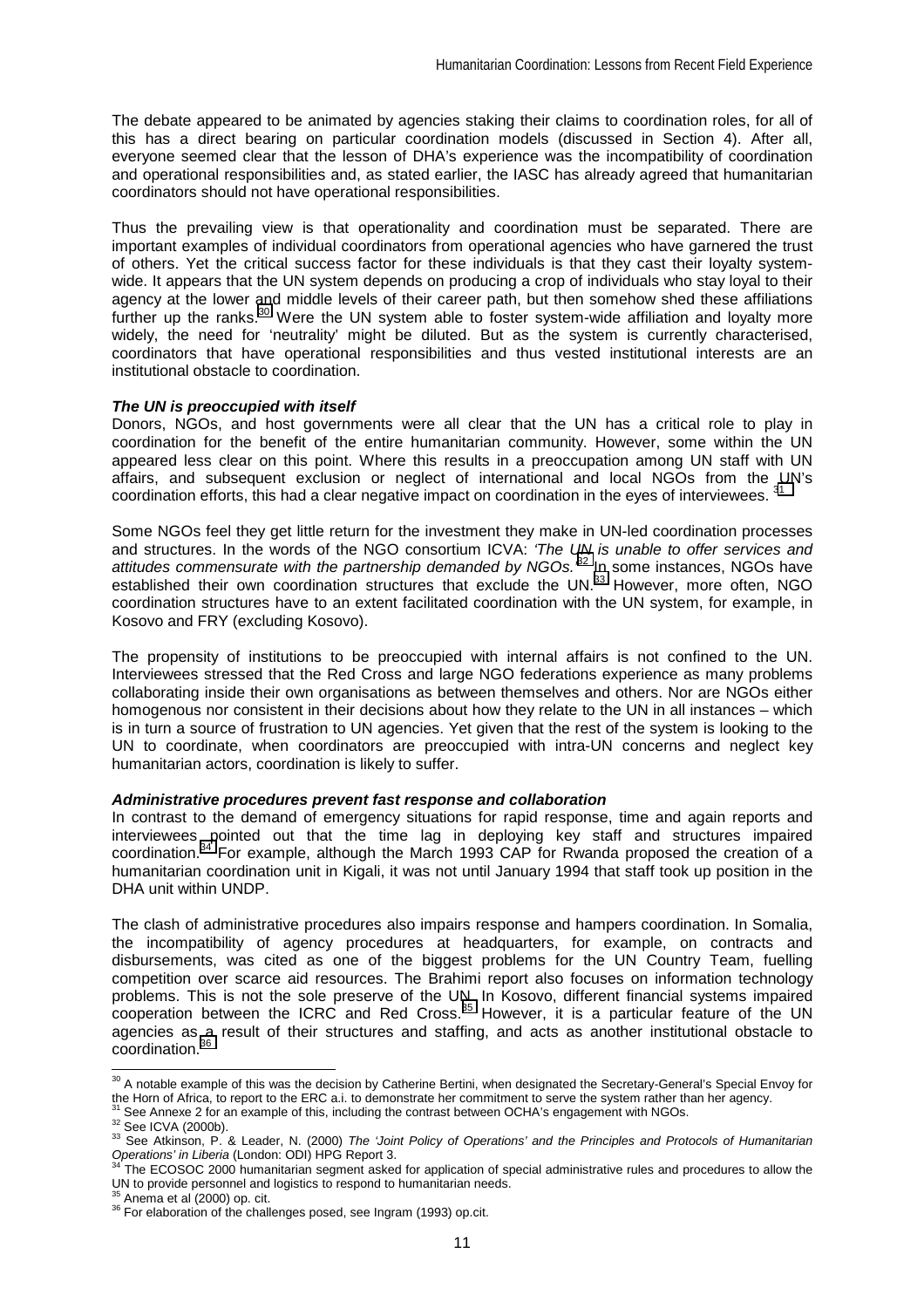#### **3.2.3 Management Obstacles**

#### *Absence of clear accountability for coordination*

Past studies, cases studies and interviewees all presented a picture of coordination arrangements dogged by unclear roles, reporting lines and accountabilities.

Clear reporting lines are critical to effective daily management, accountability and the loyalties they signify. Yet in the DRC, many senior officials were baffled and frustrated by the maze of reporting lines and lack of clarity about how they related to each other.<sup>37</sup> For one example among many, the Senior Humanitarian Adviser for the east of the country was required to report in four directions, but none of those included the Provincial Coordinator. Unsurprisingly, donors, the Red Cross and NGOs alike all stated that they too were unclear who had responsibility for what inside the UN. Elsewhere, senior individuals with coordination responsibilities confessed that they had ignored unclear multiple reporting lines established at the highest levels and had simplified their own reporting relationships.

In both the DRC and Somalia, it was striking how a proliferation of coordination structures diffused accountability for coordination. In the SACB, it was unclear that the buck finally stopped with the Executive Committee. The absence of systematic consultation procedures between staff in Nairobi and their colleagues in Somalia created an impression that few in Nairobi felt accountable for the impact on the ground of their decisions and actions.

Regional coordination structures have also muddied the water where there has been lack of clarity over jurisdiction between regional and country coordinators and a profusion of senior officials, for example, in Rwanda in 1994 and the Horn of Africa in 2000.<sup>38</sup>

Holding humanitarian actors more accountable for their contribution to coordination is essential. The absence of consistently used quantitative or qualitative indicators to measure the quality of coordination is one factor that impedes this accountability process. Yet unclear allocation of responsibility and therefore accountability is another obstacle to coordination.

#### *Unclear guidance and induction*

Case studies and interviewees revealed that a huge range of personnel, from senior officials to junior staff, were sent into the field with little or no guidance in ToR or inductions on matters fundamental to their role. As one UN interviewee commented, *'People are tossed into the field and told to get on with the nebulous concept of coordination. If people stay on for two, three, five years, [only then do] they find out about advocacy [or] principles.'* The Brahimi report offers further evidence of the minimal briefing, policy and strategic guidance provided to Force Commanders or heads of mission.

There has been some progress, however. The Note of Guidance on the relationship between SRSGs, Resident Coordinators and Humanitarian Coordinators is one example, although it remains to be seen what impact this will have in practice. The study team was impressed by FAO's recently instituted process whereby its most experienced staff travel to teach younger personnel to enable them to benefit from their experience. Yet these examples appear to be the exception to the rule that unclear guidance and induction constitute another obstacle to coordination.

#### *Flexibility masks 'adhocracy'*

By definition, complex emergencies are complicated, precluding a 'one size fits all' response. They require flexible responses that adapt to the precise demands of the situation. Such wisdom is invoked to characterise how the UN responds to such crises. Indeed, one study praised the 'adaptivity' of the UN system.<sup>39</sup> Yet this study team concluded that the term flexibility is often used as a more flattering synonym for 'adhocracy'. As such, it is used to justify poor management, decisions not made, conflicts not resolved, and the influence of politics on management decisions.

 $\overline{\phantom{a}}$ 

 $37$  For a similar example of conflict arising from lack of clear relationships, see Ball, N. & Campbell, K. (1998) 'Complex Crisis and Complex Peace – Humanitarian Coordination in Angola' (Policy, Information and Advocacy Division, OCHA: New York), and Donini et al (1996) op. cit.<br><sup>38</sup> On Rwanda, see Borton, J. (1996) op. cit.

<sup>39</sup> See Lautze, S., Jones, B. and Duffield, M. (1998) 'Strategic Humanitarian Coordination in the Great Lakes Region, 1996– 1997: An Independent Study for the Inter-Agency Standing Committee', (Policy, Information and Advocacy Division, OCHA: New York).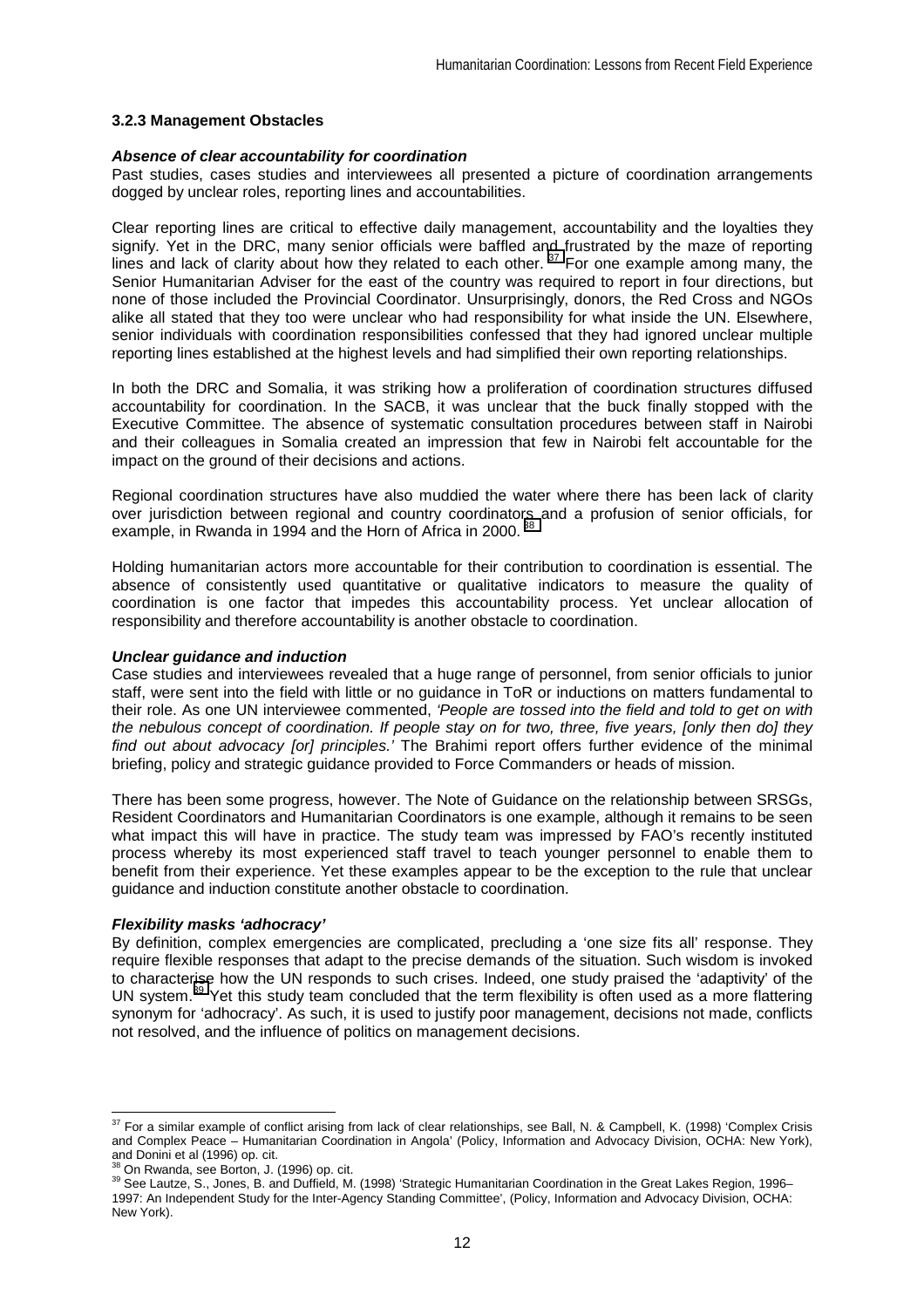The lack of clear accountability or guidance highlighted above are examples of this adhocracy. The IASC's management model put in place to effect response to IDPs, and disarmament, demobilisation, and reintegration, is another case in point. It appears to be a continual process of deferring decisions about divisions of labour to another body whether upwards, for example, to the Deputy Secretary-General, or downwards, to the UN Country Team. The fact that the highest levels of the UN have also been responsible for ad hoc developments reinforces the impression that political concerns prevail over effective performance, management and meritocracy. <sup>40</sup>

One of the apparent ironies of 'flexible' arrangements is that they are both vulnerable to be changed at any moment, and may be left to fester with dysfunctions going ignored. This was particularly true of the ad interim arrangements encountered by the team. Ad interim arrangements within the UN dilute and undercut the authority of the individual, the position and the structures. Individuals in ad interim positions face an uphill struggle to convince others of their legitimacy and authority; where they fail to persuade, the resistance to coordinate can degenerate into in-fighting and freelancing by agencies and individuals. Clearly this corrodes relationships, morale and performance. The string of humanitarian coordinators in the DRC is a pre-eminent example of the negative impact of *ad interim*  measures. Agencies in the DRC referred to the *'HC ad hoc'*.

Such adhocracy puts a huge onus on individuals to work things out on the ground. On the positive side, such adhocracy – where requirements or systems are not set in stone – offers room for innovation. Negatively, the weak management associated with adhocracy allows the incompetent or malign to under perform or create chaos.<sup>41</sup> As not every situation is entirely different, it involves a lot of reinventing of the wheel, which of course is an unnecessary effort. As one interviewee commented, *'Everywhere I go the UN is different and I am having to adapt to the UN.'*

On the evidence of past studies, case studies and interviews, such adhocracy seems to be built into the UN system. As such, it appears to be both a product and a cause of resistance to coordination.

## **3.3 So When Does Coordination Happen?**

This, then, is the picture gleaned by the team of some of the lessons from recent coordination experience. However, these same studies, interviews and case studies also show that over a decade there have been efforts to make coordination more systematic. More effort is now put into deciding coordination arrangements. Many 'habits' of coordination have been regularised. The CAP and the IASC were the most cited evidence of such habits, and are examples of fora in which joint action has become unquestioned practice.

Through the case studies, the team found some examples of collaboration and coordination of the responses to people in need on the ground. So the question is what are the ingredients in these successful examples? How have they dealt with the obstacles outlined above? The following section sets out some of the team's findings on the factors that promote humanitarian coordination.

## **3.4 The Ingredients of Success**

 $\overline{\phantom{a}}$ 

## **3.4.1 Where Contexts are Conducive to Coordination**

One conducive context is one in which **relationships have been built over time.** A striking example of this was in Gedo region in Somalia where three NGOs had gone beyond coordination to establish a consortium to maximise economies of scale when hiring consultants for the training of their staff in health programmes. The close cooperation in Nairobi of the organisations' managers and relationships established by staff through shared use of one agency's guest house as a key staging post for the cross-border operation were cited as the factors behind this.

 $40$  For one example among many, see Minear et al (1992) on the confusion that arose during the Gulf War when UNHCR's designation as lead agency was followed by the creation of the Office of the Executive Delegate (OED) and the appointment of an OED Coordinator in Baghdad in addition to there being a Resident Coordinator in Iraq with counterparts across the region.<br><sup>41</sup> The Brahimi report is extremely robust on the necessity for the Secretary-General and his se in removing incompetent staff and rewarding excellence.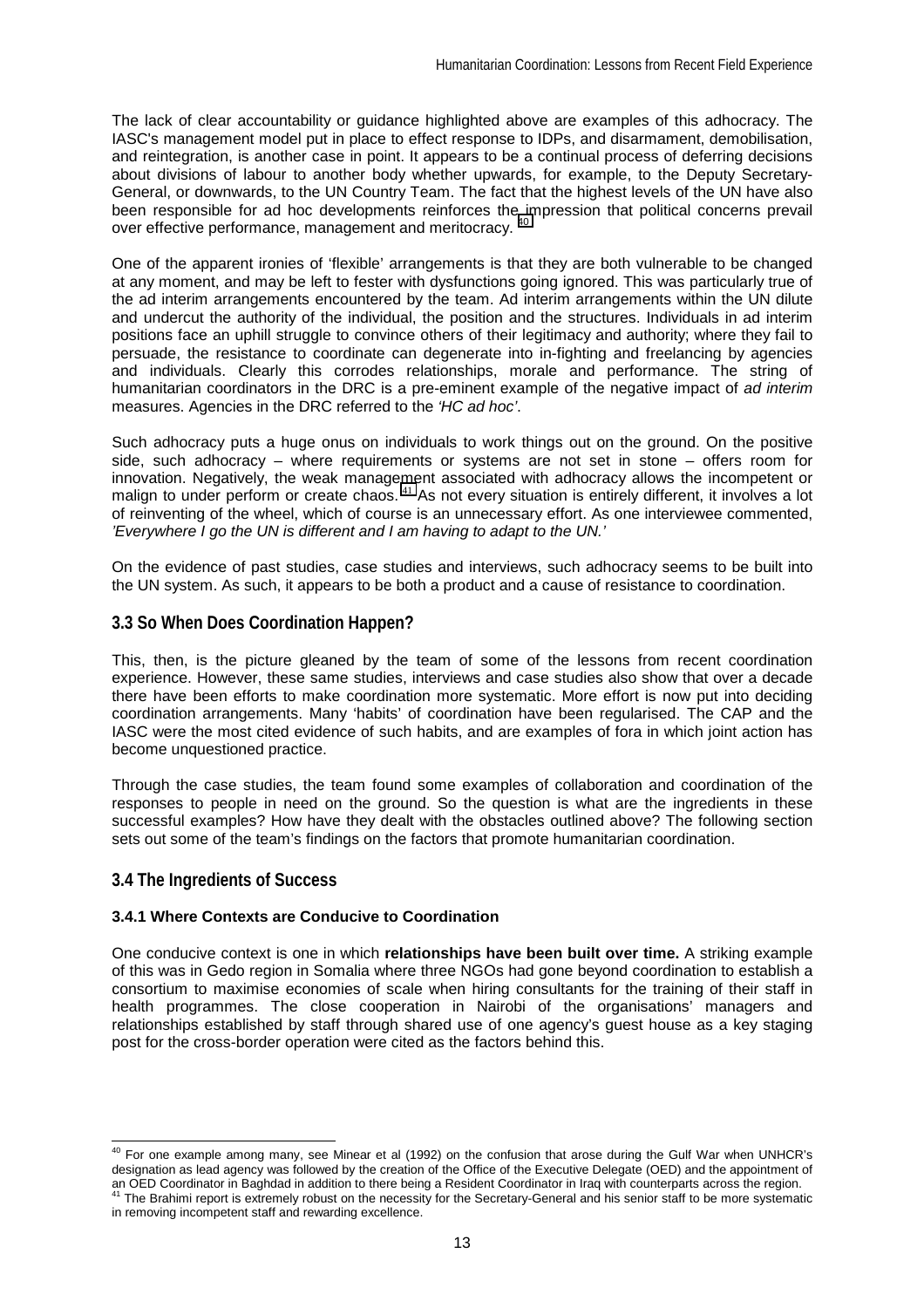In a similar vein, **shared technical expertise**, often a feature of coordination at the sectoral level, facilitates communication and increases focus on how to achieve shared goals rather than agency profiles. One important study of coordination in the Great Lakes highlighted the positive effects of technical staff working together to overcome obstacles.<sup>42</sup>

#### **3.4.2 Where Incentives are Increased**

## *Agencies have to work together in the interests of security…*

The pressure to sustain humanitarian space in the face of a threat to, or abuse of, aid, or the realisation of the potential negative impact of aid, were factors that spurred humanitarian actors to coordinate in Liberia in 1996, and in Sudan and Somalia. Threats to agencies themselves also sparked coordination in these instances.

#### *...or to achieve access to beneficiaries*

In some large-scale emergencies the initial period is chaotic. However, in East Timor in 1999 and Rwanda in 1994, agencies' keenness to know what others were doing and concern to get advice about who best to help spurred on coordination. In East Timor, because all agencies went in at the same time there were no pre-established hierarchies and all agencies encountered the same problems in trying to find housing and office space. There was thus a compelling need to coordinate for effective operations.

#### *Donor or media scrutiny requires or supports coordination*

The reverse of donors thwarting coordination is concern by donors to see coordination being done. The media can act as a key conduit for this information, particularly in settings where donors do not have presence. Donors on the ground can demand it for themselves, such as ECHO in North Kivu or donor members of the SACB.

## *Coordinators are vested with elements of command or control*

The study found a recurring paradox among interviewees: a repeated insistence on inter-agency consensus-building but implicit recognition that timely, effective humanitarian response requires power of command.

This is borne out by past studies. The team was struck by the number of studies of coordination considered successful over the last 10 years in which the coordinators had been vested with elements of command or control at critical stages in the response. Through control over funds and/or access, these coordinators were able to buttress their claim to authority.

In the Great Lakes, ECHO's decision in the 1994/95 period to channel its funds to NGOs through UNHCR underpinned UNHCR's claims to coordinate. In other cases, coordinators have, in effect, been able to offer a financial reward to participants in coordination. In Angola, the quick disbursing mechanism of the UN Humanitarian Assistance Coordination Unit for Angola (UCAH) funded by SIDA was very successful at providing NGOs with seed money, so strengthening UCAH's coordination role.<sup>43</sup> In the DRC, OCHA's \$4m Emergency Humanitarian Initiative (EHI) fund has enabled it to support logistics and provide non-food items for UN agencies and NGOs in a way critical to their credibility. Indeed, the CERF was partly set up to give DHA some 'power of the purse'.

One of the pre-eminent examples of the coordinator having control of access was UNHCR's coordination role in the refugee camps of Ngara, Tanzania in 1994. With the backing of the Tanzanian government (as well as the major donors), the agency was able to limit the number of NGOs in Benaco camp. The limited number of personnel and agencies and the '*incredible individuals*' coordinating engendered *'an unusually collaborative approach contributing to a highly effective response'*. 45 In East Timor in 1999, the Humanitarian Coordinator could influence access to the island, which contributed to the authority of the coordination services.

<sup>&</sup>lt;sup>42</sup> UNICEF, UNHCR and WFP (1998) op. cit.

<sup>43</sup> UCAH and UN agencies reviewed NGO project proposals and referred successful ones to SIDA, which generally approved funding less than two weeks after submission. Agencies had a high likelihood of further funding once they had established a track record.<br><sup>44</sup> Ingram (1993) op. cit.

 $45$  Borton, J. (1996) op. cit.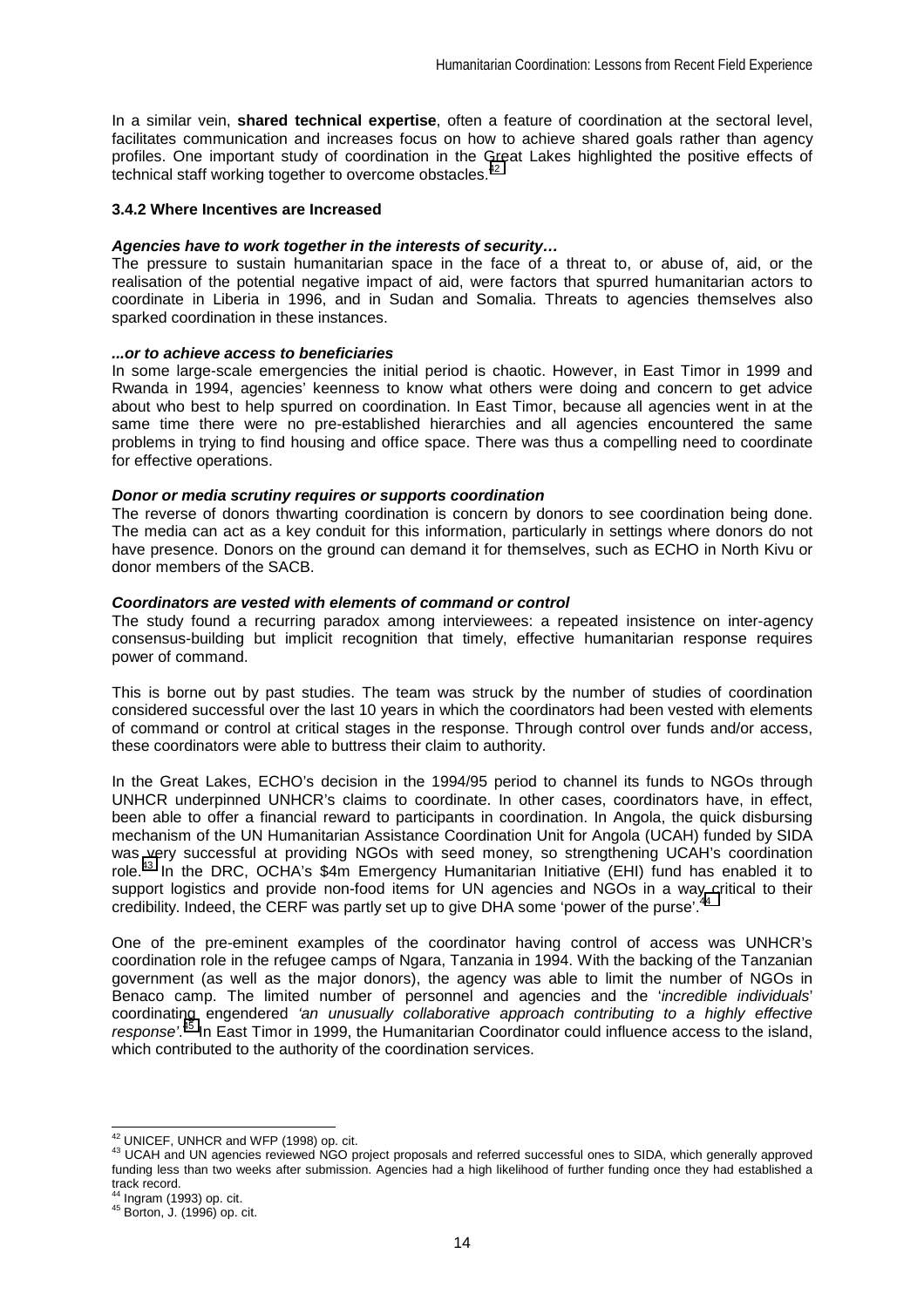There are important caveats. In the cases cited as the most effective, it was important that other participants welcomed these elements of command as legitimate. Such legitimacy derived from how these elements of control were wielded – that is, whether they were accompanied by coordinators who demonstrated a mentality of inclusion and service orientation. What the examples also show is the importance of the quality of the decisions made. Thus coordination with command maximises its claim to legitimacy if it is coordination at the service of the system with the aim of improving the response to people in need. This is discussed further in the section on leadership immediately below.

## **3.4.3 Where the Coordination on offer Adds Value**

It is widely agreed that effective coordination must add value to a humanitarian operation by facilitating better quality and more effective and efficient responses to help those in need than would be done in its absence. Some of the tasks and techniques that add value are set out in Section 5. A crucial ingredient is leadership.

## *The importance of leadership*

l

Command alone – except from the Secretary-General or an agency head – does not work in a decentralised system that zealously protects consensus as the basis for inter-agency relations. But experience suggests that the UN's decentralised system can cohere around a leader who provides direction in an inclusive way for the benefit of the system and beyond. Such leaders have come closest to the exercise of authority that is a vital ingredient to go beyond mandate-driven activities to achieve more integrated humanitarian responses. Leadership is the common ingredient in the experiences of humanitarian coordination judged by interviewees and studies as the most successful.<sup>46</sup>

The examples all contain at least one of two key leadership elements: effective managerial skills, and/or analytical skills. Some leader-coordinators have command at their fingertips, or at least elements of it, such as control over funding and access. For others, their leadership is sufficiently dynamic or visionary to act as a proxy for other forms of authority and influence.

The team was struck by the significance of the 'intellectual route' to authority and influence within the UN – that is, the value added to humanitarian operations by analytical leaders who offer clarity, structure and direction for both field operations and humanitarian advocacy initiatives. This was very much in evidence in the DRC, where key OCHA staff members offered insightful and visionary analysis that the UN and NGOs used to guide their response. Descriptions of the functions of coordination often fail to capture the significance of leaders who are able to offer a vision of what humanitarian action is trying to achieve and who have the ability to make people feel part of achieving it.

For all coordinators who have to persuade others to accept their leadership, some of the ingredients for success are the importance of experience in disaster management, an inclusive style, commitment, and humility.

As mentioned in the previous section, service orientation is also a critical characteristic for a coordinator. In the words of one NGO in the DRC, *'If they want to coordinate, it is important that they are aware of the partners' policies and needs. They also have to know how to assist.'* UN interviewees placed great emphasis on the importance of coordinators understanding and respecting mandates. Such understanding was cited as an ingredient for success in the initial phase in East Timor in 1999, and as key to the Coordinator's ability to make persuasive suggestions about how to address duplication or fill gaps.

Building a team is another important aspect of leadership. This requires openness and transparency on the part of the coordinator, and an ability to foster trust among all players. Yet effective leaders also find the balance between consultation and moving forward. A former Humanitarian Coordinator in Burundi was praised for her dynamism and capacity to organise people to get decisions made and implemented. Clearly, such individuals are a key asset to the humanitarian community.

<sup>&</sup>lt;sup>46</sup> DHA in Rwanda in 1994, OCHA in Afghanistan, the Humanitarian Coordinator and UCAH in Angola, OCHA in eastern and western DRC in 2000, the former Humanitarian Coordinator in Burundi, the former Humanitarian Coordinator in East Timor, the current Resident/Humanitarian Coordinator in Somalia and the current Humanitarian Coordinator in FRY (excluding Kosovo) were all described as 'adding value' through their leadership.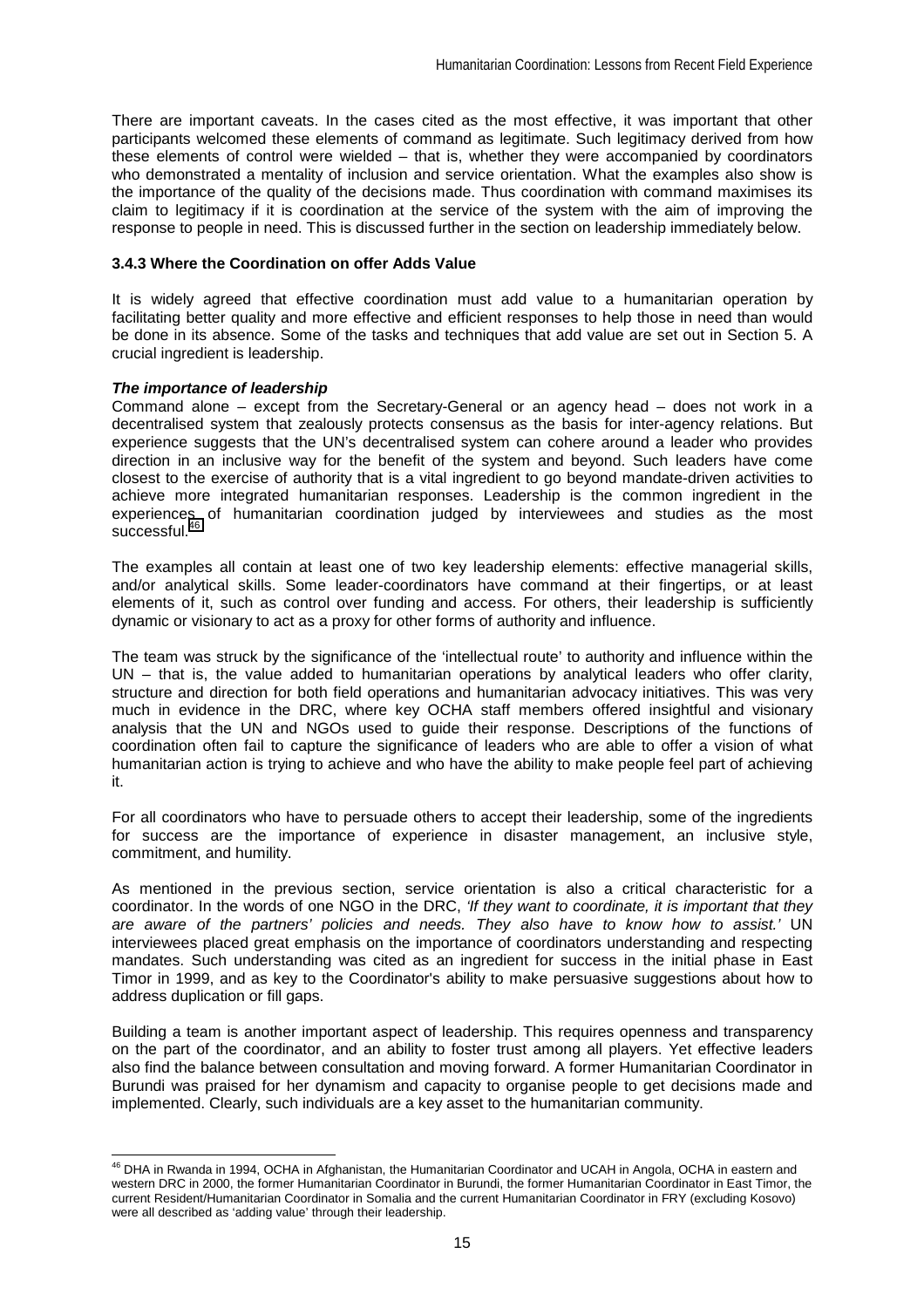Because there are individuals who appear to work magic on recalcitrant and resistant agencies, there seems to be little focus on buttressing the role of effective Coordinators by stronger requirements to coordinate among UN staff. Yet this with combining effective leaders could further increase the likelihood of effective coordination.

## *The right personalities*

The focus on talented individuals is a theme that continually crops up in studies on coordination. Indeed personality was the most cited ingredient by interviewees for successful humanitarian coordination. For example, the problematic and unclear relationship between OCHA and UNDP in Afghanistan *'found a constructive way of functioning largely because of the personalities of key*  characters, albeit at the cost of much time and effort on their part<sup>'. 47</sup> Yet by contrast, the personality clash between a previous representative of the EC and a former Resident Coordinator in Somalia produced virtual deadlock across the coordination structure.<sup>48</sup>

This highlights that while collaborative and adaptable personalities can overcome obstacles, this should not be depended upon. As Donini (1996) warns: *'As individuals move on, and different characters arrive, the structural cracks in the system may become critical.'* 

## *The right capacities, competencies, tools and resources*

Perhaps a more dependable feature of successful coordination than personality is ensuring that Coordinators have the right capacities and competencies. Interviewees in particular stressed the importance of this. This highlighted for the team the importance of IASC agreement on the key competencies for Humanitarian Coordinators. One interviewee suggested that the Pittsburgh testing procedure currently used to select Resident Coordinators was having adverse outcomes for the pool of possible Humanitarian Coordinators, as those who exhibit leadership skills fare less well against a Resident Coordinator-designed scale looking for consensus building.49 This requires further study. The small number of female Coordination staff is also important to explore.

Yet few individuals coordinate effectively alone. It is clear from all the evidence that having sufficient time, money and skilled staff to perform coordination functions and provide key coordination services is a fundamental feature of coordination that adds value.<sup>50</sup> Little is specified in terms of how coordinators are supported. All the IASC and ECHA literature on the subject of models is notably silent on OCHA's role. Thus little is said about the required competencies of support staff, although analytical and information management skills were valued on the ground and mentioned by some interviewees. Studies and staff also argued that OCHA field offices required some staff with technical specialisms in order to act as effective interlocutors and facilitators of the work of operational agencies.51 Agreeing the required competencies and capacities for all coordination staff and recruiting staff accordingly is clearly an important element for effective coordination.

Significantly, what dogged all discussions was the impression of a dearth of suitable staff. The UN Development Group and OCHA are seeking to address this, but the team remained puzzled why candidates with the likely combination of skills for coordinators and support staff should prove so elusive to the UN. Yet it appears that this is true at all levels. As the Brahimi report points out, *'The current UN approach to recruiting, selecting, training and supporting its mission leaders leaves major room for improvement.'* 

## **3.4.4 The Value of Systematisation**

In theoretical literature, predictability emerges as an elusive but vital ingredient in effective coordination. If adhocracy is one of the obstacles to coordination, so making things more systematic is its antidote. Doing things wherever possible according to agreed plans and established procedures helps to avoid reinvention of the wheel and minimise unintended consequences in order to produce more efficient and effective outcomes. Overall, strengthening management systems will have a positive impact on this. In addition, greater planning in advance, rosters of available staff and wellwritten Memoranda of Understanding (MoUs) should also increase the likelihood of coordination. <sup>52</sup>

<sup>&</sup>lt;sup>47</sup> Donini et al (1996) op. cit. p. 24.

<sup>48</sup> However, this deadlock was circumvented in 1997 during the el niño flooding when UNICEF had the lead coordination role.<br>49 For instance, Resident Coordinators have been found to emphasise process rather than product. Se

and Strategic Planning (1996) 'Evaluation on Strengthening the Work of the Resident Coordinators', UNDP.<br><sup>50</sup> For examples of Coordinators' effectiveness undermined by lack of resources see UNICEF, UNHCR and WFP (1998) op.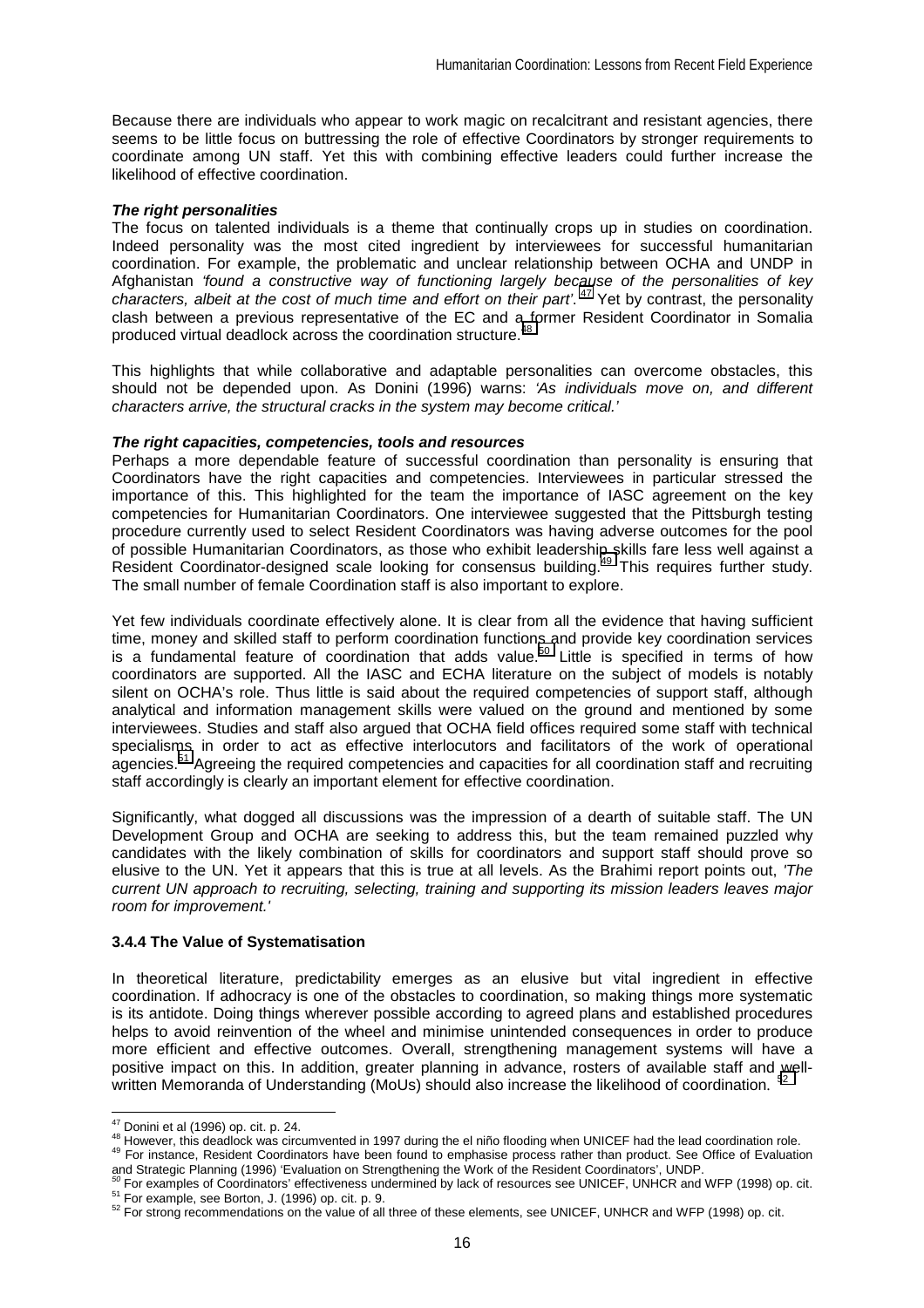For example, planning in advance was described as the nub of success in the first weeks of the East Timor response. By virtue of being stuck in Darwin, the humanitarian agencies had already started to prepare a CAP and funding for preparedness. A US government report applauded the plan that *'included all anticipated activities, considered overall logistics needs, and…resulted in deploying the mission more quickly and with fewer problems than past operations of comparable size and complexity.'*53

Yet the East Timor case was rare in that it concentrated all the agencies in one place in advance of the response who, as a result, knew something of the challenges they faced. Such knowledge is the exception rather than the rule, complicating the planning process. As Suhkre et al (2000) point out in considering UNHCR's surge capacity, for what size emergency should UNHCR prepare? Their answer is that UNHCR needs to become good at mobilising resources from elsewhere, rather than standing capacity, and prioritise shared resources such as warehousing, transport and communications that provide a bridge between the discrete assistance packages of other actors and facilitate the overall response.<sup>5</sup>

For more than a decade, the creation of rosters of rapidly available staff has been repeatedly recommended to support coordination. Indeed, UNGA Resolution 46/182 made no distinction between complex emergencies and natural disasters in arguing for a roster of skilled, experienced and available officials. For three years the IASC has talked about establishing a roster of qualified candidates so that in the instance that a Resident Coordinator does not have Humanitarian Coordinator skills, s/he can be replaced. However, there remains no roster. The IASC recently established a training process aimed at emergency field coordination teams, only to delink this from the idea of a roster of readily available officials.<sup>55</sup> A decade after 46/182 recommended a roster, agencies seem unwilling or unable to make staff available at short notice to be part of inter-agency coordination teams. It hardly needs to be said that the UN should not wait another decade to implement this vital measure.

MoUs have proved valuable to build in greater -- and much needed - predictability amid the flux of responses to fast-changing events. For example, the UNHCR/WFP MoU is one that has helped to clarify respective roles and responsibilities. In 1991, a seminal proposal on UN reform proposed that a *'comprehensive assignment of responsibilities within the UN system in humanitarian emergencies'* be 56 set out and, in consultation with agency heads, *'propose any adjustments indicated by experience'*. Clearly, when focusing on the UN, one of the enduring problems with agreeing such a matrix of responsibilities is that mandates overlap or have gaps in them. However, in the absence of more radical structural change to address this, making UN humanitarian coordination more systematic and predictable is essential to mitigate the current blight of adhocracy that all too often impairs effective humanitarian response.

#### **3.4.5 A Commitment to the Beneficiaries**

There is one further key ingredient for effective humanitarian action and coordination upon which even the best laid plans and procedures depend: a focus on the people who are in need. No structures or incentives can fundamentally compensate for lack of commitment to an effective, coordinated response to the needs of beneficiaries. Indeed, often such focus and commitment has to compensate for the absence of effective plans and procedures, and to overcome the obstacles that stand in the way of coordinated responses. Yet all too often, the pressures to play to agency goals and agendas can obscure the fundamental goal of any humanitarian response. In the words of one UN agency member in the DRC, *'The focus here is not on the "product". No one has thought what am I here to manufacture?'* It is a familiar adage: the greater the commitment and the closer that agencies get to people in need of assistance and protection, the greater the likelihood of coordination.

<sup>&</sup>lt;sup>53</sup> US General Accounting Office (2000) 'Report to Congressional Requesters – United Nations: Reform Initiatives Have Strengthened Operations, but Overall Objectives Have Not yet Been Achieved', May.

<sup>54</sup> Suhrke, A., Barutciski, M., Sandison, P. & Garlock, R. (2000) 'The Kosovo Refugee Crisis – An Independent Evaluation of UNHCR's Emergency Preparedness and Response' p. xii.<br><sup>55</sup> The Brahimi report recommends establishing a roster of SRSGs and other key players in peace missions, and the first steps

towards this have been included in the Secretary-General's implementation plan.

<sup>56</sup> Urquhart & Childers (1991) op. cit., p. 62.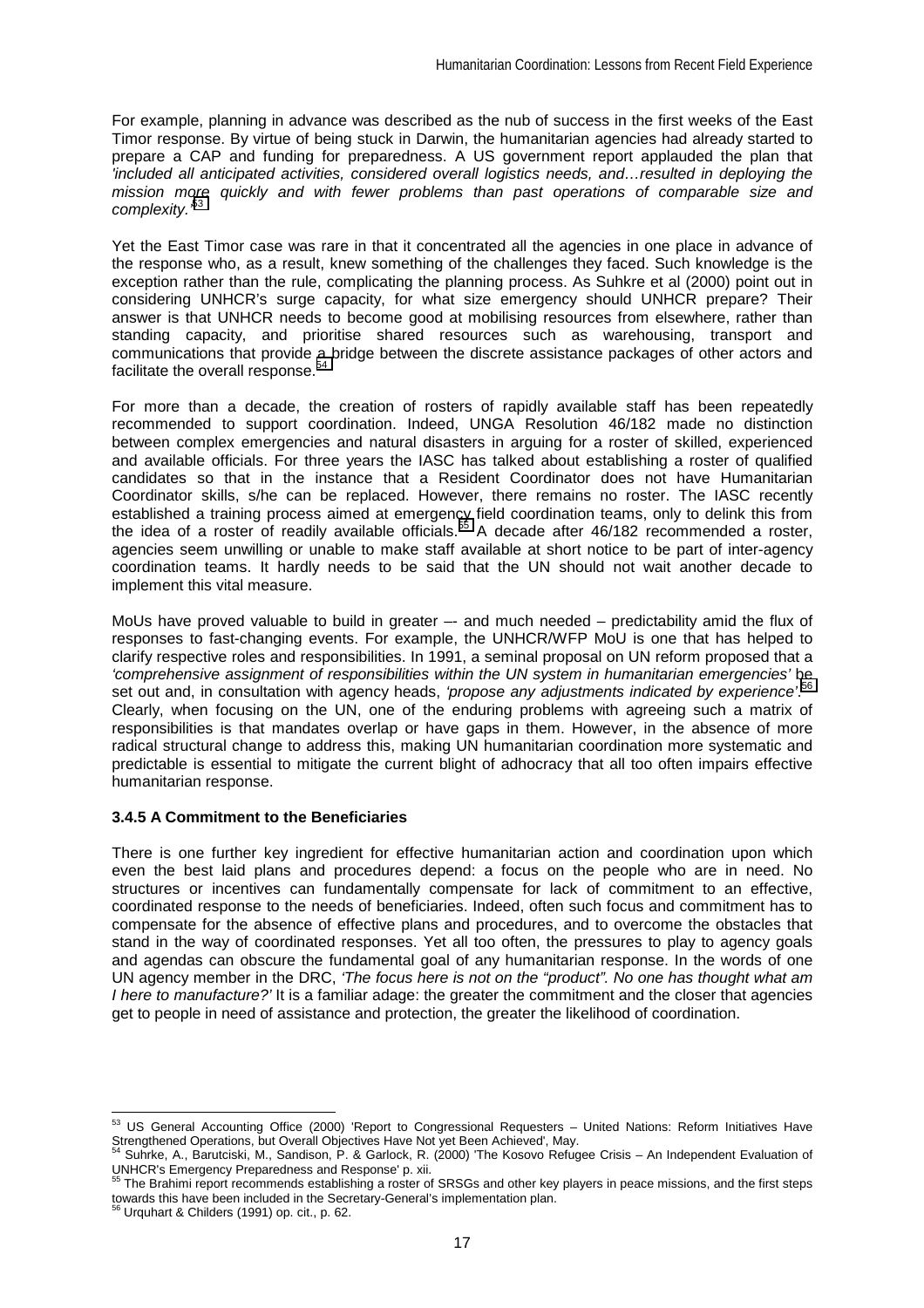# **3.5 Conclusion**

Given the scale and nature of the obstacles outlined above, effective humanitarian coordination is against the odds. Furthermore, some of the obstacles are beyond the immediate control of UN agencies, given their structure and the behaviour of Member States.

However, there are a number of factors that are within the remit of UN humanitarian agencies to influence, and the discussion of when coordination happens suggest that such factors have a significant impact on the effectiveness and quality of coordination. To summarise, the likelihood of coordination is maximised when:

- Coordinators have sufficient competence, management skills, dynamism and vision to give them authority to persuade or encourage others to coordinate.
- Coordinators have elements of command at their fingertips, such as control over funding and access, in order to increase the incentives or requirements of others to coordinate.
- Coordination is carried out by those who do not have vested institutional interests but rather provide services for the whole system, and for whom coordination is a full-time job.
- The Coordinator is supported by skilled staff to perform essential functions and services.
- There is effective accountability for coordination through clear structures and reporting lines, including clarity on who deputises for the Coordinator and what his/her responsibilities will be. This requires monitoring and assessment to ensure that good performance is rewarded and poor performance is sanctioned.

These are some of the essential ingredients of effective coordination. The challenge to the UN is to ensure that these are consistent characteristics of all coordination structures.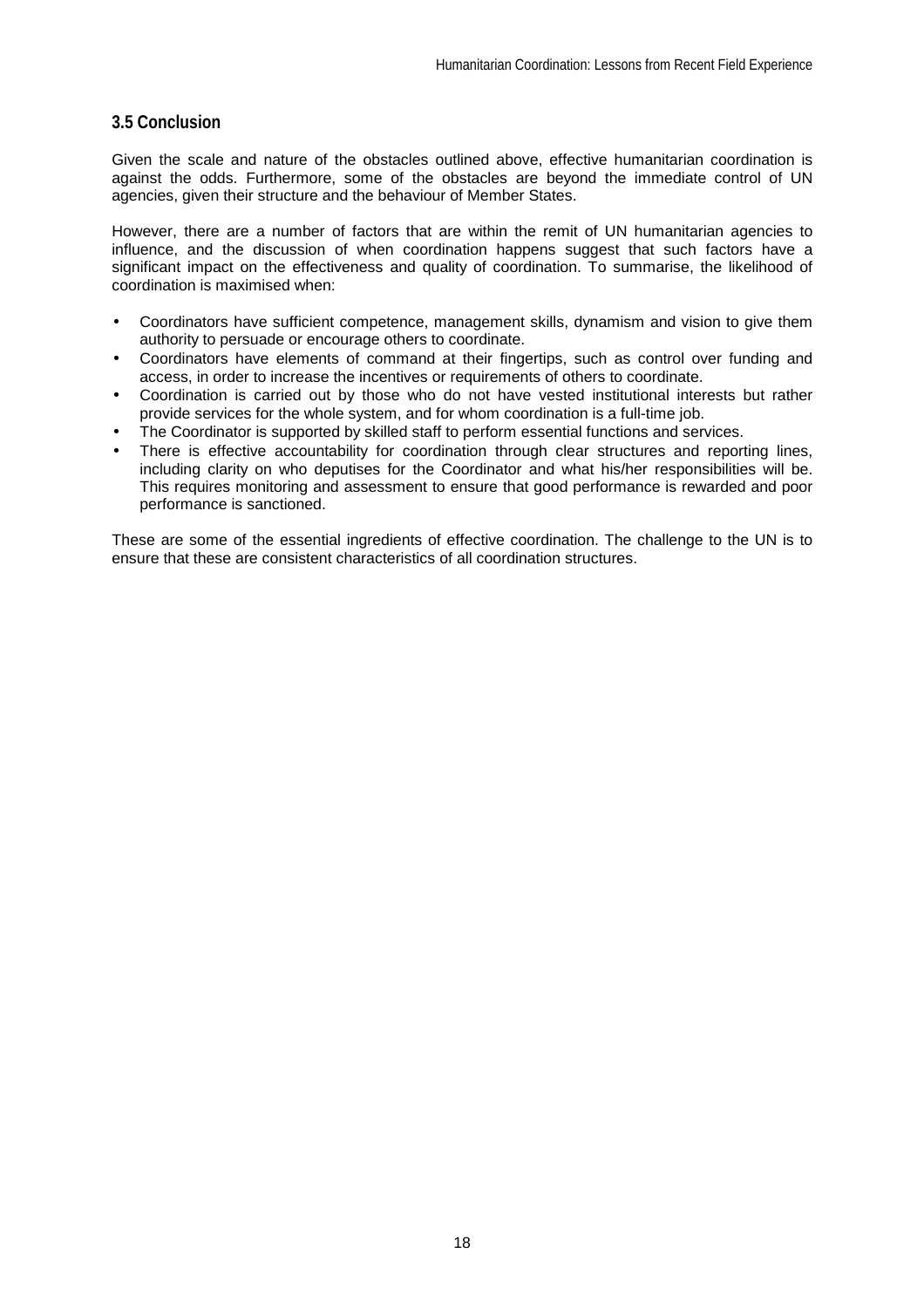# **4: THE ADVANTAGES AND DISADVANTAGES OF COORDINATION MODELS**

# **4.1 Do the UN Models Matter?**

For UN agencies, the question of who coordinates is a major preoccupation in any discussion on humanitarian coordination. Yet this discussion – confined as it is to a highly partisan debate which revolves around conflicting assertions of the merits of three different 'models' of UN arrangements – obscures more than it reveals.

Firstly, the debate obviates any discussion about the roles or relationship with warring parties, local communities of host governments – whether weak, malign or absent. Yet such roles and relationships pose central coordination challenges for the UN and humanitarians in the first place. There may not be a legitimate governing authority that has the concern or capability to care for populations, or that can be effectively held accountable for this, leaving humanitarian agencies subject to no authority incountry. On the other hand, these actors may the pivotal players in coordination.

Secondly, the team was struck by the fact that, in tribute to the adhocracy of the system, even cursory inspection of the UN's 'models' reveals that there is much that changes from one setting to another. This begs the question whether the models as described are the key determinant of coordination outcomes.

Other critical variables that may determine the outcome of the coordination arrangements include the range of actors involved (UN, NGOs, donors), the physical location and space between those being coordinated, reporting lines, frequency of coordination activities, and the nature of the activities themselves.<sup>57</sup> The different role(s) played by the coordination support services and functions, such as those provided by OCHA, may be a key determinant of the impact of coordination. In the case of the combined Resident/Humanitarian Coordinator, the presence of a UNDP senior deputy to take on management responsibility for the UNDP programme may also be a critical factor. Given that coordination in complex emergencies is a full-time function and coordinators are required to travel incountry and further afield, whoever is required to deputise for the coordinator may have an impact. <sup>58</sup> Finally, donor willingness to fund the costs of adequately resourced coordination is another factor that is of fundamental importance in determining coordination outcomes.

The brief discussion below presents the study's findings on the advantages and disadvantages of the three models of humanitarian coordination as specified by the IASC. It draws on the debate around the links between coordination and operationality discussed briefly in Section 3, as well as the ingredients of successful coordination outlined above to make conclusions about the strengths and weaknesses of each arrangement.

## **4.2 The Resident/Humanitarian Coordinator: the 'Combined Model'**

Today in 14 countries where there are complex emergencies the UN Country Team is led by the Resident Coordinator – usually the Resident Representative (RR) of UNDP – who is also the Humanitarian Coordinator.

The attractiveness of this model, particularly to parts of the UN Secretariat, appears to stem from its ability to provide a sense of uniformity to coordination arrangements globally. According to interviewees, at the field level the model has made sense in settings such as Somalia and Afghanistan, both of which are dogged by chronic political conflict and characterised by the lack of clear distinction between humanitarian, rehabilitation and developmental action.<sup>59</sup> A perceived strength of the combined model is its ability to alleviate 'the gap' between relief and development. UNDP's willingness to bear the costs of coordination is viewed as another major point in its favour.

 $\overline{a}$  $^{57}$  John Telford, pers. com. On the role of host governments, see Duffield, Jones & Lautze (1998), and Sommers , M. (2000) *The Dynamics of Coordination* (Thomas J. Watson Institute for International Studies, Brown University: Providence, Rhode  $I_{\text{S}}$   $I_{\text{S}}$   $I_{\text{S}}$  or  $I_{\text{S}}$  of  $I_{\text{S}}$  or  $I_{\text{S}}$  and  $I_{\text{S}}$  and  $I_{\text{S}}$  and  $I_{\text{S}}$  and  $I_{\text{S}}$  and  $I_{\text{S}}$  and  $I_{\text{S}}$  and  $I_{\text{S}}$  and  $I_{\text{S}}$  and  $I_{\text{S}}$  and  $I_{\text{S}}$  and  $I_{\text{S}}$ 

<sup>58</sup> Rotating the deputy role within the UN Country Team has been one way of team-building. By contrast, in Kosovo, a longrunning dispute over whether the Humanitarian Coordinator should name the head of the OCHA field office as his deputy was a source of frustration to all staff involved.<br><sup>59</sup> However, for a counter view on how the developmental focus of the Resident/Humanitarian Coordinator shaped the

humanitarian response, see Bradbury, M. & Coultan, V. (2000) Somalia Inter-Agency Flood Response Operation Phase 1, November-December. An Evaluation (UNICEF Somalia: Nairobi).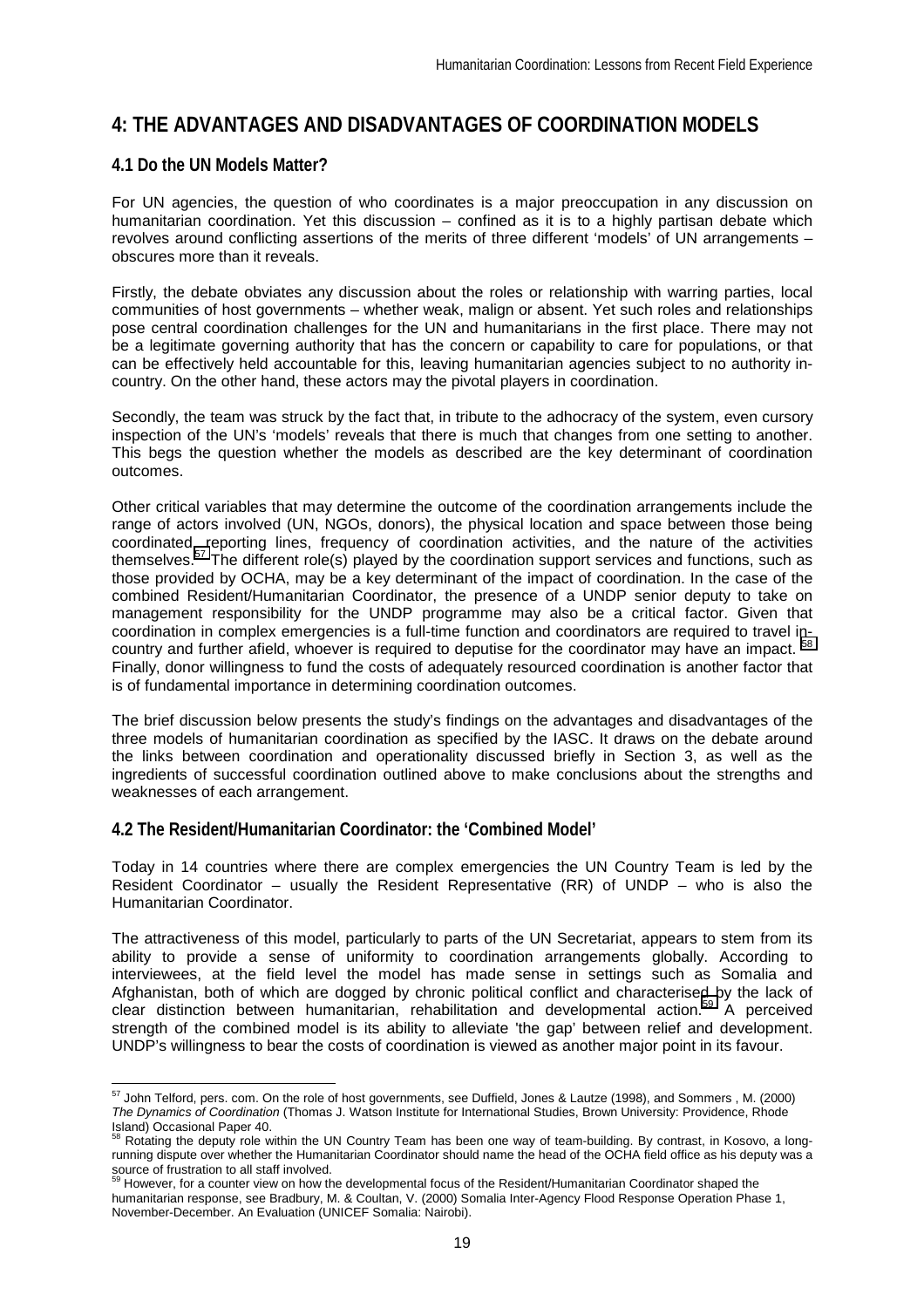Yet the IASC's work on post-conflict reintegration shows that this coordination model alone will not guarantee closure of 'the gap' between relief, rehabilitation and development action. This suggests that other factors – such as the analysis, vision, strategy and teamwork of coordination structures – are more important.

A widely felt disadvantage of this model centres on the difficulties for a UNDP Resident Coordinator who is mandated to work closely with the government of the country in carrying out the robust diplomacy integral to the role of Humanitarian Coordinator – for example, on the rights of refugees or  $IDPs<sup>60</sup>$  On the other hand, some people noted this tension is true for all UN agencies that have obligations towards governments. Another disadvantage is the preoccupation some incumbents have with UNDP and developmental matters to the exclusion of humanitarian priorities.

The fiercest criticism of this model, however, was that Resident/Humanitarian Coordinators who have the competence and experience to effectively coordinate humanitarian action are in the minority. Many interviewees expressed frustration that though the IASC and the UNDP Administrator have both declared their willingness to replace Resident Coordinators who lack the experience or skills to also be Humanitarian Coordinators, this seldom happens. On the rare occasion when there is inter-agency agreement to replace a Resident Coordinator the evidence suggests that action is thwarted by the dearth of available candidates.

There are efforts being made to enlarge the pool of potential Resident Coordinators and to assess them against a range of competencies that are judged necessary for humanitarian coordination. This can only be welcomed. However, the study team noted concerns about the process by which these competencies had been agreed and concluded that there needs to be greater transparency and debate on the required competencies among IASC members. The key question is whether this process will bring about results quickly enough for the beneficiaries of tomorrow's complex emergencies.

## **4.3 The Humanitarian Coordinator Separate From the Resident Coordinator**

The separation of the tasks of Humanitarian Coordinator and Resident Coordinator into two posts occurs relatively infrequently. The separation of roles occurs when the Resident Coordinator lacks the experience or capacity to undertake the role of Humanitarian Coordinator, when there is no Resident Coordinator, when the emergency requires a regional approach, or when the scale of the emergency warrants it. It is often seen as a temporary option. Examples include regional coordinators in the Horn of Africa in 1999, in the Great Lakes in 1998, in the DRC in 1996, and the current humanitarian coordinators in Kosovo, East Timor and Moscow.

According to the research for this study, the great advantage of this model is the value of having someone specifically experienced, competent and focused on humanitarian coordination, including someone with skills in leadership, management and advocacy that have been specifically honed in response to the particular challenges of humanitarian emergencies.

Lautze, Jones and Duffield (1998) conclude that humanitarian coordination structures should emulate the governance structures of the country/crisis and thus that a separate Humanitarian Coordinator should be appointed where territory is divided between warring parties. Sudan, Somalia, and the DRC are all examples of this. However, all three cases highlight the risk that perspectives among coordination staff polarise on either side of borders or frontlines if there is insufficient flow of information and people across the boundaries. The debate over the value of a separate Humanitarian Coordinator has resumed once more in the DRC as the country continues to be divided among several warring parties with whom humanitarian actors must negotiate and interact. NGOs in particular are advocates for a separate Humanitarian Coordinator both for the reason of the country's divided governance and the scale of the task. $61$ 

 $\overline{a}$ 60 See Sommers (2000) op.cit; also Van Brabant, K. (1997) *The Coordination of Humanitarian Action: the case of Sri Lanka* (ODI: London) Relief and Rehabilitation Network Paper 23.

See SCHR (2001) 'The Democratic Republic of Congo: A Forgotten Emergency' Briefing Note, February.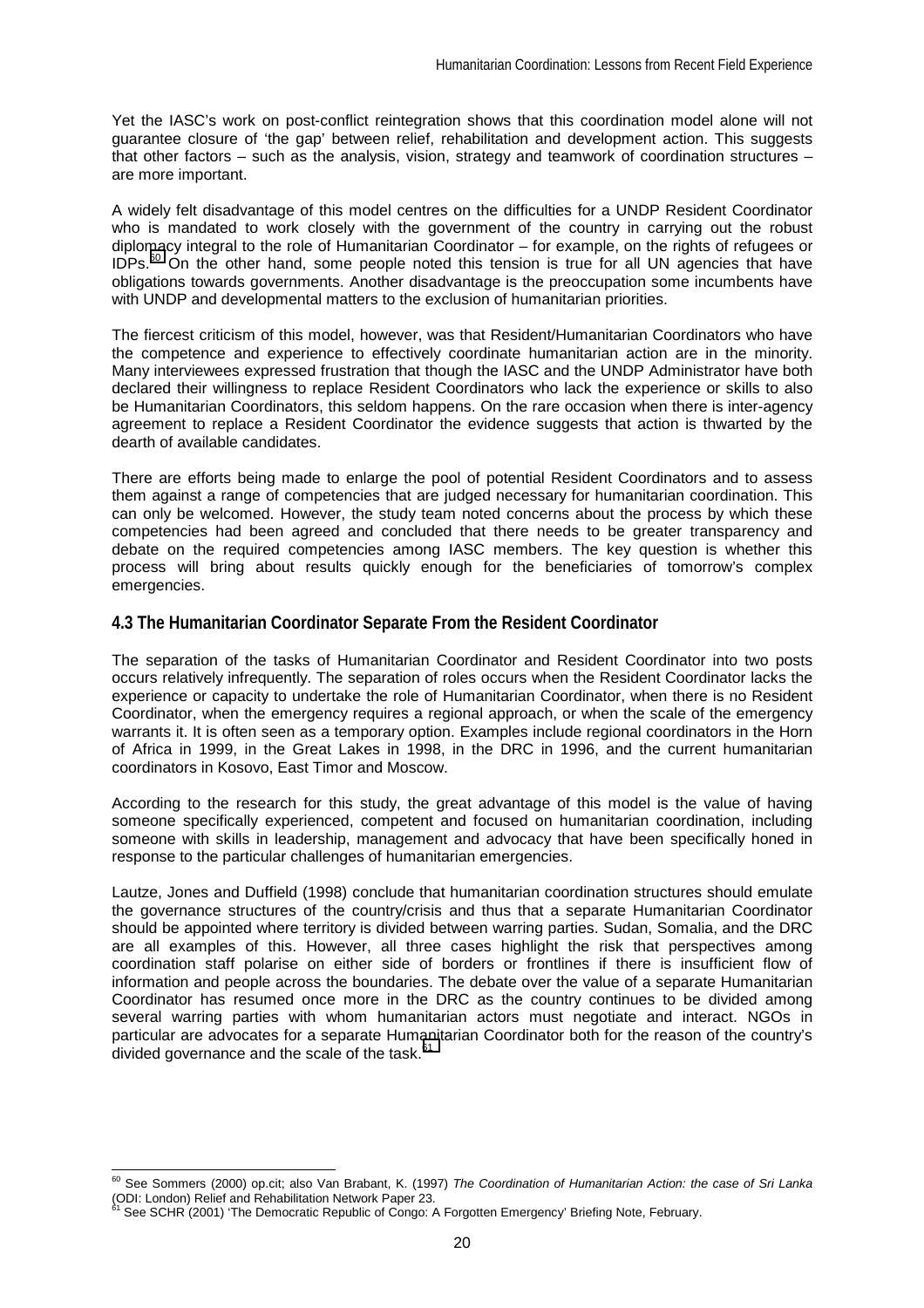The sole disadvantage associated with this model is the confusion that arises when the precise roles of the Humanitarian Coordinators and Resident Coordinators have not been clear. The fact that reality rarely conforms to the neat distinctions of the 'relief-to-development continuum', and the increasing emphasis that humanitarians should consider and regularly review the potential applicability of the 'developmental issues' of sustainability and capacity building from the outset of any response, suggests that dividing the humanitarian and developmental roles is a recipe for confusion. It presents the possibility of entrenching false distinctions between relief and development in intellectual and operational terms, thus creating another layer or interface for coordination.

This disadvantage is a significant one. However, the study team was struck by the strength of the widespread view among interviewees that humanitarian coordination separate from the role of the Resident Coordinator should be the norm, in contrast to the documents of the IASC that suggest the separate Humanitarian Coordinator should be the exception.

# **4.4 The Lead Agency Model**

A recurring theme in past studies of lead agencies is the lack of clarity surrounding how lead agencies are designated and what their coordination responsibilities are.<sup>62</sup> This is partly a reflection of the fast moving events that lead to what Cunliffe and Pugh (1996) describe as the '*resort to reliance*' to the most established agency on the ground.<sup>63</sup> For example, UNHCR was lead agency in the Former Yugoslavia for roughly a year before it specified its own role.<sup>64</sup> Currently in North Korea and Kosovo there is debate about whether the coordination structures in place are lead agencies or not. In the DRC, a coordinator from an operational agency was also unclear whether he was in a lead agency model. Lead agency examples include UNHCR's role in Bosnia-Herzegovina and Kosovo in 1999/2000 as part of the UNMIK Humanitarian Pillar I, UNICEF's role in south Sudan until 1999, and WFP's current role in North Korea, among others.

However, interviewees criticised *'the temptations of imperialism'* inherent in the lead agency model, referring to the lead agency tendency to define the humanitarian problem *'in its own image'* so that it conformed to the lead agency's mandate. It was argued that in several instances lead agencies had insufficient capacity or interest to coordinate effectively, but instead a vested interest in their own operations.<sup>6</sup>

Yet the fact that one of the criteria for lead agency designation is that the assistance required is closely related to its mandate suggests that this is an understandable tendency. In response to rapid onset emergencies, such as the refugee outflows from Kosovo in 1999, a lead agency is likely to be pre-occupied with establishing its own response rather than undertaking system-wide coordination. Similarly, the fact that lead agencies are so designated because they are on the ground points to what is often the reality: that other agencies are not there. The lead agency fills the vacuum created by others' absence, forced by circumstance – often including pressure from donors – to take on activities outside its mandate.<sup>66</sup>

One interviewee noted that the predominance of the programme weakens normal accountabilities and enables the agency to pursue a path separate to that of the ERC and the rest of the system. *'UNICEF became lead agency in Sudan as a result of UNICEF's then chief being sent "to negotiate something" in 1989. The sheer scale of the UNICEF programme led to leadership taking on a life of its own – in the same way that in Bosnia, UNHCR, with its 850 internationals contributed a separate power structure and felt able to flout normal accountabilities.'*

 $^{62}$  For example, Suhrke et al (2000) op. cit., and Cunliffe & Pugh (1996) The UNHCR As Lead Agency in the Former Yugoslavia, The Journal of Humanitarian Assistance.<br><sup>63</sup> See Cunliffe & Pugh (1996) op.cit.

<sup>&</sup>lt;sup>64</sup> Although UNHCR was requested by Perez de Cuellar on 25 October 1991 to provide assistance to displaced people in the disintegrating Yugoslav federation, his routine letter did not specify lead agency status. By May 1992 in his report, the Secretary-General talked of a 'lead agency' but without detail of what this entailed.

 $^{65}$  For example, see Telford (2000) op.cit.  $^{66}$  See Minear et al (1994) op. cit.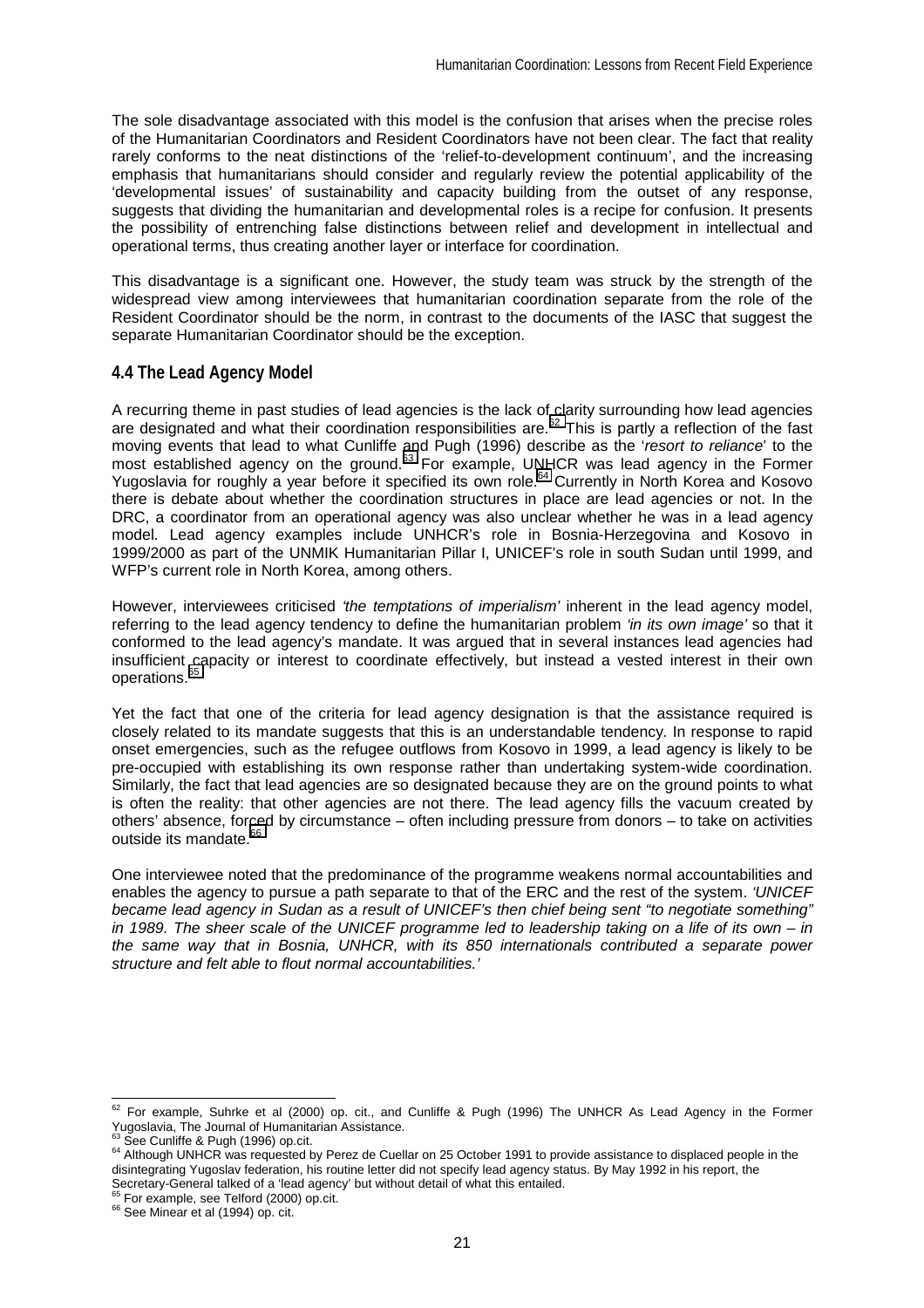The most damning criticism, however, in interviews, case studies and past studies concerns the tendency of the lead agency to interpret coordination as control, or 'to ensure it is done' as 'do it yourself'. Even once other agencies had arrived, this tendency to interpret coordination as 'doing' led to ineffective delegation and a consequent failure to tap into the expertise of others.<sup>67</sup> By interpreting the role in this way, lead agencies were accused of causing a spiralling circle of negative consequences, skewing the definition of the problem, succumbing to mandate creep, showing little interest in others' operations, and seeking to direct others.

One lead agency case that escaped any criticism was WFP's lead agency experience in North Korea. Interviewees argued that the predominance of WFP's work in the overall humanitarian effort increased WFP's 'stakes' in the overall response. The Humanitarian Coordinator coming from WFP was widely praised for his effectiveness, which was attributed to his clear-thinking, inclusive style and humility.

# **4.5 Conclusion: So Who Should Coordinate?**

The preoccupation with criteria for choosing models presupposes that there are mechanisms that can use them and that lack of clarity is the issue. Yet the impression is that criteria get lost amid the demands of inter-agency politics, particularly those of the major UN operational agencies, and that selection of coordination arrangements is only weakly connected to lessons from past performance or the demands on the context (see discussion of the IASC in Section 5).

Even if clarity were the issue, this study cannot offer definitive evidence comparing the impact of different models and arrangements on the humanitarian response and the lives of beneficiaries. As noted above, the variables are far more multiple than the UN discussions admit. However, on the basis of the discussion above, the study team came to a number of conclusions:

- 1. Section 3 set out some of the **essential ingredients in successful coordination**. These **provide clear criteria for any coordination structure to fulfil**: that humanitarian coordination is recognised as a full-time task requiring particular skills and competencies, and that it must be resourced, performed and respected as such. The coordination role requires skilled support teams, clear lines of accountability for coordination, carried out by players with no vested institutional interest who performs a service for the whole humanitarian community.
- 2. The model debate focuses largely on the 'top' of the coordination structure that is, how it gets led – and pays little attention to specifying what and how coordination services and functions are<br>provided.<sup>68</sup> This has led to unhelpful tensions around OCHA's role, reporting lines, the extent of  $8$  This has led to unhelpful tensions around OCHA's role, reporting lines, the extent of its presence at sub-office level and the question of who deputises for Humanitarian Coordinators. (It also heightened the team's impression that the Secretariat and the major UN operational agencies risk prioritising the desire for simplicity over a concern with the detail of coordination on the ground.) **The IASC should focus more on coordination teams and structures, not solely on responsibilities at the top.** Clear specifications with regard to these structures, their functions, the required personnel competencies and the reporting relationships should form part of all decisions on coordination options considered by the UN and the rest of the IASC.
- 3. If the Secretary-General and the IASC's decisions continue to favour appointing a combined **Resident/Humanitarian Coordinator**, the disadvantages of this will be have to be mitigated by having a pool of high-calibre candidates who possess competencies that are agreed to be applicable for both roles, a rigorous system of performance monitoring by the ERC to ensure that those in place are playing their role effectively, and a decisive and professional approach to remove or replace Resident/Humanitarian Coordinators when they are found wanting. UNDP's current efforts to ensure that the UNDP programme is run by a competent deputy to allow the Resident Coordinator to focus on coordination are also essential to the success of this option.

<sup>&</sup>lt;sup>67</sup> See Cunliffe & Pugh (1996) op. cit.; also Minear et al (1994) op. cit.

<sup>&</sup>lt;sup>68</sup> This was not true of the inter-agency mission sent to the DRC in November 2000 that did make recommendations that OCHA be strengthened to provide more systematised support to the provincial coordinators at the sub-office level.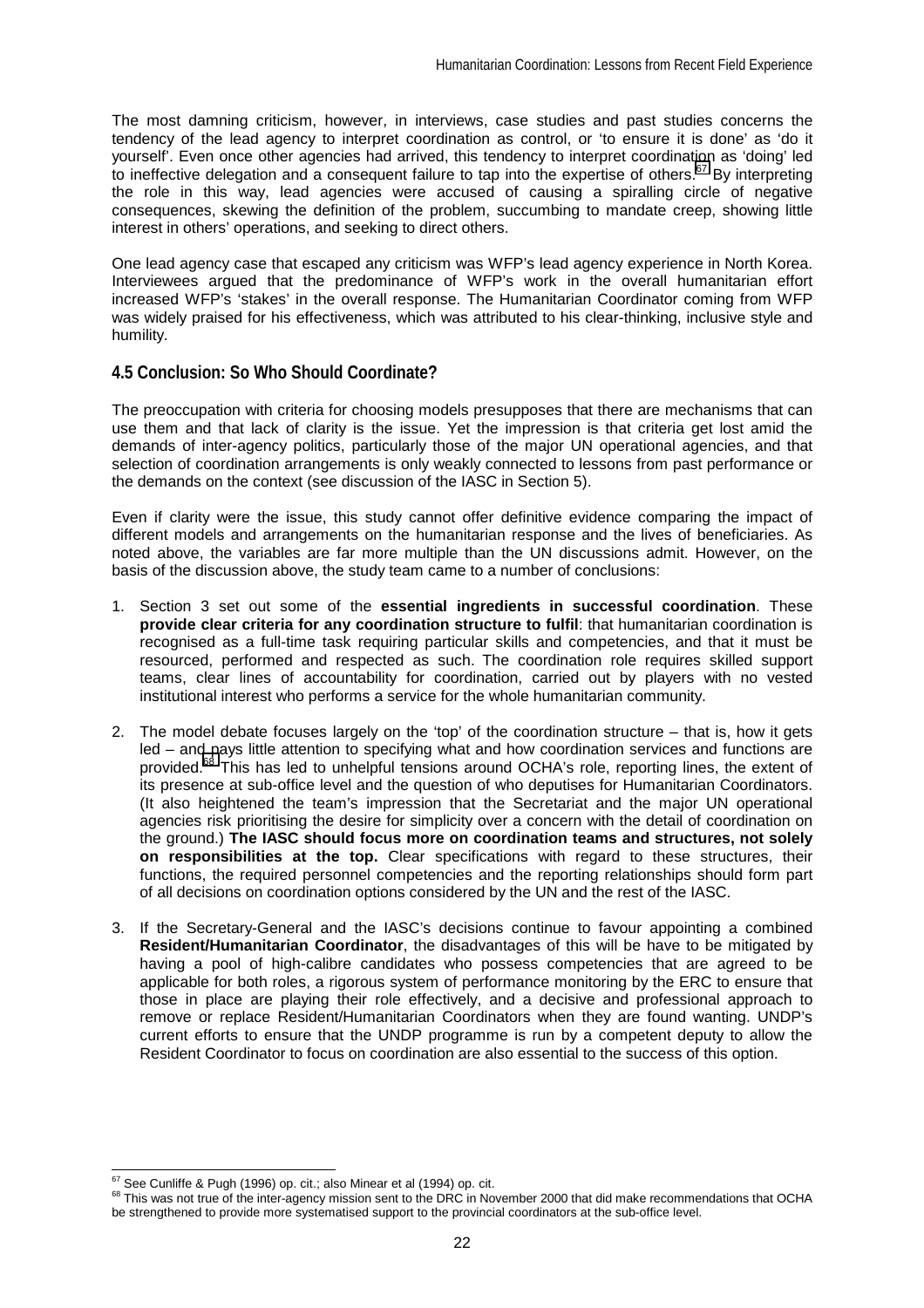- 4. **Secondments** have provided a valuable pool of candidates for Humanitarian Coordinator and Resident/Humanitarian Coordinator positions in the past and have had the added benefit of tapping into the skills, resources and credibility of the seconding agency.<sup>69</sup> Secondments can also contribute to greater system-wide affiliation rather than narrow agency loyalty. In addition, they spread the costs of coordination. The challenge remains to persuade agencies to second their people in the first place. One suggestion to overcome this was that coordinators should be paid from a common trust fund managed by the ERC. This has the added advantage of buttressing the requirement that the seconded Humanitarian Coordinator derives authority from, and reports and is accountable to, the ERC, rather than the seconding agency.
- 5. The logic of the **lead agency model** is undeniable when one agency is overwhelmingly present. It makes pragmatic sense to harness its infrastructure for the benefit of the system. In the abstract, the lead agency could be considered the closest to a management model, combining elements of control, capacity, authority, and clarity about who is in charge. Yet in practice, evidence suggests that it has mostly **not been possible for an operational agency to coordinate in the interests of overall humanitarian response**. In the reality of a decentralised system, lead agencies have insufficient control to compel others to coordinate, and in practice have undertaken insufficient consensus-building efforts to persuade others to coordinate.
- 6. If one seeks **to mitigate the disadvantages of the lead agency model, the model ceases to be a lead agency model at all**. This is because, in essence, the lead agency model revolves around the lead agency country director or representative exercising the functions of Humanitarian Coordinator. To ensure that there are no vested institutional interests, at the very least the Coordinator should be relieved of responsibilities for day-to-day operations if a lead agency is to be successful in terms of performing system-wide coordination. Thus a 'lead agency model' that would be likely to avoid past pitfalls is essentially no different from the model where the Humanitarian Coordinator comes from an operational agency. Furthermore, if there were effective personnel rosters and rapid response support teams that could provide coordinators and support structures in the earliest days of an emergency, the use of the problematic option of carving coordination capacity out of the lead agency infrastructure would no longer be necessary.
- 7. Notwithstanding the one disadvantage of the separate function model, the team concluded that there is a **strong case in favour of the Humanitarian Coordinator being separate from the Resident Coordinator**. This is not least due to concern at the slow pace at which the pool of competent Resident Coordinator candidates is being enlarged. It also stems from a recognition of the scale of the challenges faced by humanitarian coordination such as the importance of leadership in overcoming the obstacles to coordination within the UN, and the importance of advocacy and negotiating access in settings where governance is weak or absent – all of which suggest that a separate Humanitarian Coordinator charged with full-time coordination would be best placed to coordinate. Where a Resident Coordinator is in place, clear strategies and strong collaboration should mitigate the intellectual and operational confusions.
- 8. The team therefore concluded that in order to fulfil the criteria established above, **the IASC should review its assumption that the combined Resident/Humanitarian Coordinator should be the default option and instead favour separate Humanitarian Coordinators**, particularly in cases of large-scale rapid onset emergencies where territorial control is divided among belligerents and where the demands of negotiating access and undertaking advocacy are high. This should also be the case in peace operations where the Resident Coordinator is the DSRSG (elaborated below). Secondments from operational agencies to OCHA that report to the ERC should be actively sought.

<sup>&</sup>lt;sup>69</sup> In Angola, Ramiro Manuel da Silva was able to call on the logistics capabilities of his organisation that contributed to him being an effective coordinator. In Burundi, one aspect of Kathleen Kravero Kristoffersson's credibility was her UNICEF background.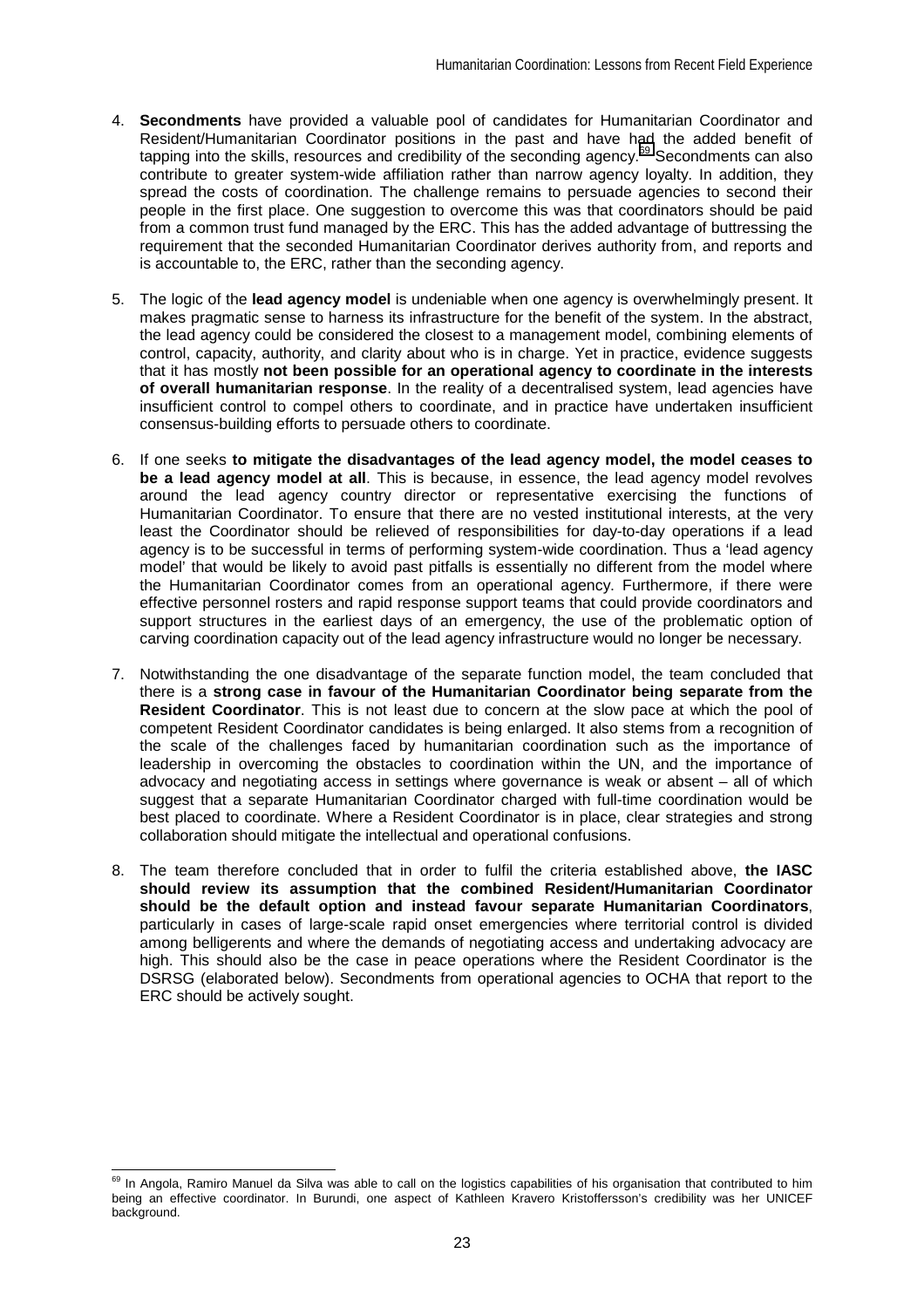# **5: HOW COORDINATION GETS DONE**

A recurring theme of this study is that effective coordination adds value by performing a number of key tasks, as well as offering a range of services and skills for the benefit of the response of host governments, UN agencies, NGOs, the Red Cross system and donors. This section presents this study's findings on the tasks, services and tools of coordination that have added value to the work of those involved in humanitarian response. It distils some of the ingredients that make such services most helpful, and discusses the associated challenges of providing them. It also considers some of the less successful aspects of humanitarian coordination that require reform.

The section begins by focusing on those tasks that this study argues are critical to coordination as an integrating activity, facilitating humanitarian responses that are more than the sum of their individual parts. These include analysis, strategy setting, the goals and standards for the response, orchestrating a division of labour, advocacy – including negotiating access and sustaining a framework of consent – and monitoring and evaluating impact.<sup>70</sup> The section then turns to some of the tasks and services that facilitate collaboration among agencies and thereby contribute to coordinated outcomes: the provision of common services such as security, communications, and common logistics, information systems, and resource mobilisation. The section concludes by looking at the tools and structures available to coordinators and their teams.

# **5.1 Coordinating Integrated Responses: Tasks and Techniques**

## **5.1.1 Analysis**

In the action-oriented culture of humanitarian response, understanding the causes and dynamics of the conflicts in which humanitarian agencies work can seem an optional extra. The IASC list of functions for strategic coordination does not mention analysis.<sup>71</sup> Donors too show little interest in the quality of agencies' analysis of their environment.<sup>72</sup> Yet analysis is not an optional extra. In the words of one interviewee: *'Offering a compelling vision of what can be achieved based on sound analysis of context is perhaps the greatest value added ever offered to coordination, provided that it is offered in a way that people can add to, [and] feel included in.'*

Such 'sound analysis of context' is increasingly acknowledged as vital to humanitarian response. Over the last decade, humanitarians have recognised that in contexts where civilian targeting may be a key strategic aim rather than a consequence of conflict, and where relief goods and infrastructure have been appropriated by belligerents, humanitarian aid can do more harm than good. Ensuring that this is not the case requires carefully considered strategies based on sound political, economic, and social analysis. Protection strategies also depend on sound analysis. The fact that humanitarians have to preserve the independence of humanitarian action and thus position themselves carefully in relation to political and military strategies – whether of UN peacekeepers, Member States, or warring parties – again emphasises the imperative of sound analysis of the context and conduct of humanitarian action (see Section 6 for more on this).

In addition to more macro analysis, effective micro-assessment of need requires understanding of the coping strategies that people themselves use to survive, and how such strategies are undermined or supported by the tactics of warring parties or humanitarian agencies. A positive example of this was found in Kosovo, where OCHA's Humanitarian Vulnerability Assessment initiatives, which draw on the expertise of the appropriate UN and other agencies, have been seen as very useful in guiding the overall response.

<sup>70</sup> Such tasks correlate closely with the IASC's description of strategic coordination. See IASC (1998a) op. cit.

 $14$  A point noted by Duffield, Jones & Lautze (1998) op. cit.<br> $14$  Point noted by Duffield, Jones & Lautze (1998) op. cit.<br> $12$  For example, donor funding 'technologies', such as logframes and project cycles, do not requ sophisticated analysis of the causes of humanitarian need to which they propose to respond.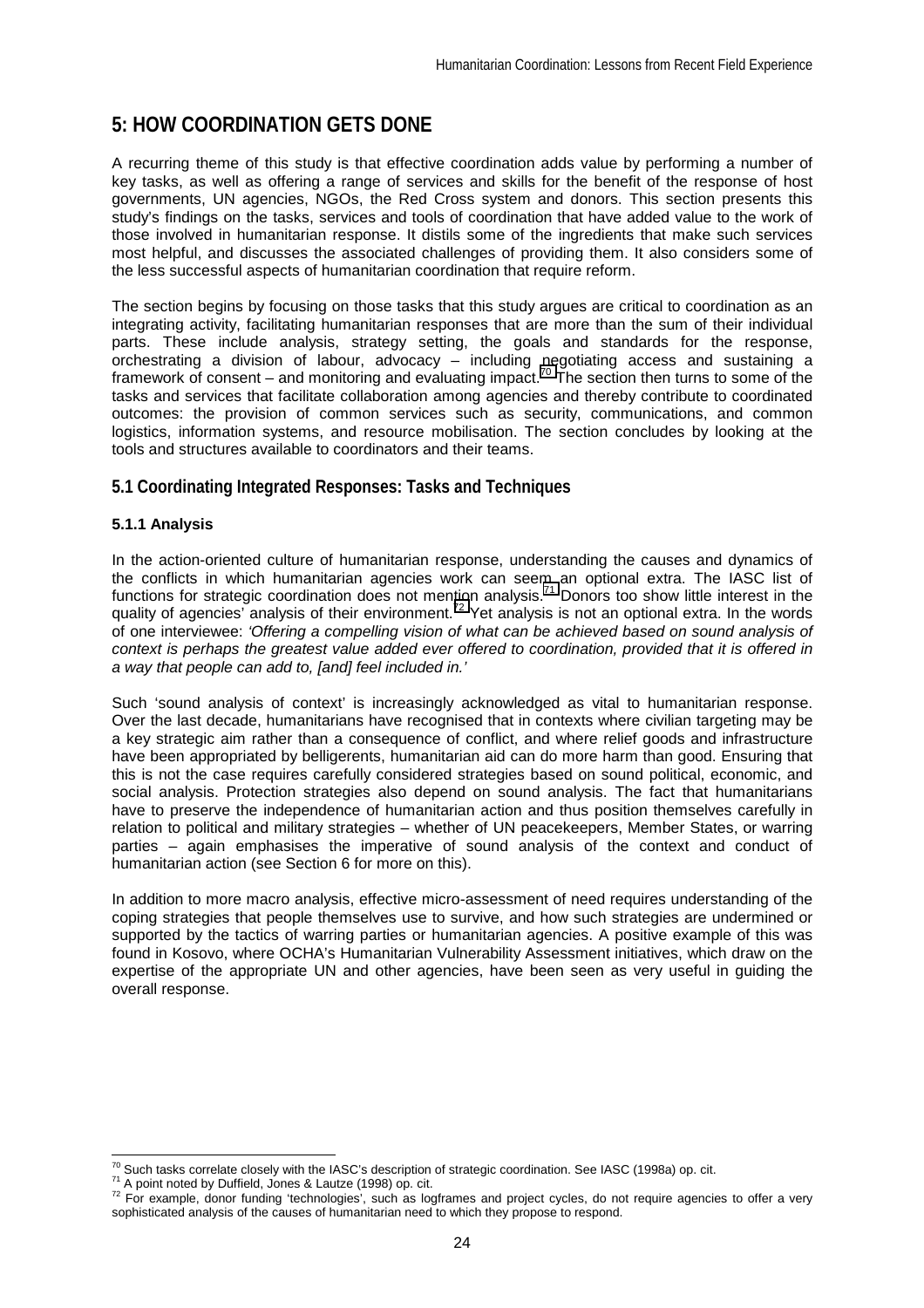Good contextual knowledge, situational analysis and regular monitoring of the environment are critical elements of effective security management.<sup>73</sup> Analysis is also a vital part of lesson learning. Across the humanitarian community analysing and capturing lessons from past experiences appears to be weak, contributing to the fact that all too many individuals and organisations are left to repeat the mistakes of the past and without the benefit of prior knowledge. In the DRC, several NGOs expressed the need for agencies to do more to share their analysis with one another, particularly sharing lessons from past experiences. For example, in Kosovo, although many agencies deemed the 1999/2000 winterisation programme a success, there was little that had been distilled into an analysis about why things had gone well to inform the 2000/2001 winterisation programme.

Humanitarian Coordinators and their teams have a pivotal role to play in providing and facilitating political, economic and social analysis at the macro and micro levels – a task that this study suggests  $\overline{\phantom{a}}$  is rarely done well.<sup>74</sup> As noted above, both Coordinators and members of their staff require strong analytical skills. Yet effective analysis also depends on techniques and systems to gather, share and manage information in order to build up a picture of the context and impact of humanitarian response. In Nairobi, for example, the Humanitarian Analysis Group of the SACB chaired by the UN Coordination Unit for Somalia (UNCU) provides a forum for monthly inter-agency discussion of the evolving situation among key information collectors.<sup>75</sup> Effective coordination requires this mix of skilled personnel and more systematic use of analysis-building techniques.

#### *Value-added analysis:*

- Is 'ahead of the curve' and considers issues that other agencies are not looking at. A good example is OCHA's work on energy in the FRY.
- Draws on analysis and knowledge of local staff and security officers. All case studies suggested this was a rich but neglected source of information and analysis.
- Requires access to the field. Many interviewees emphasised that this was essential in order to produce the level of information that adds value.
- Considers factors at global, regional, national and local levels in terms of how they impinge on the causes of conflict and context of humanitarian response.
- Considers political, economic, social and cultural factors.<sup>76</sup>
- Knows what is going on, and therefore sheds light on why and how to respond.
- Offers understanding of the dynamics and motives of those that fight.<sup>7</sup>
- Draws on locally available researchers, for example, the research of the War Torn Societies project in Somalia involving Somali researchers was found useful.
- Includes analysis on the processes by which some people win and others lose. For example, a number of interviewees found the UNCU's political economy analysis enriched their understanding and their strategies.
- Identifies the obstacles to building peace.
- Is built and modified from a process of listening to others.

#### *Challenges*

Effective analysis of a changing context is time-consuming and can represent an investment of resources in terms of personnel that seems beyond the means of individual agencies. This highlights the value added where coordination teams can offer such analysis to others.

Conversely, there is a risk that if analysis is seen as the sole preserve of one individual or agency, others can both fail to take responsibility for contributing information and analysis that they acquire in their daily work, and to use such analysis to guide their action.

Not all players will have the same analysis. This poses a huge facilitation challenge for coordination teams. As discussed below, CAP formulation could offer one opportunity for building system-wide analysis. Joint assessments have also proved a useful tool to forge shared perceptions of problems.

 $\overline{a}$ 73 For extensive detail on this, see Van Brabant, K. (2000) *Operational Security Management in Violent Environments* (HPN at ODI : London) Good Practice Review 8. 74 This is also borne out by ALNAP's review of evaluations of humanitarian response, see ALNAP (2001) *Humanitarian Action:* 

Learning from Evaluation (ODI: London).<br><sup>75</sup> The UNCU is a joint UNDP/OCHA coordination office for Somalia (see Annexe 3).<br><sup>76</sup> For comment on ignoring political analysis and focusing on socioeconomic issues which leads to

protection issues, see DANIDA (1999) *Evaluation of Danish Humanitarian Assistance Volume 6: Great Lakes* (Ministry of Foreign Affairs, Danida: Copenhagen).

<sup>77</sup> For more information see Le Billon (2000) *The Political Economy of War: What Relief Workers Need to Know* (HPN at ODI: London), Network Paper 33.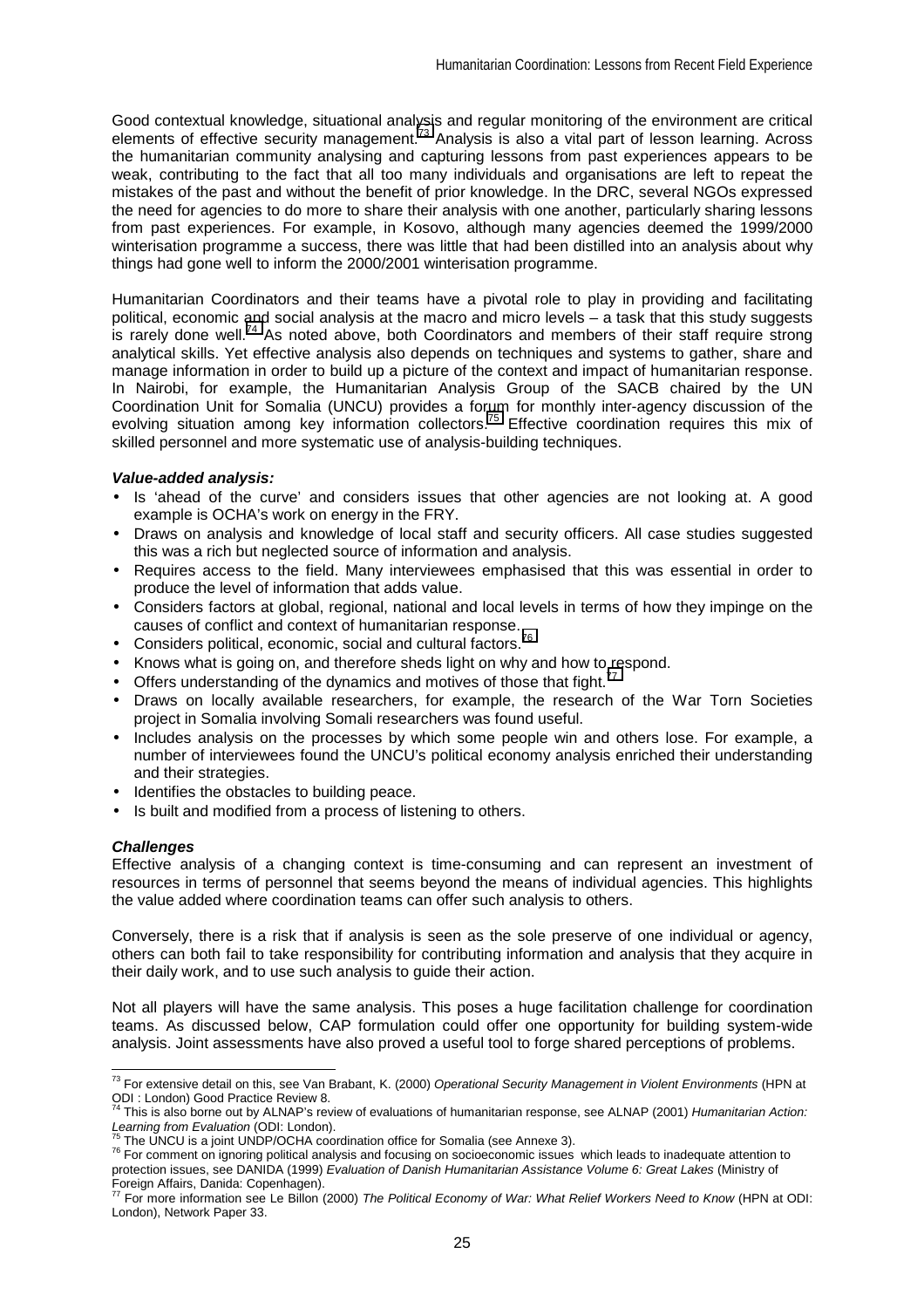#### **5.1.2 Formulating a Strategy and Plan**

Having a clear strategy and plan to guide the humanitarian response is pivotal to ensuring that the most critical humanitarian needs are met. Yet all too often humanitarian actors in general, and the UN in particular, are unable to articulate what they are trying to achieve, or how their particular actions relate to precise goals. This recurrent conclusion was common to past studies, interviews, and case studies. It derives partly from the paucity of humanitarian agencies' analysis of their environment, partly from a lack of a shared vision, and partly from poor management. It signals both a major failing of coordination and raises questions about the overall quality and impact of the humanitarian response. One interviewee summed it up succinctly: *'For a sustained and principled response, coordination should facilitate a joint vision and strategy, [and] not just share information.'* 

For example, in the DRC many interviewees, including UN officials at the highest level, lamented the lack of an overarching strategy and implementation plan for humanitarian action. One coordinator described the fact that UN had not defined what it wanted to achieve as *'the first and major weakness'*. Another reason to plan was the negative impact on the overall response if planning didn't take place: *'If you want performance, tasks need to be clearly defined.'* The need to focus on a plan and not rely on the inspiration of single individuals was also acknowledged: *'You shouldn't bring people together around a person but around a plan.'* 

Collected evidence from past studies and interviews suggests that formulating effective strategies for action and plans to achieve them requires leadership and vision, and can in return add to the credibility of those facilitating or leading the process.

#### *Effective strategies:*

- Are based on sound analysis of the political, economic, cultural, and social setting.
- Focus on tackling problems in an integrated way rather than in mandate sized pieces. The strategic framework in Afghanistan is perhaps one of the most ambitious attempts at this, with its aim to provide a common framework for planning and monitoring.
- Offer people a sense of direction.
- Turn activities into more than the sum of their individual parts.
- Should focus on specific, measurable targets not goals.<sup>7</sup>
- Have benchmarks against which progress can be monitored.
- Focus on providing both humanitarian protection and assistance.
- Consider how to achieve and sustain access.
- Include the principles and standards that will inform that approach.
- Will define how to work with state structures and assess the impact of the humanitarian effort on state structures.
- Include all players from the outset, even if implementation will include a sequential approach.<sup>79</sup>
- Emerge from processes that allow participants opportunities for joint analysis and reflection.
- Address the plight of IDPs.
- Address relief, rehabilitation and longer term development issues in an appropriate way.
- Include preparedness and prevention measures.<sup>80</sup>
- Take into account the security implications of what is proposed.
- Identify the role for effective political action in pursuit of humanitarian goals.
- Should ideally be approved and adopted by the humanitarian community as a whole.

 $\overline{a}$  $^{78}$  Having specific, timebound and measurable targets instead of goals is important to monitoring and accountability. This emulates the trend in the development sphere. See Leader, N. (2000a) Negotiating the 'Governance Gap': The UN and Capacity-Building in Afghanistan - a Report for the UN Capacity-Building Task Force.<br>
<sup>79</sup> See the Provis Crave Lid (2000) For in the UN Capacity-Building Task Force.

See the Praxis Group Ltd (2000) Background Paper Drafted As Preparation for the ECHA DDR Working Group Paper: 'Harnessing Institutional Capacities in Support of DDR of Former Combatants'.

This could draw on the work of the UN Interdepartmental Framework for Coordination team – consisting originally of DPA, DPKO, OCHA and later UNDP and UNHCR, and now also UNICEF, WFP, WHO and FAO – to support preventive action and to develop improved mechanisms for early warning, contingency planning and preparedness. Several fact-finding missions have been taken on behalf of this team to increase the state of preparedness.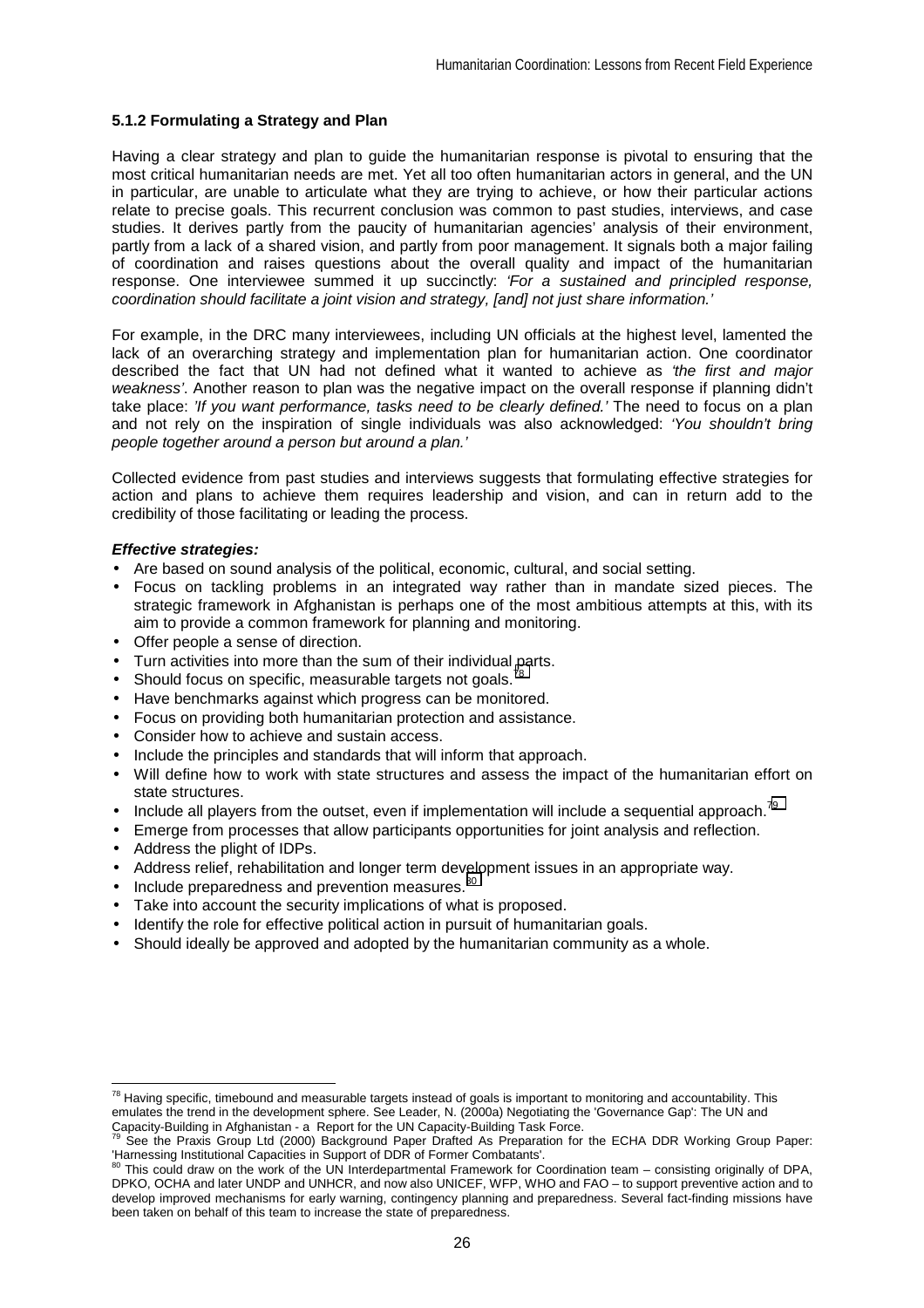## *Challenges*

It is crucial to articulate strategies that respond to actual needs rather than lists of agency activities. UN agencies in particular and humanitarians in general often see problems through the prism of their own mandates and therefore fail to link effectively with the actions of others. For instance, despite the elaborate efforts of sectoral committees in Somalia to articulate sectoral strategies, the response risks being shaped more by supply agency than by the demand of the situation.

The proliferation of tools across the system – such as UN Development Assistance Frameworks (UNDAF) and the Common Country Assessment (CCA), strategic frameworks as well as consolidated appeals at country and regional appeals constitute an array of tools for UN Country Teams to adopt.<sup>81</sup> Although examining the interrelationship of these tools was beyond the scope of this study, it is clearly a challenge for the UN to be clear about the effectiveness, comparative advantages and links between these tools.

Harmonising the planning cycles of different agencies is another challenge. For example, a number of interviewees argued that as the timing of the CAP did not coincide with their agency planning it was unhelpful (although other interviewees valued the planning process attached to the CAP).

The inclusion – or exclusion – of NGOs and humanitarian actors outside the UN continues to be a point of contention. Non-UN actors are not systematically involved in UN strategy and planning processes, which certainly weakens coordination and potentially weakens the desired impact of the response. The Brahimi report's proposals to form Integrated Mission Task Forces to plan for and support peace operations composed exclusively of UN agency staff could compound this.<sup>8</sup>

Finally, it is a challenge to devise plans that can respond to, and anticipate, fast-moving events. The Somalia case study offered a good example of this where, having had a mid-term review of the CAP for 2000, the UN had to respond to the emergence of the Transitional National Government (TNG). The result of the UN's efforts was the 'First Steps' document, a strategy for UN aid in response to the TNG's emergence, which was later expanded into a year-long programme that became the kernel of the CAP for 2001.

#### **5.1.3 Adhering to Standards**

l

A key element of an integrated and principled response is that all actors agree on the nature and scale of the required response, that they work towards shared goals, and that they strive to achieve the same standard of response. As the ICRC's 'recipe' of how to work emphasises, along with a clear moral framework and the use of legal instruments, conducting humanitarian activity in a stable, predictable manner is central to fostering respect for humanitarian principles and practice.<sup>83</sup> Striving predictable manner is central to fostering respect for humanitarian principles and practice.<sup>8</sup> for shared standards of response is vital to ensure impartiality.

Both the Somalia and the DRC cases highlighted the practical significance of striving for consistent standards in humanitarian response in terms of minimising accusations of political favouritism that could have dire implications for the security of aid workers and access to beneficiaries. Yet in both Somalia and the DRC, and despite efforts at Nairobi level for Somalia, the team found little evidence at the field level of attempts to standardise the response among agencies beyond their expressed commitment to the Sphere standards. (However, in the DRC, NGOs in North Kivu had agreed salary scales for local staff, and OCHA proposed to organise a workshop with every provincial inspector to discuss the technical issues of a national health plan.)

In Kosovo, despite a well-funded relief response by a huge range of agencies, almost no attention or training was given on standards for humanitarian response – even by the HCIC that was well placed to encourage initiatives in this area.

<sup>&</sup>lt;sup>81</sup> The UNDAF is described as the planning framework for the development operations of the UN at the country level, while the CCA is described as a collaborative, country-based process for reviewing and analysing the national development situation as the basis of the UNDAF.<br>
<sup>82</sup> See SCHR (2000) 'Briefing on the Brahimi Report', (SCHR, Geneva).

<sup>83</sup> See Pasquier, A. (2001) Constructing Legitimacy. (Seminar 'Politics and Humanitarian Aid: Debates, Dilemmas and Dissension' on 1 February 2001).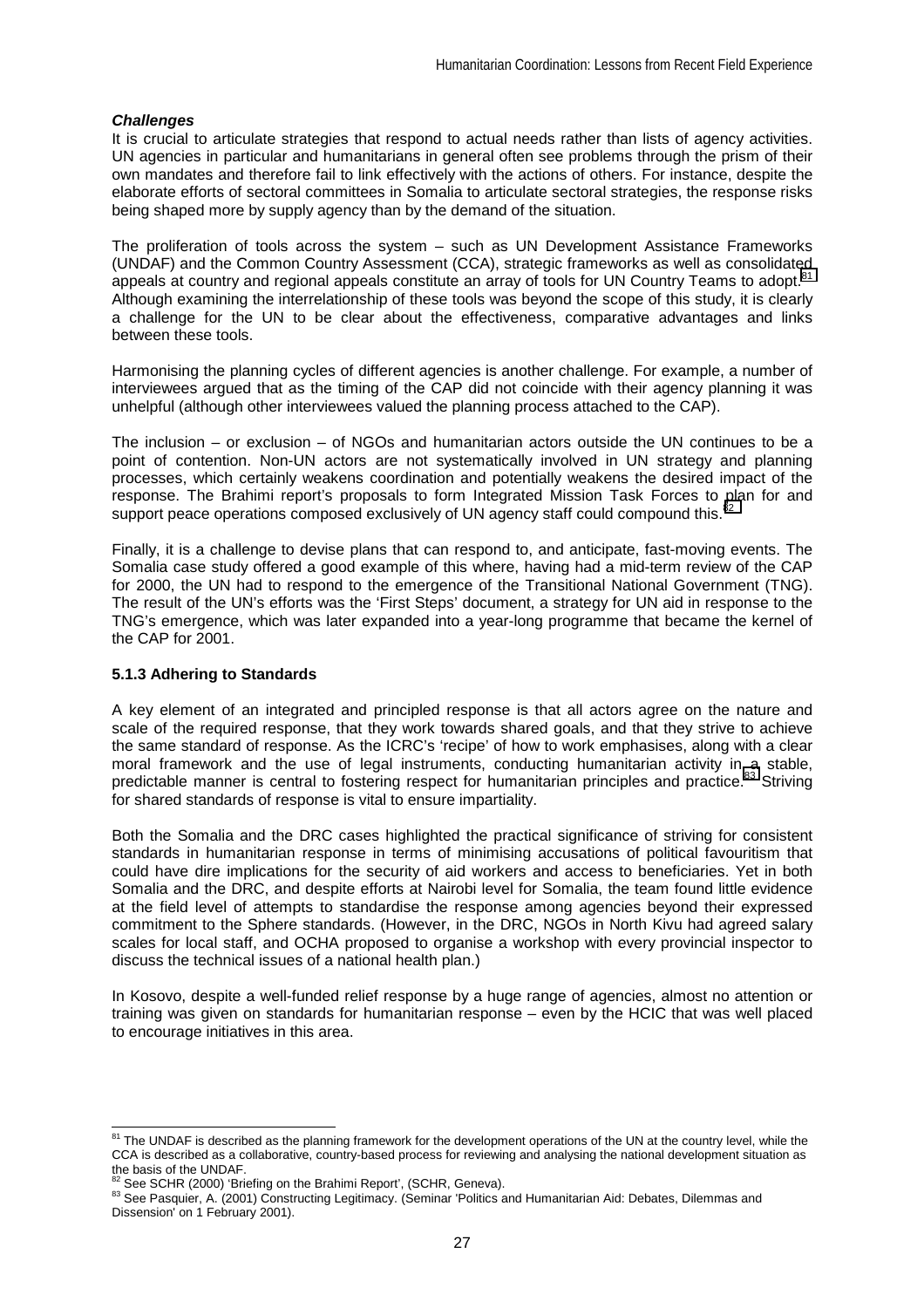A number of cases demonstrate the possibility of establishing and using standards. For instance, Liberia provides a fascinating attempt to establish a local compliance mechanism – the Programme Compliance and Violations Committee (PCVO), set up to monitor the agreed code of conduct among agencies. If found in breach of the code, the agency had to stand before the PCVO chaired by the Humanitarian Coordinator, donors, two international NGOs and two local NGOs. If violated three times, the organisation was kicked out of the coordination mechanism.

## *Adhering to standards requires:*

- Agreement on the standards.
- The ability to monitor adherence to the standards.
- Compliance mechanisms.

# *Challenges*

Clearly, the primary challenge is the lack of system-wide agreement on what standards should be used. Given the absence or weakness of any government structure in terms of setting standards, humanitarians are left to set their own guidelines for action that may vary radically from one situation to another. Although the IASC has given support to the Sphere standards by calling on its members to promote their use, there is no evidence of universal agreement to standards for all aspects of humanitarian response.

Lack of agreement on standards also affects assessment. In Somalia, dealing with the plethora of standards used by different agencies has been a challenge for both the Food Security Assessment Unit and the Health Information System for Somalia.

The situation in the DRC offered a compelling example of the complexity of ensuring standards are set and adhered to. Indeed, one major humanitarian actor in the DRC argued that that coordination was impossible because humanitarian agencies were so dispersed. The fact that governance across the country was divided – precluding any involvement of the authorities – added an additional dimension to the challenge.

Any discussion of compliance mechanisms begs questions about who has sufficient power or legitimacy to assess compliance. The role of the Tanzanian government and UNHCR in limiting the number of implementation partners in the Ngara camps in Tanzania offers one example of a coordinating structure with such potential power. The Liberia example above offers another. The future efforts of the Humanitarian Accountability Project may offer others. At a minimum, the debate about standards raises the hurdle yet higher for humanitarians to present, at the very least, a consistently clear – if not united – view of their work.

## **5.1.4 Agreeing/Assigning Division of Labour and Allocating Resources**

The IASC guidelines require Coordinators to allocate tasks and responsibilities ensuring that they are reflected in a strategic plan in accordance with agency mandates. Yet a repeated refrain of studies on coordination is a concern that responses shaped solely by mandates will inevitably result in gaps and duplication, and that UN agencies should demonstrate greater commitment towards adopting integrated approaches to complex problems. Coordinators thus have a critical role to orchestrate divisions of labour to produce more integrated approaches that meet all the most urgent needs, not solely those that conform to UN agencies' mandates.

## *The division of labour is done well where:*

- Coordinators have sufficient legitimacy such that agencies will accept greater direction rather than suggestion. In East Timor, some interviewees argued that rather than making suggestions, the Coordinator adopted a fairly directive approach in getting people to agree on what to do. However, it was recognised that the Coordinator was concerned to help agencies fulfil their mandate.
- Agencies pool resources and allow the Coordinator to suggest matching of resources and needs. This was also cited as the case in East Timor.
- There is follow up to ensure implementation. Interviewees pointed to the importance of follow up on agreed task allocations. For example, in Somalia the limited capacity of the SACB secretariat to follow up impeded the effectiveness of the agreements, whereas in the health sector the full-time Health Coordinator was able to establish whether agencies had implemented plans – or why not.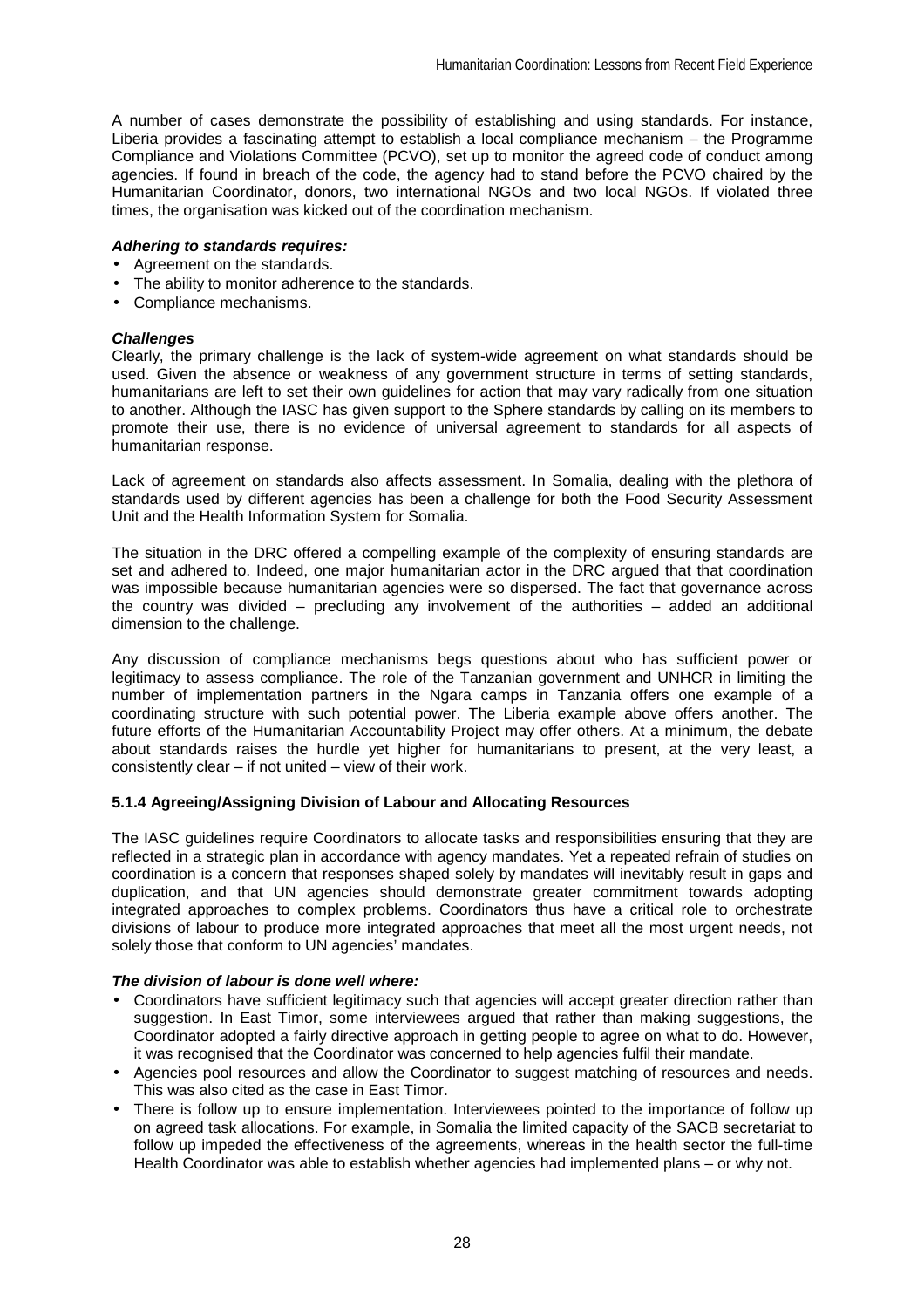## *Challenges*

Besides the obstacle of UN agencies' expressed resistance to coordination that resembles direction or management, the other critical challenge for Coordinators is addressing the gaps and duplications that exist among UN mandates, and the skills of NGOs. As discussed above, without responsibilities being allocated formally – whether through MoUs or a fundamental restructuring of the system, the onus is on individual Coordinators to see that all needs are met. Putting funds in the hands of Coordinators, whether small funds to cover gaps, or more radically, establishing a common fund at country-level to receive all responses to the CAP from which the Coordinator allocates funds to respective agencies, are two options to address this challenge.

## **5.1.5 Advocacy**

Advocacy is frequently described as a vital part of humanitarian action. Certainly, many interviewees were clear that advocacy needed to be done. Yet few gave the impression that they felt responsible for advocacy. Although the IASC tasks the Humanitarian Coordinator with advocating for respect for humanitarian principles, many interviewees implied that advocacy is OCHA's responsibility.

Such discussions frequently gave the impression of advocacy as an end in itself, rather than the means to an end; that is, a set of influencing tactics or instruments, as critical to operational response as a water tank or food parcel. In practice, Humanitarian Coordinators may adopt some advocacy methods – such as negotiating with warring parties or lobbying host governments – while public education campaigns on health, or briefing donors or the media are often part of the daily tasks of many humanitarian agencies. Advocacy is not – and should not be – confined to OCHA or to Humanitarian Coordinators.

The study found many examples of how advocacy had proved critical to effective humanitarian action, and how Coordinators and their teams had played critical roles in coordinating advocacy actions, facilitating others, or acting as a spokesperson with warring parties, governments, donors and the media.

## *Advocacy is useful to:*

- Press for policy and practice change, for example, in North Kivu, NGOs adopted a common position on taxation demanded by the local authorities.
- To push belligerents, governments, the UNSC and its members and donors to uphold their responsibilities to respect humanitarian principles. Briefings of the UNSC by the ERC, NGOs and OCHA officials were all offered as important examples of advocacy.<sup>8</sup>
- To sustain and enlarge the constituency concerned about humanitarian action. 85
- To highlight forgotten or neglected emergencies, for example, OCHA's advocacy on the plight of the Banyamulenge in the DRC.
- To negotiate access. The efforts of Regional Coordinators in the Great Lakes and the Senior Humanitarian Advisor in the DRC were offered as important examples.
- To press for funds, for example, the global launch of the CAPs, or OCHA's efforts to convene a donors' meeting on the DRC.

## *Effective advocacy requires:*

- **Sound analysis of the problem**: The OCHA DRC paper for the Geneva donors' conference in November 2000 was praised.
- **Clear messages and proposals for action**: Recent efforts of the Steering Committee for Humanitarian Response on the DRC and the Brahimi report were described as good examples of position papers.
- **Seizing all available opportunities**: Interviewees and evidence on the Afghan Support Group and the SACB suggests that NGOs are also not making the most of the opportunities of those groupings for advocacy.
- **Readiness to press the difficult issues:** This was one of the praised achievements of a former Humanitarian Coordinator in Burundi who, through *'good, friendly, firm but fair relations with the government'* was able to tackle the 'tough issues' that neither NGOs nor donors were willing or able to address.

 $\overline{a}$ 84 For a compelling case of the advocacy changing state interest, see MacFarlane, N. (2000) *Politics and Humanitarian Action* (Thomas J. Watson Institute for International Studies, Providence: Rhode Island) Occasional Paper No. 41.

For emphasis that it is donors not the public who are suffering fatigue, see Randel & German (2000).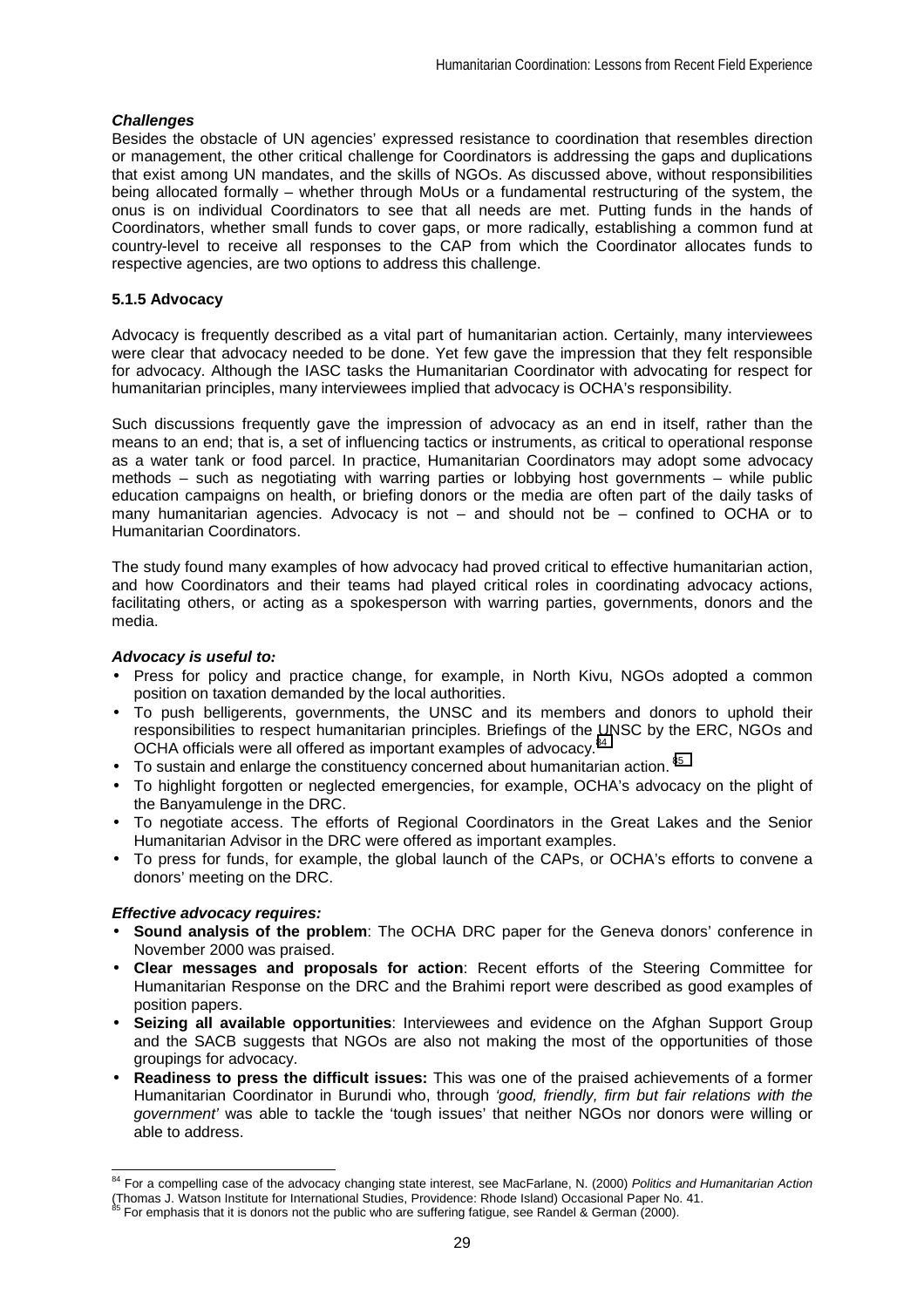## *Challenges*

While welcoming the role that Coordinators can play in advocacy, interviewees warned that fielding media inquiries was helpful as a service to agencies in general, but not if it is a bid for profile on behalf of one agency.

The study team was struck by the muteness of UN agencies towards donors, that is, an apparent unwillingness by the UN to criticise donor government policies. Humanitarian agencies, particularly the UN, must better manage the tension between relying on donors for funds, complying with their executive boards, and undertaking an advocacy agenda towards donors and governments to push them to uphold rights to humanitarian assistance and protection. As one UN interviewee remarked: *'We shouldn't sell our souls just because someone will give us \$1m.'* Efforts to build and strengthen the constituency for humanitarian action, including among citizens and UN Member States, is critical to the future of humanitarian action, and UN agencies have a central role to play in this. The Secretary-General has been clear on this point: *'Our humanitarian action will only be seen as legitimate if it is universal.'* 86

## **5.1.6 Negotiating Access/Securing and Sustaining a Framework of Consent**

Protecting humanitarian space – respecting the rights of civilians caught in conflict to assistance and protection – is the task and fundamental goal of all humanitarians. Nonetheless, the IASC tasks the Humanitarian Coordinator in particular with responsibility for negotiating for greater access for beneficiaries to relief and assistance.

However, many interviewees suggested that access negotiation was the prerogative of OCHA, although UN interviewees stated they also wanted to be included and that their responsibility for access should be recognised. In practice, where OCHA or the Coordinator has been absent, or unwilling or unable to negotiate access, others have been forced to fill the vacuum. Examples offered included cases in Sierra Leone, Afghanistan and northern Uganda. The Joint Policy of Operations in Liberia in 1996 also serves as an important reminder that arrangements spring up where the UN is seen as ineffective.

In the DRC, OCHA has played a key role in access negotiations and securing agreement to principles (see below), although much of the access negotiation was/is done locally by NGOs. NGOs were particularly grateful to OCHA for using the 'UN umbrella' to renegotiate access after NGOs left operations in Bunia due to security incidents in 2000. Several interviewees stressed the value of OCHA's approach of establishing Humanitarian Liaison Committees. These committees, formed by members of the community, were the key interlocutors with whom the UN could engage to negotiate safe access to beneficiaries. As one interviewee termed it: *'The message [to the committees] is "you give us the heads up on what is happening. We do not want to be surprised and we shall deliver".'* Thus the committees become a local accountability structure, held responsible by local community members for whether humanitarian assistance was provided or not. This has mitigated some of the access and security problems encountered by NGOs.

#### *Negotiation is done well where:*

- It is performed by skilled and experienced people who have strong back-up to provide them with background analysis and to monitor developments.
- It is performed for both the benefit of the UN and NGOs, for example, OCHA in Angola, Regional Coordinators in the Great Lakes, OCHA in the DRC.
- There is clarity on principles and there are agreed minima or bottom lines among all those negotiating access to prevent belligerents playing agencies off against one another.
- Ground rules/principles/minima are well known and disseminated among all staff, for example, the Ground Rules in Sudan. Broad principles can be the basis of more detailed negotiations, for example, WFP in Somalia used the code of conduct developed by the SACB as the basis of negotiation of principles with local authorities in Baidoa.
- Agencies have unified positions in-country and internationally, for example in cases where ground rules have been broken by belligerents leading to a suspension of humanitarian interventions. In such situations it is essential that a consistent message is communicated.

l <sup>86</sup> See Annan, K. (2000b) 'Opening Remarks at the International Peace Academy Symposium on Humanitarian Action,' New York. mimeo.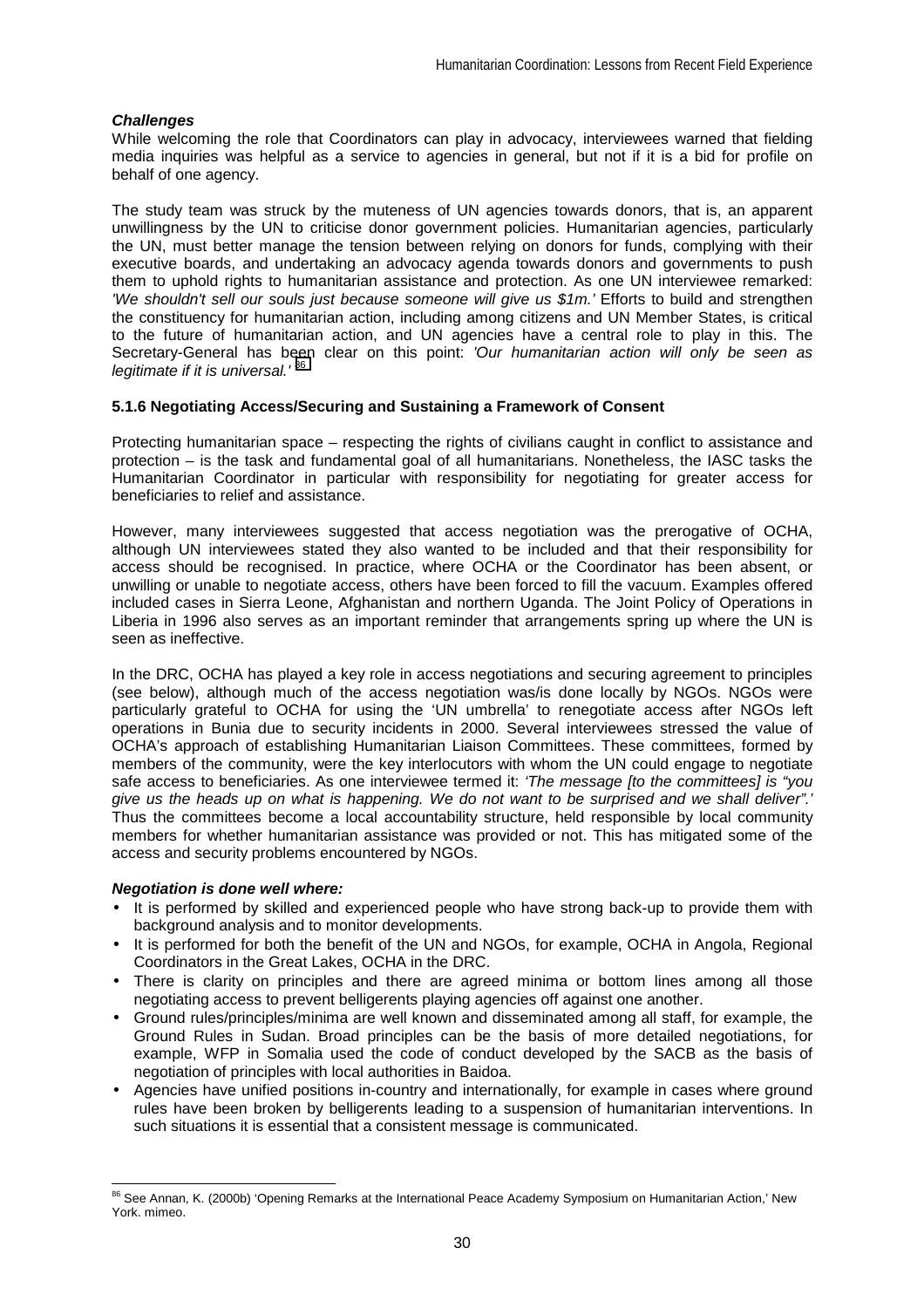• Donors and governments support the stance of those negotiating access by providing additional leverage or undertaking complementary diplomatic and political action. The Technical Committee (TC) on humanitarian assistance for Sudan that brings donors together to talk about access, humanitarian principles, communications and security has produced several joint protocol agreements signed by the government and warring parties useful to hold the parties to account.

### *Challenges*

Securing agreement among UN agencies on who has principal responsibility for negotiating access is critical. Disagreements on what should be the fundamental principles for such negotiations also constitute a major obstacle to effectively coordinated responses within the UN. How UN staff interpret their agencies' mandates can confound essential agreement on basic principles, which in turn can jeopardise successful access negotiations. For example, it was particularly difficult in both Afghanistan and Burundi to agree on a definition of 'live-saving interventions'.<sup>87</sup>

NGOs' views on whether the UN should secure access on behalf of all humanitarian agencies varied: the majority argued that access negotiations was a key role for the UN to carry out on behalf of NGOs. Yet some were anxious to maintain their independence in conducting their own access negotiations. As the UN does not have the power to 'bring NGOs to heel', it remains a challenge for Coordinators and their teams to see that all negotiations and negotiators increase, rather than jeopardise, respect for humanitarian principles among warring parties and/or local authorities.

## **5.1.7 Monitoring Strategy**

According to their ToR, Humanitarian Coordinators should monitor and evaluate the overall implementation of the humanitarian strategy and plan to ensure that changing circumstances and constraints are identified and addressed. However, despite the measures taken by the IASC,<sup>88</sup> the study team found little evidence of strategic monitoring among UN agencies other than the CAP midterm review. This is evidently linked to weak strategy setting processes and an absence of clear goals and benchmarks against which to assess the impact of a response. It is a sign both of weak humanitarian coordination and a more general weakness of humanitarian action that there is so little investment in assessing impact.<sup>89</sup>

Despite the lack of positive examples of monitoring the progress and impact of strategies from which to draw, interviews and studies provided ideas on how monitoring is critical to effective coordination and response.

#### *Effective monitoring is essential to:*

- Evaluate the positive and negative impact of humanitarian response.
- Ensure that the response addresses changing circumstances.
- Assist with context analysis and lesson learning.
- Useful to provide coordination teams with information that, if recorded and retrievable, allows the coordination function to act as an institutional memory for others. Being able to inform or remind people of what went before becomes particularly important when staff turnover is high. It also facilitates subsequent evaluations of the response, which are important for accountability.

#### *Challenges*

 $\overline{a}$ 

The fundamental challenge for monitoring to be truly effective is establishing the benchmarks or indicators against which to assess impact. Yet this is frequently the source of debate. In the Sudan, for example, agencies have had great difficulty agreeing upon such indicators.

Monitoring also requires dedicated resources both to carry out and record findings. In some settings, even the most minimal monitoring, that is simple follow up on decisions made in coordination meetings, is thwarted by the lack of capacity. $90$ 

*<sup>87</sup>* For further elaboration on this point, see Toole, D. (2001) 'Negotiation of Humanitarian Access and Assistance: Observations from Recent Experience', Harvard Program on Humanitarian Policy and Conflict Research, Working Paper.<br><sup>88</sup> The 1997 Secretary-General's Reform Report notes that the IASC agreed that *'simple field-based monitoring systems* 

*established…with [the] Resident Coordinator setting clear benchmarks and objectives'*. The IASC is also looking at the possibility of an inter-agency mechanism.<br><sup>89</sup> On the consequences of weak monitoring, see Wiles et al (2000) Independent Evaluation of Expenditure of DEC Kosovo

Appeal Funds Phases I and II, April 1999–January 2000 Volume I (ODI in association with Valid International: London).<br><sup>90</sup> The UN is not alone in this. For comments on the Red Cross Movement in this regard, see Anema et al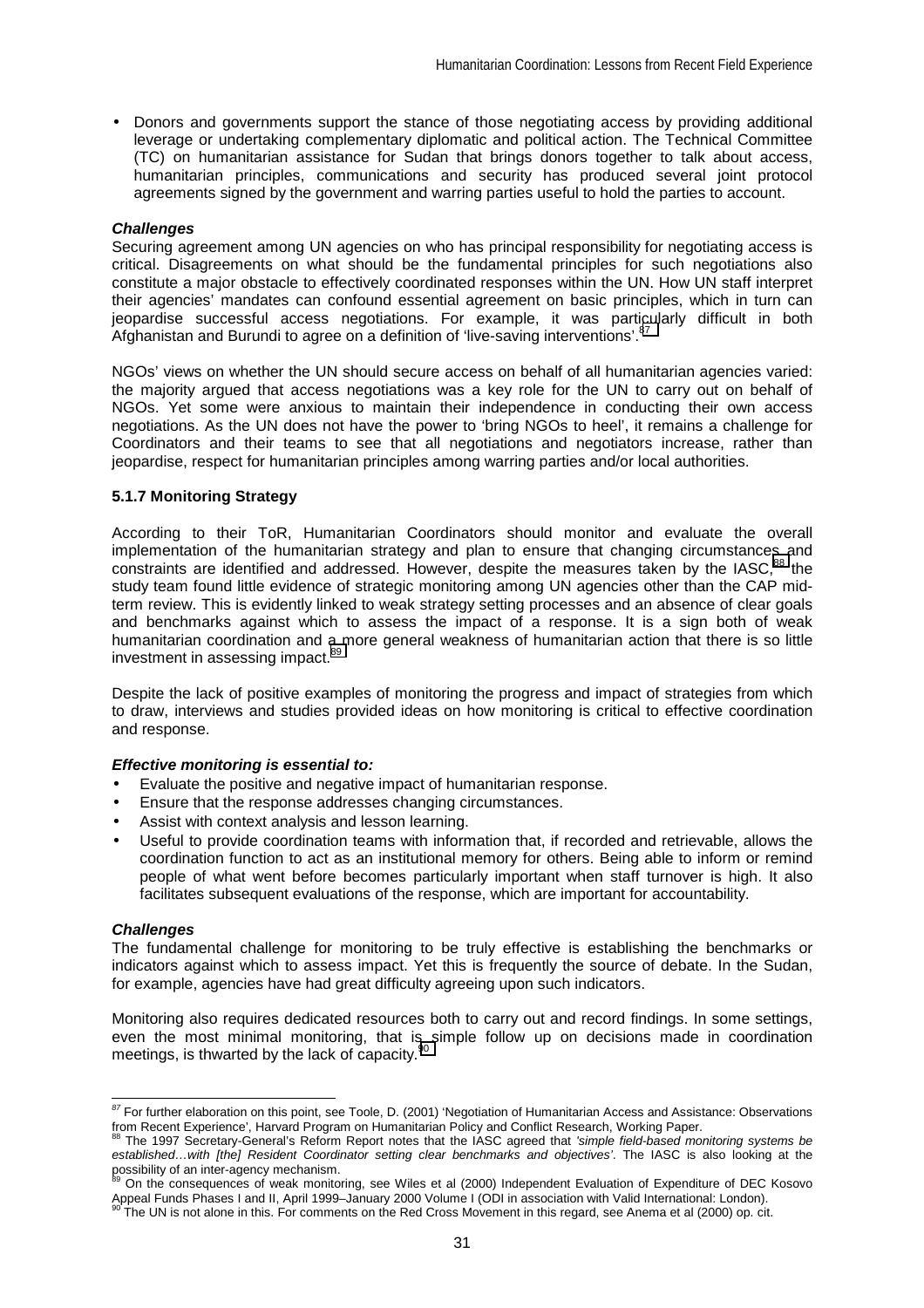# **5.2 Facilitating Collaboration: Tasks and Services**

## **5.2.1 Security**

For interviewees, security, logistics, and communications systems all fall under the rubric of common services. All these were described as adding value to individual agency responses and boosting the profile of the coordination structures that offered them.

Security is a key preoccupation of the UN system, as the death toll among humanitarian workers rises. To strengthen currently inadequate UN security measures, UN agencies have been pushing for stronger centralised resources of skilled people to support agencies on the ground. Yet UN Member States remain resistant to funding additional security measures.<sup>91</sup> This leaves the burden on UN agencies who both provide funds and second staff to UNSECOORD, all in a context of donor pressure on UN agencies for cost-containment.

The IASC has a working group dedicated to agreeing measures to improve inter-agency collaboration on security. Although many interviewees mentioned coordination of security measures, there was little detail on precisely what role the Humanitarian Coordinator should play. Yet many people asserted that poorly coordinated security measures impact negatively on the overall coordination effort, as this corrodes trust and therefore the collaboration that is central to coordination, as well as placing lives in jeopardy.

In Somalia, the SACB literature suggests that collective response to security threats has been one of the major achievements of the coordinating body. $92$  However, the focus on security in Nairobi contrasted starkly with reported weak or ad hoc coordination on security matters in Baidoa.<sup>93</sup> In Kosovo, one of the main security related coordination issues has been the inability of NATO KFOR to provide clear, timely and adequate information to the humanitarian agencies.

Drawing on interview, case studies, past studies and the IASC Security Task Force, a number of important ingredients emerge that are useful to increase collaboration among agencies.

#### *Good security coordination includes:*

- The Coordinator's team should have a dedicated security capability focused on collecting information and ensuring that a common security plan is established (and regularly reviewed). This can be used as a basis for providing security analysis and threat assessment. For example, agencies in the Northern Caucasus have benefited from an office dedicated to security managed by UNSECOORD, which has become a resource for the humanitarian community at large.
- A common security plan which includes common conditions/criteria for evacuation/relocation.
- A common security communications channel for operational and other partners in humanitarian action.
- The commitment by all humanitarians to provide information to security focal point(s) in order to facilitate mapping incidents, common training, and establishing minimum security standards. For example, the UNCU for Somalia aims to create an incidents' database with the UN Chief Security Advisor.
- Regular consultation with NGOs and the Red Cross Movement.
- Open and transparent discussion on arrangements for staff security.
- Clarification by the UN on what protection and evacuation arrangements can be provided to non-UN agencies.
- The development of a protocol for the use of armed guards, as done in for example, in the Northern Caucasus and Sierra Leone.
- Building relationships with the local communities in order that they use whatever influence they have over armed groups who might threaten the provision of humanitarian assistance.

<sup>&</sup>lt;sup>91</sup> In December ACABQ refused 90% of what was requested to strengthen measures to provide field security. It pressed instead for central management of existing resources.

See the SACB's security guidelines document of May 1999. This has principally involved banning activity in areas where there have been incidents. However, it is not clear how the decisions are made about when to lift bans, and recent experience suggests agency resolve to abide by such bans is fracturing.

 $^{13}$  At the time of the study, a zonal security officer had just been placed in Baidoa focused explicitly on improving inter-agency coordination on security.

Sommers (2000) highlights that successful management of security information took place only after circumventing UN regulations aimed at preventing UN agencies from sharing information and coordinating security with NGOs.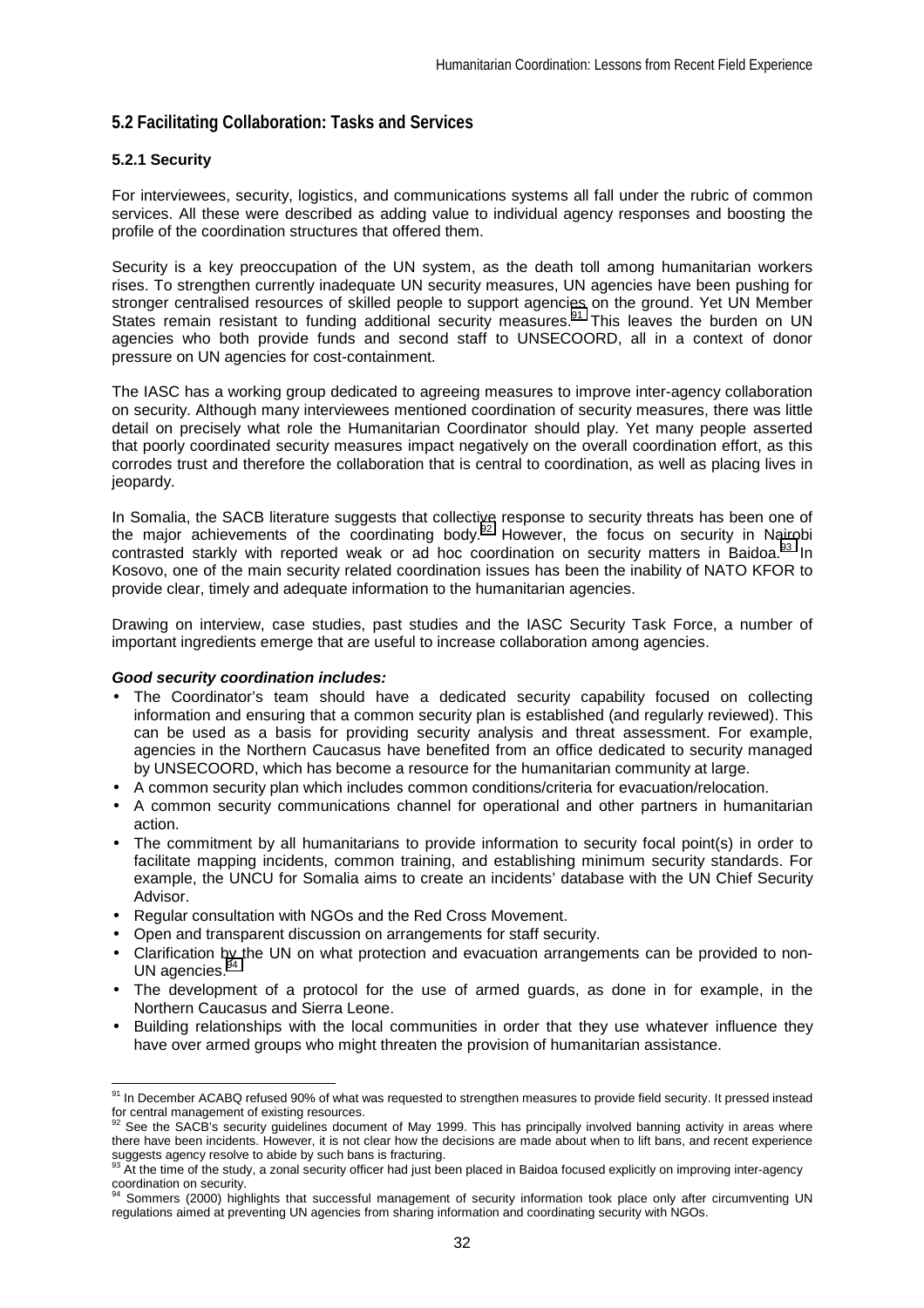## *Challenges*

One of the key challenges to coordinated security measures is resolving the disputes around who should be party to them. For example, in some instances OCHA has been excluded from field-level security management teams by other members of the UN Country Team. Such exclusive habits are not conducive to coordination, whether on security or other matters.

These exclusive habits are also a point of contention with NGOs. NGOs may have different thresholds for evacuation and the UN might pull out when others remain. Yet how this is done is crucial. For example, in Burundi in 1999, in addition to their withdrawal, UN agencies withdrew the radios that they had been providing to NGOs. Such action can fatally undermine any sense of community and collegiality. The IASC Security Task Force, due to finish its work in mid-2001, will hopefully address some of these UN–NGO tensions.

## **5.2.2 Logistics**

All the evidence for this study suggests coordination structures that provide or facilitate access to logistics support are almost invariably valued. This was the foundation for the valued role of the Coordinator in East Timor in matching available logistics resources with needs, and supporting WFP's vital logistics role. In the DRC, OCHA's role in hiring planes to facilitate the response to crisis in Kisangani was also much appreciated. It was also at the heart of a highly collaborative relationship between WFP and UNHCR in the Great Lakes in 1996, when they temporarily pooled personnel and equipment in Movement Control Centres (MOVCONs).<sup>95</sup>

Although the IASC has endorsed WFP's role in providing logistics, individual agencies retain the prerogative to make their own arrangements.96 However, the current IASC initiative to create an interagency capacity for activating a United Nations Joint Logistics Centre (UNJLC) at the onset of a largescale emergency is a sign of inter-agency enthusiasm for joint approaches on this matter. The UNJLC proposal – being coordinated by WFP – builds on the efforts to create a UNJLC during the Eastern Zaire crisis in 1996, the Somalia/Kenya flooding in 1998, the Kosovo operation, East Timor in 1999, and the flooding in Mozambique in 2000. The plan is to establish a UNJLC – matched to the demand of the situation – within the 'operational structure' of the Humanitarian Coordinator, to which agencies might second staff. WFP is working on the required 'flyaway' packages required to have UNJLC capability readily available.

#### *Important elements of logistics coordination include:*

- The willingness of agencies or Coordinators to put resources and capabilities at the service of others.
- An agreed sets of procedures for joint logistics operations.

#### *Challenges*

As with other coordination services, the key to usefulness of joint logistics arrangements is that they add value. In the words of one UN agency: *'Having central services is fine provided they are fast enough.'* Where common services are significantly slower than agencies' own arrangements, their attractiveness diminishes. This will also be the challenge for the proposed UNJLCs.

## **5.2.3 Additional Common Services**

Besides assistance in security and logistics, there were a number of other useful services provided by coordination structures mentioned in interviews and studies. One interviewee captured this *quid pro quo* element of coordination, highlighting how valuable such services are where Coordinators have to forge consensus among agencies: *'If you can put up VHF communications, you'll be given a whole lot more information.'* 

There was little mention of common houses and offices, although this has come up in past studies.<sup>97</sup>

<sup>95</sup> UNICEF, UNHCR and WFP (1998) op. cit.

<sup>96</sup> UNICEF, UNHCR and WFP (1998) op. cit., p.14.<br><sup>96</sup> IASC (1998b) 'Pamphlet on Humanitarian Coordinators Annex III', November.<br><sup>97</sup> UNICEF, UNHCR and WFP (1998) op. cit., p.14.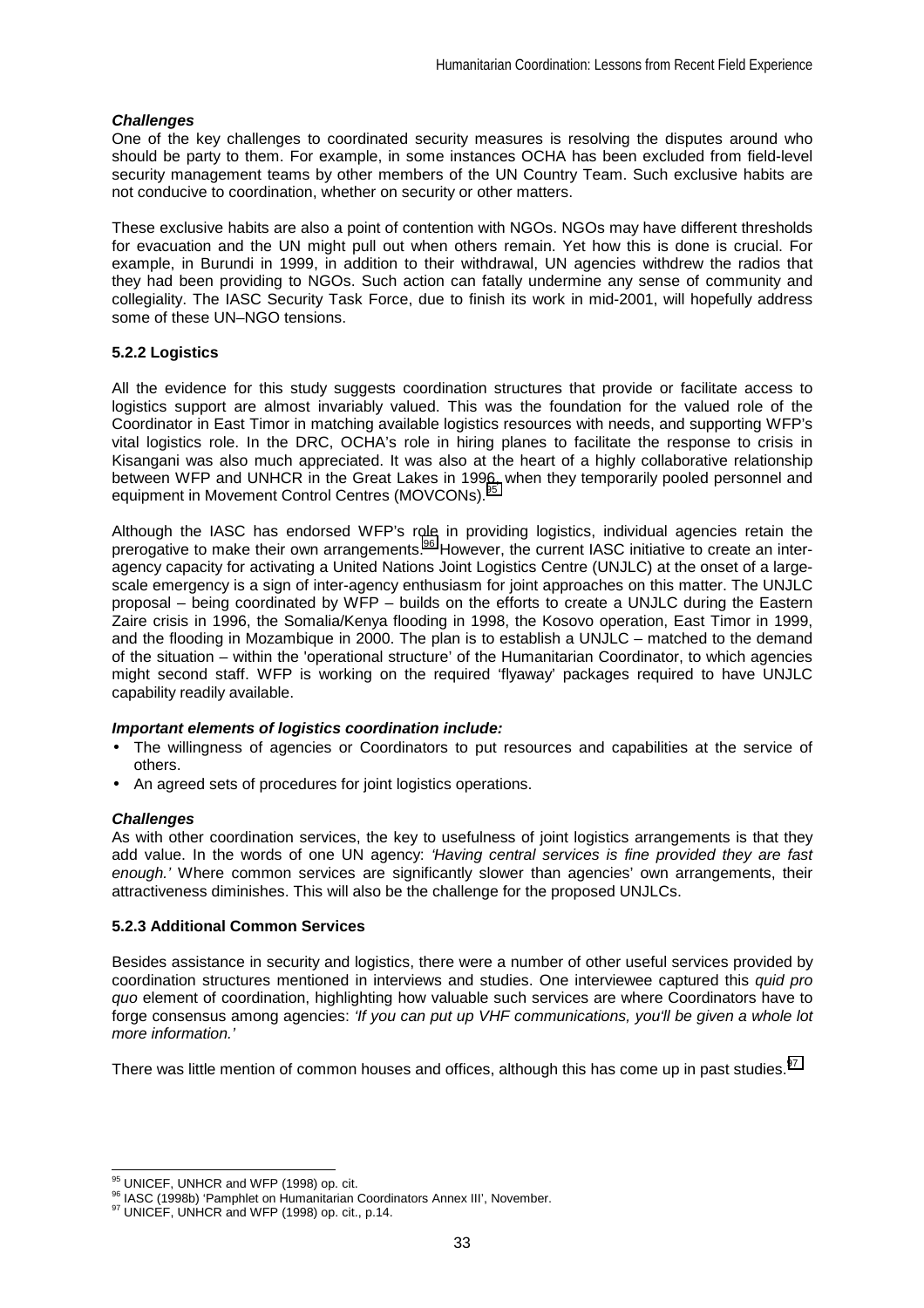## *Evidence suggested that additional useful services include:*

- Common communication facilities such as those provided between 1994 and 1996 by UNHCR in the Goma camps, and the Radio Room in Rwanda 1994. By contrast in 2000 in the DRC, many NGOs and the Red Cross were frustrated by the absence of a shared communication system.
- Facilitating visas and laissez-passer.
- Providing pigeonholes, meeting space, GIS/database and mapping services, NGO liaison, and a front desk service. The HCIC in Kosovo is a good example here.
- Helping new UN and NGOs acclimatise through induction services (although this is partly to compensate for the poor levels of preparation and induction of new staff before they arrive in the field).
- Providing training sessions, for example, in the DRC, OCHA organised training sessions on food security and flood response that NGOs found useful.

# **5.2.4 Resource Mobilisation**

Although preoccupation with funding was never far below the surface in many interviews, there was very little said by interviewees about the role of field-level coordination in mobilising resources. However, if decentralisation of funding decisions emerges as an enduring trend among donors, this could change. Indeed, the team encountered a number of examples of field-level Coordinators involved in resource mobilisation. In Kosovo, the Humanitarian Coordinator and OCHA worked to mobilise funding for 2000/2001 winter preparedness activities. The Resident/Humanitarian Coordinator for Somalia was engaged in regular and sustained advocacy at local and international levels on Somalia's needs and the proposed responses to support the Somali people. In the DRC, many interviewees spoke of the importance of a recent donor conference for which OCHA had prepared a paper on behalf of the UN Country Team and the humanitarian community.

## *On the basis of the evidence before the team, resource mobilisation is done well where:*

- The Coordinator does not have responsibility for a particular agency's operations; this helps avoid conflict of interest. In Angola, the involvement of UCAH in demobilisation led to some seeing UCAH as a competitor for resources rather than an impartial fundraiser.
- Efforts are prepared jointly. For example, in Burundi the humanitarian community came together to create a reconstruction plan that was discussed at a Brussels pledging conference on 6 December 2000.
- Where analysis of the causes and consequences of humanitarian suffering are clearly presented along with clear proposals for international action.
- Agencies on the ground engage donors at local and international level.
- Where efforts are directed at common funds and system-wide responses rather than agency interests.

## **5.2.5 Information (gathering, analysis, synthesis and dissemination)**

There is universal consensus that information sharing is the *sine qua non* of coordination activity. The capacity to filter, analyse, synthesise and present information into digestible and easily used form is a valuable service. Timely and effective response to humanitarian emergencies depends on accurate information about needs. Information also underpins analysis, the value of which has already been discussed.

A common theme among interviewees was the high value placed on information services that are provided in an equal way for the benefit of the entire humanitarian community rather than solely for the UN or NGOs. This was one of the stated strengths of the HCIC in Kosovo and the Integrated Operations Centre of UNREO in Rwanda in 1994, and one of the striking weaknesses of information exchange in the DRC where some UN agencies were resistant to sharing information with NGOs. It is also crucial that consolidated information is distributed widely, particularly to those that provided it. The team received frequent complaints, particularly from international NGOs, that information provided *'disappeared into a black hole and was never seen again'*.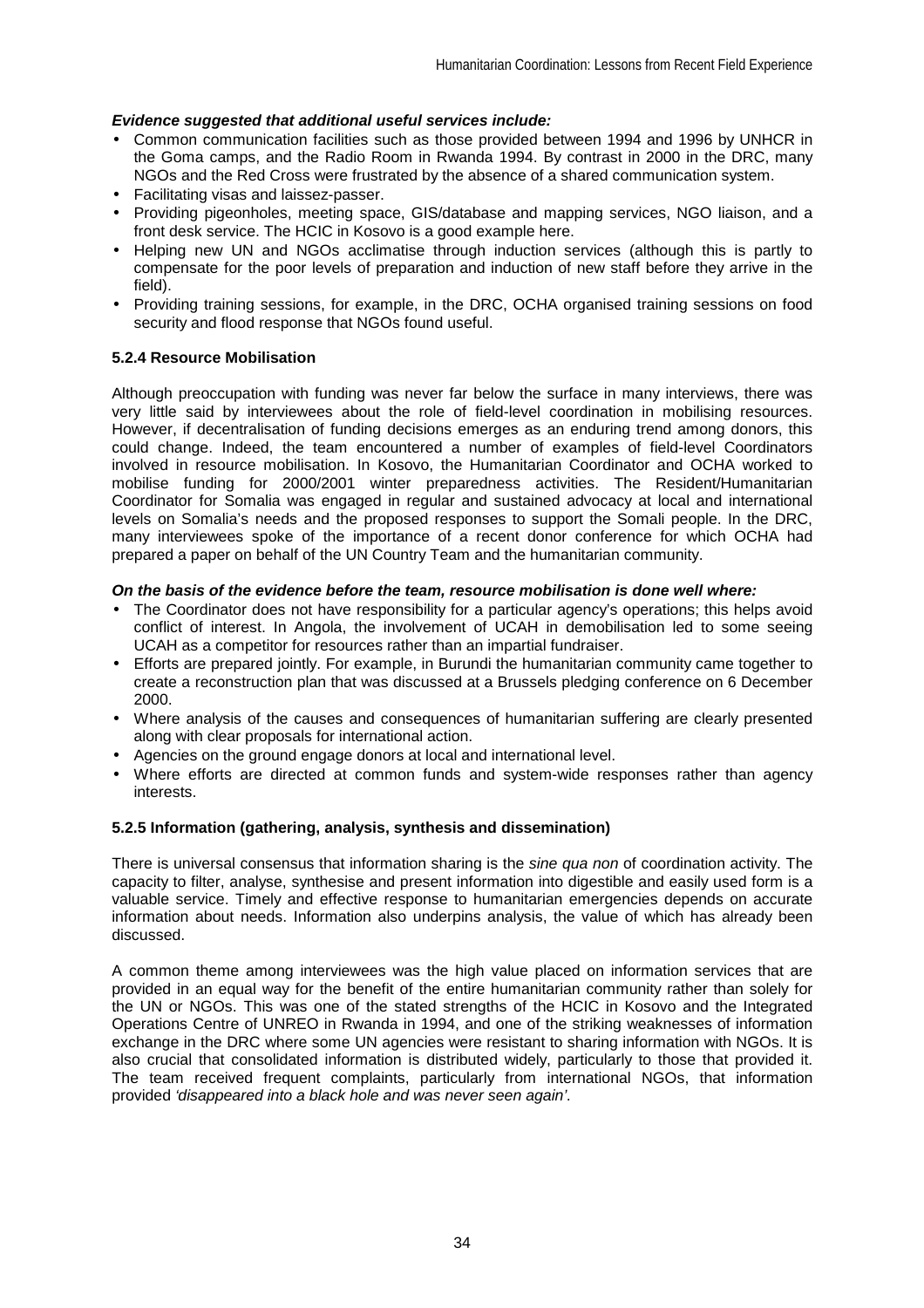# *Key elements of useful information provision include:*

- Maps, graphs and matrixes of who is doing what, where, as well as where local needs are. This was the most cited source of useful information for programme planning. This sort of information is therefore essential for a Coordinator to have in his/her toolkit. However, the degree of sophistication of this information may differ between what is useful for decision-making and what is useful for reporting. In Burundi and Angola, mapping the whereabouts of IDPs gave practitioners a bigger picture as well as the basis for an advocacy tool to be used with the donors; it also built the credibility and influence of the Coordinator.
- Data on population needs that is disaggregated by sex and age to identify the specific needs of women, men, children and the elderly.
- Up-to-date directories of contacts. For example, a directory of humanitarian and development contacts has been drawn up by OCHA Georgia.
- Translation of the local press was described as useful in Indonesia. This is also key in security planning.
- Archive materials, for example, background documents on particular geographic areas, are also helpful. Several interviewees suggested this was a neglected but important source of information.
- Information on food security strategies at household and regional level provided by the Food Security Assessment Unit (FSAU) for Somalia enabled WFP to better target its assistance. Established in 1994, the FSAU now has monitors across Somalia to provide information on the agricultural and food availability situation in the country.
- Geographic information systems (GIS) are powerful tools for tracking needs and the impact of action plans. The HCIC in Kosovo produced an atlas available publicly on their website, on CD-ROMs, and in hard copy.<sup>9</sup>
- Data on donors' policies and funding.
- Pigeonholes and mailboxes allow easy dissemination of information for agencies in close geographical proximity to one another. This can be complemented by websites and CD ROMs where this is not the case. Interviewees said this facilitates communication with headquarters.
- Agency handbooks and key documents available on CD ROMS that are regularly updated.
- The Integrated Regional Information Network's (IRINs) ability to provide a short synthesis of regional activities, trends and events was universally welcomed.

#### *Challenges*

 $\overline{a}$ 

National and local authorities have a key role to play in gathering and providing information on the needs of the population and are an important source on which humanitarian agencies can draw. One of the challenges is to build the capacity of such national and local authorities where they exist.<sup>99</sup>

Minimising the duplication in data gathering and maximising its accessibility to potential users is also crucial. This was one of the major challenges described in Somalia. For instance, UNICEF has some of the best data on the socioeconomic situation across the country but this is used for its own purposes. In the same vein, when the UN Development Office for Somalia disbanded in 1999 few knew that it had been collecting data for five to six years; the information was not well-archived and therefore difficult to retrieve.

One of the challenges that accompany new information technology tools is having staff available to operate them. This was a particular problem that beset the Health Information System (HIS) project for Somalia. After five years, the system is not up and running. Although data exists, it has not been input effectively. The project has also suffered from lack of funding and leadership. In the field, although agency staff are keen to use the HIS, the lack of training on the incipient system is a source of frustration.

In many settings, Coordinators have to solve the problem of how to gather and disseminate politically sensitive information and analysis. The solution of NGOs in the DRC was to hold small, informal gatherings which brought Congolese and international staff together to share information and analysis on the political and military situation. Participating agencies felt this was invaluable.

<sup>98</sup> HCIC combined GIS data produced by such sources as the Western European Satellite Centre, the Geneva Centre for Humanitarian Demining, KFOR, the Yugoslav Institute of Statistics, and the International Management Group.

This recurs as a recommendation of the Special Coordinator on Internal Displacement.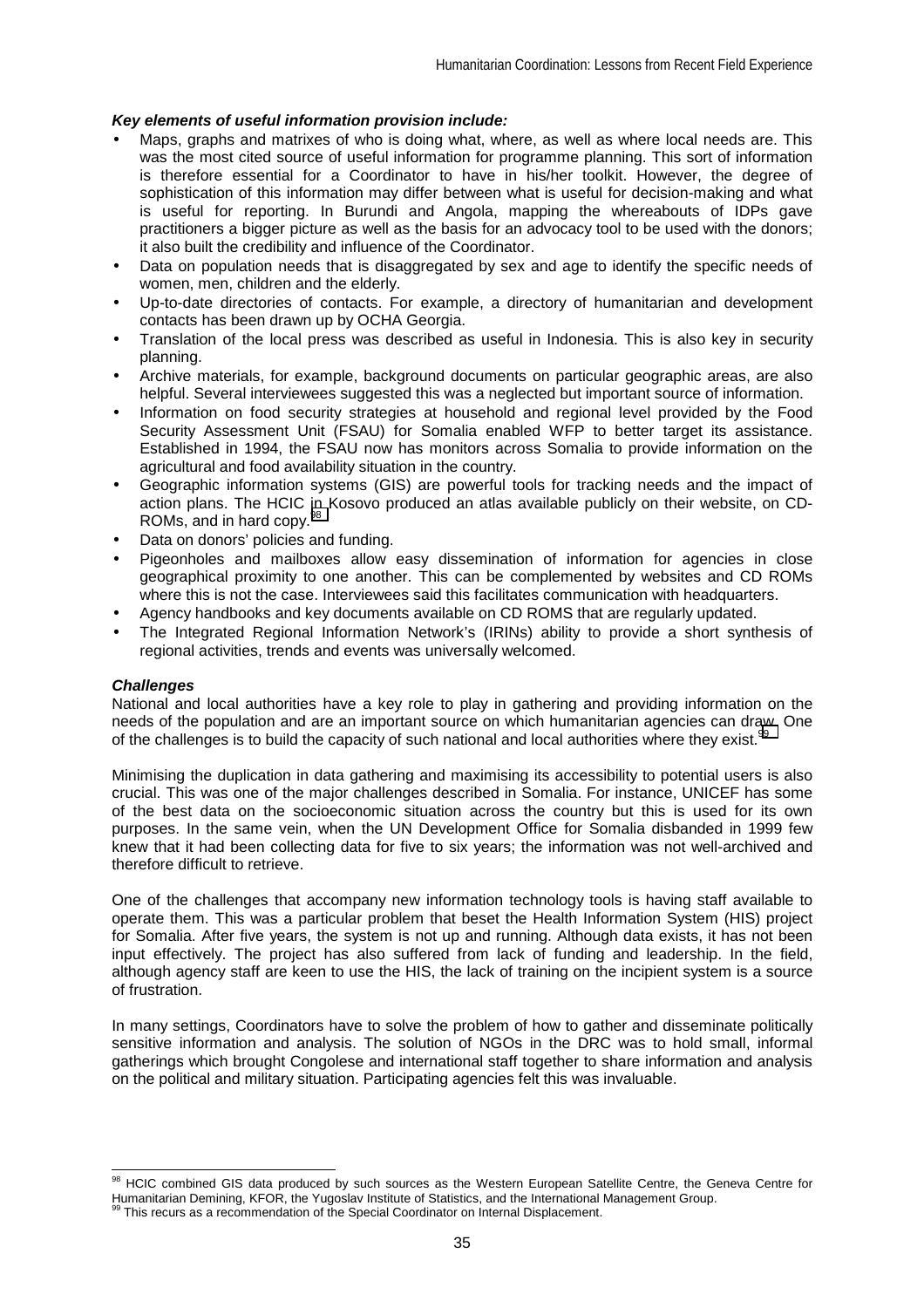What emerges from all this is the challenge of finding staff who have specific skills in filtering, analysing, synthesising and presenting information. A good example of this is IRIN, which relies on teams that include professional journalists who are used to digesting a large volume of material alongside humanitarian workers who maintain the humanitarian perspective and angle of IRIN's work. A further challenge is ensuring that there are sufficient numbers of staff on a coordination team to meet information needs. When humanitarian actors have limited commitment or capability to share information, coordination structures have to be more proactive in information gathering.

Overall, for all the emphasis placed on information, the study team came away with a sense that there is rarely discussion of what kind of information people need to make good decisions, and little discussion between providers and consumers about what is wanted. As a result, those given responsibilities to compile information have to work this out for themselves, so reinventing the wheel. One interviewee summed this up: *'I am fed up with the little initiatives on information here and there. What do we want to collect and for what?'*100 The challenge is to secure system-wide agreement on guidelines for basic data collection and dissemination.

## **5.1.9 Meetings**

Meetings are the most obvious tool by which information is gathered and shared. Meetings are also useful for team building, problem solving and building networks.

In the DRC, many NGO interviewees lamented that UN-convened meetings did not provide real opportunity to analyse the situation or share lessons. However, NGOs in particular stressed that in Kinshasa, OCHA-convened meetings offered useful networking opportunities. For Somalia, although many value the SACB for bringing people together, many interviewees stressed the importance of transparency and honesty from participants, implying that this is currently lacking.

## *Factors that determine the usefulness of meetings include:*

- **Inclusive composition**: UN Country Team meetings that include all IASC members was cited as a strong point of coordination in Belgrade for FRY, excluding Kosovo. In the DRC and Somalia, exclusion of local or international NGOs from key meetings was a sore point for some interviewees.
- **The comportment of participants**: Commitment, transparency, and respectfulness from all participants is required. The team was struck that few meetings included introductions.
- Good preparation and minuting: Objectives and outcomes should be defined.<sup>101</sup>
- **Sensitivity to translation requirements**: In several meetings attended by the team, there was little sensitivity towards those participants who were working in a second or third language, and their possible translation needs.
- **Effective follow up**: The degree of follow up outside meetings can depend on resources. For Somalia, the SACB Secretariat argued that its own limited capacity impaired follow up on decisions. Perhaps the most critical case was an agreement to strengthen coordination in the field that had simply slipped out of sight through lack of follow up.
- **Skilful and sensitive chairing that can balance consultation and action**: UN Country Team meetings in Belgrade demonstrated how effective chairs can 'keep the ball rolling.' Effective chairs can also use meetings as an accountability mechanism, using the public arena to remind others of prior commitments in meetings, mandates or MoUs. This role was played to good effect by the Health Coordinator in the SACB.
- **Making regular checks on the composition and frequency of the meeting**: This will need to be done in order to ensure that composition and frequency are still appropriate, as the context of the humanitarian response changes. Otherwise meetings will suffer from dwindling attendance and/or attendance by decreasingly less senior personnel.

### *Challenges*

 $\overline{a}$ 

Participation is a vexing question. Those coordination structures that mirror IASC membership – including UN agencies, NGOs and the Red Cross Movement – still exclude donors and local NGOs. East Timor, the DRC and Somalia are all examples where the exclusion of local NGOs – whether for reasons of security or translation – has proved contentious. $102$ 

<sup>&</sup>lt;sup>100</sup> This will be challenges for the Geographic Information Systems Team (GIST) and the Structured Humanitarian Assistance Reporting (SHAPE) initiative, both inter-agency information management initiatives.

 $101$  The Handbooks of UNHCR and UNDAC handbook provide useful tips on effective meetings.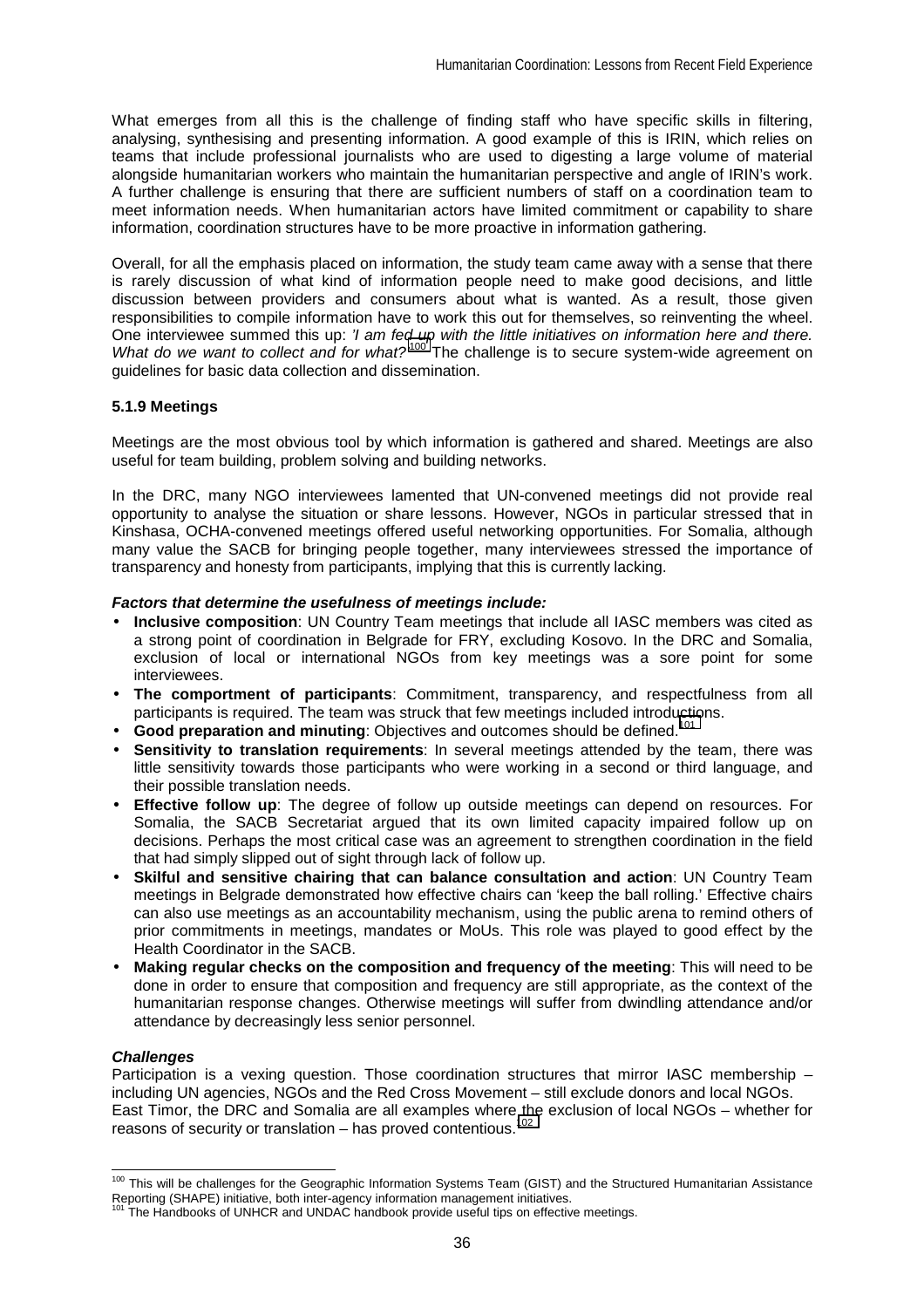The question of donor participation is also a thorny one. For instance, in the Somalia case study, interviewees argued that donors are central to the SACB. However, while some interviewees argued that donors' involvement in meetings acts as a compliance mechanism and ensures that plans are implemented, others suggested that donor presence encouraged grandstanding, and that it risked politicisation of humanitarian decisions.

Political sensitivities and security concerns affect participation and also agendas. In the eastern DRC, for example, the participation of politically partisan local NGOs in information sharing meetings has inhibited open communication. In Kinshasa, to demonstrate their impartiality and neutrality, agencies have to be sure that no political information is shared at public meetings or in minutes or bulletins for fear of provoking the government's suspicions.

The challenge to ensure that there is an optimal level of structured interaction and that the right number of meetings takes place is a challenge that is emblematic of coordination in general. Regular, well-run meetings that stick to a set format and meet felt needs of the participants to share information and agree actions are valuable. Yet meetings that are convened for the sake of it are not. For instance, in the Somalia case, it seemed that the regime of meetings in Nairobi proceed with minimal apparent regard for the impact of such activity on the ground. However, in Baidoa, prior to the deployment of a UNCU field coordination officer in December 2000, the lack of systematic exchange between agencies on issues that affected them all appeared to risk duplication and gaps in response, as well as increasing security risks as a result of varying interactions with local communities.

## **5.3 Tools and Structures**

## **5.3.1 The Consolidated Appeals Process**

Since its inception in 1992, there have been continuous efforts to improve the CAP as a process and as a tool. There is evidence of increasing engagement by donors and others in using the CAP as a strategic coordination tool. However, on the basis of the evidence gathered by the study team it is clear there is still little uniformity in how this is done, what or whom it includes, and how it is used. Indeed, the impression from interviewees was that the CAP remains largely a public relations exercise that produces little integrated planning or prioritisation and gives donors the freedom to cherry pick or ignore it. This despite the fact that, globally, the CAP provides one of the only tools that enables comparison of international responses to humanitarian need and is therefore potentially very useful.

In the DRC, views were overwhelmingly negative. NGOs were not aware of having been asked to participate. Many people commented that there was no substantive consultative process behind the document; neither could anyone give a clear view of how the CAP related to planning commissions that had been established in North and South Kivu. In Somalia the key tensions surrounded getting buy-in from the donors and NGOs in the SACB for a UN process and tool. More positively, in Kosovo, as the CAP was a regional one for South East Europe, it provided one of the few fora for inter-agency discussion at the regional level.

However, it is not clear to participants that regional CAPs always add value, particularly given the opportunity costs in their formulation. For example, experience in preparing the CAP for the Great Lakes region was complicated by five agencies defining regions differently.

At its worst, preparing the CAP is more oriented to estimating likely donor response than reliable assessment of humanitarian need. One interviewee summed up the widely-held view among the rest: *'CAP is a major distraction from the real work. It is donor driven and you write down what you think donors want to hear. It doesn't reflect reality and doesn't necessarily secure financing.'* UN agencies appear to go through the motions to please the donors. NGO participation varies.

Donors too show a mixed response. Some argue that the CAP has little relevance to their funding decisions. However, others have used the CAP as a framework for planning, as a reference point for dialogue with other actors, as a factor in their funding decisions, or as a decisive trigger for the allocation of resources.<sup>103</sup>

<sup>&</sup>lt;sup>102</sup> At the time of the study, the NGO Consultative Committee for Somalia in Nairobi was strengthening local NGO involvement by restructuring its Steering Committee from an ad hoc grouping of international NGO representatives to include one local and one international NGO from each district in Somalia.<br><sup>103</sup> See the Common Observations of the First Donor Retreat on the CAP, Montreux, Switzerland.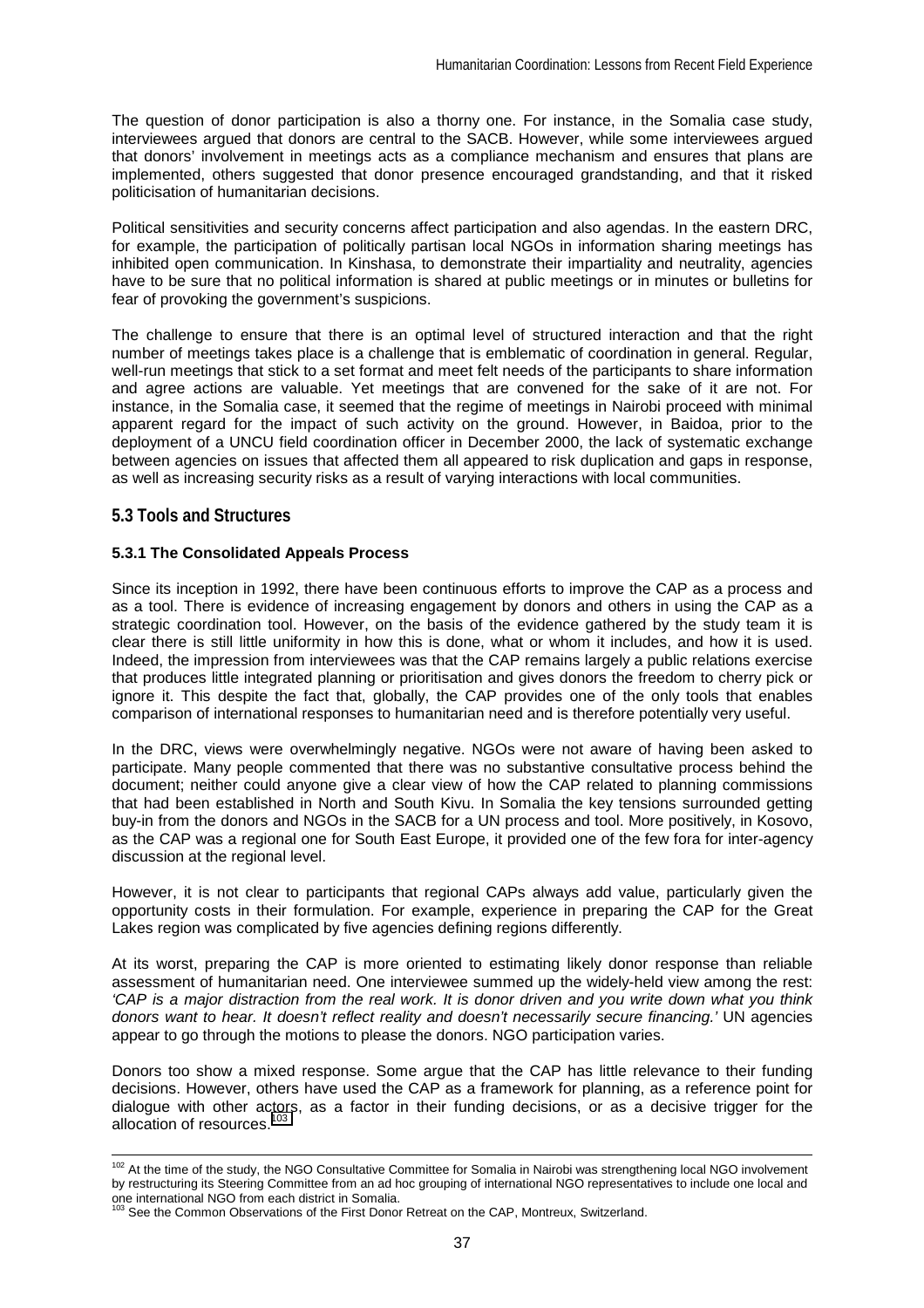Although it is not clear to what extent the quality of the analysis and programmes in the CAP is a key determinant of its success as a fundraising tool, the study team concluded that the CAP could add value to the humanitarian effort by placing greater emphasis on the process of analysis and planning. As one interviewee pointed out: *'The good thing about the CAP is that it forces agencies to sit and conceptualise together through joint assessment and then mapping out the strategy.'* 

The CAP could therefore provide an opportunity to do three things currently neglected in many coordination structures and settings: (i) engage in analysis of the environment, essential for security and strategy setting, (ii) gather information about how the aid effort is impacting on the situation positively or negatively, and (iii) be the basis of inter-agency advocacy on the plight of people in any given situation. For this to happen, the CAP process needs to become an effective forum for overworked field workers to analyse and plan in way that is clearly beneficial to them. OCHA could play an important role in providing inputs of analysis to stimulate thought and debate.

#### *This study suggests measures to make the CAP more effective include:*

- Make the exercise more evidently useful to field staff as an opportunity for them to analyse and plan. As one interviewee said *'It does make the UN talk to each other which is no bad thing, but it is negative [in] that it gets people to come from headquarters rather than the field.'*
- Ensure that the process is supported by effective facilitation and analysis so that participants feel the process adds value to their work.
- Require Coordinators to actively seek NGO and Red Cross Movement involvement in the analysis process, if not the fundraising strategy. The credibility of the plan and the degree to which NGOs want to be associated with the UN are two factors that will determine NGO interest in the CAP document as a fundraising strategy. UN political and military actors and analysts should also be involved in the analysis and strategy-setting process, if not the strategy.
- Turn the CAP into a valuable opportunity for planning operational response and advocacy strategies (beyond the increasingly elaborate efforts around the CAP launch).
- Improve the accuracy and transparency of the CAP's assessment of target beneficiaries in order to increase its use as an advocacy tool for assessing and comparing international responses to humanitarian need.<sup>104</sup>
- Encourage the UN system to give greater authority and legitimacy to a neutral Coordinator to better enable him/her to facilitate and ultimately perform prioritisation.

#### **5.3.2 Memoranda of Understanding (MoUs)**

l

Past studies and interviewees pointed to the value of MoUs to counter the tendency to leave UN Country Teams and individuals to reinvent the wheel and negotiate new relationships at field level. At a minimum, they indicate a predisposition towards collaboration.<sup>105</sup> They can also serve as a useful accountability tool.

Interviewees were divided on the level of detail that is helpful in an MoU. Some suggested that broad frameworks where specific interpretation of language can be interpreted in a particular context are most useful. For others, this left too much to interpretation. Judging from the documents from the IASC and ECHA regarding divisions of labour on IDPs and ECHA respectively, these processes fall into the latter camp: in a time-honoured formula, all the difficult decisions about divisions of labour have been devolved to task forces in the field.

If MoUs are to be useful, it is critical that Coordinators and their staff are aware of all the relevant MoUs, their contents, and their responsibility to honour them. This in turn depends on effective induction and briefing of new staff, as well as effective dissemination to existing staff. One interviewee suggested that OCHA field units keep and provide all MoUs as a service.

<sup>&</sup>lt;sup>104</sup> For discussion of the challenges of assessing needs and recommendations and agreeing shared assessment methodologies among IASC members see Ockwell, R. (1999) 'Full Report of the Thematic Evaluation of Recurring Challenges in the Provision of Food Assistance in Complex Emergencies' (Office of Evaluation, World Food Programme). 105 For example, IASC Post-Conflict Reintegration Report; also WFP, UNHCR Tripartite report, op. cit.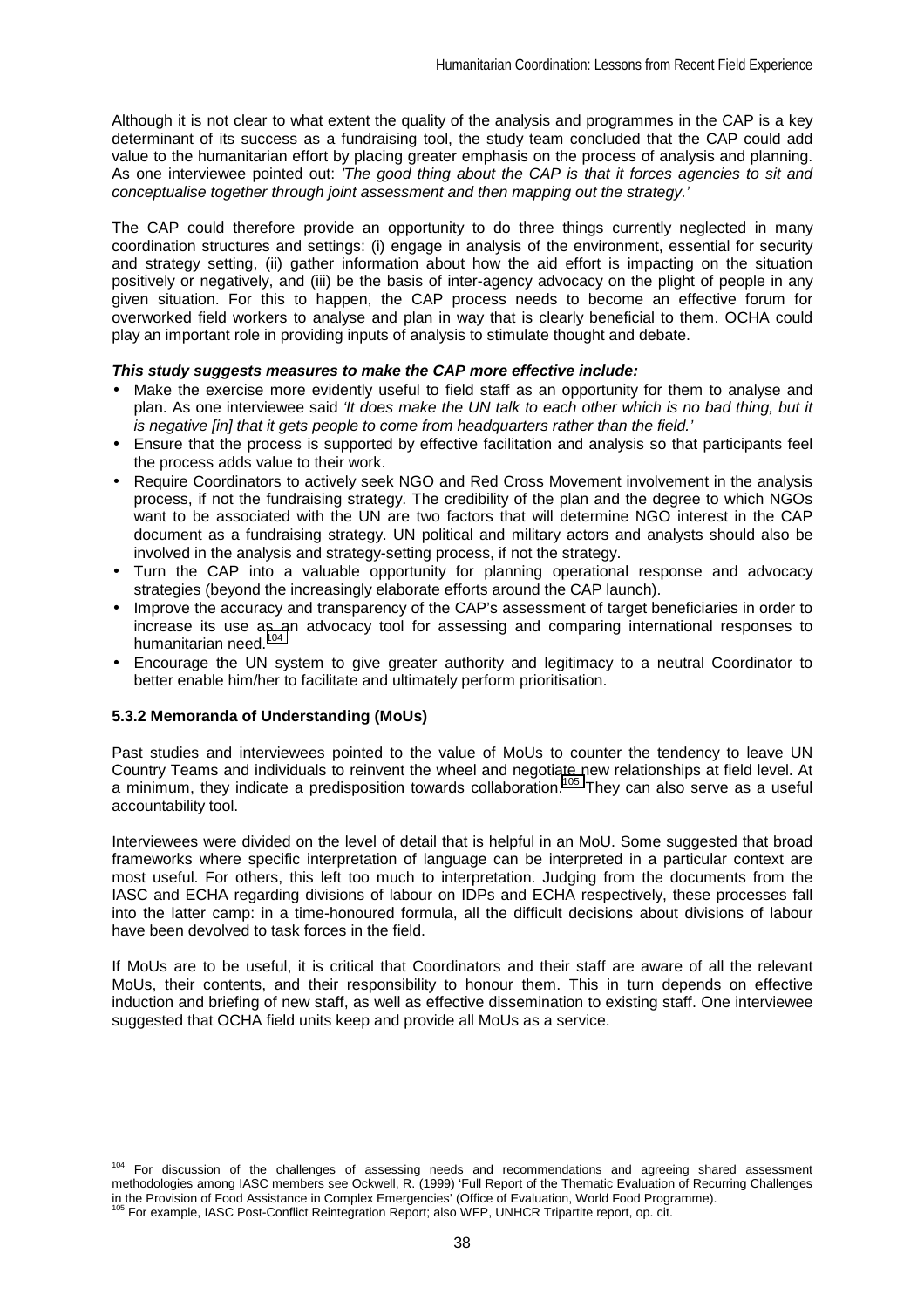## **5.3.3 Sectoral Coordination**

As this study's ToR suggest, sectoral coordination is a critical aspect of coordination. As one NGO termed it, *'Humanitarian coordination is based on the foundation of sectoral coordination'*. This foundation can be a strong one. By its nature, the focus of sectoral coordination is narrowly defined which offers greater clarity about what needs to be done. Coordination responsibilities are frequently allocated on the basis of technical skills or mandates. Participants often share technical skills, which focuses debates and decisions around technical matters. Greater proximity to the beneficiaries also focuses efforts.

That said, coordination at the sectoral level is not immune to some of the difficulties encountered in coordination in general. Sectoral coordination can impose burdens that outweigh its benefits, for instance, when the number of coordination bodies proliferates, and individuals and agencies with coordination and operational responsibilities find themselves struggling with double workloads. As one UN interviewee commented, *'Sectoral coordination can help focus things by focusing on specific details. But it can become doing nothing other than coordination.'* 

Furthermore, allocating coordination responsibilities can prove contentious even at sectoral level, particularly when no agency – whether the UN or otherwise – has clear technical expertise or mandated responsibility for a sector. Allocating responsibility for shelter in the early days of the response in East Timor is a case in point. In both east and west DRC, the already ad hoc efforts of coordination in several sectors have been hampered by disputes between agencies about coordination and implementation responsibilities. A staff member of one of these agencies described themselves at being '*at war*' with another UN agency.

Both donors and agencies can resist Coordinators' efforts to allocate sectoral responsibilities. There should be more work at central level to build in more predictability around allocating sectoral responsibilities in order to relieve Coordinators from having to reinvent the wheel at every turn.

#### *Sectoral coordination works well where:*

- Strategies at the sectoral level are linked to fulfilling the overall strategy guiding the response. Sectoral coordination is weakened by the absence of clear goals for the overall humanitarian response and the sector.
- Full-time Coordinators are appointed at the sectoral level who are technically competent, for example, UNHCR's appointment of high-calibre technical Coordinators in the health, water, food, site planning, logistics, security, communications and community services sectors in all its suboffices in the Great Lakes in 1994.<sup>106</sup>
- Coordinators are prepared to 'shame and blame' others into upholding their undertakings, thereby acting as a monitoring and enforcement mechanism. This was true of the health sectoral committee of the SACB. The UNMIK Mine Action Coordination Centre in Pristina is also an example where tight coordination was exerted, with good collaboration from donors.
- It is supported by field units that collect and disseminate information, advise on strategies, and act as focal points where thoughts on the issue can circulate. For example, FAO's field units, now present in 17 countries.<sup>107</sup>
- It does not preclude focus on cross-cutting issues such as human rights or protection a criticism that interviewees levelled at coordination in the early days of the East Timor response in 1999. Several interviewees suggested that complementing sectoral coordination with provincial or regional focal points would support this.

## **5.3.4 Regional Coordination**

In all three case studies, interviewees repeatedly stressed the importance of regional coordination. As one UN interviewee commented: *'It is critical for the UN to get better at this given that the problems we address do not stay within borders.'* Many interviewees spoke of the value of having a regional perspective on the causes and consequences of conflict and humanitarian suffering.

<sup>&</sup>lt;sup>106</sup> Borton, J. (1996) op. cit.

<sup>&</sup>lt;sup>107</sup> The seed money that has been provided by OCHA for some of these units e.g. in Timor and Mozambique, was welcomed.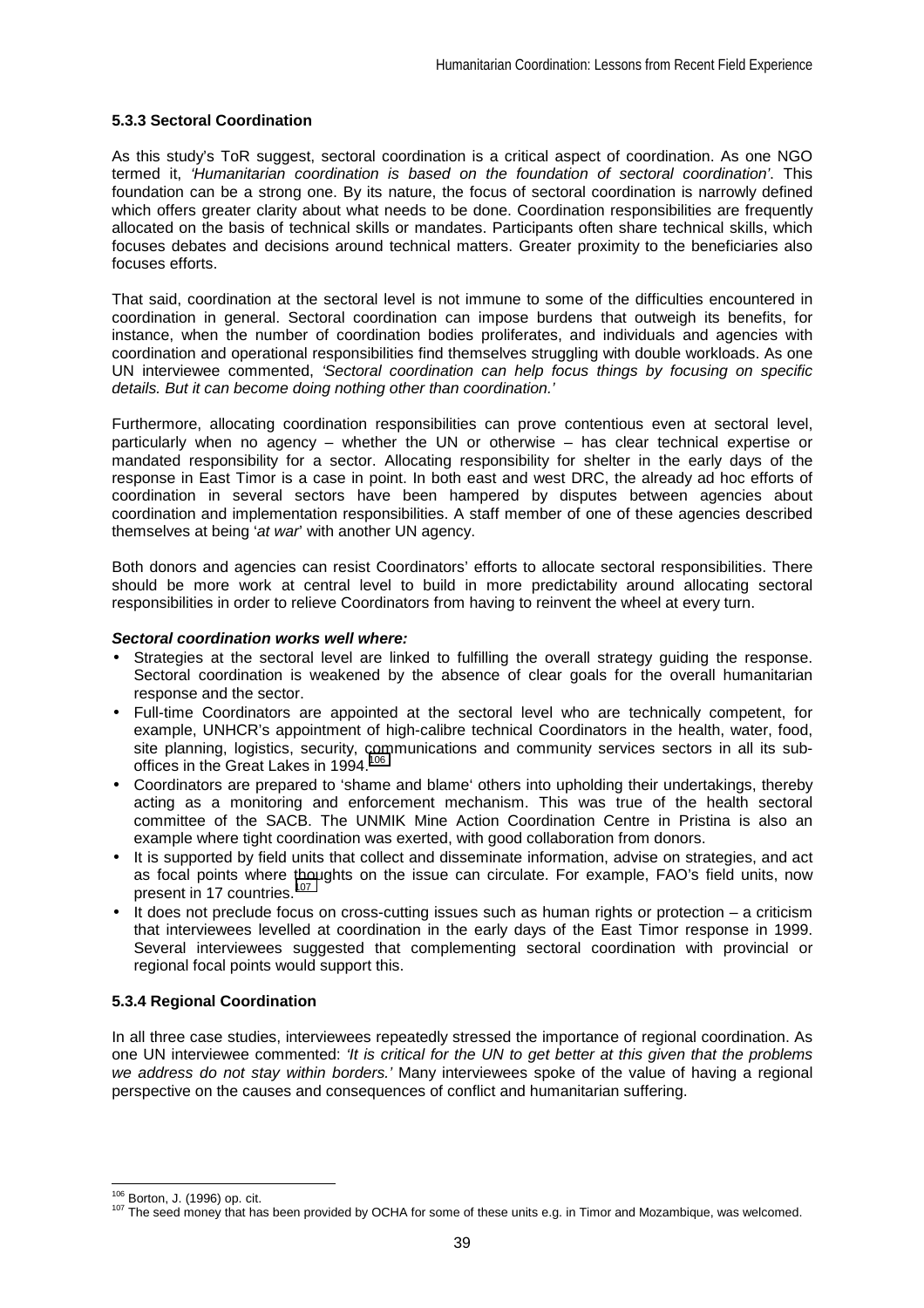In the DRC, the regional structures of some agencies have, on occasion, compensated for weak support from headquarters and have offered invaluable logistics or administrative support. Yet on other occasions, these same structures have duplicated efforts or requirements from headquarters. There was even stronger criticism of some regional offices for engaging in analysis of belligerents' strategies without full awareness of the potential dangers this posed for UN colleagues in the country itself.

The UNCU for Somalia has focused on strengthening regional connections, particularly with Kenya and Ethiopia, which has led to the adoption of a regional security plan and increased information sharing. A regional exercise to stimulate pastoral networks has also been hugely beneficial for all participants. Both these positive examples highlight the added value of regional analysis and strategy.

In relation to Kosovo, there appeared to be considerable cross-border coordination over the sensitive Presovo region in Southern Serbia, particularly between the Humanitarian Coordinators in Pristina and Belgrade. The fact that both Humanitarian Coordinators had regional envoy roles within their respective organisations also fostered regional perspectives. However, it was not clear whether there were adequate coordination structures in place in order to build and maintain a comprehensive regional analysis.

Inevitably, the recurring theme in discussion of regional coordination is how do Coordinators and structures at regional level relate to Coordinators and coordination structures in the countries within that region.<sup>108</sup> It is not clear that additional Coordinators present the optimum model for to achieving regional coordination. For example, the designation of a Regional Coordinator for the Horn of Africa was criticised by a number of people, notwithstanding the calibre of the candidate in the job. The position was described as an ad hoc structure that was devised with little concern for how it would relate to other Coordinators in the region; it was perceived to be responsible for retarding incipient attempts at regional coordination initiated by Coordinators across the region.

Many argued that regional coordination can be best achieved by country coordination structures coming together on a regular basis and establishing a flow of information and analysis between them. This is supported by OCHA's experience in the Great Lakes, where its efforts to bring Humanitarian Affairs Officers together every three months received high praise. This practice is supported by recommendations in the IASC's Reference Group on Post-Conflict Reintegration.<sup>1</sup>

#### *For regional coordination to be successful, there needs to be:*

- Clarity in the division of labour and reporting lines among Coordinators.
- Structures that offer a regional overview for the benefit of those in country, and facilitate analysis at the regional level.
- Skilled and experienced Regional Coordinators who provide leadership and advice to Coordinators at country level. The negotiation of access in the DRC, and facilitation of an inter-agency position on regroupement in Burundi, were both cited as hugely valuable contributions by the Great Lakes Regional Coordinator in 1996/7.
- Complementarity between the tasks performed by Regional Coordinators and Coordinators at country level.
- Strong collaboration between all Coordinators in a region. In Rwanda in 1994 during the refugee outflux, separation of coordination jurisdictions between 'inside' and 'outside' Rwanda was described as '*perhaps the greatest weakness of the coordination arrangements*'.110
- Adequate funding to bring people together regularly at regional level.

<sup>&</sup>lt;sup>108</sup> See Duffield, Jones & Lautze (1998) on the strains between country and regional coordinators.

<sup>108</sup> See Duffield, Jones & Lautze (1998) on the strains between country and regional coordinators. 109In its Final Report of 14 August 2000, it recommends regional approaches by conducting UN Country Team field visits across borders to refugee camps, organising regional meetings and the support of headquarters *'to ensure that regional initiatives are not thwarted by bureaucratic or mandate obstacles.'* See IASC (2000) op.cit.<br><sup>110</sup> See Borton, J. (1996) op. cit.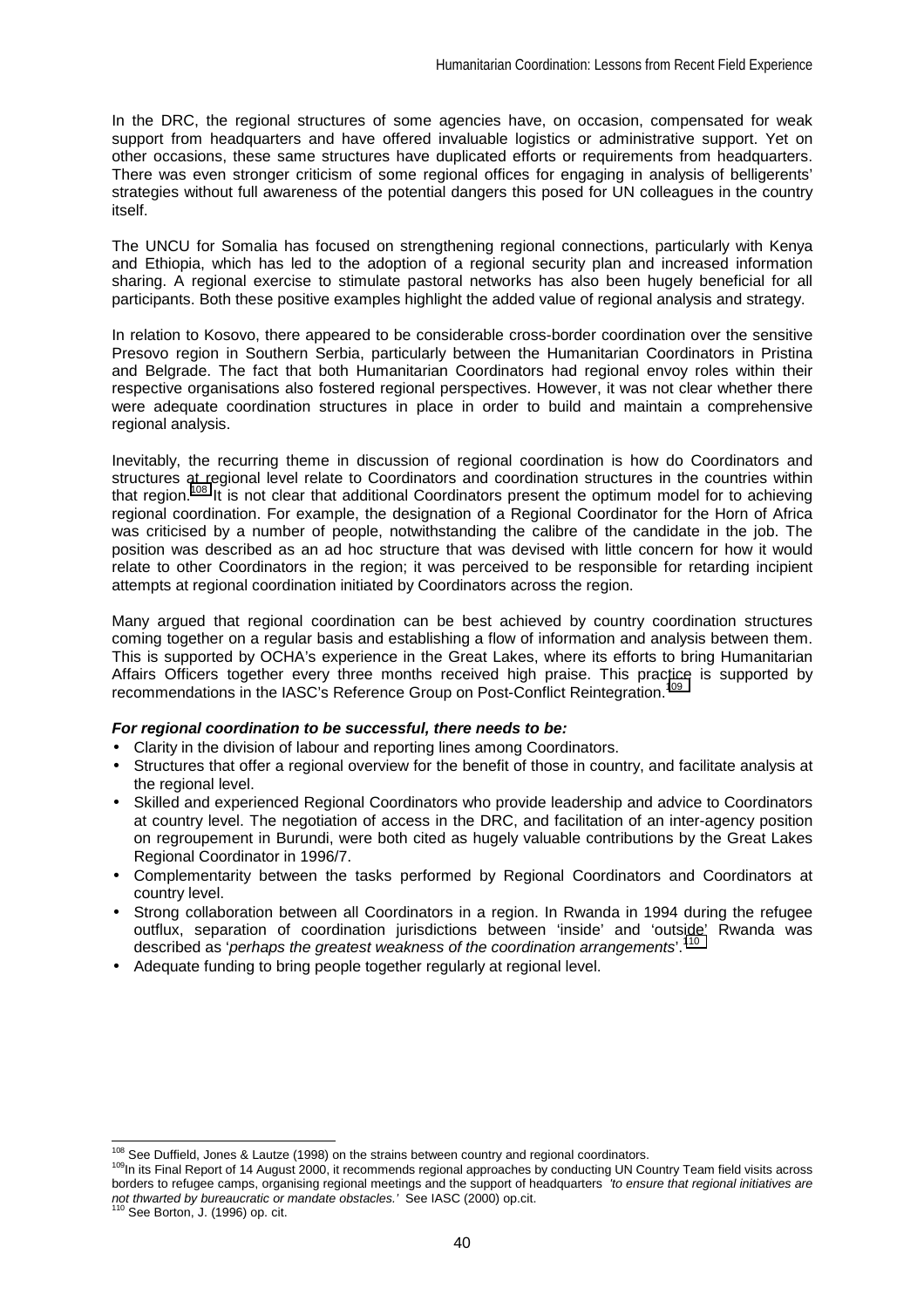## **5.3.5 The Inter-Agency Standing Committee**

The IASC is the mechanism through which field structures are put in place. Its broad membership – that is, its inclusion of NGOs and the Red Cross Movement – is seen as its most important feature. It is widely praised for providing a forum for regular inter-agency interaction which, according to some, has fostered collaborative spirit. Yet this broad membership is also the subject of criticism, reflecting the ambivalence that characterises much discussion of the IASC. Although participants cite improvements in the IASC over time, frustrations remain.

It seems that within the IASC there is a preoccupation with inclusion rather than representation. Several interviewees remarked that '*Nobody wants to be left out*.' In a body that relies on consensus, decision-making is protracted and difficult issues get dodged. One reason for this is that all participants report to different boards, resulting in weak buy-in and accountability. Yet it cannot be helped by the organisation of the agenda of meetings: participants still express concerns that the meeting agendas are overloaded and issues are not effectively clustered together. As a result, much of the substantive work gets done in the corridors rather than at the meetings.

Although the Secretary-General's proposal to establish an IASC steering committee – in order to achieve a more dynamic and focused body – was formally rejected by the IASC, a *de facto* steering group has emerged through the informal but regular consultations among the heads of OCHA, UNCHR, UNICEF and WFP. (Hitherto, this was one of the all too rare all female groupings in the UN.) Although this is said to be effective by some of those included in it, it excludes those that are said to make the IASC unique – that is, NGOs and the Red Cross Movement.

All of this has a direct bearing on decision-making over decisions about field coordination structures. Such decisions appear to be characterised by protracted discussion and debate among UN agencies, much of it taking place outside the IASC meetings and thus minimising the role of non-UN members in agreeing such arrangements. Furthermore, the process appears heavily oriented to accommodating the preferences and politics of the major UN operational agencies rather than solely focusing on the demands of the situation on the ground. As Resident Coordinators are increasingly designated through the UN Development Group (UNDG), the emphasis on the combined Resident/Humanitarian Coordinator model further intensifies the exclusion of non-UN members of the IASC on humanitarian coordination decisions. Where Resident/Humanitarian Coordinators are also being designated SRSG – such as in Sierra Leone – and the Humanitarian Coordinator is thus also responsible for the political and military strategy of the UN, this exclusion is perhaps all the more significant (see Section 6 for discussion of the problematic aspects of this).

The weak links between staff in the field and those in headquarters also impinge on the IASC's decision-making and effectiveness. Doubts were expressed about the IASC's responsiveness to coordination difficulties on the ground. (On this point, the team was struck by the size and seniority of the Inter-Agency Mission that visited the DRC in December 2000 in order to resolve coordination difficulties. However, this did not appear to be part of a systematic process of monitoring of all humanitarian coordination structures and making any necessary changes.)

Significantly, in the field there is little awareness of the IASC's role or sense that the field can make claims on the time of the IASC. Although Humanitarian Coordinators may be invited to attend the IASC when their countries are being discussed, the process of formulating a policy on regroupement in Burundi was one of the rare occasions where IASC-wide policy was generated in the field and only afterwards sent to New York.

It is apparent that much could be done to improve communication in both directions. The IASC needs to improve its monitoring. Humanitarian Coordinators and their teams have a key role to play in ensuring more systematic dissemination and implementation of key IASC initiatives and statements, as well as feeding back to the appropriate part of the IASC on key issues which need debate and a policy view. Ensuring that the IASC is systematically replicated at the field level – a point that has been recommended many times but still does not always happen – is another aspect to this.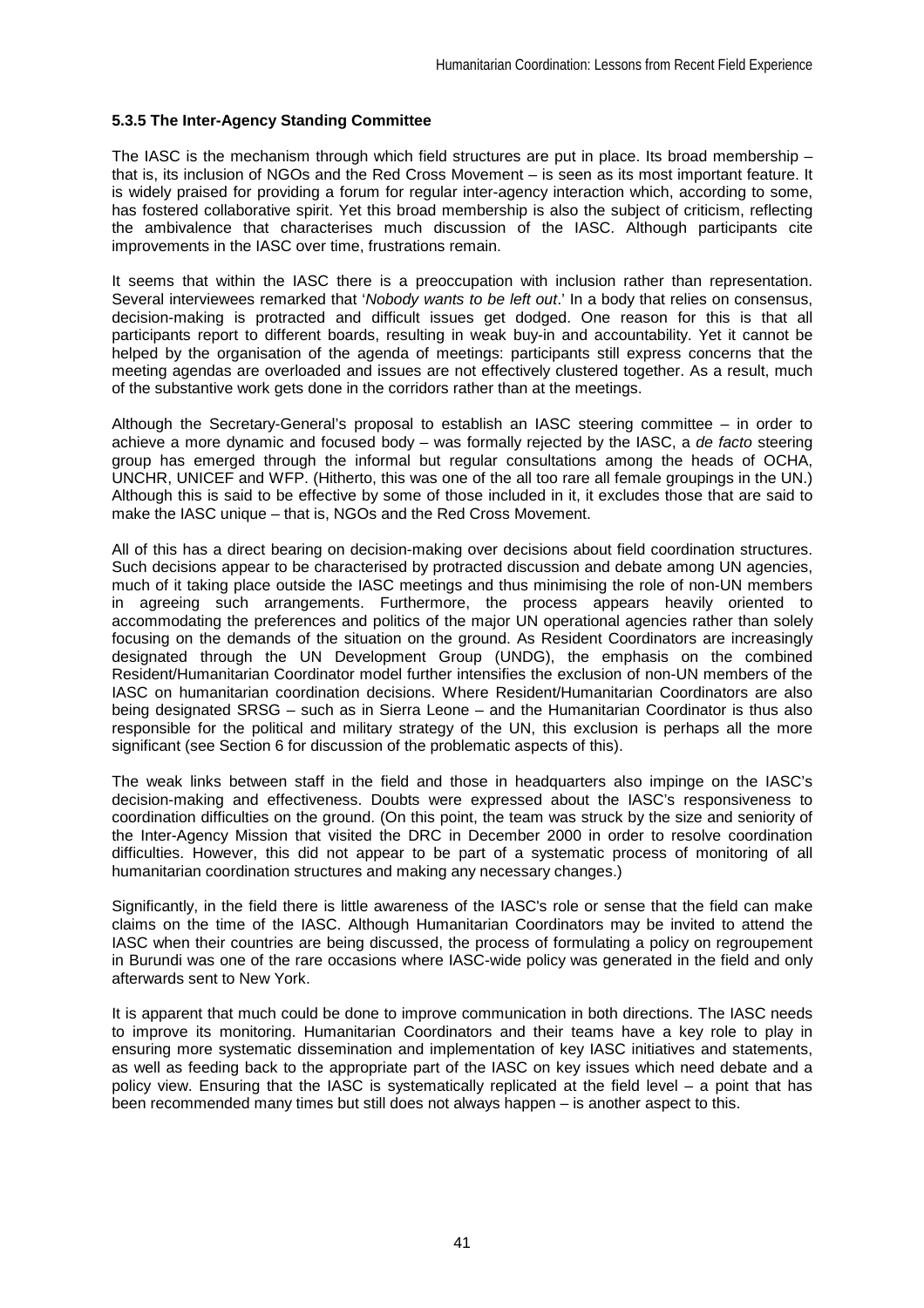However, studies and interviewees alike perceived the potential of the IASC.<sup>111</sup> The words of one UN interviewee sum this up well: '*OCHA has in its hand a fantastic tool. Why doesn't it use it? Why not try to make it the voice of the humanitarian community?*' Yet, as discussed above and below, advocacy, and OCHA's role in it leaves much room for improvement. Given the advocacy experience and expertise that resides among non-UN members of the IASC, measures that minimise their role in the IASC further jeopardise the IASC's potential influence and impact.

Thus for this study, the key areas for improvement are:

- 1. More focus on the situation's demands in decision-making over the appointments of Coordinators.
- 2. Better monitoring of coordination structures in the field.
- 3. The instigation of more systematic consultation and communication processes through coordination teams on the ground.
- 4. Strengthening IASC-wide advocacy.

## **5.4 Conclusion**

This section has set out some of the tasks, services and structures that are seen as useful for coordination, as well as some of those that have been less successful. Some of the tasks and services that are most valued are among the weakest aspects of current coordination. It is also notable that they are also the tasks that are essential to facilitate integrated responses to needs for humanitarian assistance and protection, that is analysis, devising strategies with clear goals and standards for the response, advocacy – including negotiating access and sustaining a framework of consent – and monitoring and evaluating impact.

Improving the provision of services will be critical to improving the ability of coordination teams to persuade others that coordination adds value. Improving the ability of coordination teams to perform the integrating tasks is critical to improve the quality and impact of humanitarian response.

The elements above offer suggestions for what should be part of a standard package for coordination provided for the benefit of humanitarian actors. However, while it is essential that such functions are more consistently provided and performed to a high standard, complex emergencies by their definition preclude a one-size-fits-all policy. The essential task of improving the capacity of the UN to supply coordination must include awareness and analysis of the differing demands for coordination that different crises pose. Thus the packages should be a menu of possible options and arrangements on which the IASC should decide in accordance with the demands of the particular context and emergency.

Debating and agreeing this package is important. OCHA, in close discussion with IASC members, should draw together the lessons from this study into a package of coordination services and tools, along with the prototype office structures and staff competencies associated with providing them. This can then be used as a menu of options on offer for all Coordinators.

<sup>&</sup>lt;sup>111</sup> For example, see Duffield, Jones & Lautze (1998) op. cit.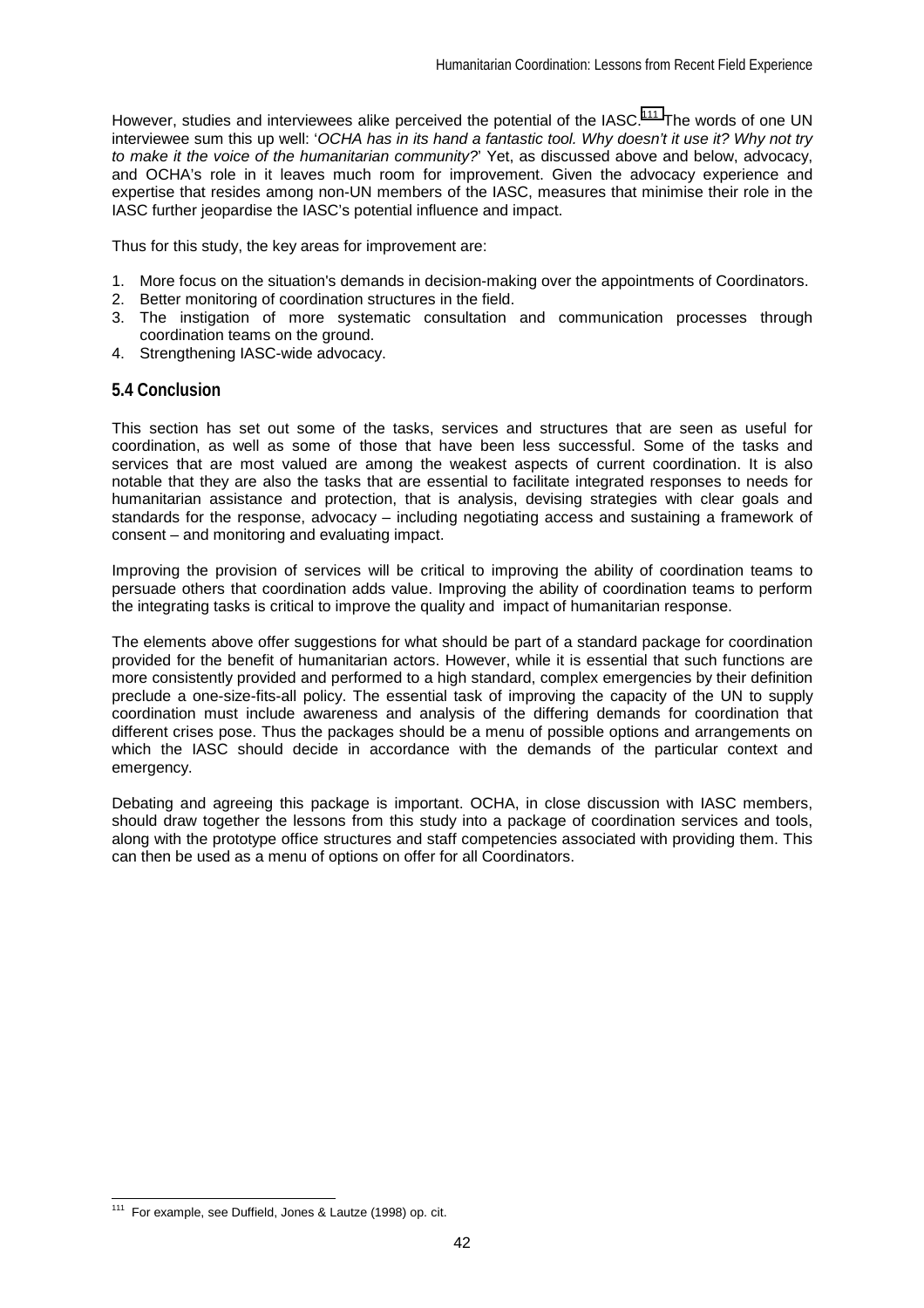# **6: LIAISING WITH MILITARY AND POLITICAL ACTORS**

The preceding chapters have focused on presenting findings on coordination between humanitarian actors. This section focuses on the interface between humanitarian actors and political and military actors and strategies. The study's ToR asked whether, in different instances, the relationship between humanitarian, development, political and military actors is seen to be coherent and mutually reinforcing. The team took the decision to focus on military and political actors rather than relief and development linkages, as this remains the focus of ongoing research by the IASC.<sup>112</sup>

As noted in Section 2, the interface between humanitarian actors and political and military strategies has a huge impact on the conduct of humanitarian action. The scope of this study prohibits detailed discussion of the various facets of these interactions. Rather, this section focuses on the tensions within the UN around some of the interrelationships of its constituent parts.

# **6.1 The Drive for Coherence and the View from the Ground**

It is instructive that this study's ToR asked about the coherence between political, military and humanitarian actors. On the one hand, key political players in and around the UN are pushing for humanitarian aid to be coherent with political and military aims. It is hard to pin down a precise definition of this coherence, however. The term is variously used to mean that all aspects of UN policy should serve the same goals, that humanitarians should contribute to political goals, that political actors should not leave humanitarians in a policy vacuum, and that implementing multifaceted strategies in complex settings should not be confounded by bureaucratic divisions. The drive towards integration of all elements of the UN's action in a particular country into one coherent strategy can be traced back to the document, 'An Agenda for Peace', and is reflected in the logic behind the Secretary-General's Secretariat reforms.<sup>1</sup>

On the other hand, all three case studies offered powerful examples of the necessity for UN agencies in particular and humanitarian agencies in general to demonstrate their independence from the contentious political strategies of the UN. The message that came loud and clear from interviewees was that to achieve any respect for humanitarian principles and action, humanitarian actors have to continually demonstrate their independence from political and military strategies and action, whether of belligerents, UN Member States, national and regional militaries, or UN peace operations. How this is maintained is a matter of ingenuity. As one interviewee commented: '*It is art not science on the ground*.'

Yet the nature of the political and military strategies and how beneficiaries and belligerents see them is perhaps the key determinant for how humanitarians positions themselves.<sup>114</sup> Interviewees stressed that separation on the ground is not always necessary, or possible. The nature of the context affects the relationship. Whether or not peace operations are mandated under Chapter Six or Seven of the UN Charter (with the critical distinguishing element of consent) is one factor in the complex calculation that humanitarians have to make in terms of how to relate to UN political and military strategies. Interviewees and studies argued that association with the military might be necessary for security or access.<sup>115</sup> Others suggested that where there is a clear shift from war to peace, humanitarians might retain distance during war and cooperate more closely after that. Yet in all instances, it remains essential that humanitarian action retains its independence.

<sup>&</sup>lt;sup>112</sup> See Kent, R. (1999) Bridging the Gap: A Report on Behalf of the Inter-Agency Standing Committee Reference Group on Post-Conflict Re-Integration. (UNDP). 113 For a full discussion of the genesis, development and implications of coherence, see Macrae, J. & Leader, N. (2000) *Shifting* 

*Sands: the search for 'coherence' between political and humanitarian responses to complex emergencies* (ODI: London), HPG Report 8.

<sup>114</sup> On this point, see Smillie, I. (2000) 'Inside the wire? Civil-Military Cooperation in Complex Emergencies', mimeo.<br><sup>115</sup> For example, Donini (1998) op. cit. p. 103.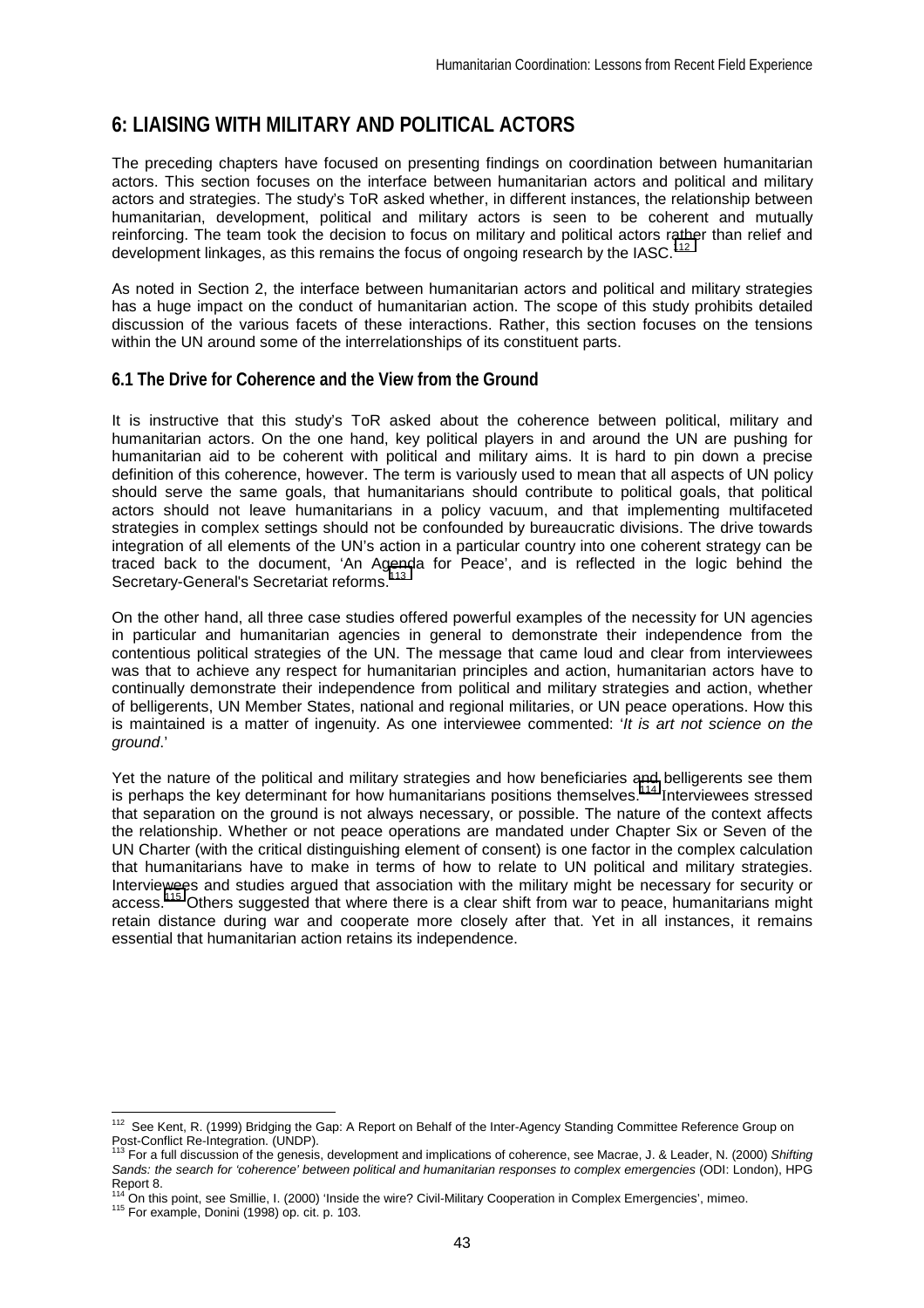In Somalia, the relationship between humanitarian and political actors is dogged by contentions over the extent to which the UN is supporting the TNG as the basis for centralised authority over Somalia. The incipient administrations in both Puntland and Somaliland both refuse to recognise the TNG as a central authority, and the representative of the Secretary-General was declared persona non grata in Somaliland as a result of the UN's support for the TNG. The UN humanitarian agencies described how they had to distance themselves from *'that part of the UN'* in order to maintain operational effectiveness and personal security. One international NGO chose to withdraw from all committees in the SACB except sectoral technical committees because it perceived the UN to have neglected its humanitarian responsibilities by giving legitimacy to what the international NGO argued was a belligerent group. It believed the UN had therefore implicitly declared itself as politically partisan.

Likewise in the DRC, tensions between humanitarian actors and the political and military were animated by the concern of the humanitarians to distance themselves from a peace operation apparently discredited in the eyes of the population. One debate centred on the potential negative implications for the Humanitarian Coordinator being designated the Deputy SRSG. Another bone of contention was the role of the Humanitarian Liaison Officers (HLOs) of the United Nations Organization Mission in the Democratic Republic of the Congo (MONUC).116 Although agreement to incorporate the HLOs into the OCHA offices had been hammered out on the ground in Goma and Kisangani, in Kinshasa, MONUC's director of civil affairs proposed that MONUC should be doing humanitarian coordination. This was interpreted by one interviewee as MONUC '*doing an Angola*' – using humanitarian aid as a way to retain presence and avoid downsizing in the absence of forward movement in the Lusaka Peace Process.

In the DRC, NGOs and UN agencies alike were at pains to distance themselves from MONUC. Again, UN staff described having to explain to local populations, authorities and NGOs that they were *'not the political part of the UN'*. This extended to international NGOs not attending meetings convened by MONUC in Kinshasa in order to demonstrate their separation. As a UN staff member remarked, *'Wherever we are associated with political strategies, we increase our own vulnerability and risk.'* 

# **6.2 Views in the UN Secretariat**

The situation on the ground is compounded by the fact that, at the highest levels in the Secretariat, views are divided, or appear to fluctuate, on whether humanitarian assistance should be insulated from or integrated into broader political frameworks. The Secretary-General has stressed the importance of respecting the distinction between humanitarian and military activities in order to prevent irreparable damage to the principle of impartiality and humanitarian assistance.<sup>117</sup> But he has also argued the converse.118 Among high level personnel within the Secretariat who were interviewed, humanitarian agencies' desire for distance was variously characterised as an attempt to avoid control or discipline, as bureaucratic blocking, or as an aversion to dialogue. Such views were often accompanied by arguments about how humanitarian aid must necessarily be subject to political priorities and, where possible, serve the UN's political agenda. (Assertions that humanitarian aid does more harm than good buttressed the logic of this position.) One interviewee in the Secretariat talked of humanitarian aid as a vital part of a *'hearts and minds strategy'* for peacekeepers.

## **6.3 The Role of the SRSG**

Tensions also converge around debates about the role of SRSGs and the extent to which the SRSG is accountable for all aspects of the UN's strategy in any given country. In countries where peace operations are deployed, the primacy of the SRSG has been the proposed mechanism by which coherence is assured. However, interviews revealed that in a number of instances SRSGs have interpreted 'coherence' as a justification for them to gain political mileage from control over humanitarian assets. Ockwell (1999) further substantiates this, noting that SRSGs in Afghanistan, Angola, Somalia and Liberia all requested WFP to *'adjust their programmes'* to facilitate their political negotiations. For the politicians this may be expedient. But for the humanitarians it was necessary to resist such 'coherence' in order to preserve the distinction between political and humanitarian spheres essential to sustaining respect for humanitarian principles.

<sup>&</sup>lt;sup>116</sup> MONUC is one of the first missions to have a civil affairs unit, including sections for child protection, human rights and humanitarian affairs.<br><sup>117</sup> Annan, K. (2000c) op. cit.

<sup>118</sup> Annan, K. (2000a) Statement of the Secretary-General to the meeting of the Security Council on humanitarian aspects of issues before the Council, 9 March (United Nations: New York).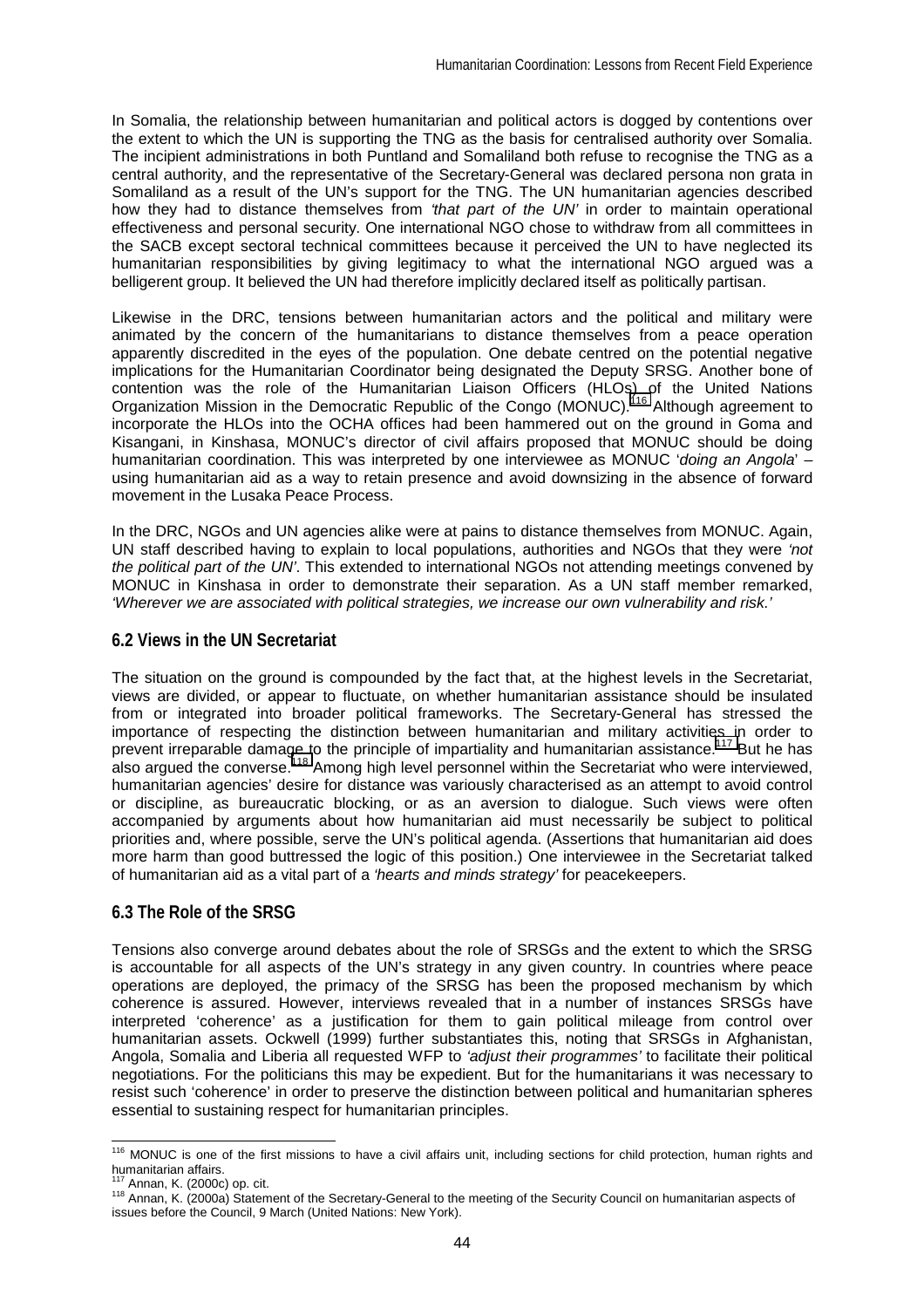The Humanitarian Coordinator has a key role to play in upholding this distinction. The enthusiasm in some quarters for Resident/Humanitarian Coordinators to also become deputy to the SRSG – under discussion in the DRC; now a reality in Sierra Leone – further complicates the picture for the humanitarians in projecting a clear image of their independence from political strategies.

# **6.4 Coherence and the Brahimi Report**

A key part of the coherence debate coalesces around the silence about the nature of the strategic goals of coherent strategies.<sup>119</sup> For example, the push for all aspects of UN strategies to converge around peacebuilding in the wake of the Brahimi report is a form of 'coherence' that is largely seen as unproblematic, yet it masks unarticulated political agendas and the potential politicisation of humanitarianism. In the report, the content of peacebuilding is depoliticised, stripped of the questions about whose interests it serves. This vagueness masks the potential for peacebuilding to be the fulfilment of the 'monopolitics of liberal peace'.<sup>120</sup> This is reinforced by the report's silence on when to intervene to conduct peacebuilding. It cannot be assumed that peacebuilding, like peacekeeping, is apolitical.

Nor can it be assumed that peacebuilding is humanitarian.<sup>121</sup> The Brahimi report's proposal that humanitarian aid buttress the success of peace operations by giving Force Commanders the wherewithal to provide humanitarian assistance is a powerful example of the potential for politicisation.<sup>122</sup>

# **6.5 The Potential Divisions among the Humanitarians**

As with intra-humanitarian coordination, the relationship of UN agencies with non-UN humanitarians is a critical part of the debate about the interface between political, military and humanitarian action. The coherence sought or required of UN humanitarians has a major significance for their relationship with other humanitarian actors. As one humanitarian agency in the DRC put it, *'The more the UN combines the two, the more difficult it is for us.'* While some parts of the UN were clear that greater proximity to MONUC would jeopardise their relationship with NGOs, senior officials within MONUC dismissed this as an exaggeration, arguing that NGOs should not dictate to the UN. Key players in the UN Secretariat also appear dismissive of any dilemma, arguing that UN agencies have different responsibilities from NGOs. This is clearly true. However, the humanitarian label links all those who use it.

Furthermore, NGOs are key players in the humanitarian system. As one UN interviewee commented, *'What is not understood in this building [the Secretariat] is that NGOs do the majority of the response.'*  Questions raised by interviewees included: if UN humanitarians are required to get closer to the political and military, will they lose their implementing partner NGOs who are the bulk of the implementing capacity? Will OCHA lose the other UN agencies? How will this affect the coordination and implementation of humanitarian action by the UN?

# **6.6 Conclusion**

 $\overline{a}$ 

What emerges most strongly is the contrast between the emphasis on coherence from the key players in the Secretariat and the concern of humanitarian actors on the ground to guard their independence – not as end in itself but as the cornerstone of practical strategies to attempt to sustain a framework of consent from belligerents. This frequently involves demonstrating separation from political and military actors.

<sup>&</sup>lt;sup>119</sup> For a critique of an absence of framework or conceptual basis to guide military and humanitarian interaction see Lightburn, D. 'NATO and its New Role' in Whitman, J. & Pocock, D. (1996) *After Rwanda: The Coordination of United Nations* 

*Humanitarian Assistance*' (Macmillan Press: London).<br>
<sup>120</sup> That is, the UN institutions will take on responsibility to deliver a blueprint that is built on narrow disciplinary structures in much the same way that the World Bank and the IMF have pushed the 'mono-economics' of structural adjustment. See Macrae & Leader (2000) op.cit.

The Brahimi report's attempt to redefine impartiality to imply judgement, rather than its meaning for humanitarians – that is, delivering aid solely on the basis of need, regardless of race, creed or nationality of the recipients and without adverse distinction of any kind – highlights the importance of humanitarians resisting its uncritical integration into the peacebuilding

agenda.<br><sup>122</sup> For a critique on this see SCHR (2000) op.cit.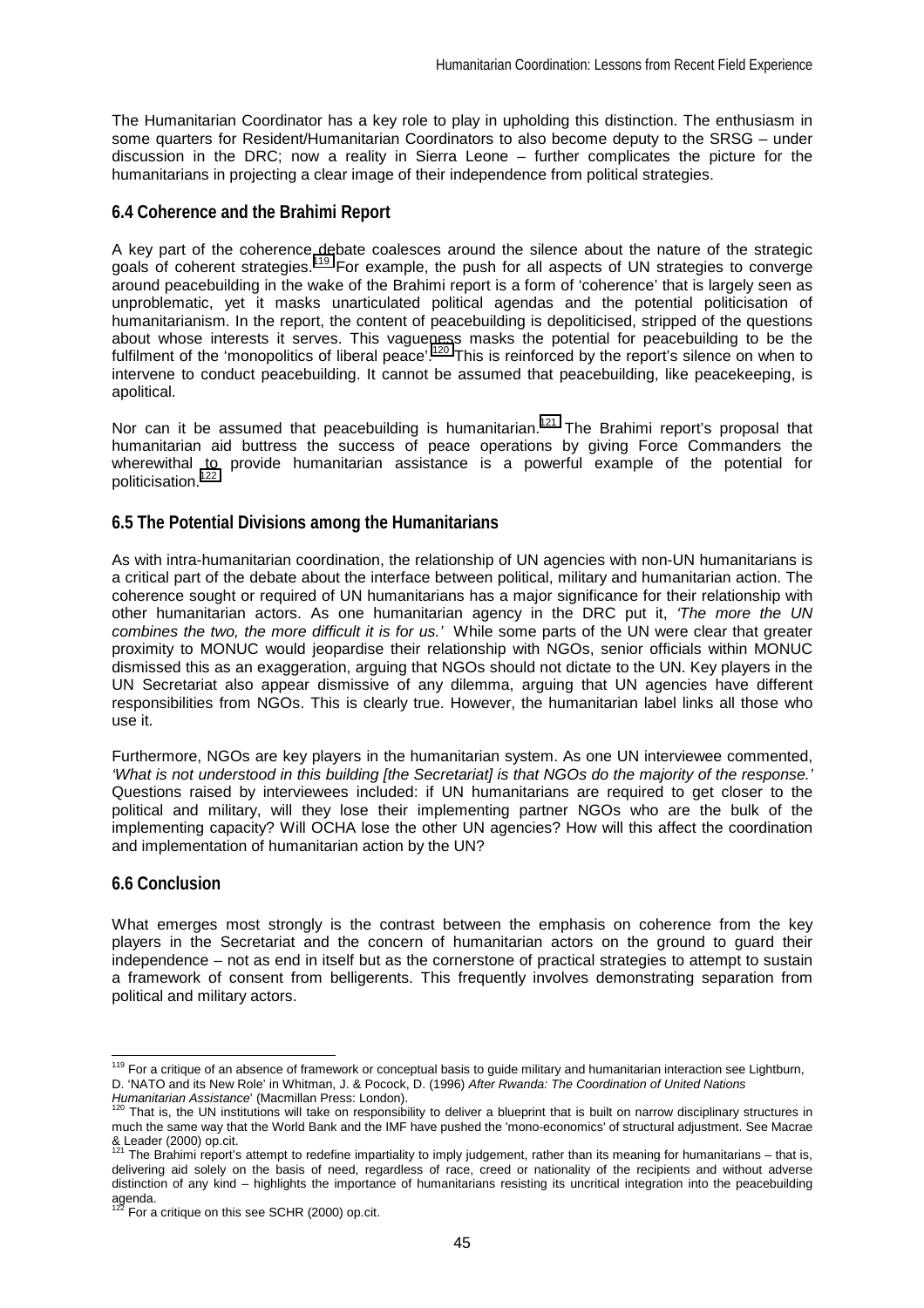What also emerges is the need for greater clarity on the part of all players on their respective roles. This will help to establish a clear division of labour and delimit responsibility among political, military and humanitarian actors, particularly around as yet undefined peacebuilding strategies.

The position that the ICRC adopts in relation to the rest of the humanitarian system offers instructive guidance on how to meet the challenge of articulating and institutionalising the appropriate relationship between political, military and humanitarian strategies and actors in the UN. The ICRC stresses the imperative to coordinate with, but not to be coordinated by, others in the humanitarian system. Or, as another interviewee put it: *'You've got to work closely together and keep your distance.'* Such an approach has four key elements:

- 1. **Advocacy:** Advocacy is a critical tool in situating humanitarian action in relation to political and military strategy. The endurance of the 'aid does more harm than good' argument among key parts of the Secretariat suggests that humanitarians have not advocated successfully enough about their strategies and actions on the ground. If they are to be effective in the face of dismissive attitudes to humanitarian aid, humanitarians must be clearer and more assertive in their advocacy about the limits and nature of humanitarian action and principles. Humanitarians also have to push politicians, diplomats, political affairs departments, the military, and the UNSC to uphold the right to humanitarian assistance and protection, and to assume their responsibility to work for peace and security. Humanitarian advocacy must highlight the humanitarian implications of political and military action, as well as highlighting the consequences of inaction for populations in danger and those that seek to assist and protect them. Numerous interviewees stressed that the ERC and OCHA should play a robust role in the Secretariat in this regard.
- 2. **Clear points of contact:** Experience suggests that separation is best maintained by having clear and limited points of contact to enable information flow between political, military and humanitarian strategies and actors. This has been the rationale behind the rise of Civil-Military Cooperation Commissions (CIMICs) and was vital for effective liaison in Somalia, the Former Yugoslavia, and East Timor, to name but a few.<sup>123</sup> Ambassador Brahimi's approach in Afghanistan was applauded: although his role was entirely political, he sought information from humanitarian agencies in order to base his decisions in the realities on the ground. Such contact can contribute to more nuanced and profound political analysis on the part of both humanitarians and diplomats to ensure *'a politically informed humanitarian response and a political response informed by humanitarian concerns'.*<sup>12</sup>
- 3. **Planning:** If this difficult relationship is to be clearly articulated and understood, it will be necessary to plan multifaceted strategies at headquarters and in the field. If not mutually reinforcing, at a minimum strategies must not undermine each other. Such planning is not easy. The struggles that have accompanied the strategic framework experience in Afghanistan offer important insights from which to learn and improve upon.<sup>125</sup> The timeframes of rapidly developing situations frequently inhibit effective planning. Often the lack of clear leadership and sufficient capacity to translate robust political analysis into integrated responses creates difficulties. Different ethical and political compromises accompany the different aspects of the UN's role. There are many examples of resistance on the part of political or humanitarian players to cooperate with one another.<sup>126</sup> The Secretariat and agency headquarters must quash these impulses.
- 4. **Political players should 'pull their weight':** In practice, integration of humanitarian action into political strategies has been diluted by the weakness or absence of any such political strategy, and the *'delegation of responsibility for political analysis and management from the sphere of diplomacy to that of humanitarian action.'*127 This highlights how the biggest challenge is not for humanitarians to toe the political line, but for effective political strategies to be put in place to address chronic political conflict and the violation of human rights. As the Brahimi report proposals suggest, this confers responsibility on DPA and DPKO to take on responsibility to provide analysis at the service of the UN system and Member States. Humanitarians should be able to call on the politicians and diplomats for analysis and for diplomatic support and leverage.

<sup>&</sup>lt;sup>123</sup> For a concise and insightful account of the East Timor experience see Elmquist, M. (1999) 'CIMIC in East Timor', mimeo.

<sup>126</sup> Hotels & Leader (2000) op. cit.<br>
125 The reviews of the strategic framework that are currently underway are fundamental to this.<br>
<sup>126</sup> For example, the findings of the IASC Post-Conflict Reintegration Group say peace Both Somalia and Kosovo case studies revealed how political players were not required to liaise with humanitarians.

<sup>&</sup>lt;sup>127</sup> Macrae & Leader (2000) op.cit.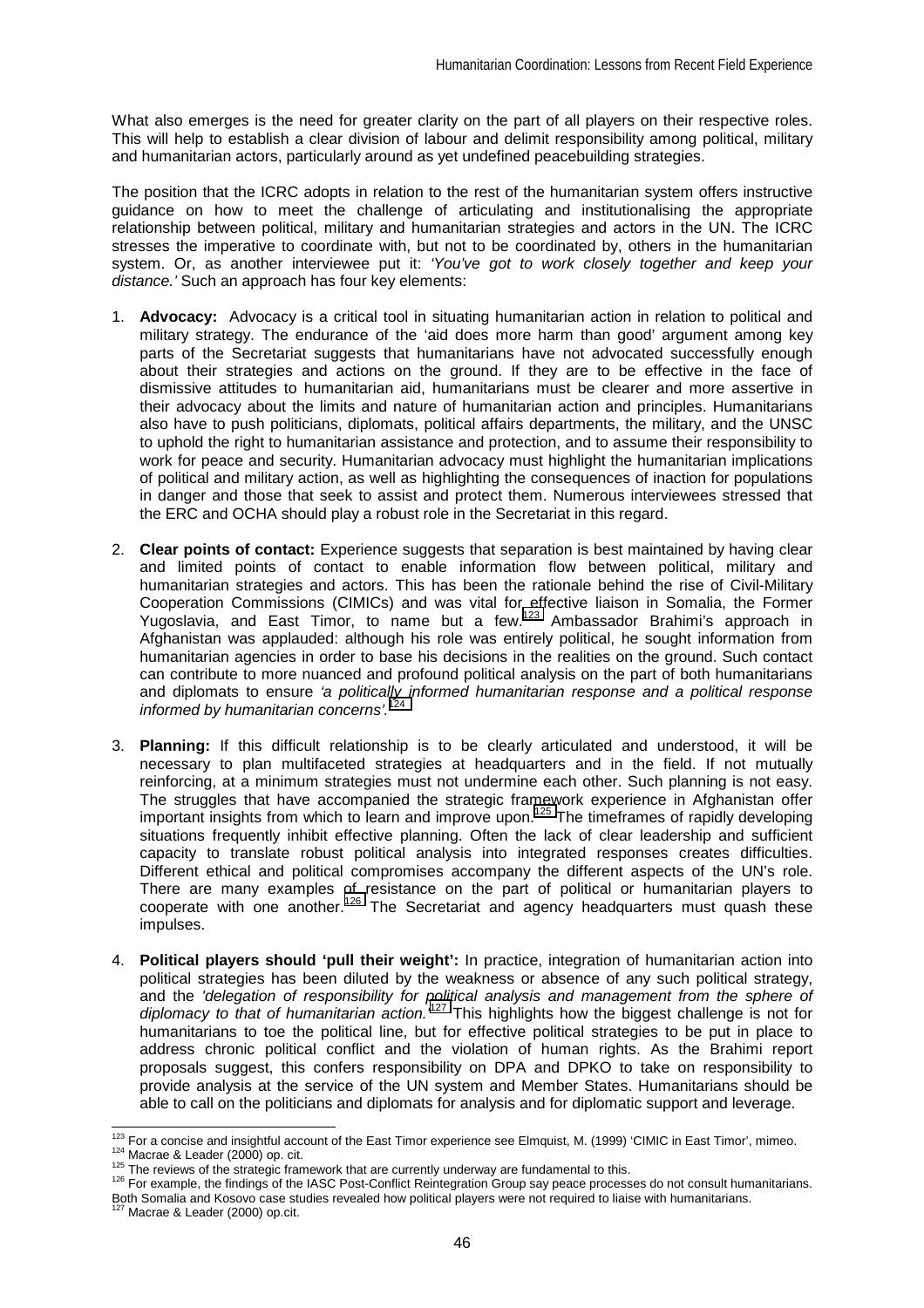# **7: OCHA'S ROLE**

From its inception, and like its predecessor DHA, OCHA has found itself in the invidious position of having a mandate to coordinate but minimal means or clout to achieve it, in a system that has multiple obstacles to coordination, and shows determined resistance to its coordination role. The fact that the shift from DHA to OCHA cut back on posts funded from the core budget is a further indication of weak institutional commitment to the coordination function. This section briefly presents some of the study's findings on OCHA's role, and outlines some of OCHA's perceived successes, failures, obstacles to change and thus some of the challenges ahead.

# **7.1 The Successes**

OCHA has been judged effective when it has been able to provide dynamic, highly competent and experienced people at the service of the whole humanitarian community. In some instances, these individuals have provided leadership. In others situations, OCHA has provided hardworking, highcalibre people to work alongside the Humanitarian Coordinators. This was generally a feature of the case studies and was noted and valued by people across the system, including NGOs and the Red Cross who, as discussed above, often feel ignored or excluded by the UN.

One particular feature common to successes in leadership or support was the quality of analysis and vision offered by OCHA staff. As highlighted in Section 5, analysis is invaluable in a time-constrained system that has to balance pressures to respond with devising strategies to meet needs for assistance and protection and the challenge of situating humanitarian action in relation to political and military strategies.

Another feature of OCHA's successes has been in negotiating access of beneficiaries to humanitarian aid and protection. As noted earlier, there is some ambivalence about whether OCHA should do this for the whole system but the value of past efforts are widely acknowledged as positive.

OCHA increased its credibility in its early days by playing an effective advocacy role. Interviewees emphasised that this needs to be maintained and strengthened, particularly given OCHA's position inside the Secretariat as the principal advisor to the Secretary-General on humanitarian affairs and through the ERC's role representing the broader humanitarian community and its concerns for the victims of conflict and disasters. However, key players also expressed concern about OCHA's ability to be an effective counterweight to the political pressures that converge in the Secretariat. OCHA has conceded that it has not yet fulfilled its potential advocacy role.

# **7.2 The Failures**

Despite the above achievements, OCHA undermines its role by failing to deliver the required coordination services with the right support at the right time with the right resources. All too many staff are slow to be deployed, given uncertain or no contracts, are poorly briefed before getting to the field, and denied effective handovers from previous incumbents of the position. OCHA also contributes to adhocracy by failing to standardise the functions it provides from one country to the next, and by having few opportunities for staff to learn from one another.

OCHA is aware that it lacks the administrative procedures to support an organisation in the field. Both the structural constraints of an office divided between New York and Geneva and financial constraints were partly blamed by interviewees but weak management was also criticised.

This combination of financial, structural and management constraints were also cited as the cause of the contractual difficulties that beset OCHA's staff, leading to high staff turnover. For an organisation that depends so heavily on the calibre of its people this should be considered a critical failure.

# **7.3 The Threats to Change**

Along with weak management there are other obstacles to implementing change, within and without OCHA. The strength of UN agencies' suspicions of OCHA, particularly evident in concerns about OCHA's Change Process, do not bode well.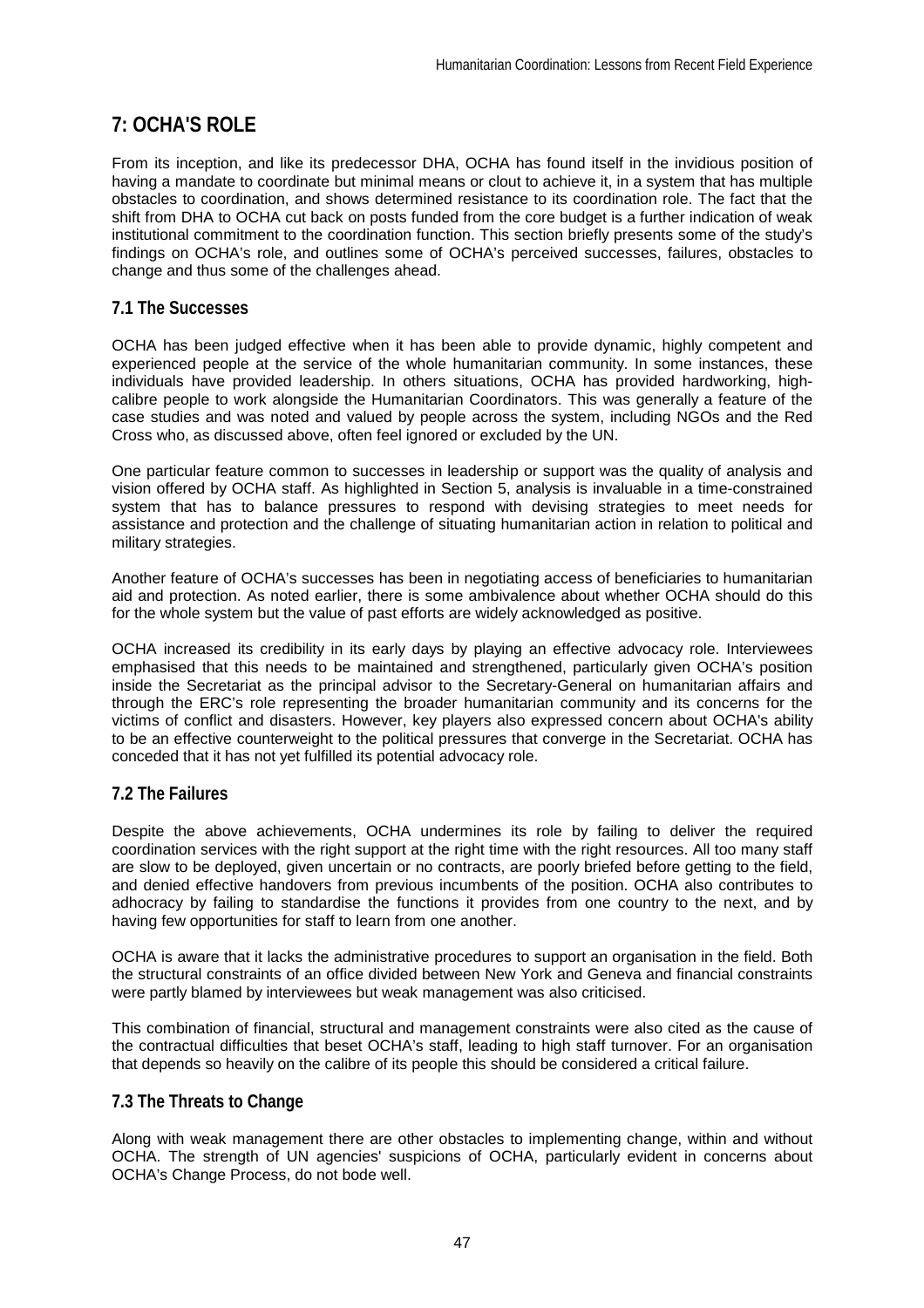In the DRC and Kosovo, the team was struck by repeated agency efforts to minimise the profile accorded to OCHA even where OCHA staff were chiefly responsible for a particular action. In debates about coordination options for the DRC prior to the December 2000 inter-agency mission, no UN interviewee mentioned OCHA's role in coordination. The resistance of the Humanitarian Coordinator in Kosovo to name the head of the OCHA office as his deputy could be seen as another manifestation of this.

Yet OCHA also jeopardises its potential achievements when it fails to consult or engage others effectively.<sup>128</sup> It is clearly tempting for OCHA to circumvent others when to do otherwise risks impasse because of the entrenched resistance in parts of the UN to OCHA performing its mandated role, or because of the time consumed in settings where time is precious. Yet evidence suggests that failing to engage others is simply counter-productive for OCHA's credibility among agencies (even if not for timely responses to people in need).

OCHA needs to be clear that it is at the service of the system. Its Change Management report is clear, as are those at the highest levels within OCHA, that service is critical to OCHA's role. Yet among field staff, one gets an impression that some staff are resistant to being accorded what they see as a subservient role. The risk is that OCHA loses sight of the role it has to enhance the efforts and operations of others and that coordination activities become an end in themselves.

The push from higher levels within OCHA to raise OCHA's profile also feeds fears that OCHA's service orientation is a rhetorical device rather than an organisational commitment. In the inevitable search for funds, it was clear that OCHA should be seeking funding for coordination and coordinated outcomes rather than for its own agency profile. OCHA should also be clear that its profile will be earned by the reputation of the services it provides and the quality of work it does, rather than through the pursuance of profile for its own sake.

As highlighted above, although the support of key donors is clearly important for OCHA to be able to play its mandated role, it is also vital that OCHA resists being solely driven by donor preferences and agendas. OCHA must resist the temptation to repeat the DHA experience of broadening its activities and thus diluting its impact in its core tasks. Such resistance is also essential if OCHA is to be an effective advocate on the rights to humanitarian assistance and protection: donor governments that are 'Friends' of OCHA are among those responsible for the skewed geographical allocation of humanitarian aid.

It is also important as donor support may contain a sting in the tail: donor willingness to place trust funds in OCHA's hands feeds the fears of other agencies about mushrooming services and empirebuilding. Several OCHA interviewees commented that DHA's trust funds that had been cut are reemerging. While welcomed by some – particularly some staff within OCHA who are exhausted by the frustration of being expected to support coordination but having 'nothing to offer' – it is not clear that this enthusiasm translates into greater donor commitment to the discipline and focus that coordinated outcomes requires. Donors may be setting OCHA up to fail.

# **7.4 Conclusion: The Challenges**

l

OCHA's unenviable position of having a mandate that is undermined by lack of authority, resistance from UN agencies, and uncertain funding (as well as fluctuating performance on its own part) is a another prime example of the structural obstacles to UN coordination. Setting aside the possibility of fundamental structural change, this section has focused on how OCHA can build its legitimacy and gain support. It has highlighted that, in the field, OCHA's authority comes from providing quality coordination services that are needed through the quality of its staff. The team strongly suggests that OCHA pursue this role, and become a centre of excellence for coordination skills, tools and systems in the countries in which it operates. To do this it needs to be able to get into the field quickly with good people and the necessary equipment. This is something that is desired throughout the system.

<sup>&</sup>lt;sup>128</sup> The focal points for this study in WFP, UNICEF, UNHCR, UNDP and DPA correctly laid this charge at the conduct of the early stages of this study.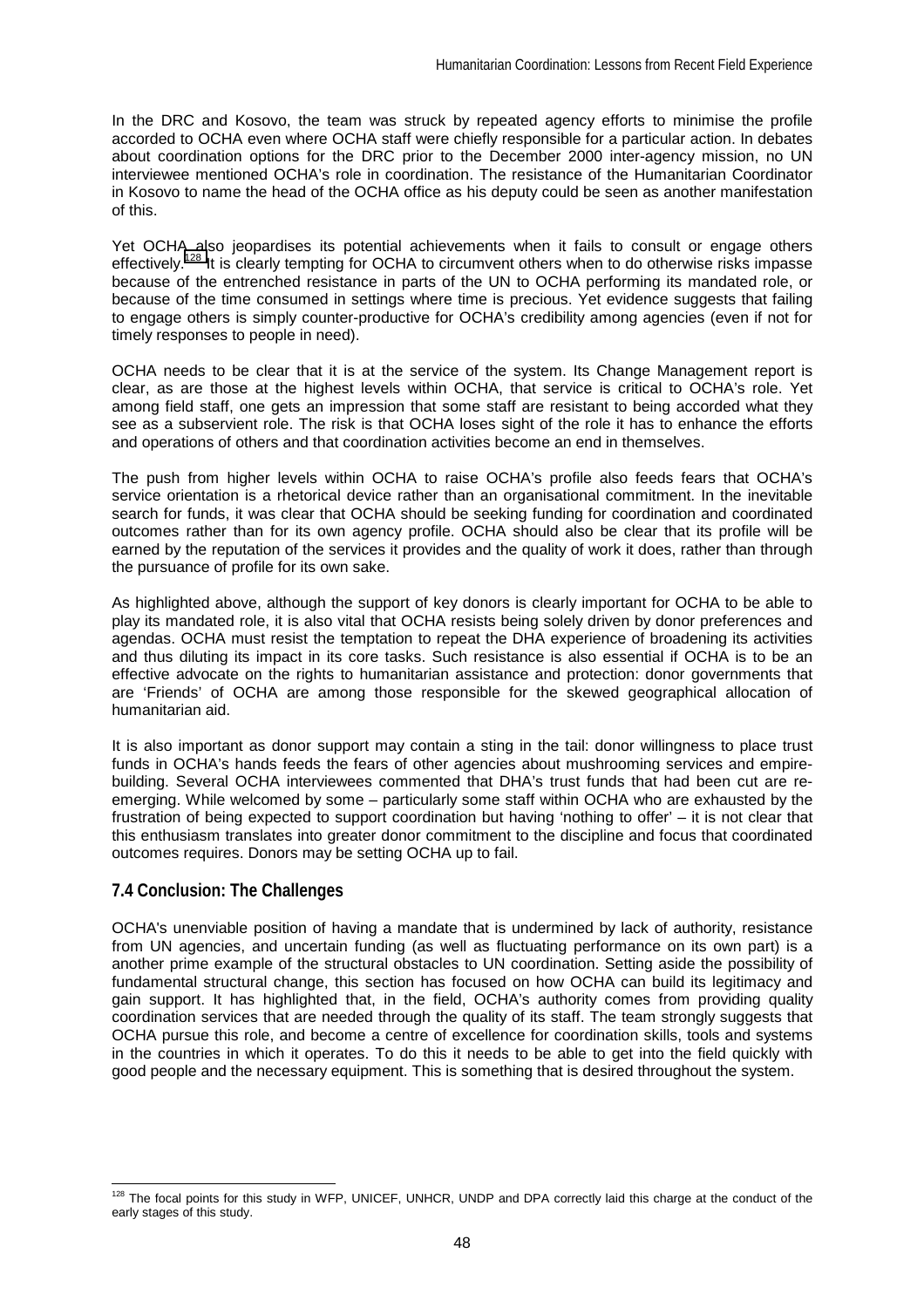Yet fundamental to OCHA's role is its position in the Secretariat – in the words of one interviewee, OCHA is *'half in and half out'*. That is, OCHA and the ERC, while being part of the humanitarian community, also has its membership of the Senior Management Group, its role in ECHA and ECPS, and its regular briefings of the president of the UNSC, has a seat at the table of the Secretary-General, as well as clear points of contact with the political and peacekeeping parts of the Secretariat, and, critically, the key decision-making organ on peace and security on the UN Member States. This puts it in a unique position for advocacy. It also presents a distinct challenge for OCHA: both to leverage its proximity to the Secretary-General's office from which it can derive authority, while continuing to engage in robust advocacy with the Secretary-General and the highest levels of the Secretariat *'fighting the humanitarian's corner'*.

Indeed, a very clear message that came out of this study was the importance of OCHA maintaining and expanding its advocacy role. At the highest levels in the Secretariat, this advocacy should focus on challenging particular interpretations of coherence as outlined in the previous section. This study's findings suggest that it is vital for OCHA to strategise with its sister UN agencies and other humanitarians about how to push this advocacy agenda and to boost the sense that OCHA is representing a shared humanitarian viewpoint during UN Secretariat debates and decisions.

As a result of its Change Process, OCHA has set itself important goals.<sup>129</sup> OCHA's challenge now is a paradigmatic one: to elicit the support of others – agencies, the Secretariat, and Member States – to allow and enable it to implement the Change Process's recommendations and successfully fulfil its mandate. To persuade its critics, OCHA must get better at doing what it is allowed to do.

## **Specific Areas for Action:**

- **Coordination services and tools**: In addition to the experiences laid out in Section 5, the team concludes that OCHA should consolidate and develop its materials on coordination, drawing on its existing documents, including the UNDAC Handbook, as well as other agency handbooks. In addition, OCHA should be able to provide coordination training materials.
- **Excellence in access negotiations, advocacy and political analysis** are all seen as key roles for OCHA. To do such negotiations effectively requires rock solid analysis, as well as back-up capacity and resources devoted to this time-consuming activity.
- **Building in predictability**: The IASC should urgently agree standard operating procedures for OCHA field offices. If OCHA is to play an effective role in offering coordination services for the benefit of Coordinators, it is essential that the nature of the support and the nature of the relationship are clarified and agreed at the IASC. This includes the question of whether the head of an OCHA office should also be the Deputy Humanitarian Coordinator. OCHA should ensure that such services are consistently provided across the world. Bringing staff together regularly to learn from one another's experiences is one route by which to assess consistency and improve practice.
- It is imperative that OCHA **retains highly competent core staff**. Current levels of turnover are disruptive and threaten loss of capacity. In addition, getting secondments from other humanitarian agencies was seen as a key to the success of the DHA, and should remain so for OCHA. Such secondments should be seen as important for staff development rather than as deviation from career progression in the specific agency. It should also be possible for senior OCHA staff to have secondments to other UN agencies and, indeed, to Red Cross agencies and international NGOs. The latter option would strengthen the skills of OCHA staff while the former could increase ownership and interest from UN agencies in enabling OCHA to fulfil its mandate.
- In its concern to **make coordination services more systematic**, it will be important that OCHA does **not merely provide another layer or allow coordination activities to become an end in themselves**. Where coordination is already happening, OCHA should offer to facilitate, add expertise, or assist by relieving others of their responsibilities for coordination.
- While the onus is in part on OCHA to perform and persuade, the study team maintains that there should also be **pressure on agencies to respect OCHA's mandate** from the Secretary-General and donors.

l <sup>129</sup> *'Early deployment of sufficient, qualified OCHA personnel in support of a Resident/Humanitarian Coordinator is an important element in successful humanitarian coordination…Coordination is effective only if our partners perceive its 'value-added', in particular at the field level. OCHA must strive to create a culture of excellence by providing the best possible tools, managers and personnel in support of the R/HC and its humanitarian partners.'* The report notes the list of functions of an OCHA field office that link with the tasks of the Humanitarian Coordinator. It notes the need to increase its headquarters support to its increased presence in the field.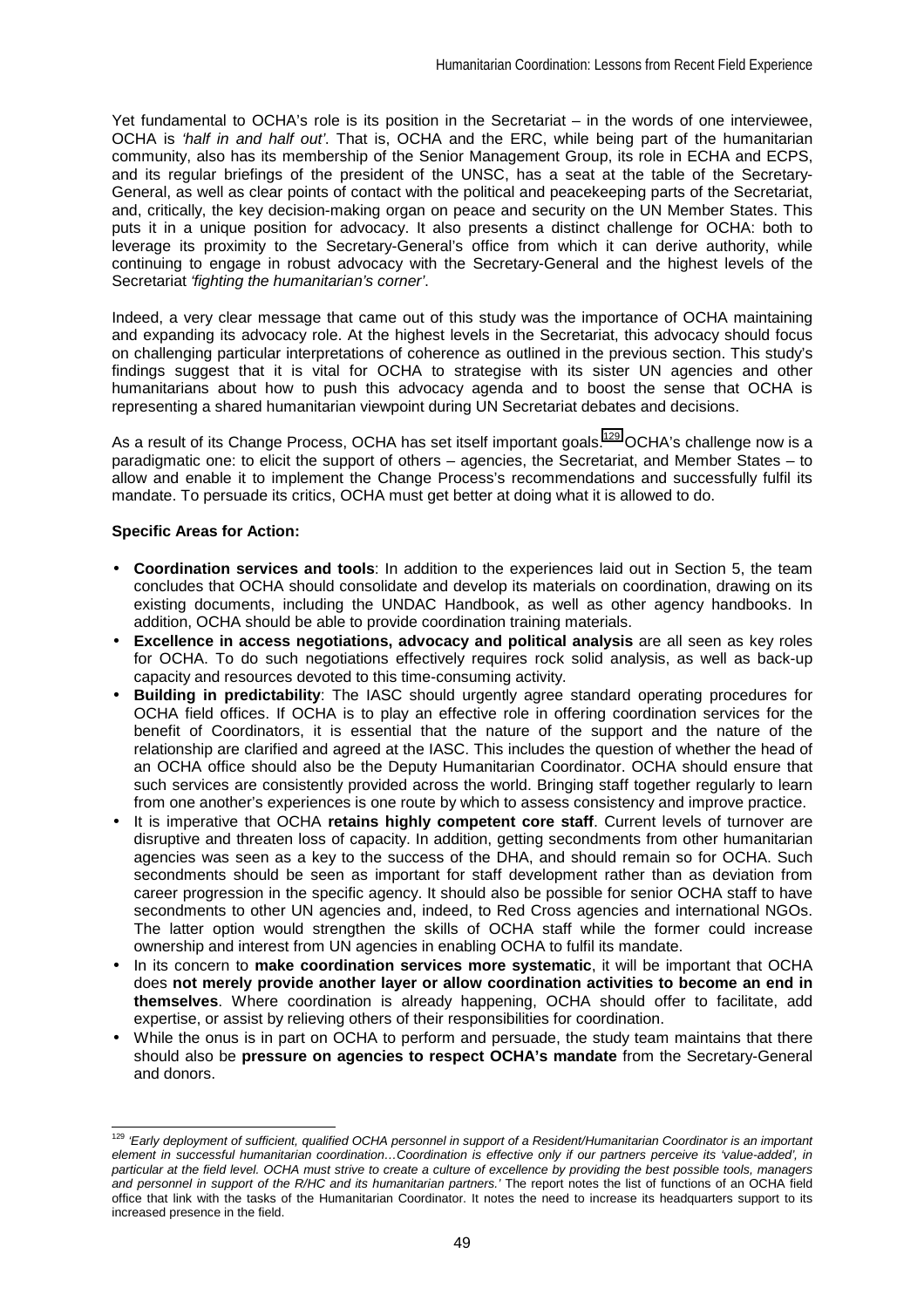# **8: CONCLUSIONS**

# **8.1 The Obstacles and Incentives to Change**

There are two particularly striking characteristics of the discussion of humanitarian coordination. The first is the dichotomy between the resounding consensus about *why* coordination should be done – to maximise the effectiveness of humanitarian action – and yet the continuing ferocity of the debate about *how* it should be done. As this study has noted, the greater the focus on why coordination is important, the greater the likelihood that the debate diminishes and that effective coordination is done.

The second is that there is so little that is new to say. This has been a theme of this study as it presents the conclusions from past studies, interviews and case studies. The report has set out in some detail the recurring picture over a decade of UN humanitarian agencies whose governance structures, funding sources, weak management and institutional cultures all constitute obstacles to effective coordination. It has also described the blight of adhocracy that remains in how the UN system coordinates. The repeated refrains of reviews and studies suggest that a pivotal problem confronting the system is its inability to change. This is the result of resistance on the part of Member States and donors, and weaknesses internal to the system.

The evidence also reveals a 'system' that shows determined resistance to cede authority to anyone or any structure. Despite the urgency of the task, and the potential impact on human lives of poorly coordinated humanitarian responses, the ERC, OCHA and Coordinators at the field level are all denied the ability to direct or manage humanitarian responses. Instead, all have to work on the basis of coordination by consensus. In the face of the obstacles, this is an uphill struggle.

To eradicate some of these obstacles requires fundamental change. As this study has sought to emphasise, UN Member States and donor governments have pivotal responsibility for the structure and performance of the UN humanitarian system – and thus the changes necessary to resolve the problems that derive from them.

Yet despite the manifold obstacles to coordination, remarkably, humanitarian coordination does happen – although performance remains patchy – either because effective Coordinators build consensus around coordination through strong leadership, because the coordination on offer is clearly added value, or because the context acts as an incentive to coordinate.

Thus the study concludes that there is much that UN agencies can do to maximise the likelihood that humanitarian response is effectively coordinated, despite the structural obstacles. It is incumbent upon them that they do so.

It is worth emphasising the responsibility that the UN has in the eyes of others. Governments and humanitarian agencies have made their expectations clear. Indeed, Resolution 46/182 said it best, stating that the UN has *'a central and unique role to play in providing leadership and coordinating the efforts of the international community.'* Yet this study has shown that there are others, in particular donors, who will fill any vacuums left by a UN system that fails to deliver on its central coordinating role. Thus, the onus is on the UN to perform to prevent the further bilateralisation of humanitarian response.

# **8.2 Options for Change**

Given these conclusions, the options for improving coordination range from fundamental change to remove obstacles, to more incremental ones to increase the incentives to coordinate. It is important to reiterate that none of the options for change or recommendations are entirely new. Many of them echo recommendations of studies of coordination over more than a decade. This suggests that the **problem is not a dearth of recommendations** about how to improve coordination, **but a lack of both management accountability for successes or failures and sufficient commitment to improving humanitarian response.**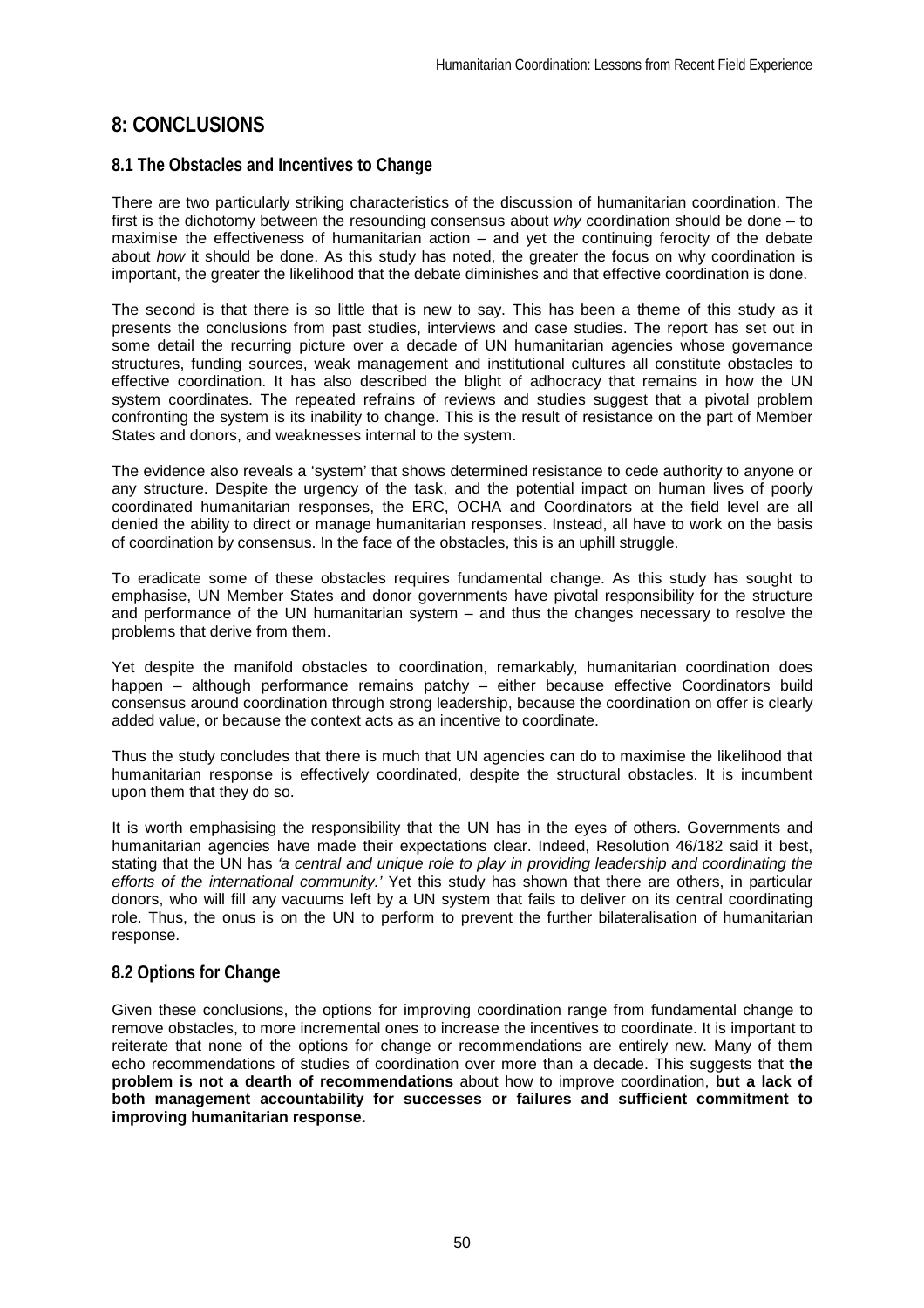## 1. **Fundamental structural reform of the UN's humanitarian operations**

Given the accumulated evidence that consensus models are not strong enough to achieve effective coordination in the face of chronic systemic obstacles, the study believes that there is a strong case to be made for structural reform. Notwithstanding the recent debate around UN reform, the scale of the problem suggests this debate must be reopened if there is genuine commitment to strengthening the humanitarian response of the UN.

The limited scope of this study prohibits systematic consideration of detailed recommendations. But it is clear that the challenge is to construct a body or structure with sufficient authority to be able to manage and guide humanitarian action – whether directly through a management line of one single humanitarian agency, or through a sufficiently powerful new structure that stands above existing funds and programmes to ensure prioritised and integrated responses. Such a structure should link with political actors to devise the political strategies necessary to address the causes of conflict and human suffering, as well as with development actors to ensure effective coordination between relief and development activity. Such a structure would also need to retain the elements currently fulfilled by diverse mandates; it should be both more efficient and responsive; and it should be able to relate effectively to humanitarian actors outside the UN.

In a world of conglomerating NGOs who are increasingly favoured by donors, and where there is greater momentum to integrate UN humanitarian operations into broader peacebuilding approaches, there are some who advocate that the debate should ask yet more fundamental questions about the comparative advantage of the UN. They raise questions about whether, instead of current levels of operational response, the UN should focus on 'core business' such as coordination, setting standards, upholding protection for refugees and IDPs, monitoring, and negotiating access.<sup>130</sup>

## 2. **Change the funding for humanitarian coordination and increase Coordinators' authority on the ground**

In the interests of more systematic and effective coordination, and to avoid those with coordination responsibilities from competing with others, OCHA should be funded from assessed contributions. At field level, in place of funding particular agencies in response to the Consolidated Appeal, donors should contribute funds to a common fund in the hands of the Coordinator who should be vested with authority to prioritise and allocate funds to the strategy formulated by humanitarian agencies in the field.

#### 3. **Strengthening the Current Decentralised System**

 $\overline{a}$ 

At the heart of change is the need for improved management, stronger accountability, and more systematic approaches to coordination.

The current reliance on Coordinators and their teams having to persuade others to coordinate must be buttressed by greater sanction attached to failing to coordinate. The commitment to coordination should be fostered by requiring all staff to focus on the system-wide response to beneficiaries' needs rather than solely on their agency's interests. At a minimum, all agencies must expect and instil greater discipline through conventional management lines so that personnel are assessed and rewarded on the basis of their participation and contribution to interagency coordination and coordinated outcomes.

All coordination structures and personnel should have clear guidance, reporting lines and defined relationships with all other key players. There needs to be greater efforts from the system to monitor coordination and to be quicker to resolve difficulties where they occur. Such difficulties should be the subject of evaluation and subsequent lessons to be learnt.

To maximise the ability of coordination teams to persuade others to coordinate, greater financial and management resources should be directed at the provision of coordination services and tools that clearly 'add value' to individual agency operations. This also requires greater leadership by high-calibre, experienced staff. OCHA has an important role to play in this.

<sup>&</sup>lt;sup>130</sup> For example, see Ingram (1993) op. cit. Ingram, former WFP director, suggests looking outside the UN system on which to base a restructured humanitarian order. See also Minear, L. in Donini (1998) op. cit.; Righter (1995) op.cit. even suggests the OECD as a focus for coordinating relief.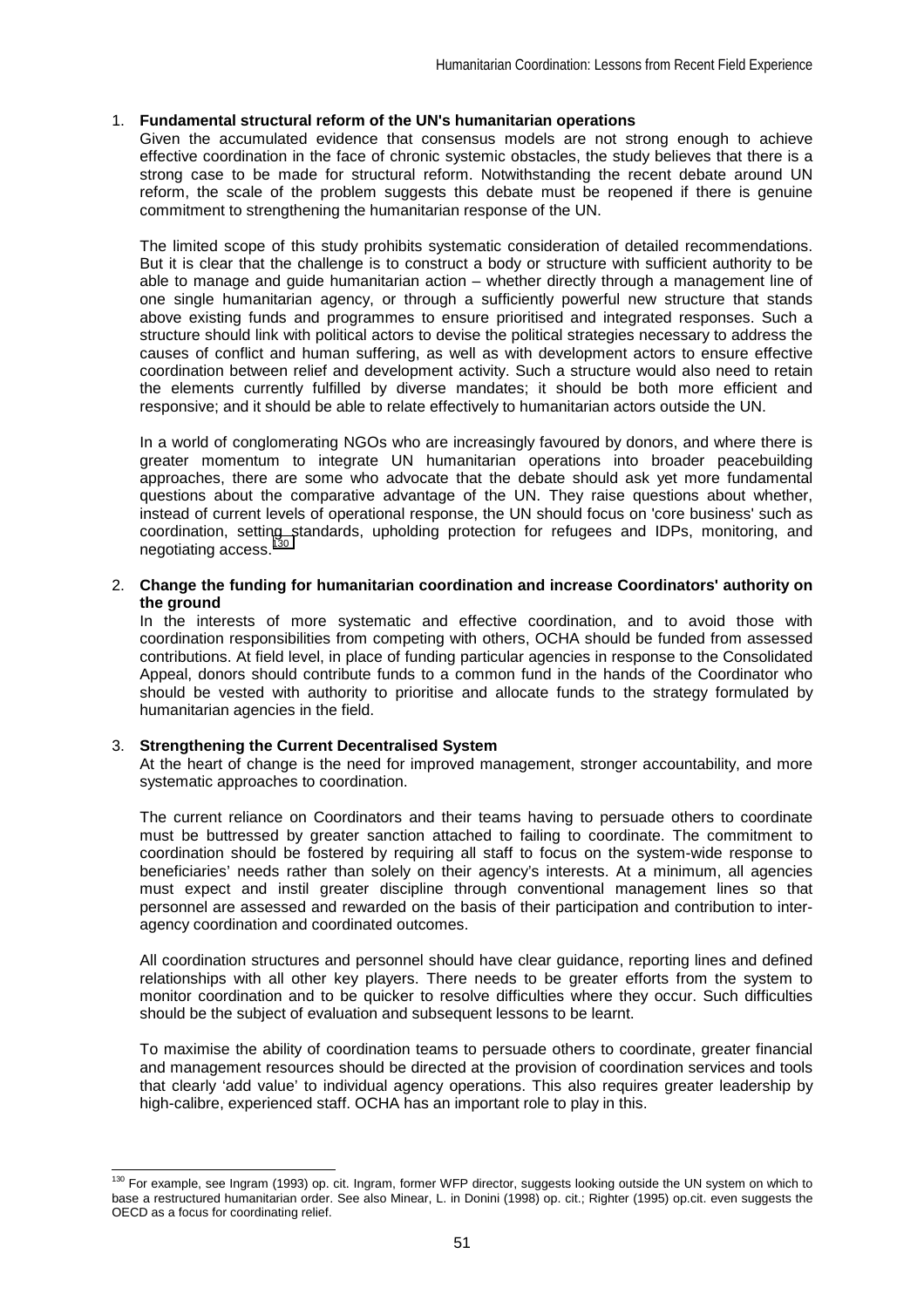# **8.3 The Role of UN Member States and Donors**

Effecting any of these options requires action from several quarters. To reiterate: **any change – whether that of enduring systemic change or maximising the effectiveness of the current system – requires changes in the behaviour of Member States and donors.**

Overall, if Member States and donors want better humanitarian coordination, they must be prepared to fund coordination costs and to place their expectations only where mandated responsibilities lie. Funding coordination from assessed contributions is a vital part of this, as is establishing a fund for the ERC to pay Humanitarian Coordinators.

Among the measures to maximise the effect of the current system, donors should support the development and agreement of indicators to assess coordination and its impact as well as the contribution of agencies to it as a criterion for funding. Performance appraisal systems that assess staff on the basis of their commitment to coordination in addition to the willingness of agencies to second competent staff could be among these indicators. Donors should apply greater pressure to UN humanitarian agencies and NGOs to support and respect the role of OCHA, as well as strengthen OCHA to work for the benefit of the humanitarian response rather than its own agency profile. Donors can strengthen their coordination within and among themselves and demonstrate more consistent support to coordination through their funding and their presence on the legislative bodies of organisations (whether the UNSC, UNGA, or Executive Boards).

As well as increasing levels of humanitarian aid to ensure impartial response to all those in need, donors should provide increased resources for efforts aimed at strengthening coordination such as monitoring, appraisal, assessment and shared training. Donors should also contribute to common funds, whether small additional funds for Humanitarian Coordinators to fill gaps in the response or, more radically, a fund to receive all contributions to the CAP. Both measures should be accompanied by donor support for the Coordinator to undertake prioritisation in place of donor earmarking.

## **8.4 The Role of the Secretary-General**

The Secretary-General has a vital role in strengthening commitment to coordination and coordinated outcomes. He can lend the full weight of his authority to the ERC and insist that agencies respect OCHA's role. He can push for greater system-wide orientation. He can also encourage the heads of the operational agencies to second staff and establish rosters of those available, urge them to support the creation of common funds for management by the Coordinator – whether for filling gaps in response, or more radically, to receive all funds for the CAP – and require that they strengthen the requirement of their staff to contribute to coordinated outcomes by including this in performance appraisals.

The Secretary-General also has a critical role to play in reducing the adhocracy that currently blights coordination, for instance by ensuring the implementation of the Brahimi report's recommendations that SRSGs, Force Commanders, Resident Coordinators and Humanitarian Coordinators all have clear guidance, reporting lines and relationships with all other key players. (The reservations regarding other aspects of the report have been outlined above.)

Finally, the Secretary-General has important responsibilities to advocate that humanitarian action retains its independence from political and military strategies of the UN and Member States. For this to be effective, it requires clear points of contact and information exchange between political or humanitarian players. The Secretary-General must quash resistance to this in DPA and DPKO.

## **8.5 Consolidated Recommendations to the ERC, OCHA and the IASC**

The following recommendations combine those elaborated in the text with additional recommendations based on the study's conclusions. These are among the measures that should be well within the grasp of a UN system serious about the effective coordination of action to protect the rights of human beings to protection and assistance.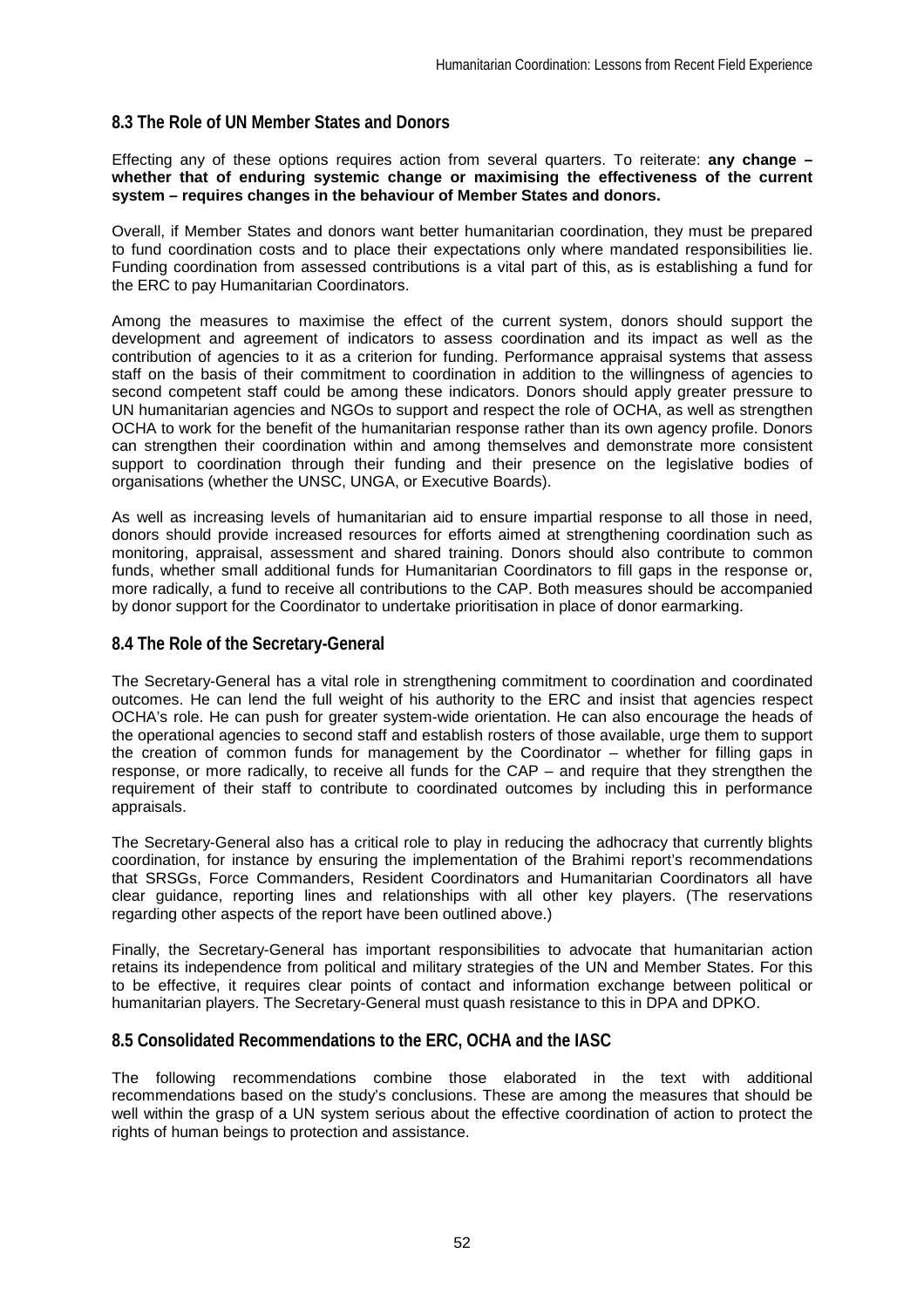### **8.5.1 Recommendations to the ERC and OCHA**

OCHA's Change Management Report presents a raft of recommendations to address some of OCHA's weaknesses. This report recommends the following priorities:

- 1. OCHA, in close discussion with IASC members, should draw together the lessons from this study as well as its current proposals for field coordination into a package of coordination services and tools, along with the prototype office structures and staff competencies associated with providing them. This can then be used as a menu of options on offer for all Coordinators. This should be presented to the IASC for agreement with an associated action plan, including a training programme, to ensure that OCHA can provide quality coordination services.
- 2. The ERC has a vital role to play in proactive monitoring of the conduct of coordination, particularly at the start of new emergencies, and reporting back to the IASC and to the Secretary-General. The ERC may need an enhanced monitoring and evaluation capacity that reports directly to him/her, using inter alia, indicators as recommended in recommendation A3 below.
- 3. OCHA should further strengthen the CAP as an inter-agency analysis and strategy-setting process, including working with UN Country Teams to provide analysis tools and facilitation for the process. The involvement in the analytical process of NGOs, the Red Cross Movement and UN political and military actors and analysts should be actively sought.
- 4. The ERC has a vital role to play in robust advocacy both within the Secretariat and with UN Member States – on the principles, role and limits of humanitarian action, and the political action required to uphold the right to humanitarian assistance and protection. ECHA and ECPS are important fora for advocacy on the nature, challenges and limits to humanitarian action; the ERC can also press for action in the political, diplomatic and peacekeeping sphere. It will be important to strategise with other humanitarians about how to push this advocacy agenda and to boost the sense that OCHA is able to represent humanitarian actors within the UN Secretariat debates and decisions. The IASC – given its broad membership – is the obvious forum for such strategising.

#### **8.5.2 Recommendations to the Inter-Agency Standing Committee**

It is recommended that the IASC review the findings of this study and formulate an action plan for follow up. Among the measures that should be included are the following:

## **A. Appraisal**

- 1. The UN members of the IASC should review and revise existing performance appraisal schemes for all staff. These should include criteria to measure demonstrated contribution to inter-agency coordination and coordinated outcomes. Particular incentives should be attached to secondments to inter-agency efforts.
- 2. The UN members of the IASC should establish an inter-agency working group to compare and harmonise performance appraisal schemes and the rewards and sanctions associated with contributing to coordination or thwarting it.
- 3. The IASC should agree performance appraisal criteria and a regular appraisal process for Humanitarian Coordinators. This should include indicators for behaviour or action that would trigger a process of review leading to removal from the position.
- 4. The IASC should work with donors to identify indicators of coordination and coordinated outcomes as the basis for funding decisions. Performance appraisal systems that assess staff on the basis of their commitment to coordination, and the willingness of agencies to second competent staff, should be among these indicators.

## **B. Recruitment of Coordination Staff**

- 1. The IASC should intensify its efforts to work with the UNDG and OCHA to agree the competencies and selection processes for Resident and Humanitarian Coordinators. This should include agreement of where skills for Humanitarian Coordinators might differ from or clash with those expected of Resident Coordinators.
- 2. All IASC member agencies should intensify efforts to establish an inter-agency roster of coordination staff that indicates staff skills and availability. They should do this by undertaking a thorough process of identifying individuals with aptitude for coordination positions – whether as Humanitarian Coordinators or support staff – including those with potential but who may require training.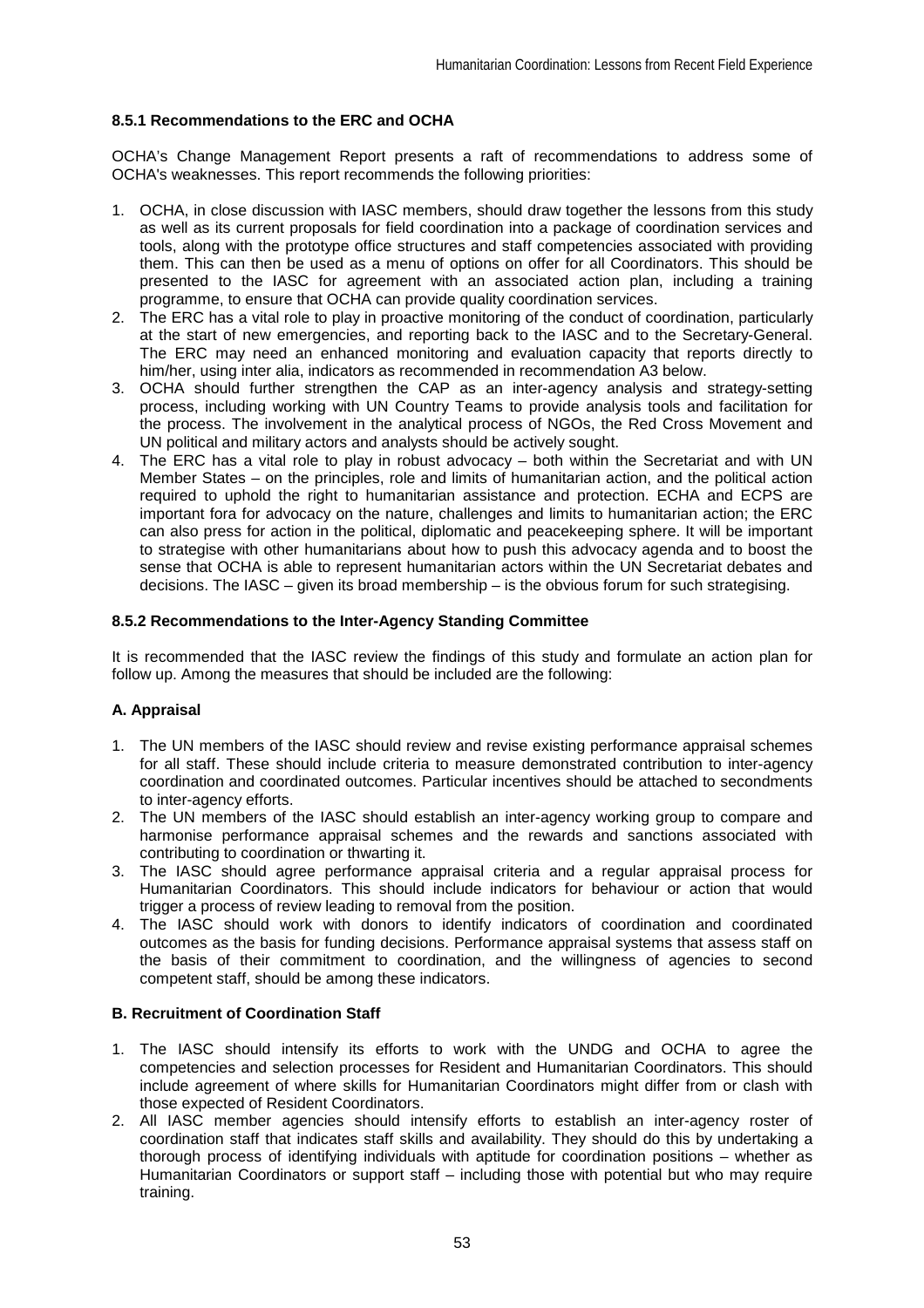3. The IASC should explore with non-UN members the potential for extended secondments of NGO personnel as Coordinators and support staff. This would require the agreement of potential training needs necessary for non-UN staff to work for the UN.

### **C. Induction Processes**

- 1. The IASC should form an inter-agency working group on induction processes to compare current guidance and information provided to new staff. On the basis of this review, this group should develop a series of training materials and processes for generic guidance to help staff anticipate and overcome challenges. This would be provided to all staff going to the field, or as refresher courses for existing staff. Such materials should include information on mandates, activities and competencies of all IASC members, humanitarian principles, Sphere standards, impact indicators, and security, as agreed by the IASC. This could constitute a common UN humanitarian handbook.
- 2. The IASC should agree that one of the aspects of the coordination package provided by OCHA should include providing induction guidance tailored to the specific context to offer as a service to incoming staff of all humanitarian agencies. This could also have an additional benefit of encouraging staff to deepen their understanding and their political, economic and social analysis that is essential to effective humanitarian response.
- 3. All IASC members should commit themselves to making handovers between staff more systematic by including them in all job descriptions as a corporate requirement of all departing staff. At headquarters, management should be improved to increase the number of handovers that take place.

## **D. Monitoring**

- 1. The IASC should agree a process to evaluate field coordination at regular intervals in order to increase both its responsiveness and ability to resolve problems. This could include a) regular reporting against agreed benchmarks to the IASC by IASC members in the field, and b) a process of small inter-agency teams travelling to the field to carry out agreed systematic assessments before reporting back to the IASC.
- 2. An assessment of the contribution of agencies to coordination and coordinated outcomes should be part of the process of the mid-term CAP review. This could include agency self-assessment against agreed criteria, potentially backed up by independent evaluation.

## **E. Reporting Lines and Accountability**

- 1. The IASC should agree the relationship, reporting lines and accountability of all those involved in coordination, in particular between the head of the OCHA field coordination unit and the Humanitarian Coordinator.
- 2. The IASC should agree who will deputise for the Humanitarian Coordinator in all instances, including a protocol for further contingency arrangements should it be necessary to further deputise for the deputy. This should exclude those with responsibilities for operational programmes where there are alternatives. This makes a strong case for the head of OCHA offices being appointed as the Deputy Humanitarian Coordinator.

## **F. Country and Regional Structures**

- 1. IASC members should agree to replicate the IASC at the field level in all instances.
- 2. IASC members should adopt the same designations of what constitutes a region as a first step to facilitate regional coordination, and should work towards having any regional structures colocated with those of other agencies.
- 3. IASC members should instigate more systematic consultation and communication with coordination teams in the field.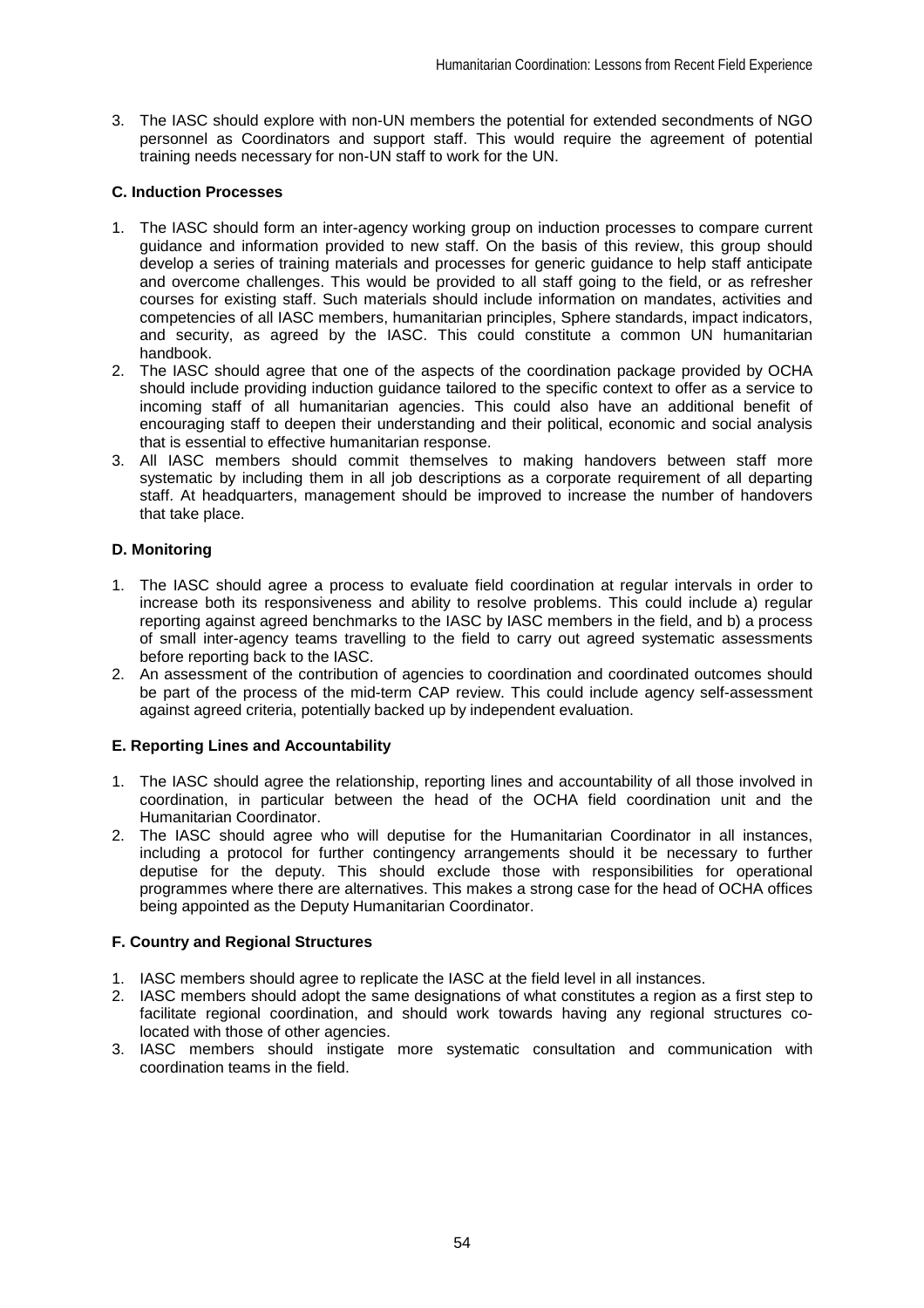### **G. Advocacy**

- 1. The IASC should form an advocacy working group to agree a broad framework for advocacy strategies towards UN Member States, donors, belligerent groups, and other parts of the UN including DPA, DPKO and the Office of the Secretary-General and the Deputy Secretary-General, at headquarters, country and local level. This would include responsibilities for the ERC and IASC members at headquarters and in the field. It is vital that UN agencies continue robust advocacy with donors on their obligations to respect the humanitarian principles of universality and impartiality.
- 2. All IASC members should collaborate with OCHA in pressing UN Member States to fund coordination – both OCHA and Humanitarian Coordinators – from assessed contributions.

### **H. Systemisation**

- 1. The IASC should agree a package of coordination services and likely accompanying structures to be prepared by OCHA as the basis for coordination structures in country as standard operating procedure for OCHA. This should include agreement on the potential value of OCHA having a presence in the field at sub-office level to provide effective coordination support.
- 2. The IASC should make clear specifications on these coordination structures, the required competencies and the reporting relationships as part of all decisions on coordination options considered by the UN and the rest of the IASC.
- 3. The IASC should agree a matrix of MoUs to be negotiated to complement existing MoUs.

**I. On the CAP**, all IASC members should work with OCHA to:

- 1. Strengthen the CAP as a valuable opportunity for inter-agency analysis and strategy setting, including both operational response and advocacy strategies.
- 2. Require Coordinators to actively seek the involvement of NGOs and the Red Cross Movement in the analysis process, if not the fundraising strategy.
- 3. Improve the accuracy and transparency of the CAP's assessment of target beneficiaries to increase its use as an advocacy tool. This will help in assessing and comparing international responses to humanitarian need.
- 4. Give a stronger remit to Coordinators to facilitate prioritised, integrated strategies to respond to humanitarian need.
- 5. Under effective and accountable Coordinators in an improved system of coordination, donors should be required to place their responses to Consolidated Appeals in a single country fund – rather than funding individual agency activities – in the hands of a Coordinator.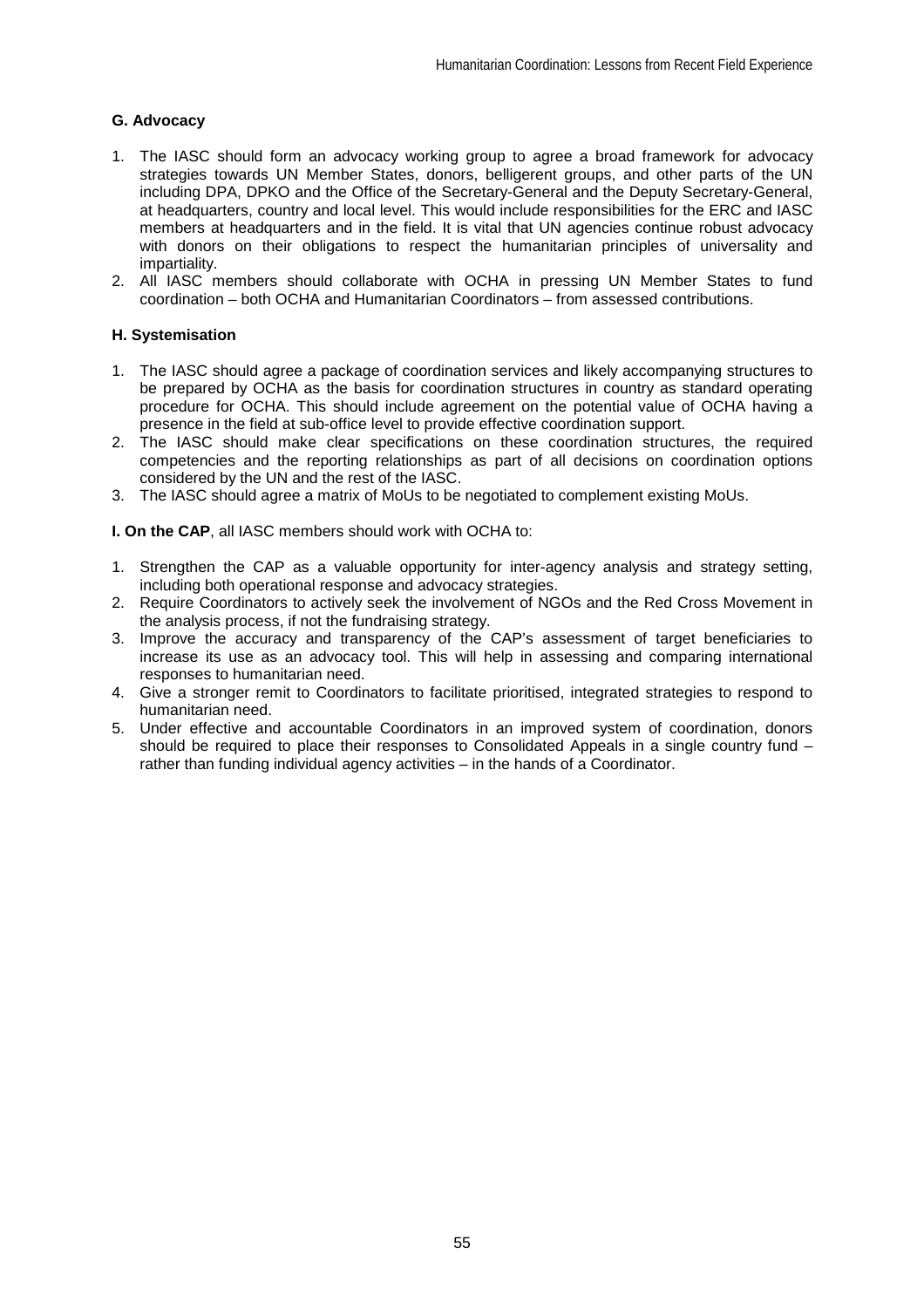# **ANNEXE 1: TERMS OF REFERENCE**

### **Terms of Reference for a Study**

#### **Humanitarian Coordination**

#### **Lessons from Recent Field Experience**

#### **Background**

1. The need to coordinate humanitarian assistance in places of armed conflict has long been recognised within the United Nations. The decentralised nature of the UN system, consisting of a number of different programmes and specialised agencies mandated to respond to situations of humanitarian need has made 'coordination' a declared aim of successive Secretaries-General. As the UN found itself (during the 1980s) increasingly obliged to offer humanitarian assistance in situations of internal armed conflict, a 'lead agency' was sometimes appointed from amongst the principal humanitarian agencies, while in other situations special ad hoc coordination bodies were established, such as UNOCA for Afghanistan in 1988 and OEOA for the Horn of Africa. In response to a growing concern that such ad hoc arrangements were not fully satisfactory, the General Assembly, in December 1991, adopted Resolution 46/182, which created the Inter-agency Standing Committee and the post of Emergency Relief Coordinator (ERC), with the goal of improving the efficiency and effectiveness of the UN's humanitarian operations in the field. In 1992 the Secretary-General established the Department of Humanitarian Affairs (DHA), with the ERC serving also as Under-Secretary-General for Humanitarian Affairs.

2. In 1994, the IASC approved the terms of reference for Humanitarian Coordinators who would 'upon the occurrence of a complex emergency in a country' be appointed by the Emergency Relief Coordinator on behalf of the Secretary General and would be the senior UN official on the ground in charge of 'coordinating' international humanitarian assistance. It was agreed that the UN Resident Coordinator serving in the affected country would 'normally' become the Humanitarian Coordinator. However, two other possibilities were also foreseen, that a Humanitarian Coordinator might be appointed separately from the Resident Coordinator (or in a situation in which there was no Resident Coordinator), or that a 'lead agency' might be designated, whose local Director would exercise the functions of Humanitarian Coordinator. As part of the Secretary-General's reform programme of 1997, the Office for the Coordination of Humanitarian Affairs (OCHA) replaced DHA. In 1998 the UNDP Administrator and the ERC wrote jointly to all Resident Coordinators reminding them that in situations where they found themselves leading the UN's response to a natural disaster, they were responsible directly to the ERC.

3. Today, in most places of armed conflict where the UN has some presence, there is a Humanitarian Coordinator, who is also the Resident Coordinator, reporting to the ERC. The 'lead agency model' however, is also sometimes still employed, most recently in Bosnia-Herzegovina and in Kosovo. In both Kosovo and East Timor, where the UN has formed an interim administration, a 'Humanitarian Pillar' has been part of an 'integrated' peacekeeping operation.

4. A number of inter-related processes are underway, which underline the need to sharpen thinking on UN humanitarian coordination. The first is the continuing debate on whether it is possible to identify more clearly the criteria which should be applied in selecting one or other of the three 'models' of humanitarian coordination. This debate was most recently reinvigorated by the intervention of the US Permanent Representative to the UN in several fora, and his request to the Secretary General to employ the 'lead agency model' more frequently.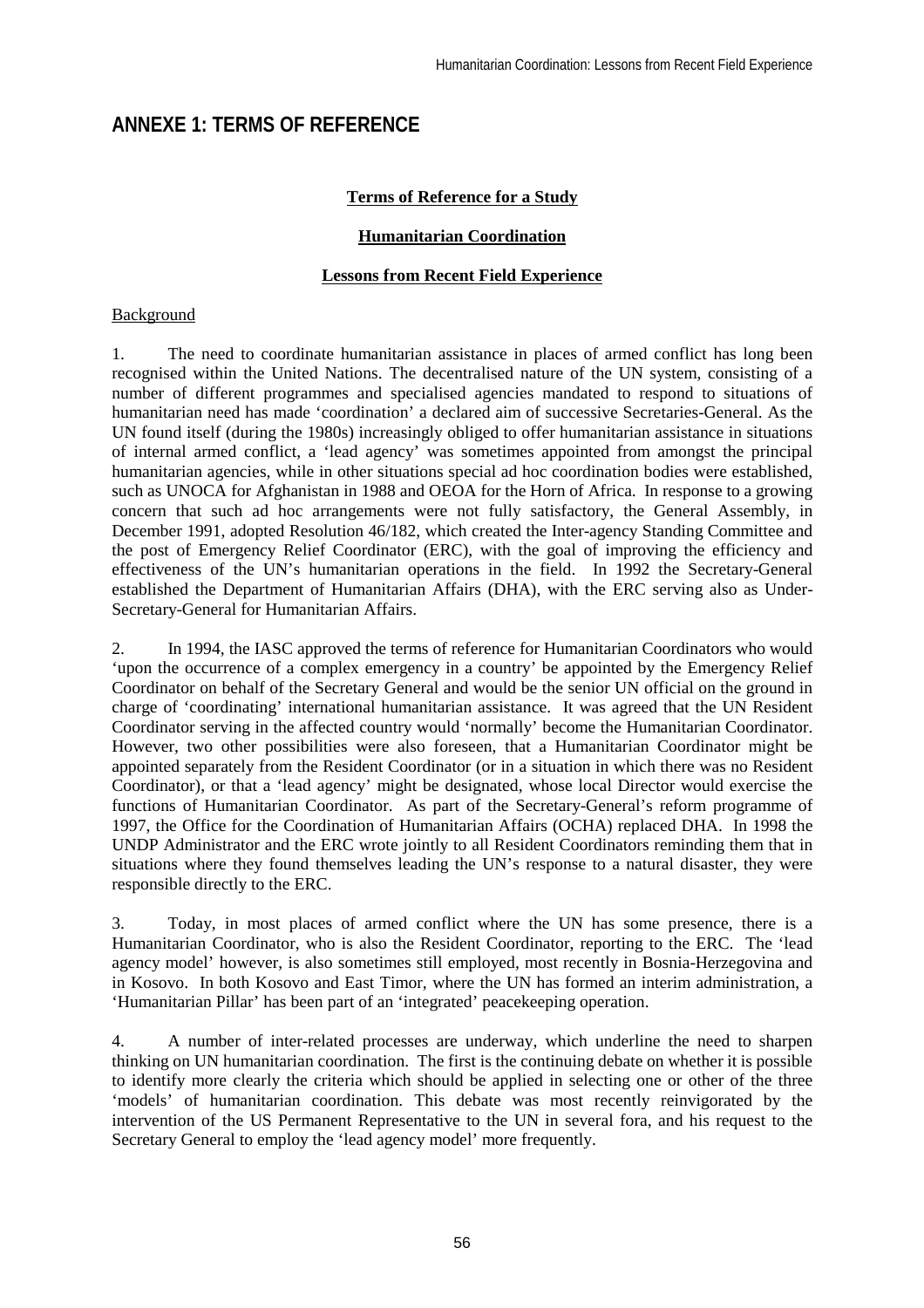5. Secondly, the Secretary General's Panel on Peace Operations recently submitted its report with specific recommendations for Secretariat reform, to which the Secretary-General has responded outlining his initial plans for implementation. By dealing almost exclusively with the need to strengthen the mandating, planning, and management of peace-keeping operations, the Panel's recommendations did not address the question of the appropriate relationship between peace-keeping and humanitarian operations of the UN system. Nor did they examine the implications for humanitarian organizations of the new peace-keeping doctrine which they propose. This will need to be developed separately at UN system-wide level.

6. Thirdly, work has recently been completed within the Secretariat (in the form of a Note of Guidance<sup>1</sup>) to clarify and make more effective the relationship between the various senior officials deployed to the field, including the Secretary General's representatives, the Humanitarian Coordinators and the Resident Coordinators. This work has run parallel to work in the IASC to clarify the role of Humanitarian Coordinators in relation to Internally Displaced Persons  $(IDPs)^{2}$ . Work has also recently been completed in the Executive Committee on Humanitarian Affairs (ECHA) on the allocation of responsibilities within the UN system for different aspects of demobilization programmes<sup>3</sup>.

7. Finally, there are the innovative or at least new and different schemes which have been tried in recent months, related to humanitarian coordination, which deserve study. These include the experiences of humanitarian coordination in Kosovo and East Timor and OCHA's work to establish or strengthen its local offices or units to assist in coordination in a number of other countries.

## The Need

8. The need is for a study, which will assist the Emergency Relief Coordinator and the Inter-Agency Standing Committee to draw lessons from recent experiences in humanitarian coordination, with a view to better understanding the advantages and disadvantages of each coordination model in particular circumstances, leading to a clearer definition of criteria for choosing the most appropriate coordination arrangements in any given situation.

9. A number of relevant studies have been undertaken in recent years<sup>4</sup>. This study needs to take fully into account the lessons offered by previous research, while factoring in lessons from most recent field experience, all in the context of an environment affected by the Brahimi panel and recent work in ECHA, the IASC and the Secretariat. There is also a need for an up to date overview of the actual coordination arrangements currently in place.

## Scope of the Study

10. The study is therefore intended to be a resource for the Emergency Relief Coordinator and the IASC. The study should analyse, through both primary research and a review of secondary literature, the range of humanitarian coordination experiences from the field in recent years. The focus should be on helping identify practical and specific arrangements and practices which have worked the best, and those that have failed or need reform, in a way which will respond to the need defined above.

11. Given the wealth of coordination studies that already exist, the study should summarize the principal findings within the existing literature, and carry out primary research only on those cases which have yet to be comprehensively examined.

12. In examining each situation, the study will seek to identify those features of the coordination arrangements which were seen, by those involved, to have provided 'added value', as well as those which were felt not to have contributed to the effective coordination of the overall humanitarian operation. Among the issues to be examined would be the following: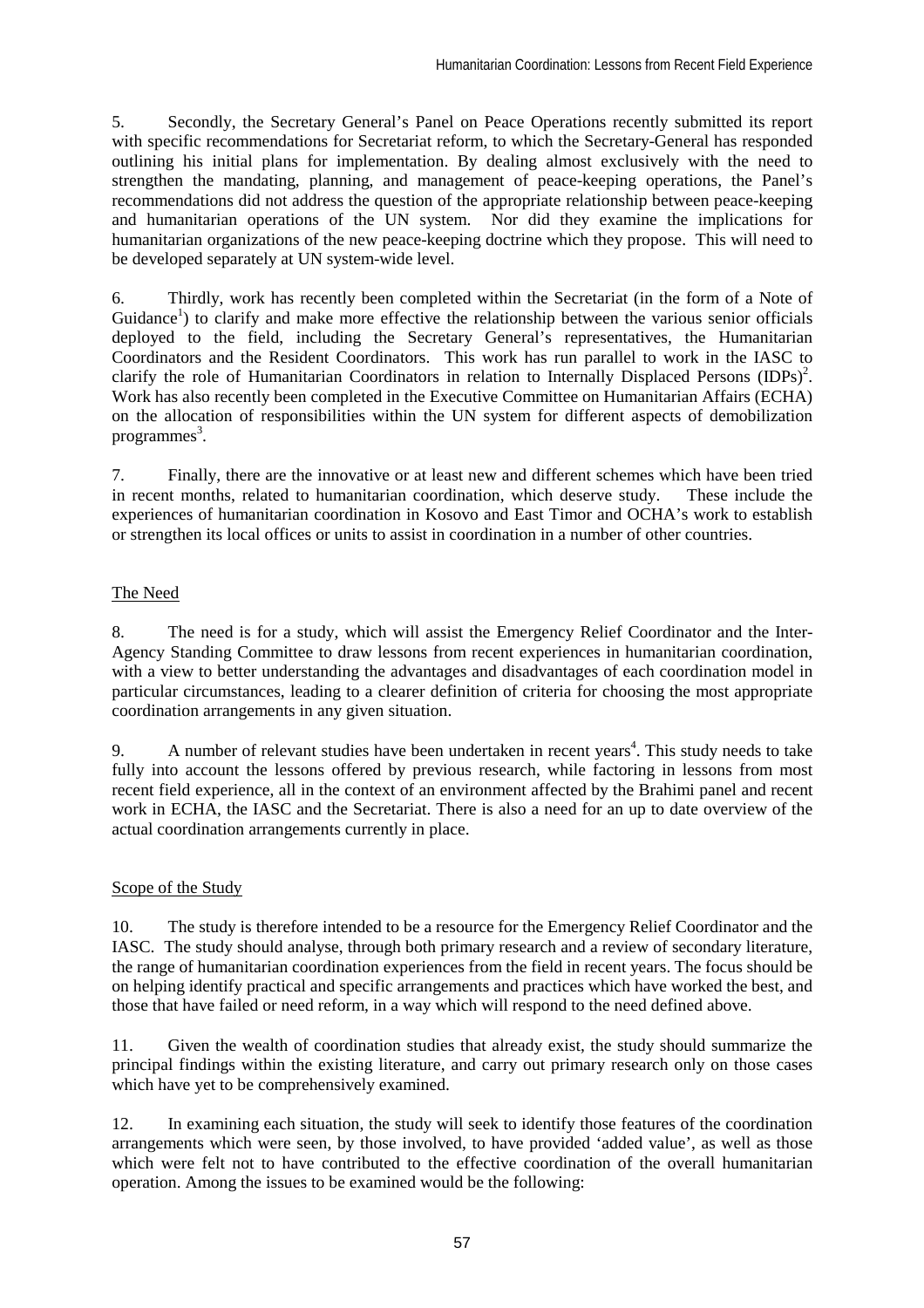- Is the CAP process perceived as an aid to effective coordination?
- Is the relationship between humanitarian, development and political/military actors seen to be coherent and mutually reinforcing?
- Is access a problem? If so, do humanitarian actors believe that current coordination arrangements ensure that the problem is being addressed as effectively as possible?
- Do all the actors feel that they have the information they need to coordinate their operations effectively with each other? How do they believe that information-sharing and information management could be improved?
- Is sectoral coordination perceived to be working well?
- Has there been any attempt to introduce strategic monitoring of the humanitarian programme?
- Is the coordination model in place perceived by humanitarian actors to be appropriate?
- 13. The study will need to be informed by:
- (a) Published studies on humanitarian coordination and related topics as well as in-house United Nations evaluations, 'lessons-learned' and other relevant policy documents
- (b) Current debates and discussions within the IASC membership and the UN Secretariat on the strengthening of humanitarian coordination, with a particular focus on recent work on the relationships between SRSGs, Resident Coordinators and Humanitarian Coordinators; and the responsibilities in relation to IDPs and DDR
- (c) The findings of the Secretary General's panel on peace operations and the implementation of the recommendations of the report
- (d) OCHA's recent internal management review and related processes
- (e) Trends in donor attitudes towards humanitarian coordination.

14. The study may look at cases throughout the entire history of UN humanitarian coordination but will focus on experiences since 1992, and will do primary research on current situations.

15. The study will not address coordination arrangements in countries afflicted by natural disasters, since these arrangements are well established and not seen to be in need of review.

16. The study will not need to be long or excessively detailed but will be comprehensive in bringing together all the various elements upon which future deliberations on humanitarian coordination arrangements may best be made.

#### Methodology

17. The study would be undertaken by a team comprised of two independent consultants and one or more members of the OCHA policy development unit.

18. The study would draw on three primary categories of sources. The first would be extant literature on this subject, including and especially work which has looked at humanitarian coordination arrangements and experiences in specific country settings. The second source would be UN documents and interviews with as wide a range of relevant people as possible, including but not exclusively past and present humanitarian coordinators, OCHA staff, and the staff of various humanitarian agencies and NGOs. The third source would be two or three missions to the field, to examine in greater detail three ongoing humanitarian operations as mentioned above.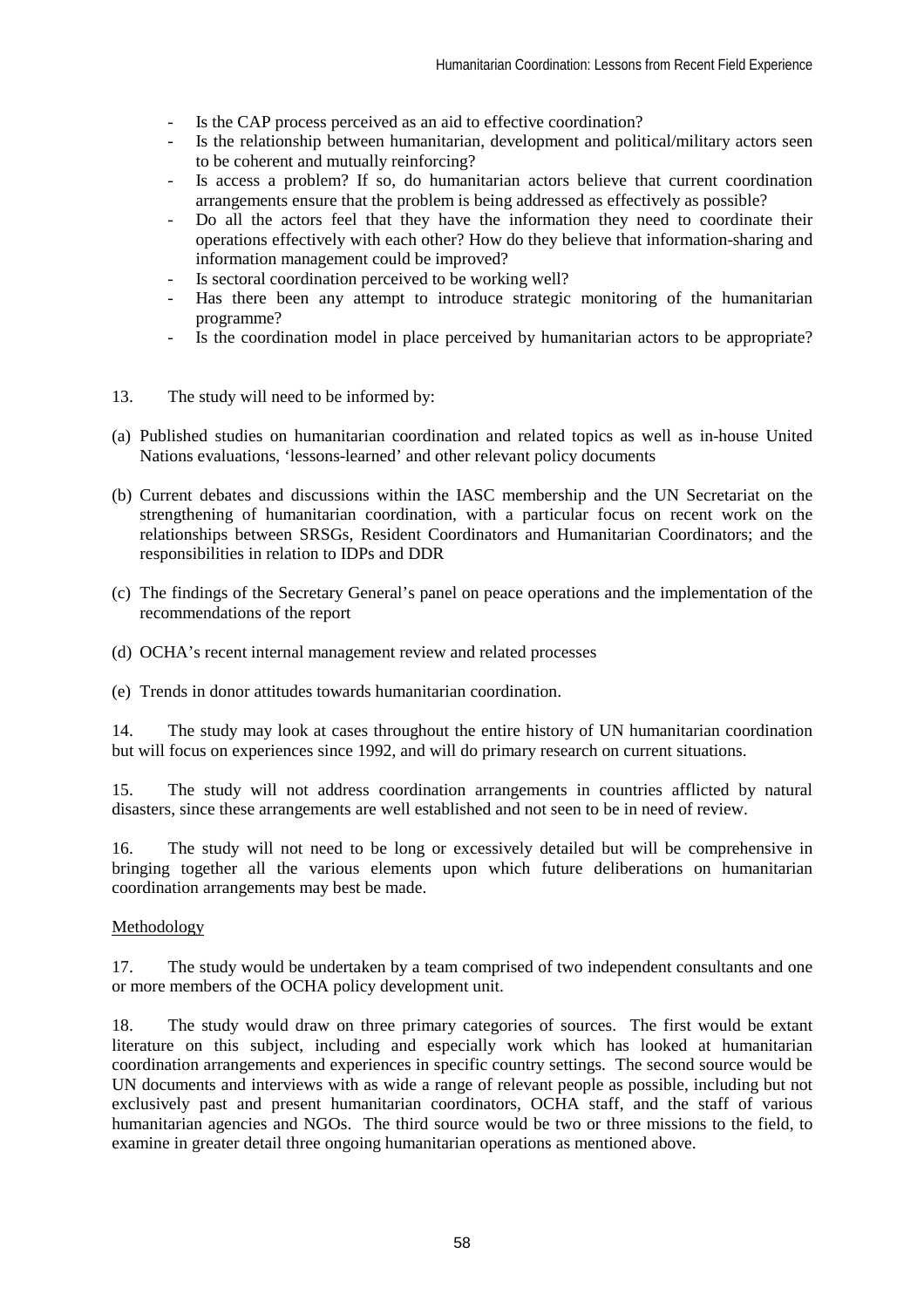19. It is expected that the research including the field missions could be concluded within 2-3 months and that the writing and editing of the paper could be done in approximately four weeks. The final paper is expected to be no more than  $15,000 - 20,000$  words.

20. An advisory group of focal points from UNDP, UNHCR, WFP, UNICEF, DPA and DPKO will be established to support the study. These focal points will be asked to facilitate the research of the study team in relation to their respective departments and agencies and will be presented with draft of the study for their comments and suggestions.

21. A peer reference group of experts on the subject will also be established to assist the study team at various stages as necessary.

### Time Frame

22. Ideally, the two outside consultants would be identified, recruited and begin work in October. The majority of field missions as well as interviews would be completed by mid-December. A draft study would be shared with OCHA as well as the advisory group by late January and a final text completed in February.

### **Footnotes**

- 1. Note of Guidance on relations between SRSGs, Resident Coordinators and Humanitarian Coordinators – 30 October 2000
- 2. IASC Policy on Protection of IDPs, Annex 2 "Supplementary Guidance on the Role of Humanitarian Coordinators", April 2000.
- 3. Report of ECHA Task Force on DDR 2000
- 4. The study will include a bibliography of recent publications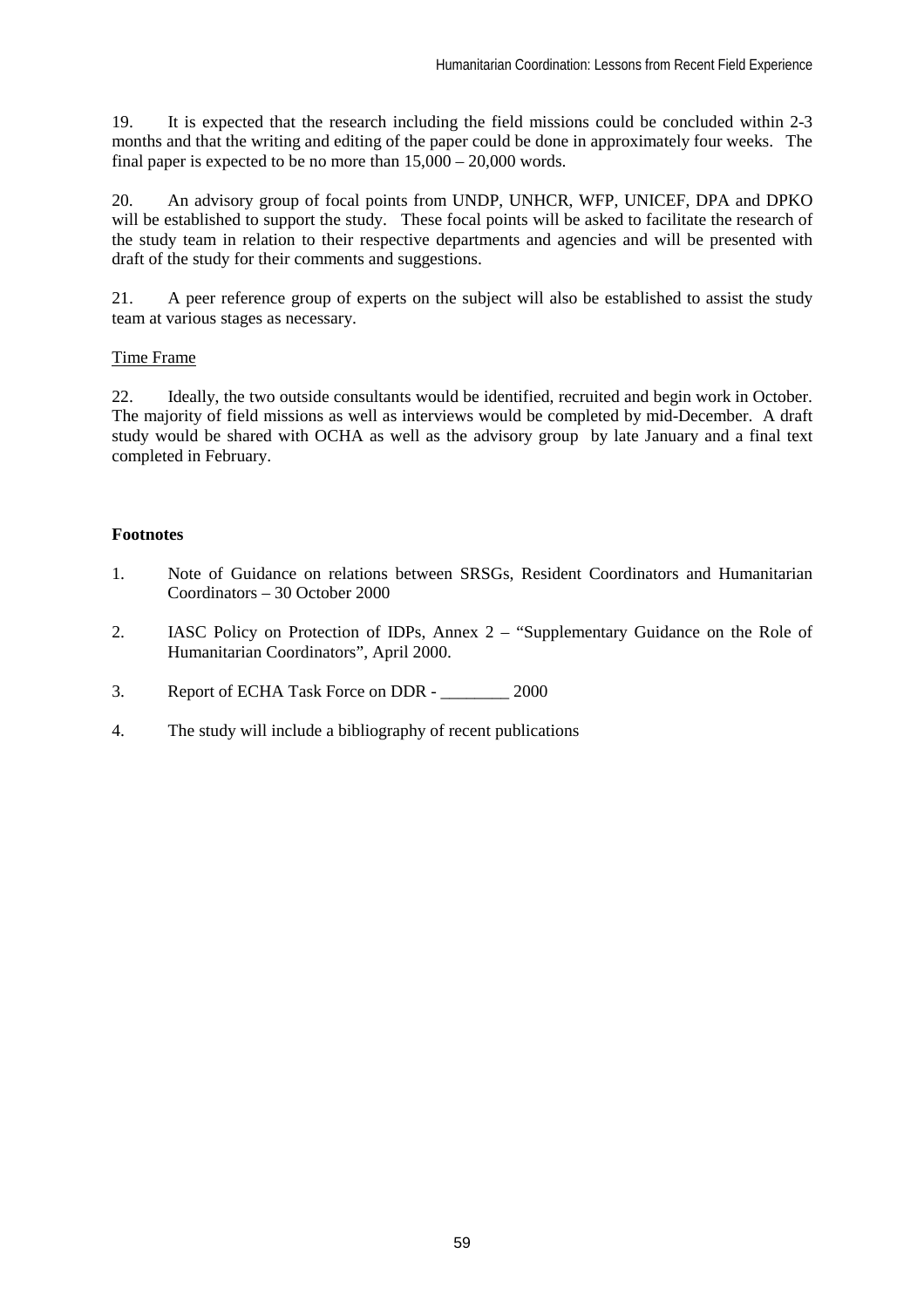# **ANNEXE 2: MATRIX OF COORDINATION ARRANGEMENTS**

This matrix provides an overview of some of the coordination arrangements in countries that have experienced humanitarian crisis. It focuses on arrangements at the national and regional level and is not a comprehensive account of all coordination arrangements in place at sectoral or sub-national levels. It includes both complex emergencies and natural disasters. It was prepared with the assistance of Sally Johnson, Sarah Routley and Karin Kronhoffer.

| Country                                                            | <b>UN Coordination Mechanisms</b>                                                                                                                                                                                                                                                                                                                                                                                                                                                                                                                                                                                                                                                                                                                                                                                                                                                    | <b>Other Country or Regional</b><br><b>Coordination Mechanisms</b>                                                                                                                                                                                                                                                                                                                                                                                                                                                                                                                                                                                                                                                                                                                                                                 | UN<br>Coordination<br>'Model'                                                                                   | UN<br><b>Political/Peace</b><br><b>Operations</b>                                                                                                                                                                                                                       |
|--------------------------------------------------------------------|--------------------------------------------------------------------------------------------------------------------------------------------------------------------------------------------------------------------------------------------------------------------------------------------------------------------------------------------------------------------------------------------------------------------------------------------------------------------------------------------------------------------------------------------------------------------------------------------------------------------------------------------------------------------------------------------------------------------------------------------------------------------------------------------------------------------------------------------------------------------------------------|------------------------------------------------------------------------------------------------------------------------------------------------------------------------------------------------------------------------------------------------------------------------------------------------------------------------------------------------------------------------------------------------------------------------------------------------------------------------------------------------------------------------------------------------------------------------------------------------------------------------------------------------------------------------------------------------------------------------------------------------------------------------------------------------------------------------------------|-----------------------------------------------------------------------------------------------------------------|-------------------------------------------------------------------------------------------------------------------------------------------------------------------------------------------------------------------------------------------------------------------------|
| Afghanistan                                                        | Resident/Humanitarian Coordinator (R/HC) is<br>also UNDP Resident Representative (RR).<br>The Administrative Committee on Coordination<br>(ACC), chaired by Secretary-General in 1997<br>decided to test a holistic approach, which led to<br>the development of the Strategic Framework.<br>This attempts to bring together the assistance,<br>human rights and peacebuilding components of<br>the UN's work in Afghanistan.<br>OCHA serves as the secretariat to the<br>Afghanistan Programming Body, which is a joint<br>forum for UN, NGO and donor representatives.<br>The UN Coordination of Assistance to<br>Afghanistan (UNOCHA) acts on behalf of the<br>Emergency Response Coordinator (ERC) and<br>operates under the authority of the R/HC to<br>coordinate responses to crisis in the country.<br>UN Regional Coordination Officers act as field<br>based coordinators. | The Afghanistan Programming Board (APB)<br>established in 1998, comprising UN agencies,<br>NGOs and donors and has overall responsible<br>for Common Programming.<br>The Afghan Support Group (ASG) comprising<br>international donors.<br>The Agency Coordination Body For Afghan<br>$\overline{\phantom{a}}$<br>Relief (ACBAR) established in 1988 comprising<br>international and local NGOs coordinating<br>through regional and sectoral sub-committees.<br>Afghan NGOs Coordination Bureau (ANCB)<br>established in 1991 comprising local NGOs<br>British Agencies Afghanistan Group (BAAG)<br>comprising British NGOs.<br>Islamic Coordination Council (ICC) comprising<br>local and international NGOs.<br>Southern / Western Afghanistan and Baluchistan<br>Association for Coordination (SWABAC)<br>established in 1988. | Current:<br>R/HC<br>is also the<br><b>UNDP RR</b>                                                               | <b>UN Special</b><br><b>Mission For</b><br>Afghanistan<br>(UNSMA) is<br>tasked with<br>finding a<br>peaceful political<br>solution.<br>SRSG is also<br>Head of UNSMA<br><b>UNOCHA</b> is<br>responsible for<br>mine action<br>programmes.                               |
| Angola                                                             | R/HC<br>$\overline{a}$<br>In 2000, while the Ministry of Social Affairs and<br>Reintegration is the main counterpart and<br>coordinates humanitarian activities, the<br>Humanitarian Assistance Coordination Unit<br>(UCAH) coordinates the international response.<br>- OCHA Field Office<br>Past:<br>UCAH established by DHA in 1993 to support<br>the SRSG who was given the mandate to<br>coordinate humanitarian activities.<br>WFP staff member seconded to DHA to become<br>director of UCAH and later became UNDP<br>RR/RC in 1994 until 1995.<br>UCAH Demobilisation and Reintegration Office<br>$\overline{\phantom{a}}$<br>(UCAH-DRO) established in 1994 following a<br>period of peace.                                                                                                                                                                                 | The Angola Humanitarian Coordination Group<br>÷,<br>(HCG) was established in 1995 to follow up<br>humanitarian initiatives taken in connection with<br>the 1994 Lusaka Protocols, and was headed by<br>the Minister of Social Affairs, Relief and<br>Reintegration and the UCAH Director. The group<br>included Angolan government ministries, UNITA,<br>UNHCR, UNICEF, WFP, with observer status<br>granted to some donors, NGOs and ICRC.                                                                                                                                                                                                                                                                                                                                                                                        | Current:<br>R/HC<br>Past:<br><b>UCAH</b> director<br>was the RR and<br>RC after 1994                            | Current:<br>UN Office in<br>Angola (UNOA)<br>SRSG is also<br>Head of UN<br>Office<br>Past:<br>UN Angola<br>Verification<br>Missions I-III<br>(UNAVEM)<br>January 1989 -<br>June 1997<br>Mission of<br>Observers in<br>Angola<br>(MONUA) June<br>1997 - February<br>1999 |
| Armenia                                                            | RC<br>$\overline{\phantom{a}}$                                                                                                                                                                                                                                                                                                                                                                                                                                                                                                                                                                                                                                                                                                                                                                                                                                                       |                                                                                                                                                                                                                                                                                                                                                                                                                                                                                                                                                                                                                                                                                                                                                                                                                                    | RC<br>$\overline{\phantom{a}}$                                                                                  |                                                                                                                                                                                                                                                                         |
| Azerbaijan                                                         | <b>RC</b><br>$\sim$                                                                                                                                                                                                                                                                                                                                                                                                                                                                                                                                                                                                                                                                                                                                                                                                                                                                  |                                                                                                                                                                                                                                                                                                                                                                                                                                                                                                                                                                                                                                                                                                                                                                                                                                    | <b>RC</b><br>$\overline{\phantom{a}}$                                                                           |                                                                                                                                                                                                                                                                         |
| Federal<br>Republic of<br>Yugoslavia<br>(except<br>Kosovo)         | H <sub>C</sub><br>$\sim$<br>- OCHA Field Office (whose Head is Deputy HC)                                                                                                                                                                                                                                                                                                                                                                                                                                                                                                                                                                                                                                                                                                                                                                                                            | Stability Pact for Southeastern Europe<br>Balkans Operational Agencies Coordination<br>$\overline{a}$<br>(BOAC) meetings                                                                                                                                                                                                                                                                                                                                                                                                                                                                                                                                                                                                                                                                                                           | H <sub>C</sub><br>is also UNICEF<br>Regional<br>Director                                                        |                                                                                                                                                                                                                                                                         |
| Federal<br>Republic of<br>Yugoslavia -<br>Kosovo<br><b>Burundi</b> | HC<br>÷.<br>OCHA Field Office (whose Head is Deputy HC)<br>UN Development Coordinator<br>- UNDAC support module in 1999<br>R/HC                                                                                                                                                                                                                                                                                                                                                                                                                                                                                                                                                                                                                                                                                                                                                      | Current:<br>Kosovo Transitional Civilian Administration<br>Office of Regional Coordinator for the UN in the<br>$\overline{a}$<br>Balkans was established in May 1999 to<br>coordinate all UN activities.<br>NGO coordination Humanitarian Community<br>Information Centre, part of the EMG<br>EU Stability Pact (and UNHCR-led<br>Humanitarian Issues Working Group affiliated to<br><b>EU Stability Pact</b><br>Past:<br>In Albania, an Emergency Management Group<br>(EMG) was led by the Government.<br>OCHA staff were part of an Inter-Agency<br>Coordination Unit (IACU) within UNHCR in<br>Kosovo, which operated until August 1999 when<br>its resources and responsibilities were<br>transferred to the Office of the Deputy SRSG.                                                                                        | Current:<br>HC<br>Is also UNHCR<br>Special Envoy<br>for FRY<br>Past:<br><b>UNHCR</b> was<br>lead agency<br>R/HC | Current:<br>UN Mission in<br>Kosovo<br>(UNMIK) since<br>June 1999<br>SRSG is also<br><b>Head of UNMIK</b><br><b>UN Office</b>                                                                                                                                           |
|                                                                    | <b>OCHA Field Office</b><br>OCHA created a Common Framework of<br>÷,<br>Reference composed of UN, NGO and<br>government ministry representatives to discuss<br>common interests and issues in 1999.                                                                                                                                                                                                                                                                                                                                                                                                                                                                                                                                                                                                                                                                                  |                                                                                                                                                                                                                                                                                                                                                                                                                                                                                                                                                                                                                                                                                                                                                                                                                                    | UNDP RR is the<br>НC                                                                                            | Burundi (UNOB)<br>SRSG is also<br>Head of UNOB                                                                                                                                                                                                                          |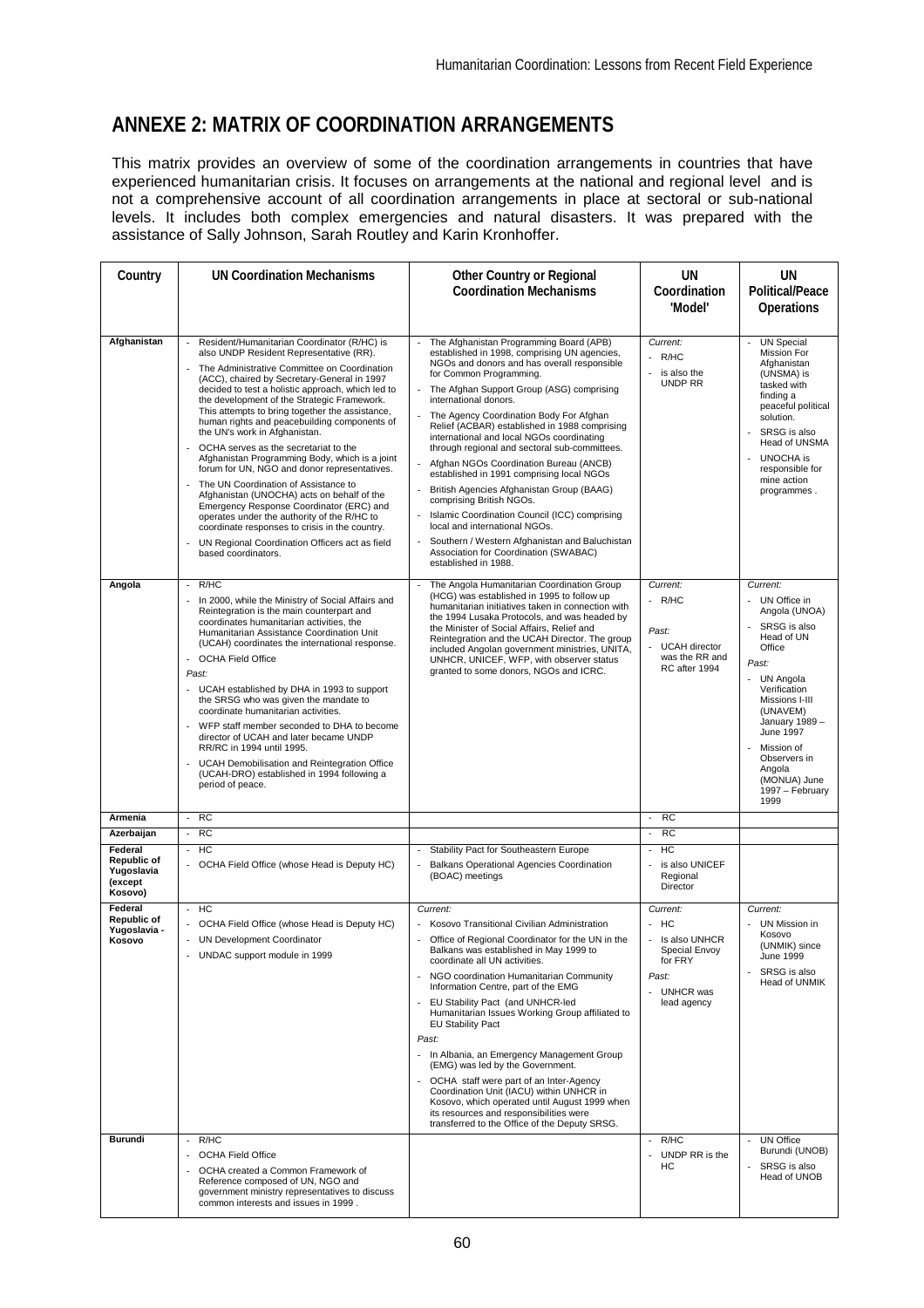| Country                                               | <b>UN Coordination Mechanisms</b>                                                                                                                                                                                                                                                                                                                                                                                                         | <b>Other Country or Regional</b><br><b>Coordination Mechanisms</b>                                                                                                                                                                                                                                                                                                                                                                 | <b>UN</b><br>Coordination<br>'Model'                                                                       | <b>UN</b><br><b>Political/Peace</b><br><b>Operations</b>                                                                                |
|-------------------------------------------------------|-------------------------------------------------------------------------------------------------------------------------------------------------------------------------------------------------------------------------------------------------------------------------------------------------------------------------------------------------------------------------------------------------------------------------------------------|------------------------------------------------------------------------------------------------------------------------------------------------------------------------------------------------------------------------------------------------------------------------------------------------------------------------------------------------------------------------------------------------------------------------------------|------------------------------------------------------------------------------------------------------------|-----------------------------------------------------------------------------------------------------------------------------------------|
| Cambodia                                              | RC<br>$\sim$                                                                                                                                                                                                                                                                                                                                                                                                                              |                                                                                                                                                                                                                                                                                                                                                                                                                                    | <b>RC</b><br>$\overline{\phantom{a}}$                                                                      | SRSG on<br>Situation of<br>Human Rights                                                                                                 |
| Colombia                                              | RC<br>÷.<br>UNHCR is responsible for IDP-related issues<br>OCHA Humanitarian Coordination Unit (HCU)<br>was established to support UNHCR in IDP<br>activities, and to support the work of the RC, the<br>UN, NGOs and the Government.                                                                                                                                                                                                     |                                                                                                                                                                                                                                                                                                                                                                                                                                    | <b>RC</b><br>÷.                                                                                            | Special Adviser<br>to SG on<br>International<br>Assistance                                                                              |
| <b>Democratic</b><br>People's<br>Republic of<br>Korea | R/HC<br>$\sim$<br>OCHA established a Field Office in 1998 to<br>$\sim$<br>promote planning and the implementation of<br>programmes with Government counterparts<br>Food Aid Liaison Unit within WFP                                                                                                                                                                                                                                       | - NGO Funding Mechanism                                                                                                                                                                                                                                                                                                                                                                                                            | R/HC<br>is also WFP<br><b>Country Director</b>                                                             |                                                                                                                                         |
| Democratic<br>Republic of<br>Congo                    | HC<br>$\overline{\phantom{a}}$<br>Joint OCHA/UNDP Humanitarian Coordination<br>Unit (HCU)<br>Provincial Coordinators in Eastern DRC<br>OCHA Humanitarian Affairs Officers in five<br>provinces                                                                                                                                                                                                                                            | Office of the SRSG and Regional Humanitarian<br>Adviser for the Great Lakes region in Nairobi                                                                                                                                                                                                                                                                                                                                      | HC (ad interim is<br>$\overline{\phantom{a}}$<br>also UNICEF<br>rep.)                                      | UN Organization<br>Mission in the<br>DRC (MONUC)<br>from November<br>1999<br>SRSG is also<br>Head of<br><b>MONUC</b>                    |
| <b>East Timor</b>                                     | Current:<br>Deputy SRSG for Humanitarian Assistance &<br>$\overline{a}$<br>Emergency Rehabilitation (UNTAET)<br>- UN Development Coordinator<br>Past:<br>OCHA's Assistant ERC was appointed as HC to<br>lead an inter-agency team of specialists made<br>up of different IASC members and deployed<br>immediately following the crisis in order to<br>provide critical coordination services.<br>OCHA Field Coordination Unit established |                                                                                                                                                                                                                                                                                                                                                                                                                                    | HC<br>$\sim$<br>Deputy SRSG<br>for Humanitarian<br>Assistance &<br>Emergency<br>Rehabilitation<br>(UNTAET) | <b>UN Transitional</b><br>Administration in<br>East Timor<br>(UNTAET) from<br>October 1999<br>SRSG and<br>Transitional<br>Administrator |
| Ecuador                                               | RC<br>$\overline{\phantom{a}}$<br>OCHA Regional Disaster Response Adviser<br>(RDRA) -supports RCs and UNDMT/UNDAC<br>teams in South America.                                                                                                                                                                                                                                                                                              |                                                                                                                                                                                                                                                                                                                                                                                                                                    | <b>RC</b><br>$\overline{\phantom{a}}$                                                                      |                                                                                                                                         |
| Eritrea                                               | R/HC also responsible for IDPs<br>$\overline{\phantom{a}}$<br>OCHA Field Office supports the R/HC and the<br>÷,<br>Eritrean Relief and Refugee Commission in<br>coordinating the humanitarian response; it also<br>acts as secretariat for the Emergency<br>Humanitarian Needs Assessment.                                                                                                                                                | - Eritrean Relief and Reintegration Commission                                                                                                                                                                                                                                                                                                                                                                                     | R/HC<br>÷,                                                                                                 | UN Mission in<br>Ethiopia and<br>Eritrea<br>(UNMEE) since<br><b>July 2000</b><br>SRSG for<br>Eritrea/ Ethiopia                          |
| Ethiopia                                              | <b>RC</b><br>÷.<br>Emergency Unit for Ethiopia established in 1984<br>as a UNDP project, but executed by UNOPS.                                                                                                                                                                                                                                                                                                                           | OCHA Regional Humanitarian Coordinator for<br>drought in Horn of Africa (in place following<br>recommendation by WFP).<br>OCHA Liaison Office was established in 1998 in<br>collaboration with the UN DPA and the<br>Economic Commission for Africa, and acts as<br>the focal point on humanitarian issues. It liaises<br>on behalf of the Emergency Relief Coordinator<br>(ERC), with the OAU and ECA, IGAD,<br>ECOWAS, SADC etc. | <b>RC</b><br>÷.                                                                                            | UN Mission in<br>Ethiopia and<br>Eritrea<br>(UNMEE) since<br><b>July 2000</b><br>SRSG for<br>Ethiopia and<br>Eritrea                    |
| Fiji                                                  | $- RC$                                                                                                                                                                                                                                                                                                                                                                                                                                    | OCHA Regional Disaster Response Adviser -<br>support RCs and UNDMT/UNDAC teams in the<br>South Pacific                                                                                                                                                                                                                                                                                                                             | $- RC$                                                                                                     |                                                                                                                                         |
| Georgia                                               | R/HC<br>$\omega$<br><b>OCHA Field Office</b>                                                                                                                                                                                                                                                                                                                                                                                              | Georgian/Abkaz Coordinating Council was<br>initiated by the UN.                                                                                                                                                                                                                                                                                                                                                                    | R/HC<br>÷,                                                                                                 | <b>UN Observer</b><br>Mission in<br>Georgia<br>(UNOMIG) from<br>August 1993<br>SRSG is also<br><b>Head of Mission</b>                   |
| Guatemala                                             | <b>RC</b><br>$\sim$<br>- UN Disaster Management Team as back up                                                                                                                                                                                                                                                                                                                                                                           |                                                                                                                                                                                                                                                                                                                                                                                                                                    | - RC<br>is also UNDP<br><b>RR</b>                                                                          | <b>UN Verification</b><br>Mission in<br>Guatemala<br>(MINUGUA)<br>SRSG is also<br>Head of<br><b>MINUGUA</b>                             |
| Guinea<br><b>Bissau</b>                               | <b>RC</b><br>$\sim$<br>- OCHA Field Office closed in March 2000.                                                                                                                                                                                                                                                                                                                                                                          |                                                                                                                                                                                                                                                                                                                                                                                                                                    | - RC                                                                                                       |                                                                                                                                         |
| India                                                 | <b>RC</b><br>$\overline{\phantom{a}}$<br>- UN Disaster Management Team as back up                                                                                                                                                                                                                                                                                                                                                         |                                                                                                                                                                                                                                                                                                                                                                                                                                    | $- RC$<br>- is also UNDP RR                                                                                |                                                                                                                                         |
| Indonesia                                             | R/HC<br>$\sim$<br><b>OCHA Field Office</b>                                                                                                                                                                                                                                                                                                                                                                                                |                                                                                                                                                                                                                                                                                                                                                                                                                                    | $-R/HC$                                                                                                    |                                                                                                                                         |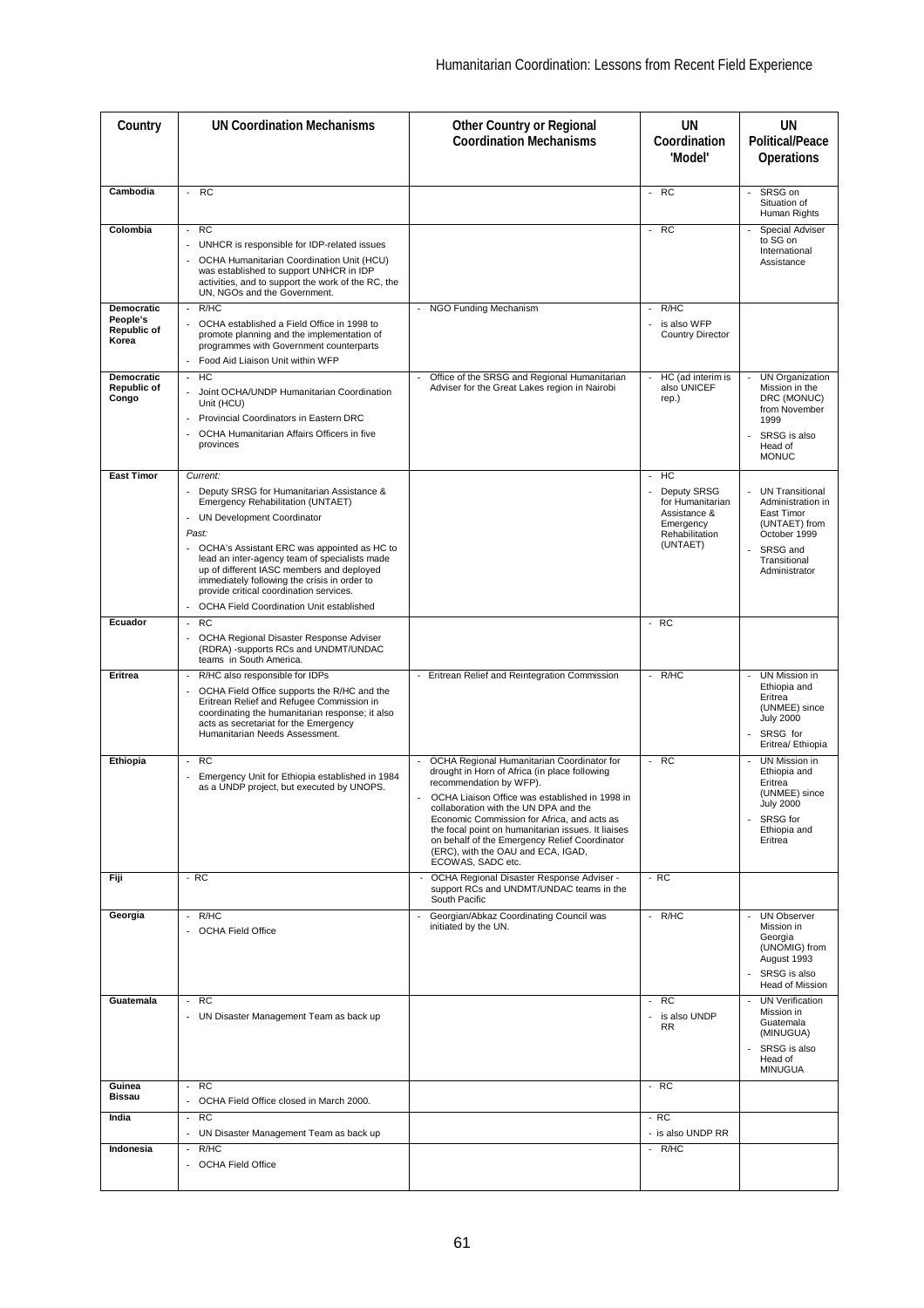| Country                                                                        | <b>UN Coordination Mechanisms</b>                                                                                                                                                                                                                                                                                                                                                                                                                                                         | <b>Other Country or Regional</b><br><b>Coordination Mechanisms</b>                                                                                                                                                                                                                                                                                              | UN<br>Coordination<br>'Model'                                                           | UN<br><b>Political/Peace</b><br><b>Operations</b>                                                                                                                               |
|--------------------------------------------------------------------------------|-------------------------------------------------------------------------------------------------------------------------------------------------------------------------------------------------------------------------------------------------------------------------------------------------------------------------------------------------------------------------------------------------------------------------------------------------------------------------------------------|-----------------------------------------------------------------------------------------------------------------------------------------------------------------------------------------------------------------------------------------------------------------------------------------------------------------------------------------------------------------|-----------------------------------------------------------------------------------------|---------------------------------------------------------------------------------------------------------------------------------------------------------------------------------|
| Japan                                                                          | OCHA Regional Disaster Response Adviser<br>supports RCs and UNDMT/UNDAC teams in<br>Asia.                                                                                                                                                                                                                                                                                                                                                                                                 |                                                                                                                                                                                                                                                                                                                                                                 |                                                                                         |                                                                                                                                                                                 |
| Liberia                                                                        | <b>RC</b><br>Humanitarian Affairs Office in RC office assists<br>as focal point for humanitarian issues<br>Past:<br>UN Special Coordinating Office for Liberia<br>(UNSCOL) created in 1990 under the UN<br>Disaster Relief Office (UNDRO)/UNDP<br>Representative. It facilitated the UN relief<br>programme until the inception of DHA<br>Following renewal of the conflict in 1996, the<br>Humanitarian Coordinator headed the<br>Humanitarian Assistance Coordination Office<br>(HACO). | Liberia Refugee, Repatriation and Resettlement<br>Commission (LRRRC)<br>NGO-Management Steering Group (MSG).                                                                                                                                                                                                                                                    | Current:<br>- RC<br>Past:<br>HC and<br>separate RC in<br>1998                           | UN Office in<br>Liberia (UNOL)<br>SRSG is also<br>Head of UNOL<br>Past:<br><b>UN Observer</b><br>Mission in<br>Liberia<br>(UNOMIL) Sept.<br>1993-1997                           |
| Mitch<br>affected<br>countries:<br><b>El Salvador</b><br>Honduras<br>Guatemala | Current:<br><b>RC</b><br>- UN DAC and UNDMT also involved<br>Past:<br>UNDMTs established operational groups with<br>sectoral responsibilities, held regular or ad hoc<br>head of agency meetings and gathered and<br>disseminated information in order to coordinate<br>the actions of municipal, national and<br>international teams                                                                                                                                                     | National Emergency Committees (NEC)<br>consisting of local authorities, Red Cross and<br>civil society locally undertook coordination. The<br>Heads of State in the various countries presided<br>over the NEC structures in order to oversee the<br>emergency response.<br>Local Emergency Committees were established<br>by the mayor's office in some areas. | RC<br>$\overline{a}$<br>is also UNDP<br><b>RR</b>                                       |                                                                                                                                                                                 |
| Mozambique<br>(floods)                                                         | Current:<br>$- RC$<br>- UNDAC team dispatched by OCHA.<br>Past:<br>During the floods, three UNDAC teams were<br>fielded as an integral part of the national<br>coordination body, strengthening its<br>management capacity.<br>WFP established an air operations cell to<br>coordinate military assets - the strong<br>military/civil cooperation was led by the UN at<br>the request of the Government.<br>OCHA conducted civil-military cooperation<br>courses.                         | The Government leads in the coordination of<br>$\overline{\phantom{a}}$<br>international and national response through the<br>national coordination body, the National<br>Institution for Disaster Management (INGC).                                                                                                                                           | $- RC$                                                                                  |                                                                                                                                                                                 |
| Pakistan                                                                       | HC<br>$\blacksquare$<br><b>OCHA Field Office</b>                                                                                                                                                                                                                                                                                                                                                                                                                                          |                                                                                                                                                                                                                                                                                                                                                                 | - HC                                                                                    |                                                                                                                                                                                 |
| Republic of<br>Congo                                                           | $-R/HC$                                                                                                                                                                                                                                                                                                                                                                                                                                                                                   |                                                                                                                                                                                                                                                                                                                                                                 | $-R/HC$                                                                                 |                                                                                                                                                                                 |
| Russian<br><b>Federation</b>                                                   | <b>HC for Northern Caucasus</b><br>OCHA Humanitarian Affairs Officer has<br>supported the HC<br>OCHA Field Office in Moscow and Nazran                                                                                                                                                                                                                                                                                                                                                    | Framework of cooperation with the Russian<br>Government on humanitarian action in Northern<br>Caucasus                                                                                                                                                                                                                                                          | RC and HC<br>$\overline{a}$<br>separate<br>HC is also<br><b>UNHCR</b><br>Representative |                                                                                                                                                                                 |
| Rwanda                                                                         | R/HC<br>OCHA Field Office<br>UN Joint Reintegration Programming Unit' is<br>joint UNHCR?UNDP coordination unit<br>Field officer in Gisenyi to cover north west and to<br>provide back up to Eastern DRC                                                                                                                                                                                                                                                                                   |                                                                                                                                                                                                                                                                                                                                                                 | R/HC                                                                                    | Past:<br><b>UN Assistance</b><br>Mission for<br>Rwanda<br>(UNAMIR)<br>October 1993 -<br>March 1996                                                                              |
| Sierra Leone                                                                   | R/HC<br>$\sim$<br>Humanitarian Assistance Coordination Unit<br>(HACU) is operated jointly by OCHA/UNDP<br>The Strategic Framework for Sierra Leone<br>The Humanitarian Information Centre provides a<br>link between UNAMSIL, UN agencies and NGOs<br>Regional Coordinators for North and West of the<br>country                                                                                                                                                                          | The two major national coordination<br>mechanisms are the National Commission for<br>Reconstruction, Resettlement and Rehabilitation<br>(NCRRR) and the National Commission for<br>Disarmament, Demobilisation and Reintegration<br>(NCDDR).<br>Line Ministries lead coordination in the their<br>respective areas of responsibility                            | R/HC<br>R/HC is also<br><b>DSRSG</b>                                                    | Current:<br>UN Mission in<br>Sierra Leone<br>(UNAMSIL) from<br>October 1999<br>Past:<br>- UN Observer<br>Mission in Sierra<br>Leone<br>(UNOMSIL)<br>July 1998 -<br>October 1999 |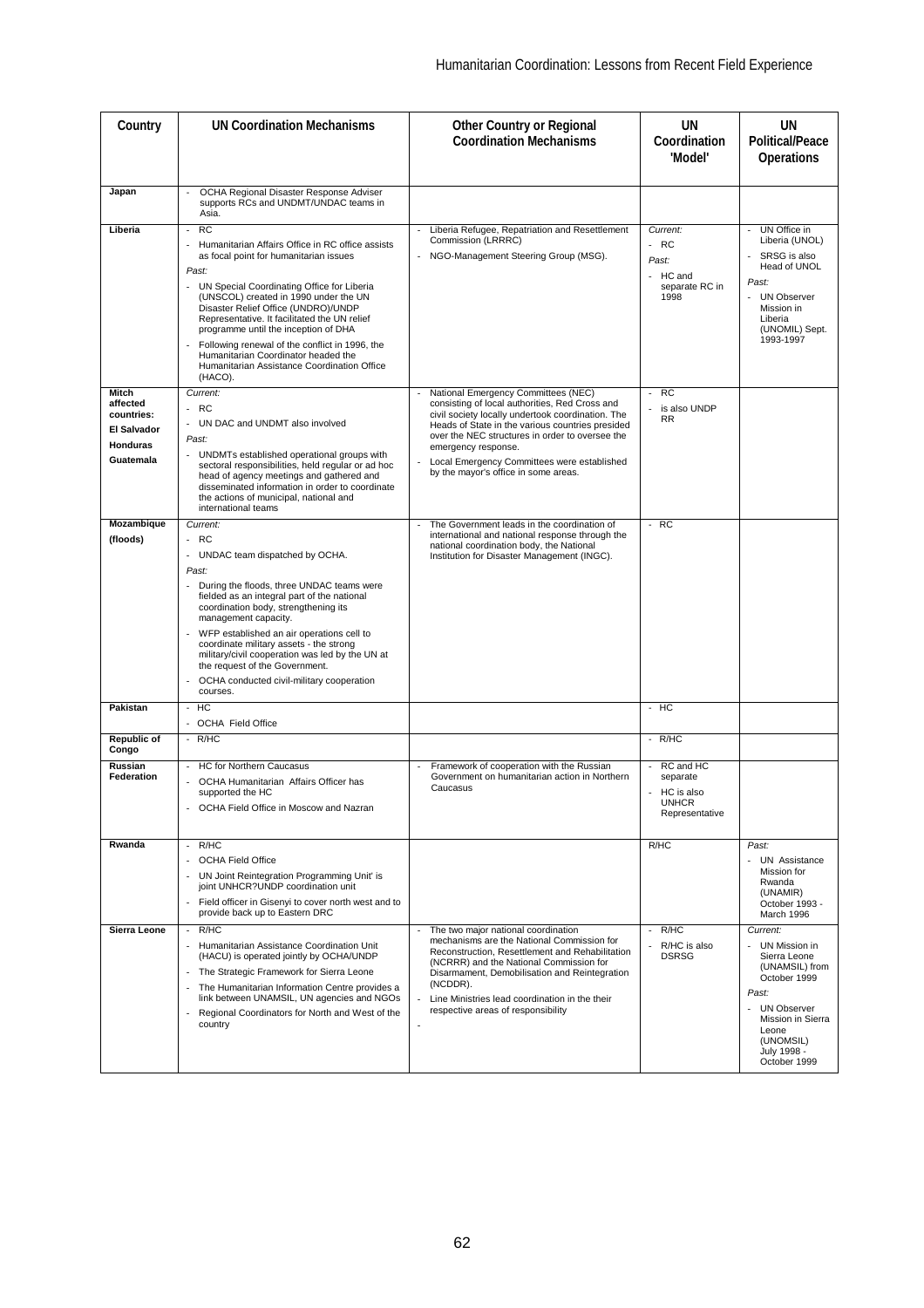| Country    | <b>UN Coordination Mechanisms</b>                                                                                                                                                                                                                                                                                                                                                                                                                                                                                                                                                                                                                                          | <b>Other Country or Regional</b><br><b>Coordination Mechanisms</b>                                                                                                                                                                                                                                      | UN<br>Coordination<br>'Model'              | UN<br><b>Political/Peace</b><br><b>Operations</b>                                                                                                                                         |
|------------|----------------------------------------------------------------------------------------------------------------------------------------------------------------------------------------------------------------------------------------------------------------------------------------------------------------------------------------------------------------------------------------------------------------------------------------------------------------------------------------------------------------------------------------------------------------------------------------------------------------------------------------------------------------------------|---------------------------------------------------------------------------------------------------------------------------------------------------------------------------------------------------------------------------------------------------------------------------------------------------------|--------------------------------------------|-------------------------------------------------------------------------------------------------------------------------------------------------------------------------------------------|
| Somalia    | R/HC<br>The United Nations Coordination Unit (UNCU), a<br>UNDP project supported by OCHA, assists the<br>R/HC<br>In the north, UN Focal Points facilitate<br>coordination and assist the local administrations<br>In the south UNCU have deployed a<br>÷,<br>Humanitarian Affairs Officer<br>The UNCU supports and provides funding for<br>the UN Chief Security Advisor, in order to<br>promote the safety of all humanitarian staff<br>In Nairobi, the UN Technical Joint Working<br>Group, and other joint operational mechanisms,<br>enhance coordination                                                                                                              | Coordination is managed through the Somali Aid<br>Coordination Body (SACB), a consensual<br>decision-making entity comprised of comprising<br>donors, NGOs and UN agencies<br><b>NGO Consortium</b><br>÷.                                                                                               | R/HC                                       | Current:<br>- UN Political<br>Office in<br>Somalia<br>(UNPOS)<br>RSG is also<br>Head of UNPOS<br>Past:<br>- UN Operation in<br>Somalia I and II<br>(UNOSOM) April<br>1992 - March<br>1995 |
| Sri Lanka  | <b>RC</b><br>$\mathbf{r}$                                                                                                                                                                                                                                                                                                                                                                                                                                                                                                                                                                                                                                                  | Consortium of Humanitarian Agencies (CHA) -<br>÷.<br>established in 1997 following an NGO Forum<br>involving donors and local partners.<br>CHA bodies sponsor the Emergency Group<br>(EG), Northern Task Group (NTG) and the<br>Eastern Forum.                                                          | $- RC$                                     |                                                                                                                                                                                           |
| Sudan      | R/HC<br>$\sim$<br>2 deputy Coordinators<br>UN Humanitarian Coordination Unit (UNHCU)<br>$\sim$<br>acts as secretariat for the UN Coordination for<br>Emergency and Relief Operations (UNCERO),<br>the Special Envoy for Humanitarian Affairs for<br>Sudan, and the Humanitarian Aid Forum in<br>Sudan.<br>UNHCU is the focal point for Government<br>authorities, donors and NGOs. It organises<br>emergency response teams to coordinate the<br>response of UN agencies, NGOs and ICRC.<br>UNCERO directs Operation Lifeline Sudan<br>÷,<br>(OLS), forms policy on coordination.<br>UNICEF is lead agency of OLS.<br>OCHA deploys personnel to assist UNICEF with<br>OLS. | IGAD Partners Forum (IPF) - involves donors.<br>International NGO Forum established in 1995.<br>OLS ground rules and members' contractual<br>agreement with the UN 'Consortium Membership<br>Agreement' creates a common framework in<br>which members deal with the state and donors<br>channel funds. | R/HC<br>UNICEF is lead<br>agency of OLS.   | Special Envoy of<br>SG for<br>Humanitarian<br>Affairs                                                                                                                                     |
| Tajikistan | R/HC<br>$\overline{a}$<br>OCHA Field Office covering Tajikistan and N.<br>÷,<br>Afghanistan                                                                                                                                                                                                                                                                                                                                                                                                                                                                                                                                                                                |                                                                                                                                                                                                                                                                                                         | R/HC<br>÷,<br>R/HC is also<br><b>DSRSG</b> | <b>UN Tajikistan</b><br>Office (UNROP)<br>SRSG is head of<br><b>UNROP</b>                                                                                                                 |
| Turkey     | R/HC<br>$\sim$                                                                                                                                                                                                                                                                                                                                                                                                                                                                                                                                                                                                                                                             |                                                                                                                                                                                                                                                                                                         | R/HC<br>$\sim$                             |                                                                                                                                                                                           |
| Uganda     | RC<br>$\overline{a}$<br>OCHA Humanitarian Coordination Unit provides<br>support and capacity to RC and UN Disaster<br>Management Team.                                                                                                                                                                                                                                                                                                                                                                                                                                                                                                                                     |                                                                                                                                                                                                                                                                                                         | $- RC$                                     |                                                                                                                                                                                           |
| Venezuela  | $- RC$                                                                                                                                                                                                                                                                                                                                                                                                                                                                                                                                                                                                                                                                     |                                                                                                                                                                                                                                                                                                         | $-RC$                                      |                                                                                                                                                                                           |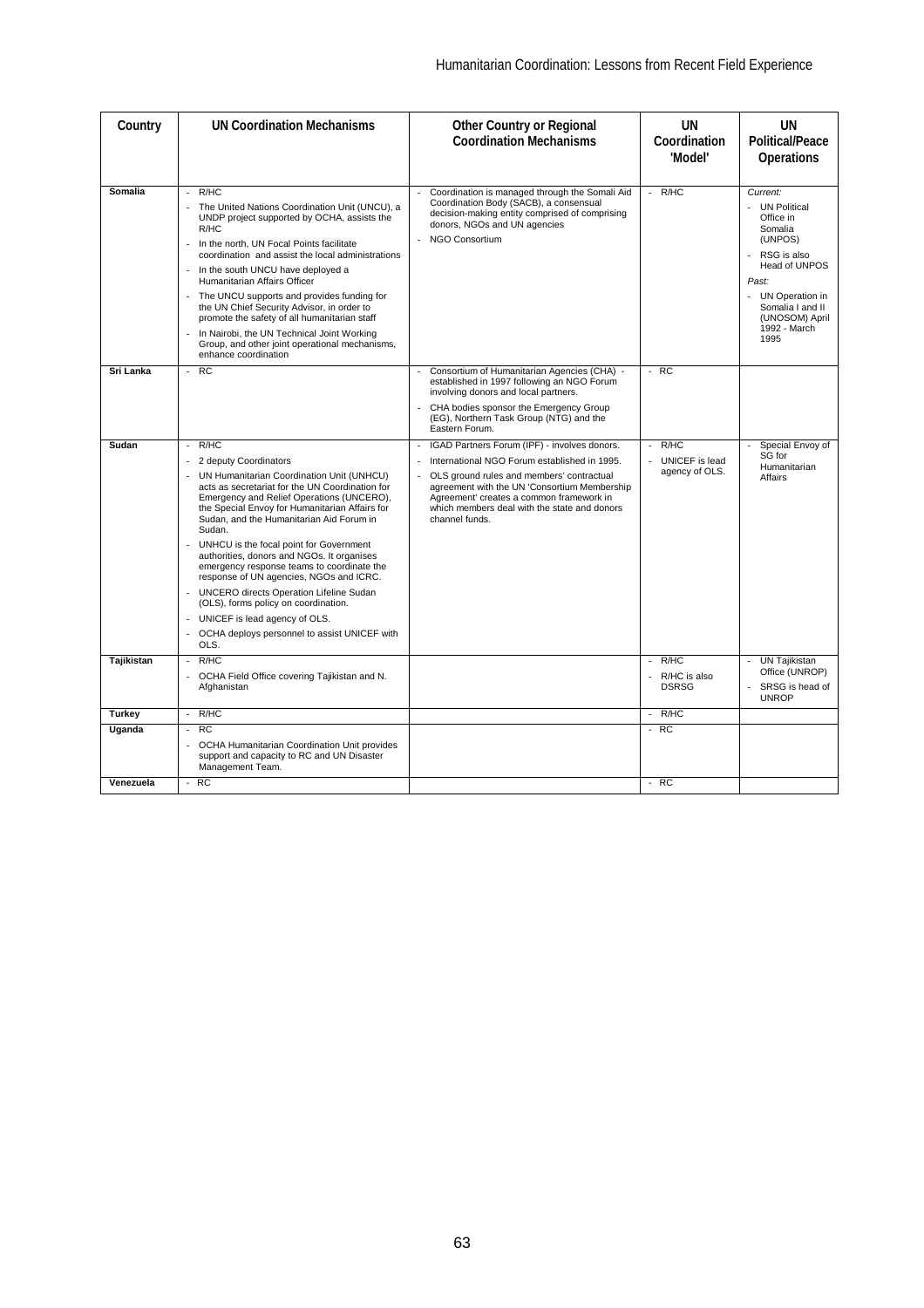# **ANNEXE 3: DRC CASE STUDY**

## **1. Context**

In November 2000, in its third year of conflict, the DRC was still deeply divided between warring parties. At that time, the number of people displaced by the conflict totalled an estimated 2.1 million. Across the country, the population's coping mechanisms were at their limits, and levels of vulnerability and food insecurity were deteriorating. Such a context presents profound challenges to effective humanitarian response and coordination – especially when infrastructure is absent or decayed, as in this case. This poses profound constraints on movement across the country. Furthermore, the small number of implementing partners spread sparsely across the country and the low levels of donor support for humanitarian action are insufficient to meet the needs of the struggling populations.

There is a fluctuating relationship between levels of funds and access in the DRC – at times, funds for response have eclipsed agencies' ability to access beneficiaries, while at other points it has been the reverse. In the east, security concerns have been the major factor in access; this has been improving. In the west, the limits placed by the government on aid agencies' movements have constrained access. The imposition of a fixed exchange rate has also penalised agencies and, in the west, this and access are cited as the major strategic challenges.

Finally, the faltering Lusaka Peace Accords directly affect the humanitarian response. The United Nations Organization Mission in the Democratic Republic of the Congo (MONUC) has been unable to make headway in its goal to prepare the ground for military observers to monitor compliance with ceasefire obligations. Security constraints restricts movement with the result that personnel deployed so far are unable to fulfil their mandated task and are struggling to engage in constructive activities. The Special Representative of the SRSG is finding it difficult both to encourage warring parties to stand by their commitments and to sustain the interest of UN Member States. Donors are unwilling to commit funds to the country.

#### **2. Coordination Structures**

The DRC is the size of Western Europe. While it is divided across multiple front lines, humanitarian coordination is able to take place at a number of levels. The team focused on coordination in the capital Kinshasa, and North and South Kivu.

#### **Kinshasa**

From the end of 1997 to mid-1998 there was a succession of Resident Representatives a.i. In mid-1998 the Regional Representative of UNHCR was appointed Humanitarian Coordinator and remained so until end 1999. His operational responsibilities as head of agency were given to a deputy. During 1999, an OCHA unit was created with UNDP funding, but by May 2000 this was funded directly by donors.

#### **2.1 Current Structures**

- The UN Country Team is headed by a Humanitarian Coordinator a.i. who has been in place since January 2000. He is also the UNICEF representative. He is supported by OCHA in Kinshasa, which has four professional officers and national staff. OCHA is one of the key liaison points with the government authorities in both east and west.
- OCHA convenes weekly meetings on Wednesday afternoons for the UN, NGOs, and the Red Cross. This is the key forum for information exchange in Kinshasa.
- A government 'Crisis Commission', chaired by the Ministry of Health, is called on an ad hoc basis in response to a particular crisis. It involves the UN, NGOs (both local and international), and the Red Cross.
- UN Country Team meetings occur infrequently.
- MONUC convenes Friday morning meetings that NGOs do not attend.
- International NGOs (INGOs) meet on Fridays. This involves five to six INGOs.
- The Red Cross convenes meetings every week between all its international sections, and once a month with the Congolese Red Cross.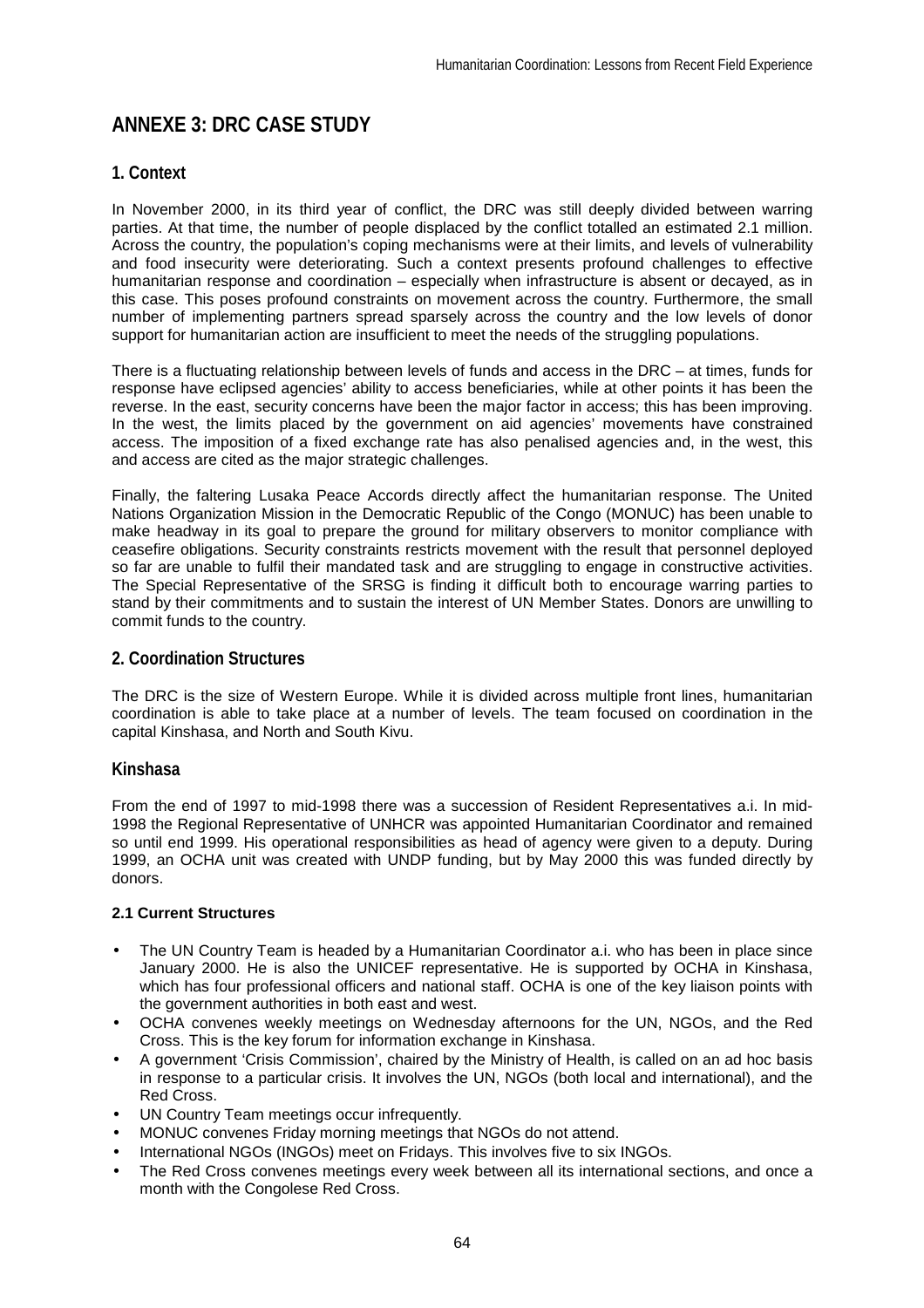## **North Kivu**

In Goma, the history of coordination has gone through several phases. In the early 1990s, local and international NGOs worked together to assist 300,000 people displaced by fighting in the Masisi area. These efforts were eclipsed by the Rwandan refugee influx for which UNHCR had coordination responsibility between 1994 and 1996. With the onset of war in the eastern DRC in 1996, UN agencies withdrew; they were slow to return. As the first UN agency to return, UNICEF was asked by the Humanitarian Coordinator in Kinshasa to assume the coordination role for North Kivu.

## **2.2 Current Structures**

- The Provincial Coordinator from UNICEF is supported by an OCHA staff member.
- OCHA has one Senior Humanitarian Affairs Officer, two international Humanitarian Affairs Officers, and several national staff. Together with the Provincial Coordinator, this is referred to informally as 'The Coordination.'
- The local authorities have various Comités Techniques that convene NGOs to talk with them on a monthly basis. These structures are acknowledged to be more important for protocol than practical implementation.
- The Provincial Coordinator chairs a meeting every Monday for the UN agencies in Goma.
- The UN Security Management Team meets on ad hoc basis.
- UN agencies and local and international NGOs meet on Fridays to discuss information on security and programming. This meeting has a rotating chair.
- The ECHO representative calls NGOs together to discuss health interventions.
- A few INGOs have informal meetings to share analysis that draws on that of experienced Congolese staff.
- Sectoral Coordination: In June 2000 'The Coordination' established five commissions to devise strategies for five sectors. (These have since been wound up, to the dismay of some participants.) Each of the commissions, headed either by a UN agency or an INGO, involved local structures such as chef de departments, local NGOs, and the five main religious groups. The participants (120 in all) were asked to define the challenges and solutions to turn into on strategies for each sector.

## **South Kivu**

One of the challenges for coordination is the relationship between international NGOs and an increasingly politicised local civil society. Local groups and activists have been highly critical of MONUC.

#### **2.3 Current Structures**

- The Provincial Coordinator from WFP has recently been strengthened by support from an OCHA staff member.
- Local authorities have recently nominated a focal point for contact with agencies. Previously the governor had been the point of contact.
- The Provincial Coordinator convenes a weekly UN Country Team meeting.
- The UN has a weekly meeting with international NGOs and Red Cross agencies.
- Sectoral coordination: The Provincial Coordinator has established commissions to devise strategies for different sectors, each comprised of four to five agencies who nominated a Coordinator. Only UN agencies and international NGOs in Bukavu are involved in the commissions. Unlike the North Kivu commissions, in South Kivu the commissions continue to serve as a focus for sectoral coordination on an ad hoc basis.

# **Kisangani, Bunia, Kasai, Gbadolite and Kindu**

The team were unable to explore in detail coordination experiences in these five locations.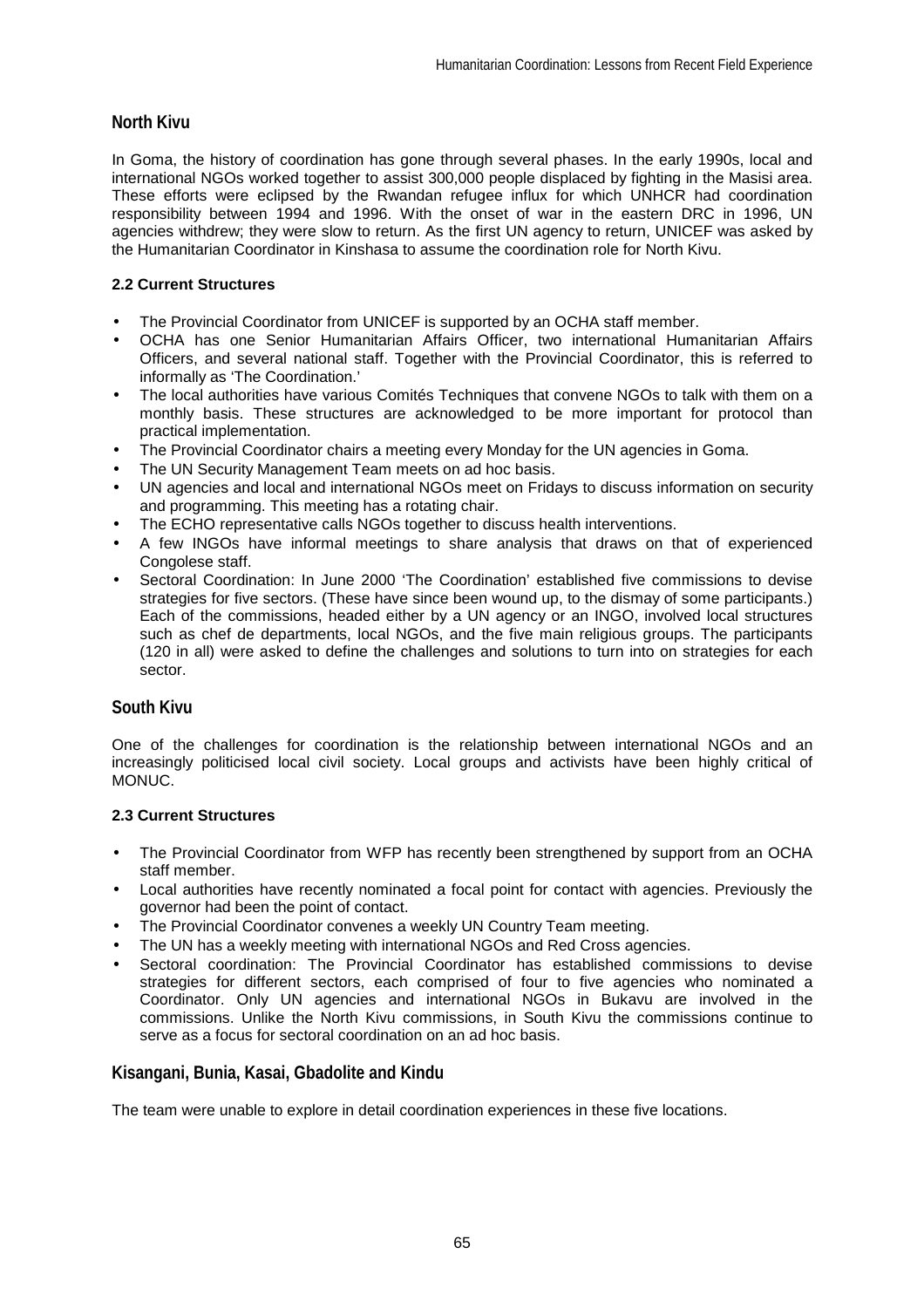## **2.4 Current Structures**

- OCHA has one OCHA Humanitarian Affairs Officer who reports on events in each place.
- INGOs have established structures to exchange information or to collaborate with one another in response to the needs of the situation – for example, when an epidemic strikes. In Kisangani, the three INGOs working in health meet regularly to discuss their planned action.
- Agencies in Kisangani interface with a Comité Technique, established by the authorities.
- Every Wednesday a meeting on security is chaired by MONUC. UNICEF also coordinates weekly meetings.

## **3. Coordination Tools**

- The Emergency Humanitarian Initiative fund (EHI) of \$4m was designed as a rapid response trust fund to be managed by an interagency group that gets reports/proposals from OCHA and approves interventions on the basis of agreed criteria. In reality, there has never been a formal meeting of this group. Instead, proposals recommended OCHA are discussed by the UN Country Team members and key donors. To date, proposals have included funding an airlift capacity, and the purchase and provision of emergency supplies.
- Information sharing meetings (as described above).
- Situation reports– in North Kivu, these were described as well presented and timely.
- Analysis papers from OCHA on the situation in particular provinces or pressing humanitarian issues.
- The Consolidated Appeal.

#### **4. Good Practice**

- OCHA has ensured that it works with NGOs and the Red Cross Movement, not solely UN agencies, as it has recognised that the NGOs and Red Cross are the key players currently undertaking humanitarian response in the DRC. All INGO interviewees viewed OCHA as their primary interlocutor in the UN and as a key source of support in their negotiations with authorities, in the exchange of information, in international advocacy for funds, and as a source of logistics through the EHI initiative.
- OCHA has played a key role in negotiating access to beneficiaries. This was highly valued by NGOs.
- OCHA staff in both east and west DRC are able to offer sound political, socio-economic and humanitarian needs analysis to inform the actions of the rest of the humanitarian community.
- In Kinshasa and Goma INGOs come together weekly to share analysis of the humanitarian situation and to discuss their possible responses to meet humanitarian need.
- In Kisangani, INGOs have collaborated to coordinate their operations and advocacy strategies to press for more implementing partners to come to the DRC.
- OCHA's advocacy towards the donors for fundraising and to the UN Security Council on the plight of the Banyamulenge are both powerful examples of OCHA's potential to undertake effective humanitarian advocacy
- Many NGOs and UN sought out the advice of OCHA's Senior Humanitarian Adviser before undertaking any interactions with local authorities in the east. This was seen as a key political/diplomatic role, essential of a Coordinator.
- In North Kivu, several NGOs gathered together to do a study on salary scales; the results mean they now have guidance for eastern DRC. NGOs also came together to establish a common position on taxation in the east in order to be able to speak with one voice to the authorities, who were claiming 27 different taxes.
- OCHA has organised training sessions on food security, flood response, presenting information about risks, facts, and preparedness measures to raise standards and ensure more harmonised humanitarian responses.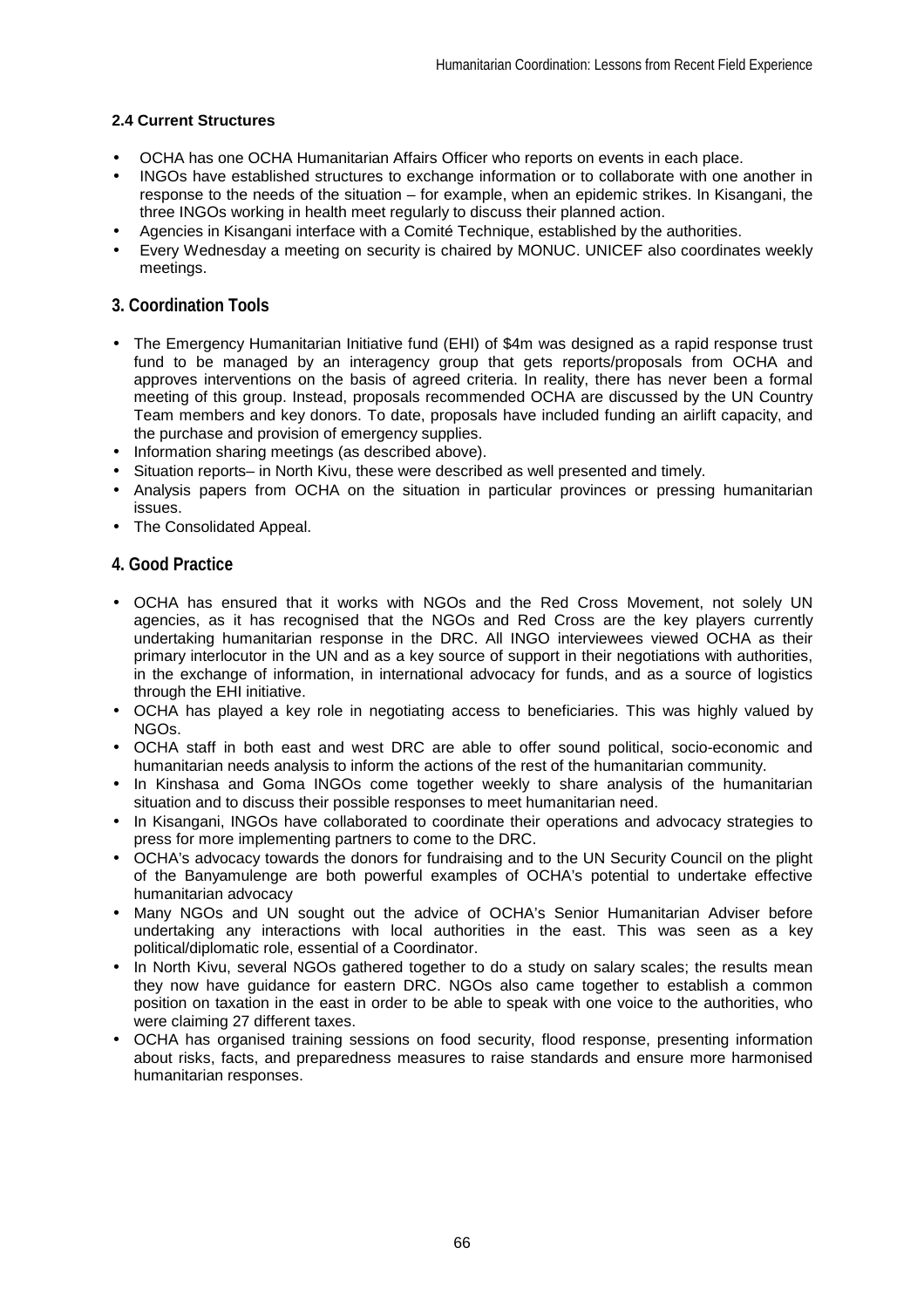## **5. Weaknesses**

- One of the most striking features of coordination in DRC were the high levels of competition, tension and mistrust among UN agencies.
- While some UN staff acknowledged the value and dynamism of the role played by OCHA staff, others appeared determined to minimise or restrict OCHA's role and profile in coordination. As a result, OCHA appeared to have a precarious role within the UN Country Team that required constant careful diplomacy to sustain the cooperation of other UN colleagues.
- The inclusion of local NGOs in coordination structures has proved highly contentious in South Kivu where agencies fear that information and analysis shared among the humanitarian community has been used for political purposes by local groups.
- Poor communication within and among organisations across the frontlines has led to diverging perceptions of the situation on either side of the frontline. This had further led to misconceptions in Kinshasa about the degree of access in the east, which has impaired their support and response to colleagues in the east.
- The intense debate about coordination structures in Kinshasa (particularly strong in the run-up to an Inter-Agency Mission to DRC in December 2000) has been at the expense of assessment and support to coordination structures in the provinces.
- There are unclear reporting lines among all staff with coordination responsibilities, and many staff reported a lack of effective briefing and induction. The Humanitarian Coordinator a.i. argued there needed to be greater clarity about responsibilities vis-à-vis the SRSG, OCHA's role, and the responsibilities for agencies leading coordination at sub-national level.
- OCHA's precarious role within the UN Country Team has impaired its ability to play a robust advocacy role towards the SRSG, the Secretary-General, the UN Security Council and other UN Member States who are pushing for greater integration of the UN's political and humanitarian objectives in the DRC.
- While some UN personnel were anxious to support NGOs, others showed little interest in non-UN agencies despite the fact that NGO programmes constitute the majority of the international humanitarian efforts in the DRC. UN personnel and international NGO staff gave examples of how NGOs had been excluded or ignored, or where UN-NGO collaboration was weak despite similarities of mandate or activity. For example, one UN staff member described how some UN Country Team members would walk out of an inter-agency meeting once the INGOs arrived. An NGO interviewee described how a UN operational agency had negotiated with authorities to unblock its lorries, but had not negotiated access for the NGO lorries that were also blocked.
- The lack of a strategic plan, agreed standards for the response and the lack of strategic monitoring for humanitarian action in the DRC. Although Principles of Engagement in DRC were agreed in November 1998, these have not been effectively used.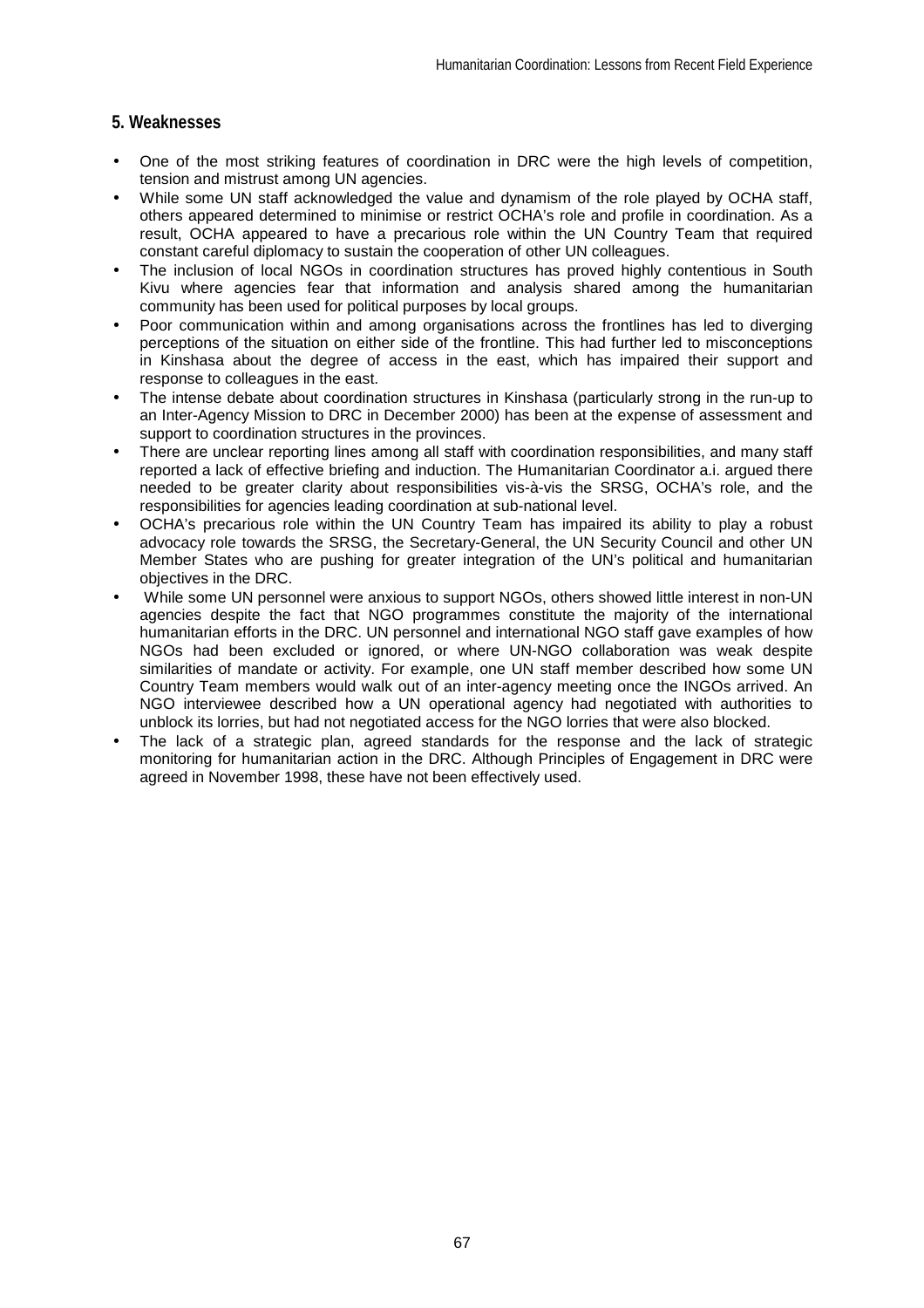# **ANNEXE 4: SOMALIA CASE STUDY**

# **1. Context**

Somalia is a prominent example of a chronic conflict that has continued for almost a decade since the onset of factional fighting and the collapse of the government in 1991. Persistent poverty, drought and factional violence cause an estimated 750,000 people to remain vulnerable and food insecure across the country. However, the northern parts of the country have been free of the worst of conflict for last five years.

In 1991 the north west province of Somaliland declared itself independent, later enshrining this in a constitution in 1997 constitution, and although not recognised internationally, its administration seeks to perform governmental functions. In 1998, the neighbouring northeast province declared itself the Puntland State following joint statements from the Somalia Aid Coordination Body (SACB) – including the UN Political Office for Somalia (UNPOS), the European Commission (EC), the Resident/Humanitarian Coordinator, UN agencies, donors and NGOs - that it would support peaceful regions and emerging regional administrations as the building blocks for a peaceful, federated state. Unlike Somaliland, Puntland continues to see itself as part of Somalia and has established an administration, although public services are minimal.

In the south, the Transitional National Government (TNG) has been in place since November 2000 as a result of agreement brokered among factions in Djibouti. It has not, however, extended its hold beyond parts of Mogadishu. Neighbouring Ethiopia continues to demonstrate its antipathy to an Islamic state in the south of the country by offering the support to particular factions of Ethiopian troops posted inside Somalia.

The UN's involvement in Somalia cannot be divorced from the legacy of the events during the early 1990s, and a series of ill-fated efforts by peacekeepers to facilitate humanitarian aid. The beginning of the 1990s witnessed a swathe of asset stripping and violence against the population by armed factions, resulting in a descent into violence and an acute famine emergency between 1991 and 1993. This prompted the UN Security Council to deploy peacekeepers to protect the delivery of humanitarian assistance. The initial force – the small, weakly mandated UN Operation in Somalia (UNOSOM) – appeared to fuel protection rackets rather than feed the hungry. It was replaced by the US-led mission of Operation Restore Hope that in turn was replaced by UNSOM II. The October 1993 debacle which involved the deaths of 20 troops – 18 of them American – in retaliation for UNOSOM's pursuit of one warlord for his part in killing 28 Pakistani peacekeepers, prompted the UN to withdraw from Somalia, its credibility in tatters.

Since this debacle, donor fatigue with crisis in Somalia has grown and deepened. Consequently, Somalia has witnessed a steady stream of departing humanitarian agencies as well as the downscaling of operations among those agencies that have remained.

## **2. Coordination Structures**

## **Nairobi**

In Nairobi, coordination coheres around the SACB at various levels. The SACB was founded through the agreement of international agencies that the rehabilitation of the devastated country required stronger donor involvement in coordination. The Addis Ababa declaration of 1 December 1993 envisaged that the SACB would include donors, UN agencies and programmes, NGOs, multilateral and regional institutions and organisations to coordinate on various aspects of international aid to Somalia. The mandate ascribed to SACB was to 'operate until such time as Somalia re-establishes institutional machinery for national development management and aid coordination, and for coordination of development assistance with its international partners.' The EU, Somalia's single largest donor, was given the chair of the SACB. (However, it no longer holds the chair of any of the main SACB committees.) Membership of the SACB is voluntary and today consists of 117 partner agencies. Its enacts its work through a number of committees.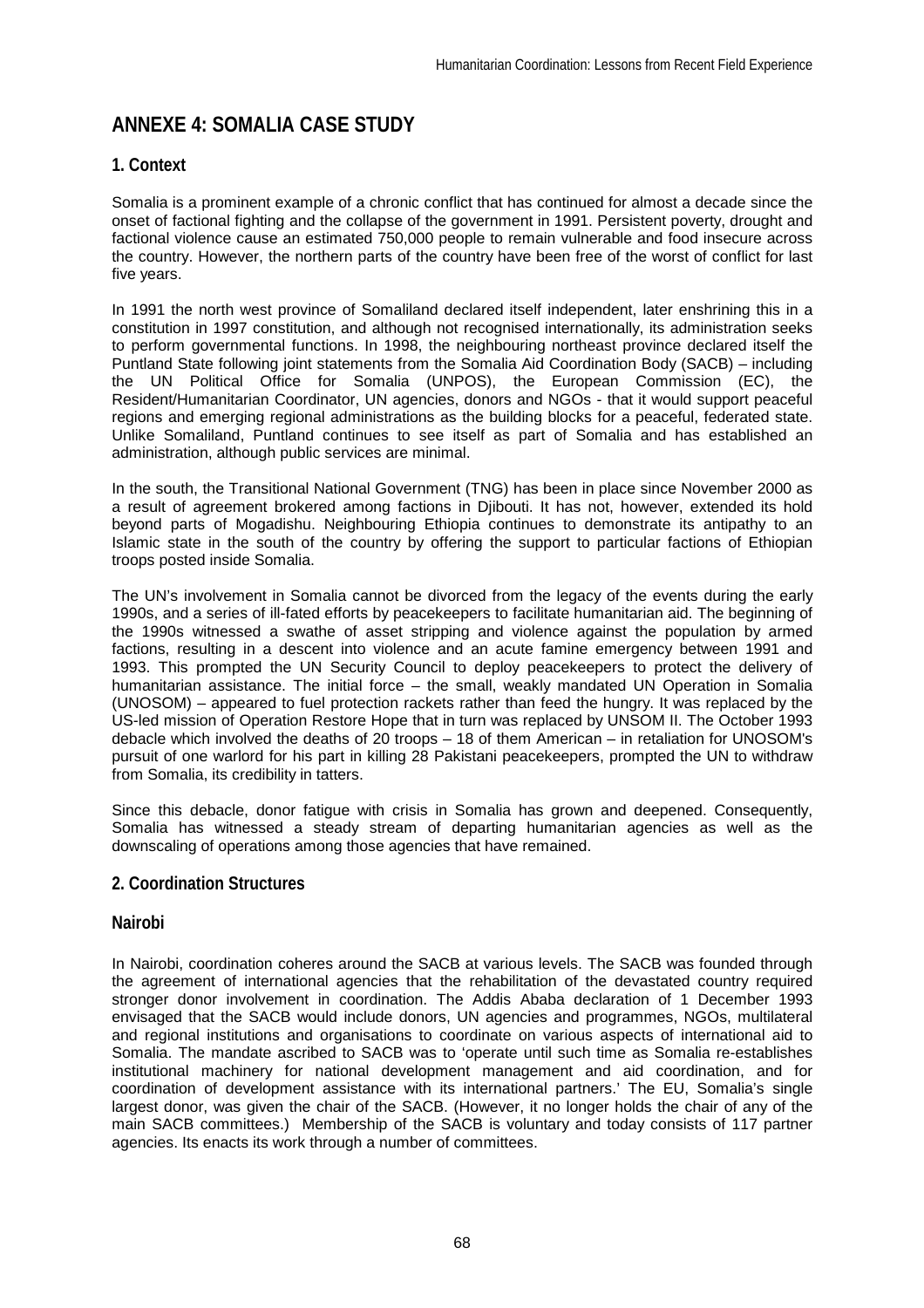- The **Executive Committee,** now chaired by a representative of the Danish Embassy, meets once monthly as the principal policy approval forum on relief, development and security issues. It operates through consensus 'in which unanimity is not essential'. Although donor membership is unrestricted, it also includes four UN Country Team members selected by the UN Country Team including the United Nations Security Coordinator (UNSECOORD), UNPOS, three (plus or minus one) INGO members selected by INGO Consortium. Additional invitees are allowed in accordance with the agenda.
- The **Steering Committee,** composed of the chairpersons of the SACB sectoral committees, donors, and UN agencies, is chaired by the Resident/Humanitarian Coordinator. It plays a key role in inter-sectoral coordination and it mandated to monitor the success of sectoral activities.
- **Sectoral Committees** on health, food security, water and sanitation, education, and a fifth working group on governance chaired by the Italian ambassador, meet monthly. These all meet to discuss and agree action on technical issues. Many of the sectoral committee have further subcommittees working on specific issues, for example, the health committee has the Cholera task force, TB group, HIV/AIDS, measles, nutrition, and a group on hospitals. Current efforts focus on forming strategies for each of these sectors.
- The **Consultative Group** is open to all SACB members and the general public as a monthly forum for update and information exchange. This has been established more recently than the other structures with the aim to involve Somalis in Nairobi in coordination. It is chaired by a representative of the NGO Consortium.
- The **SACB Secretariat** is funded by UNDP and the EC. It organises and minutes meetings, disseminates outcomes and maintains an archive of material.
- The SACB also has a **Main Body Meeting** that is held when necessary to consider impact of major changes on the situation for SACB policy. The last one was held in May 1997 in Rome.
- The **NGO Consortium** consists of an executive committee and a main body involving international and local NGOs who elect representatives to sit on the SACB's committees.
- All members of the UN Country Team participate in the SACB at various levels. However, the UN retains a number of coordination mechanisms and structures.
- The **UN Ccountry Team** meets roughly once a month, as does its Joint Working Group a subgroup on interagency operations that focuses on the technical or operational issues arising from UN Country Team discussions – and the Security Management Team.
- The **UN Coordination Unit** was established in 1997 as a UNDP project supported by OCHA; it is now also funded by the Swedish government and the US Agency for International Development (USAID). Its budget for 2001 is \$1.3m to support a proposed structures for 2001 that expands the office to include five professional and three national staff who service the UN Resident/Humanitarian Coordinator and the UN Country Team, and thus the SACB. Its functions include support to the Resident/Humanitarian Coordinator, information management, data collection, analysis and reporting, and the promotion of common UN strategies.<sup>131</sup>

## **Somalia**

l

In Somalia itself, coordination on the ground is more minimal. In Puntland and Somaliland, coordination structures involve local authorities, including relevant line ministries.

- In **Somaliland,** the UN has a coordination Focal Point in Hargeisa, although the post has been left unfilled for long periods. The NGO Consortium Focal Point plays a role in coordination, while security coordination is led by the UN Zone Security Officer. UNCIEF Regional Programme Officers and UNDP Area Programme Officers are key to coordination.
- In **Puntland**, a UN Focal Point combines roles for coordination and the UNDP's Area Programme Officer, and divides her time between the administrative capital Garowe and the trading capital Bosasso – where UNICEF has its headquarters. As in Somaliland, the NGO Consortium Focal Point plays a role in coordination, while the UN Zone Security Officer leads security coordination.
- In the south, OCHA has recently appointed a Humanitarian Affairs Officer to provide support to coordination in the south and central region based in Baidoa. Hitherto, INGOs and UN agencies had performed ad hoc coordination functions. Efforts to hold monthly meeting of INGOs and UN agencies in south and central Somalia were described as suffering from poor attendance. Elsewhere across the south, coordination is based on the initiative of individuals and agencies in particular areas. A UN Zone Security Officer has also recently been deployed.

<sup>&</sup>lt;sup>131</sup> However, the United Nations Coordination Unit for Somalia (UNCU) received approximately only a quarter of \$1.3m last year.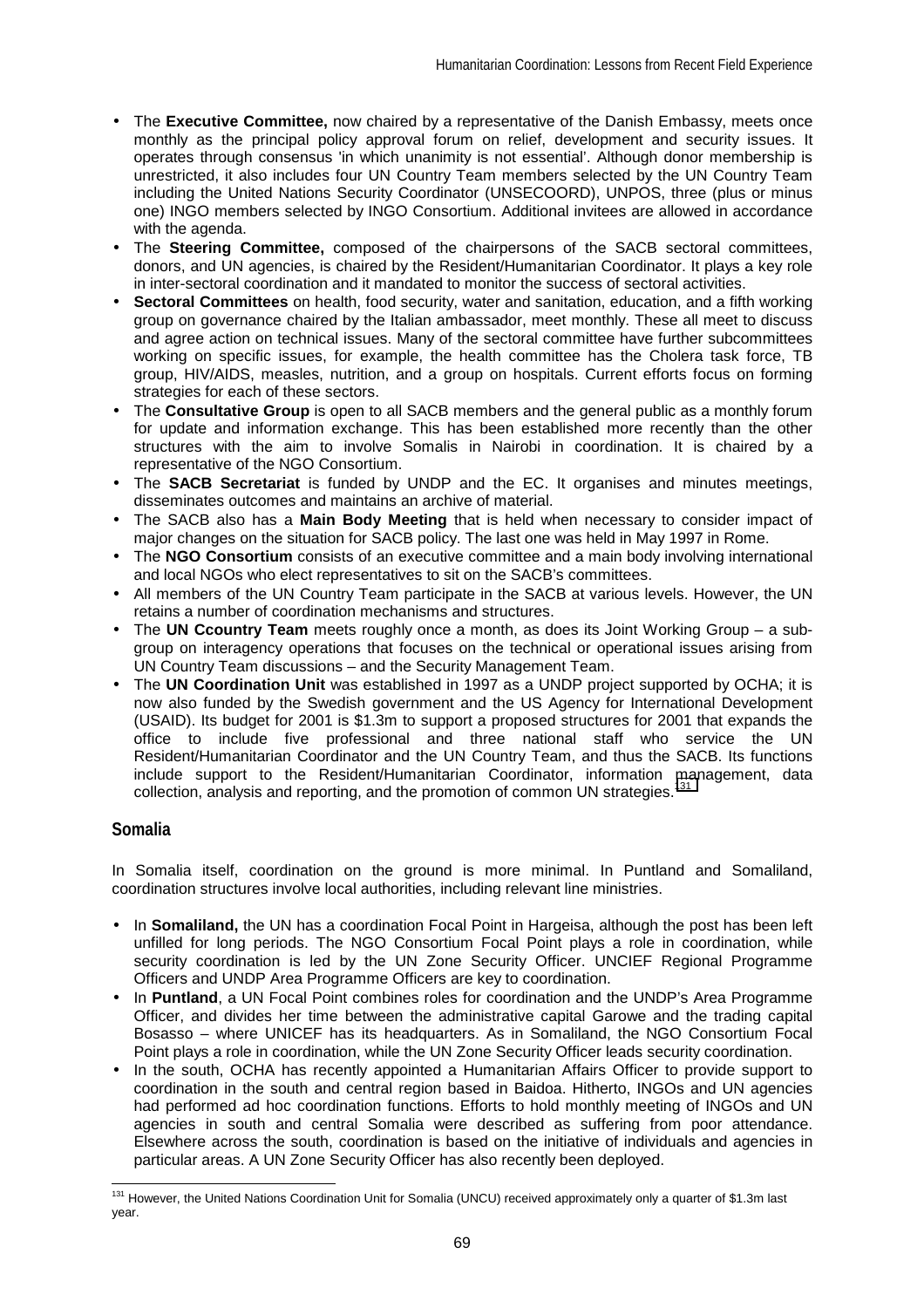## **3. Coordination Tools**

The principal coordination mechanisms for Somalia are:

- Regular meetings at all levels in Nairobi. (Field-level meetings are said to be gradually increasing in regularity and importance.)
- Regular bulletins of information from the Food Security Assessment Unit, Data Management Information Unit, UNCU and the SACB Secretariat.
- Matrixes of agency activities, for example, on governance.
- The Consolidated Appeal
- The SACB Policy Framework for Continuing Cooperation in Somalia (drawn up since the establishment of the TNG to articulate the SACB's impartiality).
- The SACB Operational Framework that attempts to collate sector strategies for all SACB partners.

### **4. Good Practice**

- The SACB has engendered a habit of cooperation through regular interaction. Some of the SACB's agreements attain a level of detail that suggests notable commitment to coordination on paper.
- The full-time Coordinator of the health sectoral committee uses sectoral committees effectively to increase the accountability of participants to agreements made through effective follow up. He focuses on the field through regular travel to the field. As a former NGO worker he has managed to keep NGOs on board effectively. Having worked in Somalia for more than five years, he acts as institutional memory.
- There appears to be less preoccupation with who should coordinate among UN agencies than in other complex emergencies. This relative harmony among UN agencies is variously attributed to the fact that donors are watching closely, and to the role of the Resident/Humanitarian Coordinator in bringing people together.
- The UNCU provides first class analysis to feed into strategy development. (However, the SACB members cannot make effective use of it in a shared strategy because contradictory interests divide them).
- A Humanitarian Analysis Group promotes discussion of the pressing challenges and disseminates succinct findings to others.
- A secretariat function that organises meetings, takes minutes, disseminates and builds an archive of material that is accessible to everyone is highly valued.
- The numerous initiatives to gather and disseminate information mean that a key coordination activity is to coordinate information flows. An 'information officers group' reviews information inflows, though interviewees suggested that duplication remains.
- There is systematic consultation by UNICEF staff in Nairobi of colleagues on the ground on the policies being discussed within the SACB or UN Country Team.
- There are well-coordinated/jointly implemented projects between UNICEF and WFP in Baidoa, for example, UNICEF providing support in the form of medical supplies for healthcare, following WFP food-for-work activities to reconstruct building for the Rabdure women's cooperative.
- A regional exercise to stimulate pastoral networks was found to be hugely beneficial by all participants, and an indication once again of how few problems stay within borders and the imperative of retaining regional analysis and strategy.

## **5. Weaknesses**

- The time and resources invested in the SACB are striking, but it is not clear what the impact is on the ground.
- The lack of systematic field staff consultation processes and limited transmission of information from Nairobi to the field suggests that for some activity in Nairobi has become end in itself. This is clearly a consequence of the lack of presence in Somalia of many organisations due to the security situation and the realities of a 'remote control' cross-border operation. Those NGOs who are able to fly people back and forth, and (the few) UN personnel that travel regularly to the field do act as important go-betweens and increase the potential for the SACB to support the field.
- The weakness of coordination on the ground. A proposal on field coordination simply slipped off the agenda despite having been stressed at the general meeting of the SACB held in Rome.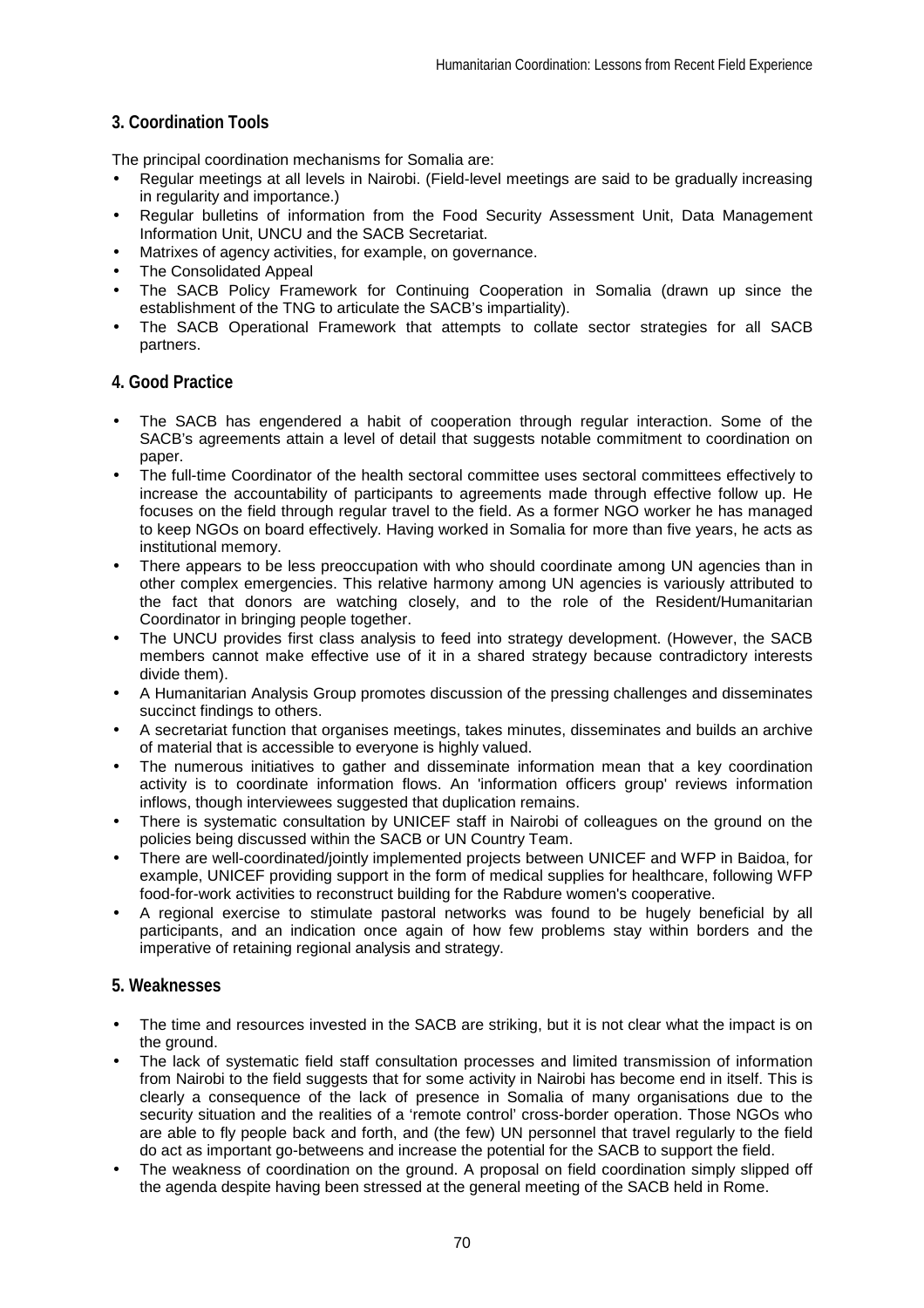- The SACB was established to compensate for the lack of central government administration to be the chief interlocutor for the aid effort. Yet the participation of Somalis in efforts to assist Somalia appear minimal. In the field, participation and consultation is a fraught activity involving a generation of many competing claims from local groups. The greater fluidity of the security situation in the south/central region clearly makes this particularly difficult.
- Although there are different views about the extent to which the SACB is a donor coordination group, there is agreement that the donors do not present a united front or even elements of a common strategy. At best, the SACB framework appears to have constrained one or two members from adopting a different direction from that of the other members, for example, in the degree of action to recognise the TNG.
- INGOs have the potential to influence the decisions and conduct of the SACB by virtue of its consensus-based structure, but have been too donor-dependent or poorly organised to marshal an effective counterweight to UN agencies and donors in the SACB at the higher levels
- Participants cite the value of a forum in which people come together and get to know each other, but many interviewees stressed the importance of transparency and honesty, which implies that the quality of the interactions is not satisfactory.
- Although the SACB has the potential to be an effective peer review and accountability mechanism, a lack of outspokenness and activism on the part of the majority of SACB members means that problems or failings are either not raised, confronted or followed up. One result of this is that donors are reported to continue to fund poorly performing agencies.
- Although in Nairobi there are agreements among all actors on rents, salaries and bonuses, these have been poorly disseminated or implemented. Field staff in Baidoa were unaware of such efforts. In a setting where the ready availability of arms invites opportunistic threats from individuals or communities who feel they have lost out in the aid effort, the absence of coordination on matters such as minimum operating standards or staff salaries has security implications.
- There are a plethora of documents and agreements among and between agencies but not one clear strategy for action for the aid effort.
- There has been much debate over the past few years about the appropriate political strategies that the international community should adopt towards Somalia. Should the international community focus on consolidating those areas of stability that emerge (that is, building around the achievements of Somaliland and Puntland to extend authority over Somalia) or on establishing a centralised government for all of Somalia? Yet, since the declaration of the TNG, there has been little discussion inside the SACB structures on this.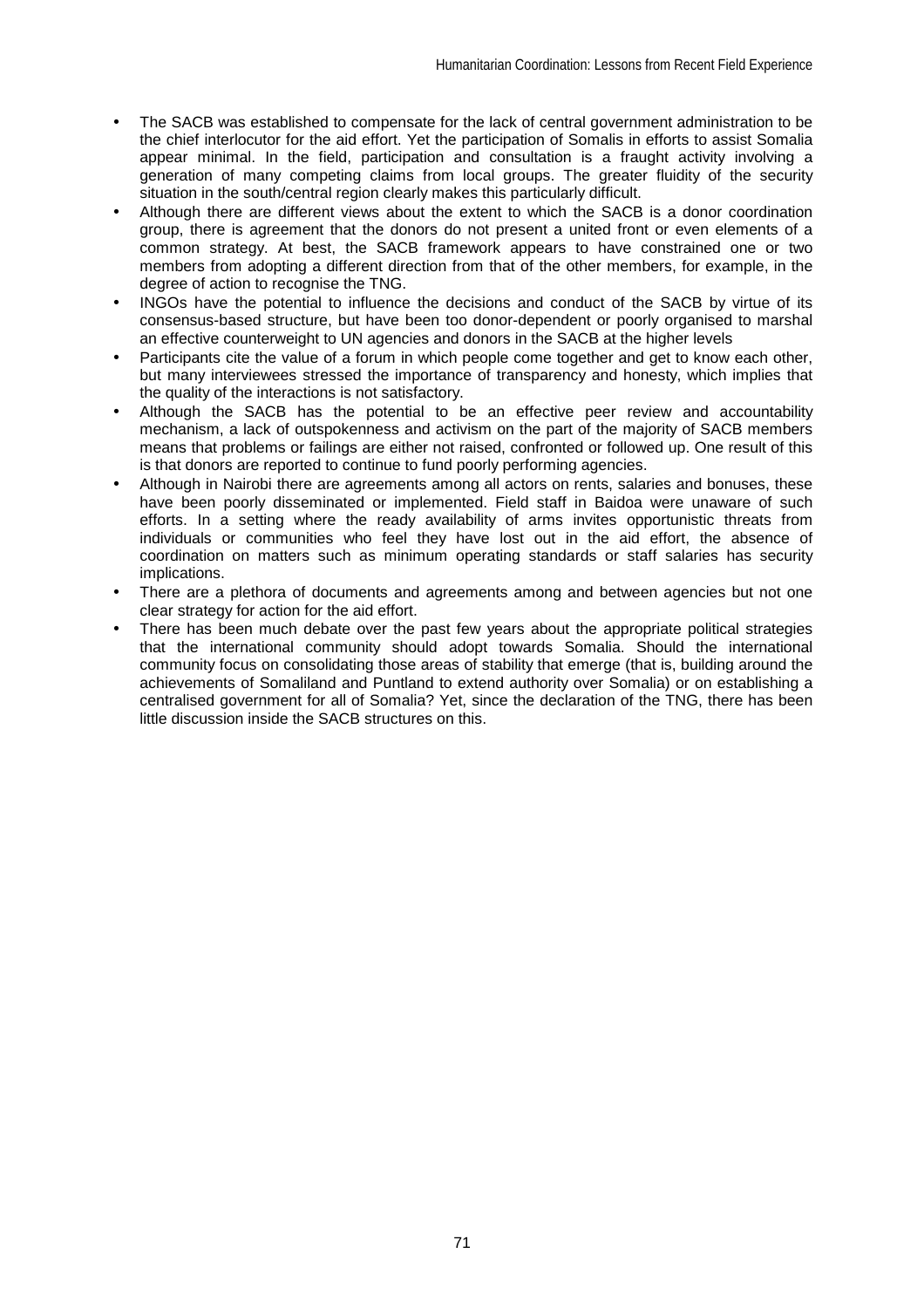# **ANNEXE 5a: KOSOVO CASE STUDY**

# **1. Context**

The Kosovo crisis has consisted of at least four identifiable phases:

- Up to 24 March 1999: the pre-bombing phase with limited IDP and refugee movements;
- 24 March 13 June 1999: the major refugee exodus and international humanitarian response, particularly in Albania and Macedonia;
- 10 June 1999 Spring 2000: the refugee return, including the humanitarian response within Kosovo leading up to and going over the winter of 1999/2000; also increased needs within FRY (excluding Kosovo) for IDPs;
- During 2000: a shift from emergency response to rehabilitation, typified by the ending of the UN Interim Administrative Mission (UNMIK) Humanitarian Pillar I in June 2000.

The Kosovo crisis up until the end of 1999 had a high level of political and media profile. The international response was typified by a plethora of agencies, ample - and sometimes too much funding, and high levels of bilateral action as governments and agencies had to be seen to be active.

From 2000 onwards the focus has been on a shift from emergency response to rehabilitation and reconstruction, with responsibilities being taken over by the UNMIK and fledgling Kosovan departments. UNMIK has been slow to develop capacity to take over responsibilities previously undertaken by the humanitarian agencies.

At time of the case study visit (January 2001), the humanitarian response had been greatly scaled down since 1999. Many of the 'hot' issues which had been of concern during the height of the Kosovo crisis, such as the coordination of an extraordinary number of humanitarian actors and the relationship with, and role of the NATO Kosovo Force (KFOR), had subsided.

Key humanitarian issues include the plight of the Serb, Roma and other minorities in Kosovo; winter needs, particularly for the vulnerable still living in temporary accommodation including those whose houses were completely destroyed; the possibility of IDP returns from the rest of FRY; and preparedness for future humanitarian needs arising from instability within and around Kosovo.

## **2. Coordination Structures**

Any discussion about humanitarian coordination in the Kosovo crisis needs to specify which phase is being talked about. (This study does not deal with coordination in Albania and Macedonia which has been well documented in a variety of reviews and evaluations, notably in Suhkre et al 2000 and Telford 2000).

#### **2.1 June 1999 – June 2000:**

UN SC Resolution 1244 enables the establishment of UNMIK, a then unprecedented structure with three non-UN organisations (European Union (EU), Organisation for Security and Cooperation in Europe (OSCE) and NATO KFOR) within it and led by the SRSG.<sup>132</sup> The UNMIK structure consisted of four pillars, each headed by a DSRSG:

Pillar I: Humanitarian Affairs (led by UNHCR) Pillar 2: Interim Civil Administration (led by UN) Pillar 3: Institution Building (led by OSCE) Pillar 4: Economic Reconstruction (led by the EU)

- Principal DSRSG responsible for overall coordination within UNMIK.
- Inter-Agency Coordination Unit (IACU) is supported by and housed within UNHCR and run by OCHA personnel. Initially, OCHA ran twice daily meetings for the wider humanitarian community, focusing on security issues.

l <sup>132</sup> From June 1999, the Acting SRSG was Sergio Vieira de Mello. Bernard Kouchner was the SRSG from July 1999 until January 2001.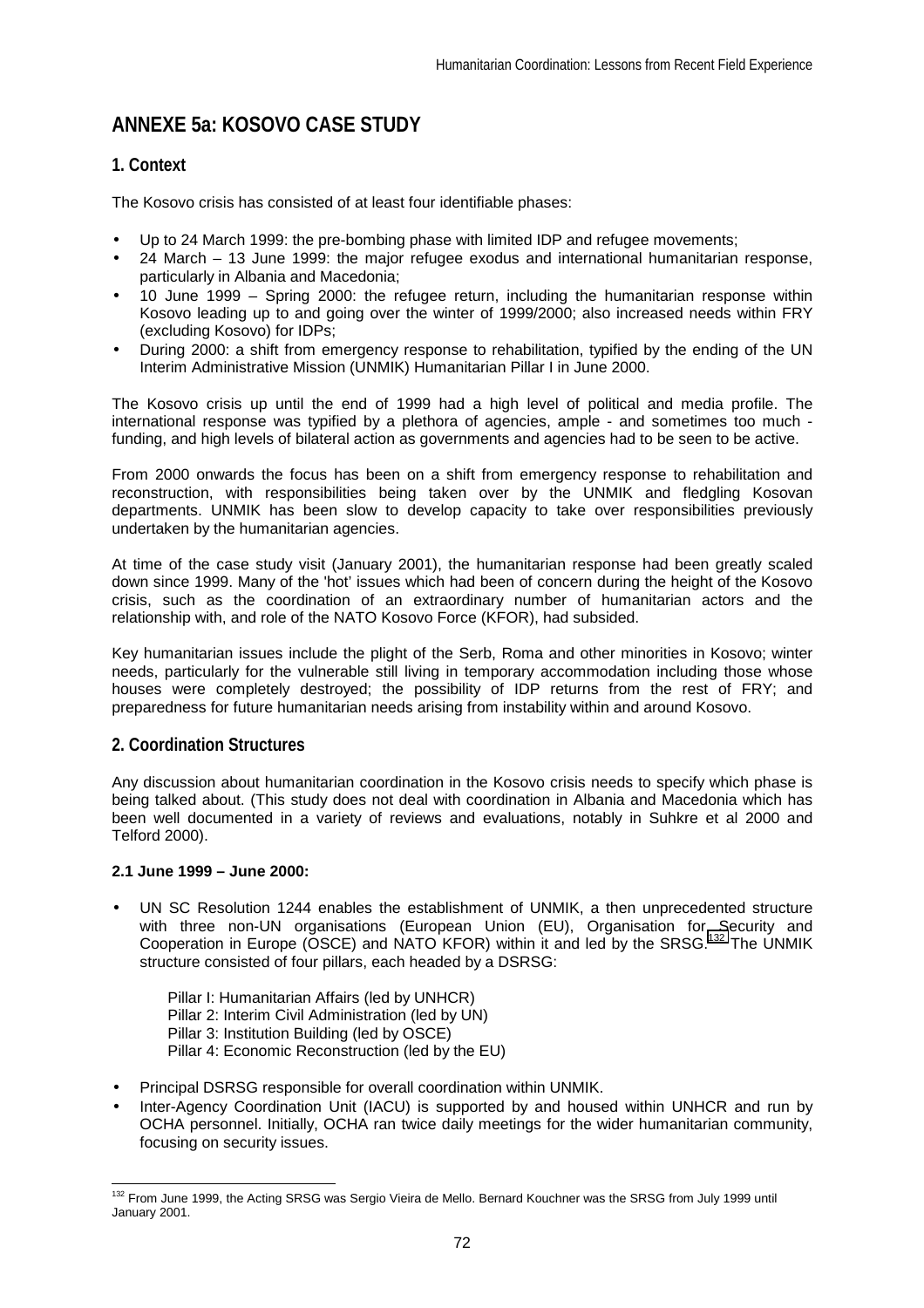- A Humanitarian Community Information Centre (HCIC), described as an initiative of the DSRSG HA, opened in August 1999 supported by OCHA, international NGOs, UNHCR and other UN agencies with the objective of promoting and facilitating information exchange among all organisations engaged in emergency and rehabilitation work in Kosovo. Originally staff included a KFOR liaison officer and seconded staff from agencies (including WFP, UNHCR, Catholic Relief Services, International Council of Voluntary Agencies, Save the Children, Organisation for Security and Cooperation in Europe). With the reduction of humanitarian assistance, since December 2000, HCIC staff comprise OCHA personnel and a manager seconded from Save the Children.
- A UN Development Coordinator appointed in March 2000 to ensure complementarity of efforts and to lay the ground for sustainable development.

## **2.2 From June 2000**

Changes as a result of the ending of UNMIK Pillar I:

- A Humanitarian Coordinator appointed for Kosovo (also UNHCR Special Envoy for FRY) replacing the DSRSG – HA, continuing to attend senior UNMIK and Joint Interim Administrative Structure (JIAS) meetings, including morning Heads of Pillars meetings.
- An OCHA senior humanitarian affairs officer is now head of OCHA office and Deputy Humanitarian Coordinator.
- The OCHA staff and office continue to work in support of the Humanitarian Coordinator, with responsibility for supervision and funding of the HCIC.
- Regional (sub-Pristina) coordination has been increasingly transferred from UNHCR to the UNMIK civil administration at municipal level. UNICEF has also transferred education coordination to UNMIK, but other UN agencies still lead regional coordination.
- Sectoral Coordination: Each sector is normally led by the appropriate UN agency, although NGOs may also have their own coordination meetings, for example, those involved in credit projects. Task or working groups have looked at specific issues such as winterisation and minorities (e.g. the Ad Hoc Inter-agency Task Force on Minorities).
- Pillar IV holds fortnightly meetings for donors to which OCHA brings humanitarian concerns.

## **3. Coordination Tools**

- Inter-agency coordination meetings reflecting IASC composition are held every fortnight. OCHA Community Briefing meetings focus on broad issues, but include regular security briefing.
- The OCHA Field Liaison Unit helps information flow in both directions between Pristina and regional centres, feeding into regional coordination meetings.
- The HCIC provide a range of services including Geographic Information Systems (GIS), maps and the Kosovo Atlas; the CD-ROMs of the Kosovo Encyclopaedia, Housing Reconstruction Guidelines and HCIC Toolbox; HCIC website, hosted by ReliefWeb; a list of coordination meetings, including composition, timing, who convenes etc.
- OCHA Humanitarian Updates produced monthly.
- The Consolidated Appeal Process (CAP) led by OCHA.
- UNDP/UNDG work on Kosovo Common Assessment, with contributions from OCHA on behalf of the humanitarian agencies.

## **4. Good Practice**

• Identifying gaps: Humanitarian Coordinator/OCHA/HCIC winter preparedness risk analysis survey created awareness among donors and in UNMIK of humanitarian needs for the 2000/01 winter in spite of the lateness of the work. <sup>133</sup> Most donors and agencies had little interest in preparing for winter during the European summer.<sup>134</sup> UNHCR had rapidly shifted out of its winter preparedness role undertaken in 1999/2000. UNMIK was unprepared to take on the planning and coordination role. OCHA therefore convened and chaired winter preparedness meetings attended by UN agencies, UNMIK departments, NGOs and donors. The Humanitarian Coordinator's advocacy role was important.

<sup>&</sup>lt;sup>133</sup> An important initiative, but one which was also criticised for the cumbersome nature of the survey process.

 $134$  Although OFDA reported that it was pushing for work on winter preparedness during the summer of 2000.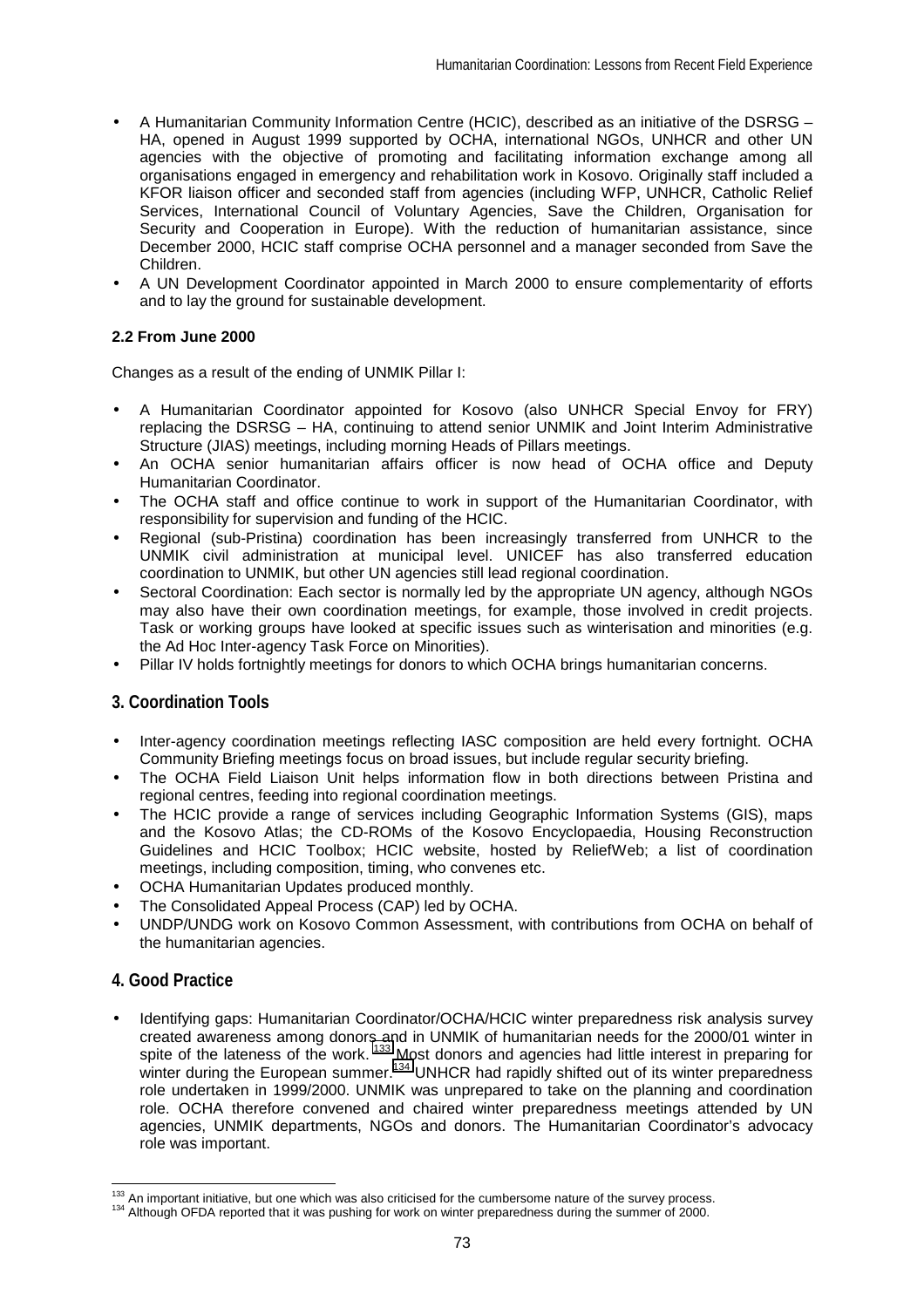- FAO provide an example of a well-focused strategy of coordinating and providing technical support to implementing agencies, working closely with donors to avoid duplications and advising on funding levels. They also monitor and evaluate seed programmes. This coordination was described by one INGO as 'exemplary'.
- The Humanitarian Accounting exercise in 2000 was an attempt to put more life into the Common Humanitarian Action Plan (CHAP)/CAP process and its mid-term review by asking each agency to report back on achievements and impact against objectives and constraints.<sup>135</sup> It also identified gaps in the humanitarian effort and assisted coordination of the preparation of CAP 2001.
- The transfer of responsibilities from UN agencies to the UNMIK civil administration structures worked well. For example, WFP is phasing out food distribution and shifting to a 'social case approach' run by the Department for Social Assistance and the Centres for Social Work. FAO is devolving coordination and technical support to the Department of Agriculture.

## **5. Issues**

- How do humanitarian and development agencies function when the UN is the transitional government and the long-term status of Kosovo remains undecided?
- Looking back to the initial phase of the emergency response in Kosovo from June 1999 onwards, interviewees and reports note the calibre and skills of the senior OCHA personnel deployed, providing essential coordination services. However, the team was severely under-resourced in terms of equipment (vehicles, communications equipment, office equipment).
- Major coordination problems in Kosovo have been less to do with inter-humanitarian agency relationships and more to do with the humanitarian community's relationships with the UNMIK structures. If the traditional relief – development gap exists in Kosovo it is partly due to the slowness of UNMIK to take over and Kosova structures to develop and be given responsibility.
- As part of a wider issue of using and building local capacity, efforts to include Kosovans at senior levels in coordination structures have been slow to take effect.
- Uncertainty in some quarters about the appointment and role of the Humanitarian Coordinator. Some interviewees were clear about the Humanitarian Coordinator's role and UNHCR's role, while others were not. One donor said 'We don't differentiate between the Humanitarian Coordinator and UNHCR'. It begs the question of whether UNHCR is the lead agency or not? The Humanitarian Coordinator argued that it is not.
- Lack of clarity on role of head of OCHA office and relationship with the Humanitarian Coordinator (including role as Deputy Humanitarian Coordinator). There were no relevant up to date ToRs for either post.<sup>137</sup>
- The absence of any public document which clearly describes the UN's humanitarian coordination arrangements in Kosovo after the dissolution of Pillar 1.
- OCHA's profile was contentious. During the Pillar 1 phase, it was subsumed within UNHCR office, with no mention of its role in some Secretary-General's reports to the Security Council. The blurred concept of the Humanitarian Pillar (led by UNHCR) within an Integrated UN Mission that was sometimes referred to as the UNHCR pillar. UNHCR was seen by some outside the humanitarian community as the sole humanitarian agency.
- No OCHA staff member was given a proper briefing or induction, all the more important because of the lack of previous OCHA experience. However, one senior staff member has 20 years UN experience and the other has wide Balkan experience.
- Cooperation and liaison between the UN Humanitarian Coordinator and UN Development Coordinator appeared problematic.
- Many interviewees commented on ECHO's poor participation in coordination, due apparently to under-staffing and, in the case of some meetings, instructions from Brussels.
- During the study in Kosovo, the study team member attended three of the more than a dozen regular meetings organised in Pristina by UN agencies and UNMIK. These were poorly conducted, characterised by an absence of introductions, a failure sometimes to check on the language favoured by participants, a failure to prohibit the use of mobile phones etc.
- The domination of coordination meetings by international staff made it difficult for national staff to speak and be heard.

<sup>&</sup>lt;sup>135</sup> Unfortunately this exercise did not apparently include any specific review of the effectiveness of coordination.

<sup>136</sup> Vehicle procurement was reported to have taken five months.<br><sup>136</sup> Vehicle procurement was reported to have taken five months.<br><sup>137</sup> The deputising role did not include, in practice, standing in for the Humanitarian Coo meetings.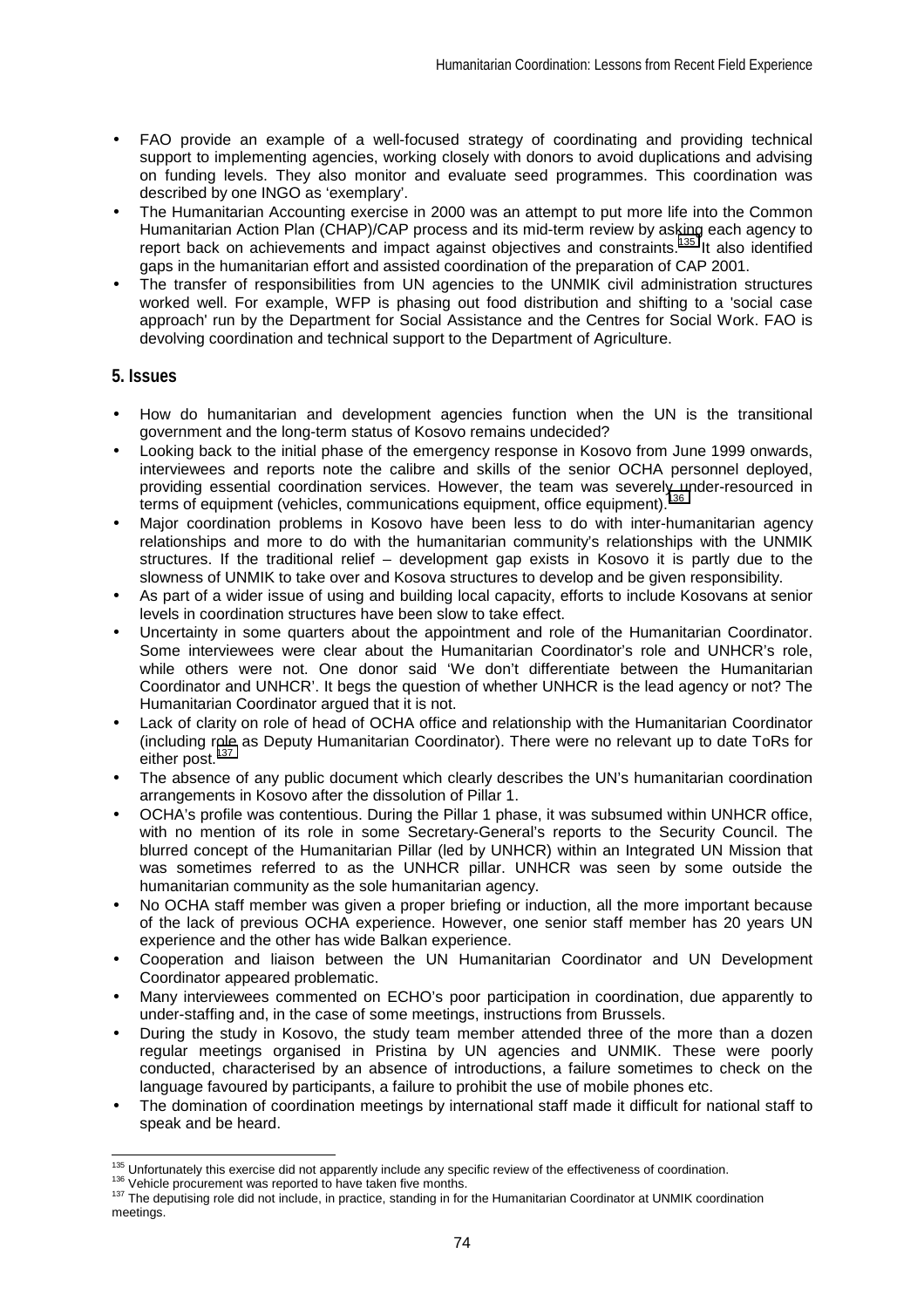- The HCIC initiative has received much praise from UN and non-UN agencies, particularly for its sense of inclusiveness. Having managers with NGO backgrounds probably helped this. However an emphasis on neutrality has sometimes led to confusion over identity and ownership and to unclear relationships with the OCHA office and the Humanitarian Coordinator. HCIC could only collect and disseminate information given to it – therefore it was to an extent ad hoc.
- OCHA's lack of adequate management support to the HCIC resulted in staff uncertainties, gaps in staff replacements and a subsequent interruption of services. By January 2001, some of HCIC's information was in urgent need of updating. Its future after the transition, i.e. under whose umbrella it should sit, was also still unclear. It is important to learn the lessons of the HCIC by having an independent evaluation.
- Duplication of GIS and other databases.<sup>138</sup>
- The sheer number of agencies working in Kosovo presented challenges for coordination. There was little or no considered assessment or study of the scale and impact of this problem. In most emergencies, the key issue will remain the effective coordination of the major UN humanitarian agencies, the Red Cross / Red Crescent family and probably not more than 20 – 30 major INGOs. The problem of a large number of additional small NGOs needs to be anticipated and dealt with in the coordination of large-scale high-profile emergencies.
- INGOs did not feel they were seen as full partners with UN agencies, rather implementers. They were asked to contribute to CAP discussion at very late stage. On the other hand, the INGO Council could probably be more effective. ICVA has failed to replace the NGO Liaison Officer post within HCIC.
- In spite of Civil-Military Cooperation Commission (CIMIC) initiatives and KFOR representative in the HCIC, agencies have found coordination with NATO forces problematic. Information flow tends to be one way – to the military. 'I get information out of KFOR in spite of the system'. The national KFOR units each have their own characteristics and approaches, and many do not see the need to coordinate their humanitarian actions with the agencies. 'They do what they think is good in the morning'. An added problem is the lack of institutional memory within national units as they often rotate completely every three to six months.
- International political pressure to encourage return of Serb IDPs from FRY is a matter of deep concern to some humanitarian agencies.
- Lack of coordination and cooperation within the broad ambit of civil society. There is little contact between the INGO and Kosovar NGO groupings. OSCE has established 10 NGO resource centres apparently with little liaison with the INGOs. (Relief and development are seen as separate activities.)
- There has been little work on standards or principles or gender within the humanitarian community (although CAP 2001 has focus on women). These could have been areas of work for the HCIC.
- Lack of institutional memory no single place where evaluations and reviews can be accessed.
- As the political and media profile of the Kosovo crisis has decreased, so has the evaluative and reflective work of the humanitarian community. Very little appears to have been written about humanitarian coordination in Kosovo for the period from January 2000 onwards, the humanitarian pillar within UNMIK, its dissolution in June 2000 and the interaction between the humanitarian community and the rest of the international protectorate structures and KFOR.<sup>139</sup>

<sup>&</sup>lt;sup>138</sup> Noted in the mission report of the ERC a.i. of 9 June 2000.

<sup>139</sup> For example there appear to be no substantial reviews or evaluations of the major 1999/2000 winterisation response or the overall functioning and effectiveness of UNMIK.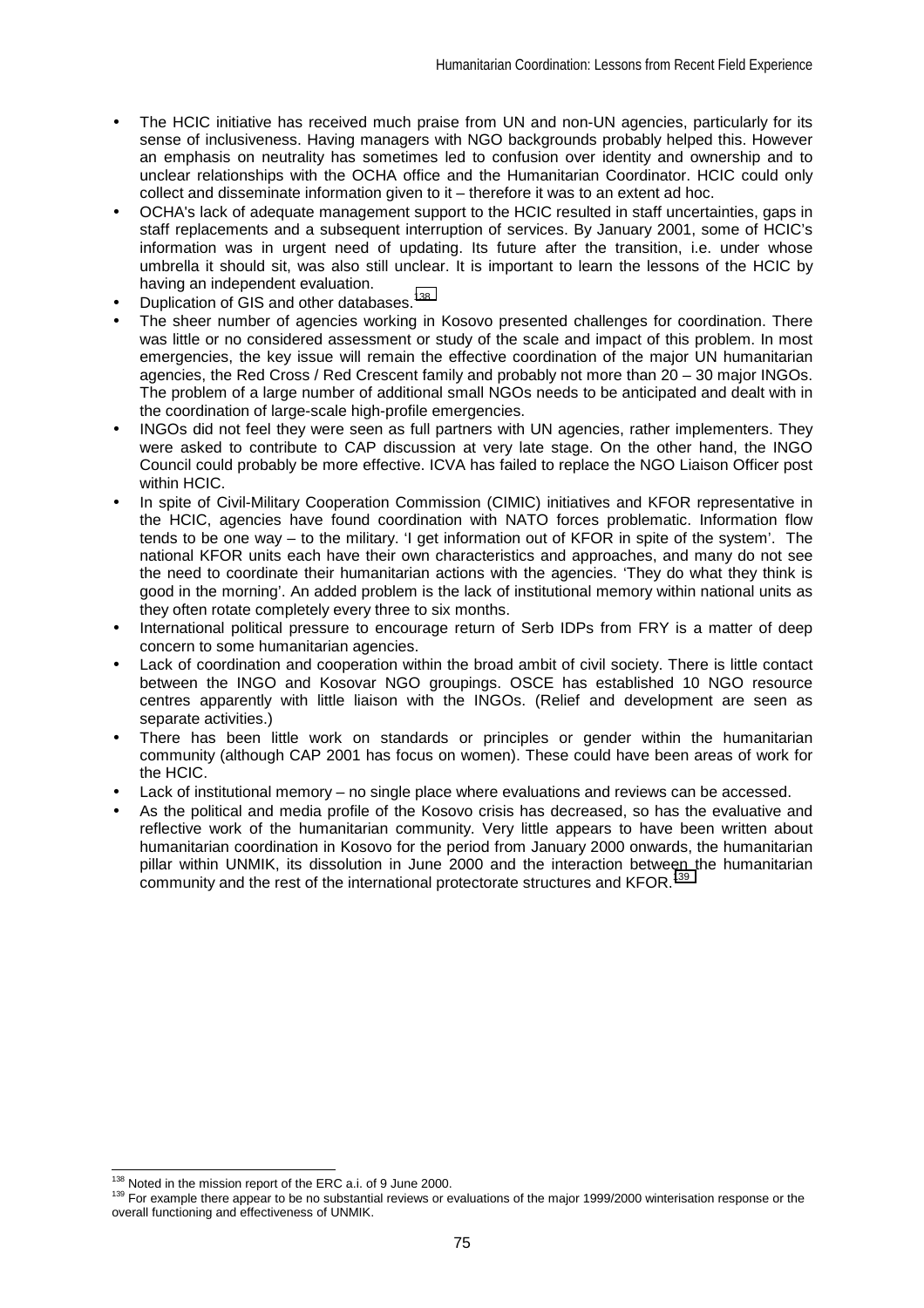# **ANNEX 5b: FRY CASE STUDY (EXCLUDING KOSOVO)**

# **1. Context**

The humanitarian focus in FRY, excluding Kosovo, has been on the Serb and Roma IDPs from Kosovo, the overall deterioration in living conditions within FRY over recent years, exacerbated by the NATO bombing campaign and sanctions and the continuing caseload of refugees from earlier conflicts.

Humanitarian agencies operating in FRY have to had to keep their distance from both the federal and Serbian authorities until October 2000. The operating context for INGOs has been very difficult, given no legal status and staff at times suffering harassment. There has not been a flood of agencies into FRY since the fall of the Milosevic government. The small number of agencies relative to Kosovo has made coordination less of a challenge in Belgrade.

## **2. Coordination Structures**

- Humanitarian Coordinator for FRY (excluding Kosovo), Resident Coordinator a.i. and UNICEF Special Representative for FRY (including Kosovo).
- OCHA office headed by Senior Humanitarian Affairs Officer who is also Deputy Humanitarian Coordinator for FRY, excluding Kosovo.
- UN Liaison Office providing the UN's political representation.
- Humanitarian aid coordination forum for donors/diplomats, attended by Humanitarian Coordinators and UN agencies.
- Sectoral coordination meetings led by the relevant UN agencies.

## **3. Coordination Tools**

- Weekly Heads of Agencies coordination meetings chaired by the Humanitarian Coordinator, service by OCHA with an IASC membership (NGOs represented by ICVA) and including the Head of the UN Liaison Office. *'The Heads of Agencies meeting works well – exactly as it should be'* (Head of agency)
- OCHA Weekly Situation Reports.
- OCHA Humanitarian Risk Analysis reports, produced in conjunction with the UN and other agencies.
- Overviews of UN Humanitarian Activities.
- OCHA Podgorica produced surveys including one a household income and expenditure survey.
- OCHA in both Belgrade and Podgorica producing humanitarian operations databases.
- The CAP led by OCHA.
- The ICVA Directory of Humanitarian and Development Agencies in FRY (June 2000).

## **4. Good Practice**

- Humanitarian Coordinator's role is clearly delineated from UNICEF's operation in Serbia and Montenegro. UNICEF is not seen as a lead agency.
- OCHA's Humanitarian Risk Analysis reports are much appreciated.
- OCHA's work on the energy situation in FRY is seen as an important area not being covered by other agencies.
- Handover of the OCHA sub-office in Podgorica to the UNDP liaison office in February 2001 following the signing of a joint Memoranda of Understanding (MoU).
- The integrity and effectiveness of the Yugoslav Red Cross has been a major issue, about which the agencies have collaborated constructively.
- Good collaboration over monitoring the sensitive situation in Southern Serbia and mounting an inter-agency assessment mission in February 2001.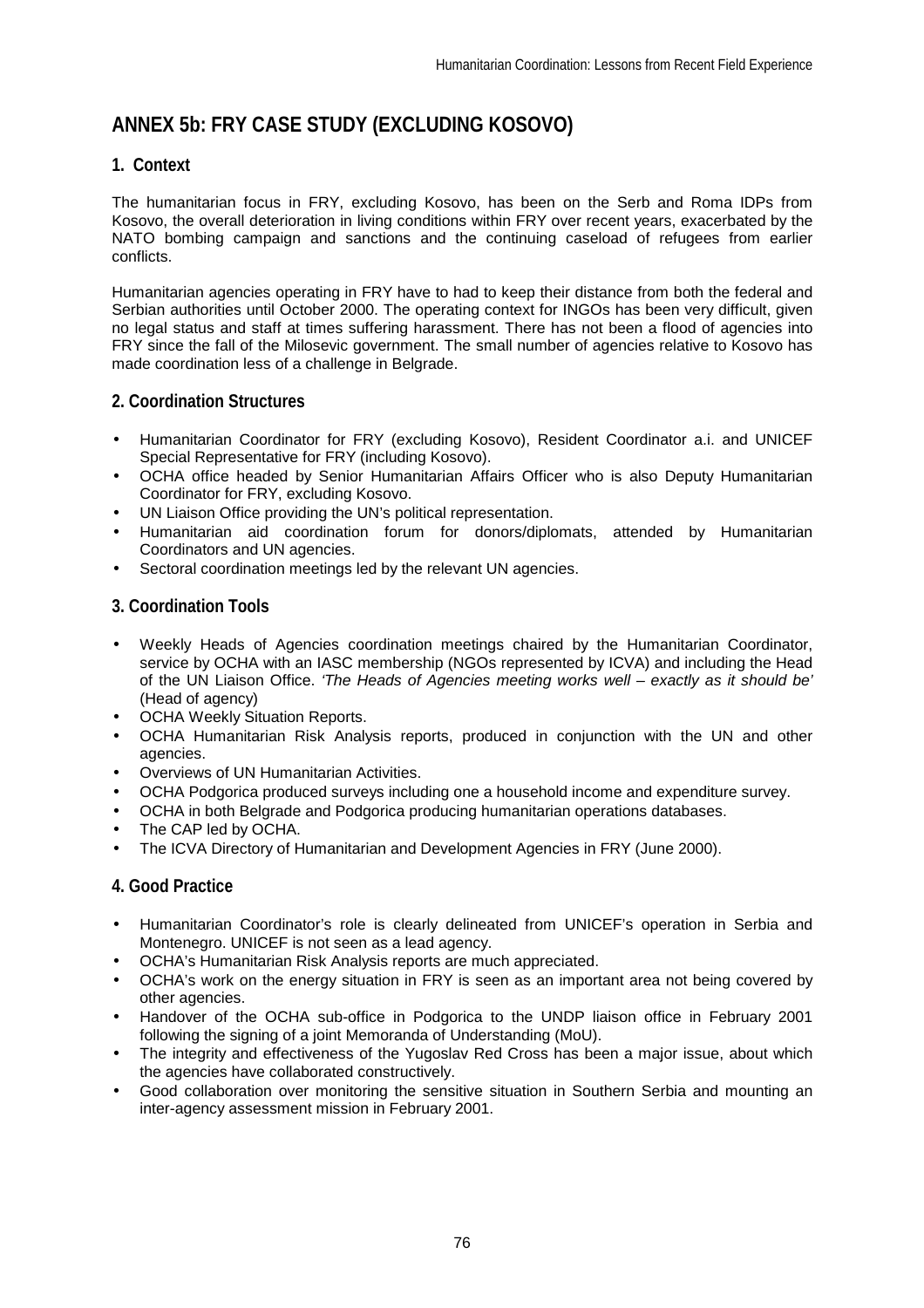## **5. Issues**

- ICVA has played an important role and represents NGOs at fortnightly heads of agencies meeting, but there is some concern about the flow of information to and from those meetings to the NGOs.
- Some interviewees, particularly from INGOs, felt that OCHA could have made more use of the data and information which it has collected and were sometimes unaware of how the information has been used.
- The transition from a mainly humanitarian response to one of reconstruction facilitated by moves such as the OCHA field office coordination responsibilities being handed over to UNDP and the UNDP officer in charge in Belgrade leading an inter-agency assessment mission to Presovo in Southern Serbia in February 2001.

## **6. Regional Issues**

- This study was not able to make a full assessment of regional coordination in South East Europe. In relation to Kosovo there appeared to be considerable "cross-border" coordination over the sensitive Presovo region in south east Serbia, particularly between the Humanitarian Coordinators in Pristina and Belgrade. The fact that both Humanitarian Coordinators have regional envoy roles within their respective organisations has fostered regional perspectives. However, it was not clear whether there were adequate international coordination structures in place in order to build and maintain a comprehensive regional analysis. At least one senior official in the region was scathing about the absence of such regional mechanisms.
- Different definition of regions in each organisation.
- Tension between the political pressure to encourage the return of Serbs to Kosovo in order to demonstrate the existence of a multi-ethnic international protectorate and the humanitarian space needed to provide effective protection for them.
- The CAP for South Eastern Europe is said to provide the only formal instrument that brings agencies together on a regional basis.
- There have been few studies and evaluations of the Kosovo crisis that have taken a comprehensive regional (Balkan) perspective including the whole of FRY, so there is little written about the nature of regional humanitarian coordination.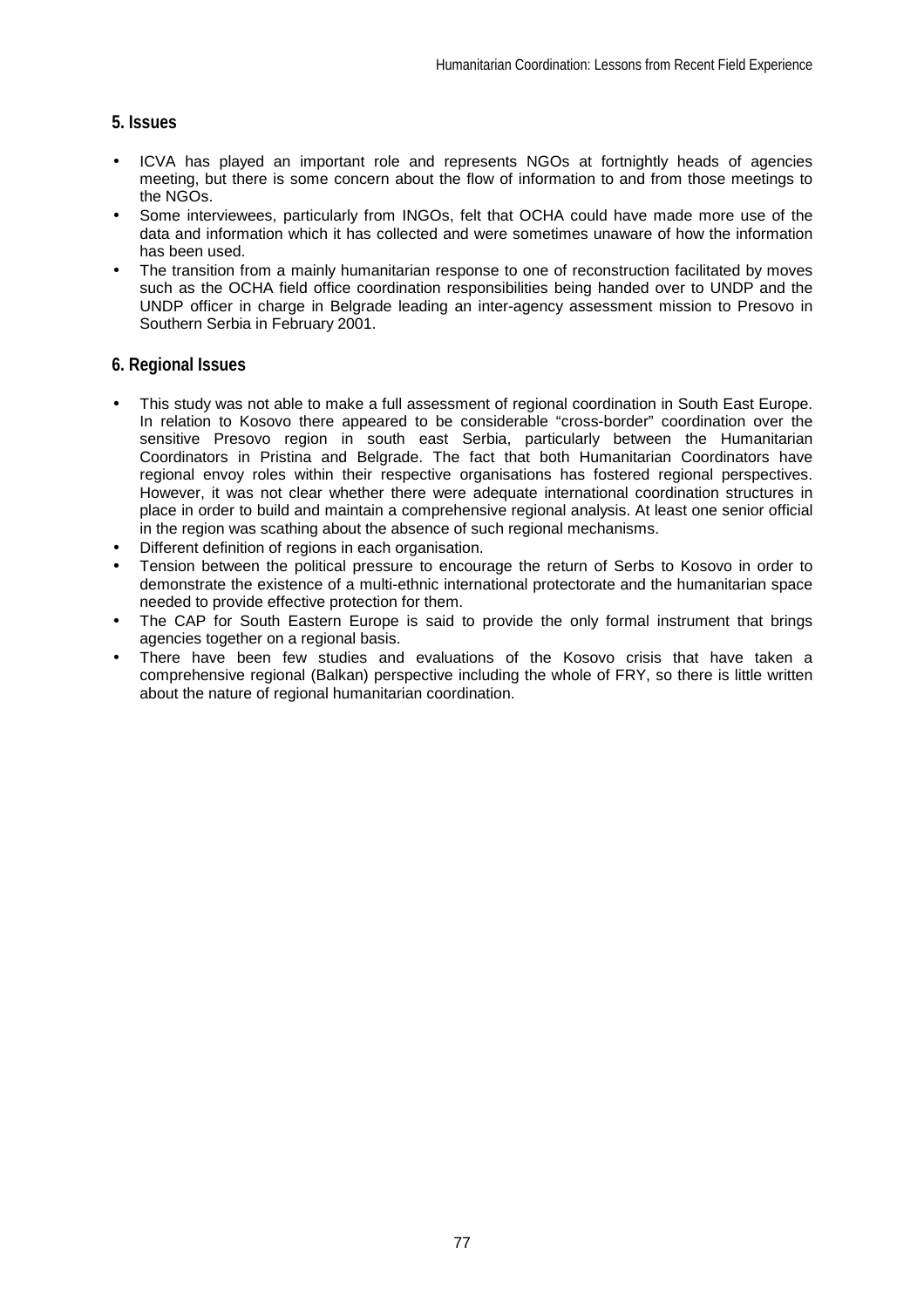# **ANNEXE 6: LIST OF INTERVIEWEES**

# -**NEW YORK**

## **UN**

Agnes Asekenye-Oonyu, Chief, Africa Section, OCHA Omar Bakhet, Director, Emergency Response Division, UNDP Martin Barber, Director a.i., Policy Development and Advocacy Branch, OCHA Dominique Burgeon, Operations Officer, TCOR, Field Operations Division, FAO Margaret Carey, Special Assistant to the Assistant Secretary-General for Peace-Keeping Operations Robert Carr, Project Officer, Office of Emergency Programmes, UNICEF Lance Clark, Policy, Advocacy and Information Department, OCHA Chris Coleman, Chief, Policy and Analysis Unit, DPKO Kelly David Toweh, Humanitarian Affairs Officer, OCHA Shamsul Farooq, Chief, Humanitarian Response, Office of Emergency Programmes, UNICEF Bradley Foerster, Humanitarian Affairs Officer, IASC/ECHA Secretariat, OCHA Dr. Kingsley Gee, Senior Advisor on Health Policy, WHO Steve Gleason, Humanitarian Affairs Officer, OCHA David Hannah, DPKO Peter Hornsby, Logistics Officer, DPKO Nils Kastberg, Director, Office of Emergency Programmes, UNICEF Kevin Kennedy, Chief, Emergency Liaison Branch, OCHA Rashid Khalikov, Officer-in-Charge, IASC Secretariat, OCHA Dr. Atul Khare, Counsellor, Permanent Mission of India to the United Nations Phylis Lee, Chief, Advocacy and External Relations, OCHA Iain Levine, Chief, Humanitarian Policy Development, Office of Emergency Programmes, UNICEF Alexandre Matsouka, Political Affairs Officer, UN DPA Marta Mauras, Director, Office of the Deputy Secretary-General Carolyn McAskie, Emergency Relief Coordinator a.i., OCHA Jamie McGoldrick, Humanitarian Affairs Officer, Emergency Liaison Branch, OCHA David McLachlan-Karr, Chief a.i., Asia/Europe/Latin America Section, Emergency Liaison Branch, **OCHA** Yohannes Mengesha, Principal Officer, Office of the Deputy Secretary-General Michael Møller, Principal Officer, Office of the Under-Secretary-General for Political Affairs Mr. Mochida, Desk Officer for Somalia, UN DPA Hawaa El-Tayeb Musa, Humanitarian Affairs Officer, DPKO Robert Piper, Deputy Director, Emergency Response Division, UNDP Ramesh Rajasingham, Humanitarian Affairs Officer, Policy, Advocacy and Information Division, **OCHA** Yasser Sabra, Desk Officer for DRC, UN DPA Emma Shitaka, DPKO (Kosovo) Michael Smith, UNDP Hansjoerg Strohmeyer, Humanitarian Affairs Officer, OCHA Peter Swarbrick, DPKO Ed Tsui, Deputy Emergency Relief Coordinator a.i., OCHA Geoff Wiffin, Project Officer, Office of Emergency Programmes, UNICEF

# -**GENEVA**

## **UN**

William Barriga, Emergency Officer, Emergency and Post-Conflict Division, IOM David Bassiouni, Coordinator, IASC/ECHA Secretariat, OCHA Joel Boutroue, OCHA Peter de Clerq, Head of Desk, Great Lakes Operation, UNHCR Thierry Delbreuve, Humanitarian Affairs Officer, Complex Emergency Response Branch, OCHA Steven Gleason, Humanitarian Affairs Officer, Emergency Liaison Branch, OCHA David Harland, OCHA Merete Johansson, Chief of Section 3, Complex Emergency Response Branch, OCHA Arjun Katoch, Chief, Field Coordination Support Unit, Disaster Response Branch, OCHA Brian Keane, Head of Georgia Office, OCHA Pirkko Kourula, Head, Secretariat Service and Inter-Organization Affairs, UNHCR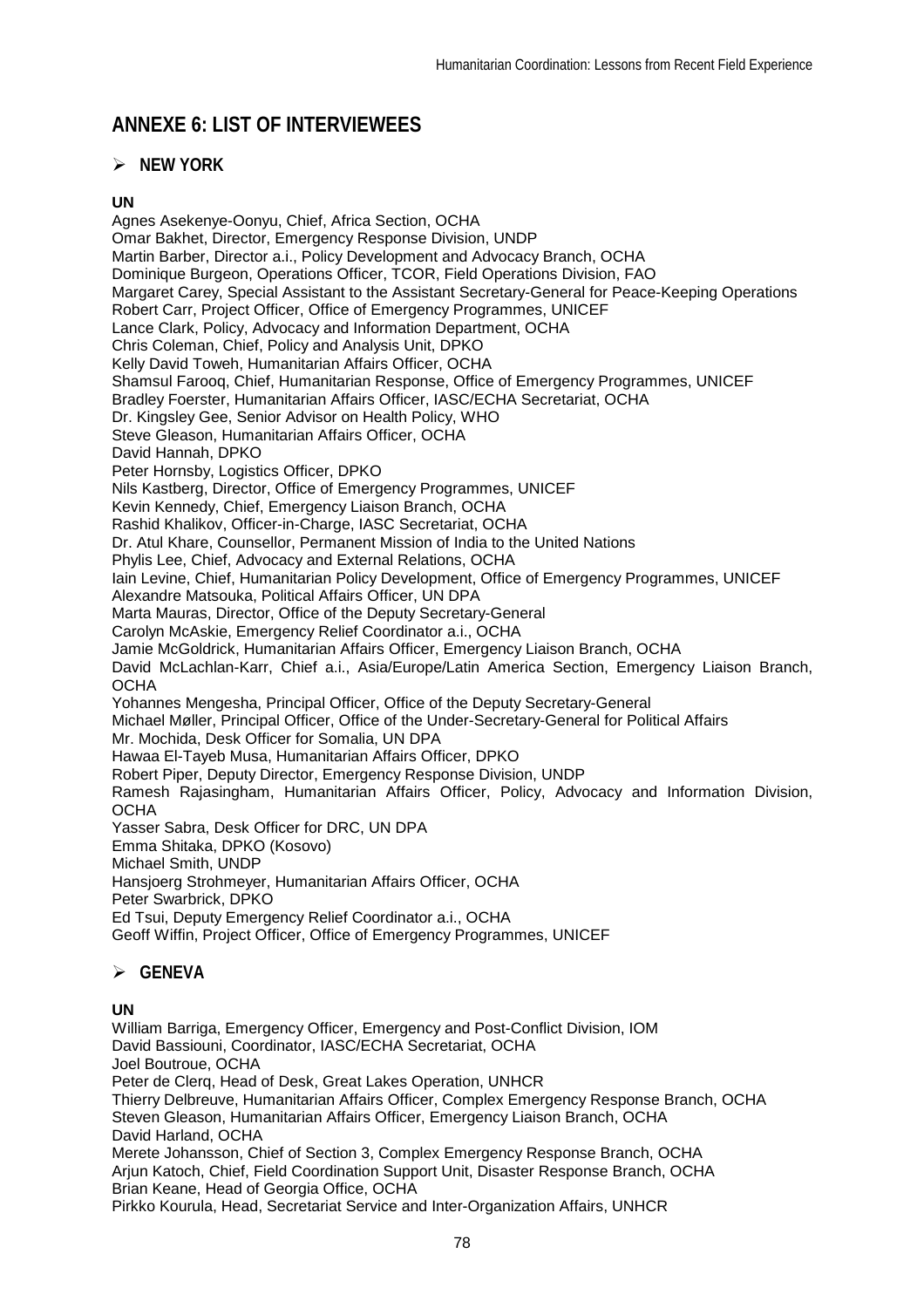Jeff Labovitz, Emergency Response Officer, Emergency and Post-Conflict Division, IOM Xavier Leus, Director EHA, WHO Pablo Mateu, Senior Inter-Organization Officer, UNHCR Dennis McNamara, Special Coordinator for IDPs Ross Mountain, Assistant Emergency Relief Coordinator, OCHA Soren Jensen Peterson, UNHCR Marco Roggia, Senior External Relations Officer, New York Desk, UNHCR Stephen Tull, Humanitarian Affairs Officer, Complex Emergency Response Branch, OCHA Catherine Walker, Head of Desk for East Asia and the Pacific, UNHCR Neill Wright, Head of Desk, Kosovo; Deputy Coordinator for SE Europe Operation, UNHCR Kyaw Hla Zin, Head of Desk, Somalia, UNHCR

#### **Red Cross Movement**

Francis Amar, Head, International Organisations Division, ICRC Jean Ayoub, Under Secretary-General a.i., Disaster Response and Operations Coordination, IFRC Penny Elghady, Desk Officer for Central Southern Europe, IFRC Geneva Josse M. Gillijns, Desk Officer, Africa Department, IFRC Andrée Houk, IFRC Umesh Palwankar, Diplomatic Adviser, International Organizations Division, ICRC Rune Skinnerbach, Monitoring and Evaluation, ICRC

#### **NGOs**

Martin Griffiths, Director, Henry Dunant Centre for Humanitarian Dialogue Andrew Marshall, Henry Dunant Centre for Humanitarian Dialogue Ed Schenkenberg, Coordinator, ICVA

#### **OCHA Field Offices**

Neven Burzic, OCHA, Bosnia Herzegovina Antonio Donini, Director, UN OCHA Afghanistan Lise Grande, OCHA, Angola Oliver Lacey Hall, OCHA, DPRK Dennis Hastert, OCHA, Sierra Leone Michael Jones, OCHA, Uganda Brian Keane, OCHA, Georgia Sikander Khan, OCHA, Sudan Toby Lanzer, Head of Moscow Office, OCHA Marie Spaak, Senior Humanitarian Affairs Officer, OCHA

# -**ROME**

#### **UN**

Anne Bauer, Chief, TCOR, Field Operations Division, Technical Cooperation Department, FAO Manuel Aranda da Silva, Regional Director of the Africa Bureau, WFP Ramiro Lopes da Silva, Director of Transport and Logistics Division, WFP Agnès Dhur, TCOR, Field Operations Division, FAO Antonio di Leonardo, Coordinator, Emergency Agricultural Operations, FAO Jean-Jacques Graisse, Assistant Executive Director, Operations Department, WFP Valerie Guarnieri, Senior Policy Analyst, Strategy and Policy Division, WFP Angela Hinrichs, Operations Officer, TCOR, Field Operations Division, FAO Cynthia Jones, Logistics Officer, ALITE Logistics Service, WFP Sarah Longford, Policy Analyst, Strategy and Policy Division, WFP Tesema Negash, Deputy Director, Africa Region , WFP Kenro Oshidari (by email), Regional Manager of East and Southeast Asia, WFP Marian Read, Senior Monitoring Officer, Office of Evaluation, WFP Imran Riza, Chief, Interagency Affairs Branch, Resources and External Relations Division, WFP Mohamed Saleheen, Deputy Director, Human Resources Division, WFP Carlo Scaramella, Senior Programme Adviser, WFP Peter Scott-Bowden, Emergency Officer, ALITE Logisitics Service, WFP Francesco Strippoli, Senior Humanitarian Adviser, Operations Department, WFP Laurent Thomas, Senior Operations Officer, TCOR, Field Operations Division, FAO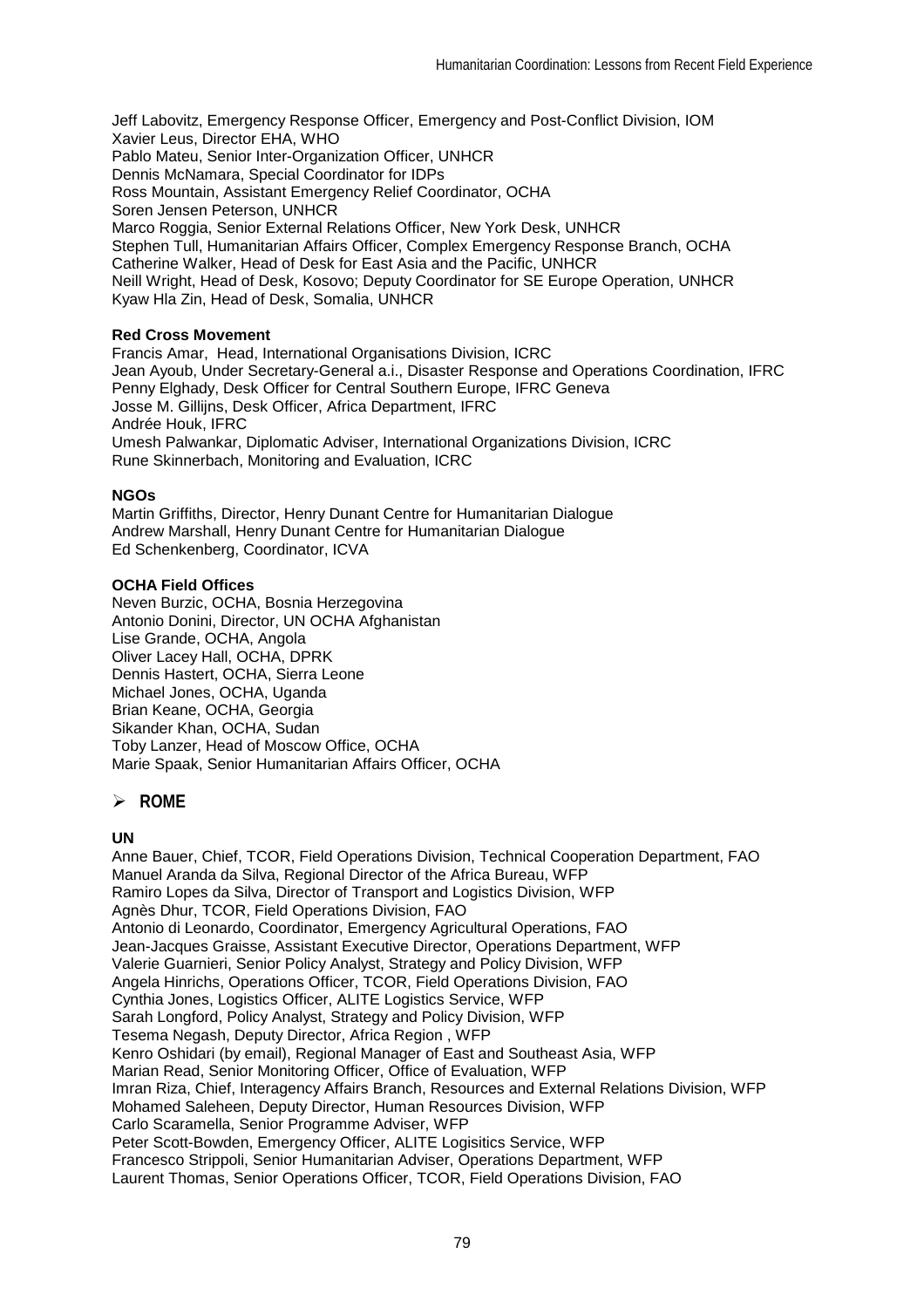# -**WASHINGTON DC**

### **Government**

Anthony Banbury, Director, Multilateral and Humanitarian Affairs, National Security Council Michael Gray, USAID

Alan Jury, Director, Policy and Resource Planning, Bureau of Population, Refugees and Migration, State Department

Paula Lynch, Agency Representative, U.S. Interagency Task Force, US State Department Anita Menghetti, NGO/IO/Donor Coordinator, Office of US Foreign Disaster Assistance, Bureau of Humanitarian Response, USAID

Rebecca Scheurer, Program Operations Specialist, Office of US Foreign Disaster Assistance, USAID Peter Smith, Director, Multilateral and Humanitarian Affairs, National Security Council Mark Walkup, Bureau of Population, Refugees and Migration, U.S. Department of State Roy Williams, Director, Office of Foreign Disaster Assistance, USAID

### **NGOs**

James Bishop, Director, Humanitarian Response, InterAction

# -**BRUSSELS**

### **Donors**

Mikael Barfod, Head of Unit, Policy Coordination, ECHO Sabri Ergen, Disaster Preparedness and Prevention Initative of Stability Pact Richard Hands, ECHO

### **NATO**

Stephen Orosz, Deputy Director, Civil-Emergency Planning, NATO

# -**STOCKHOLM**

#### **Government**

Bruno Beijer, Director, Deputy Head of Department, Department for Asia and the Pacific, Ministry for Foreign Affairs, Sweden

Ambassador Marika Fahlén, Humanitarian Affairs, Ministry for Foreign Affairs, Sweden Magnus Lennartsson Nakamitsu, Deputy Director, Division for Central and Eastern Europe, Ministry for Foreign Affairs, Sweden

Anders Olin, Desk Officer, Ministry for Foreign Affairs, Sweden

Erik Widman, Desk Officer, Department for Asia and the Pacific, Ministry for Foreign Affairs, Sweden

#### **NGOs**

Izumi Nakamitsu Lennartsson, Chef de Cabinet, Secretary-General's Office, International IDEA

#### **Donors**

Bengt Herring, Senior Programme Officer, Division for Humanitarian Assistance, SIDA Johann Schaar, Head, Division for Humanitarian Assistance and NGOs, SIDA

# -**LONDON**

#### **Government**

Mukesh Kapila, Head, Conflict and Humanitarian Affairs Department, DFID

#### **Red Cross Movement**

Paul Anticoni, British Red Cross Richard Blewitt, Head, International Planning and Development, British Red Cross John Mitchell, Humanitarian Policy Advisor, British Red Cross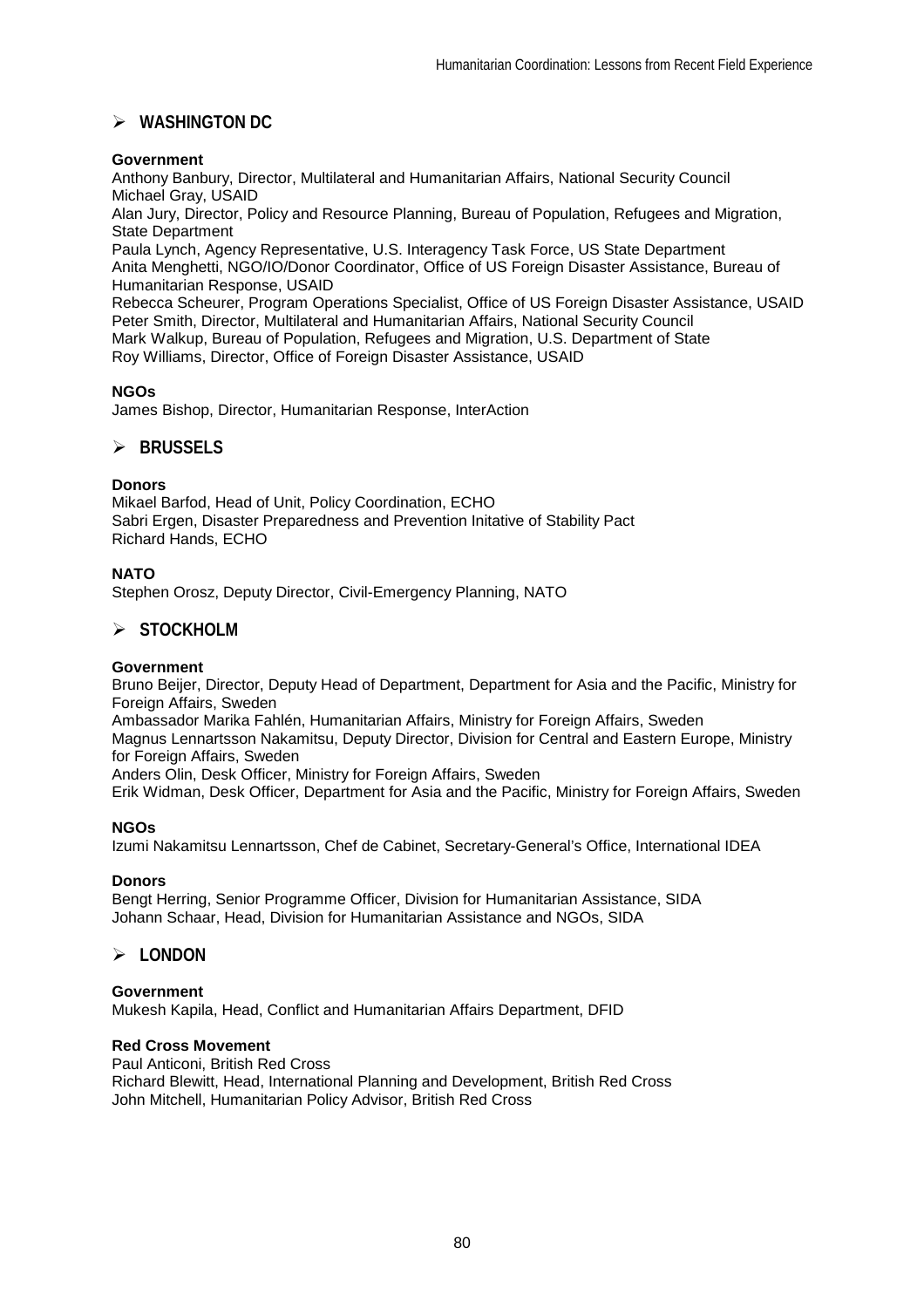## **NGOs**

Jo Craig, CARE UK Will Day, Director, CARE UK Mike Gaouette, Head of Emergencies Unit, SCF UK Peter Hawkins, Director, East and Central Africa Region, SCF UK Barney Mayhew, Independent Consultant Howard Standen, Policy Advisor, Humanitarian Assistance Programme, CARE UK

# -**OXFORD**

### **NGOs**

Jane Cocking, Humanitarian Coordinator, Humanitarian Department, Oxfam GB Nick Roseveare, Deputy Director, Humanitarian Department, Oxfam GB Paul Smith Lomas, Director, Humanitarian Department, Oxfam GB

# -**DRC**

### **Government**

Mashako Mamba, Minister of Health and President of the National Crisis Committee

#### **UN**

Honesty Abekeyahwale, Assistant Humanitarian Affairs Officer, OCHA M. Benamar, Head of Civil Affairs, MONUC Khaled Bensaid, United Nations Agencies Coordinator Boubou Dramane Camara, Resident Representative, UNDP, DRC Mahamane Cisse-Gouro, Chief of Eastern DRC Office, UNHCHR Alexandre Gashangi, Assistant Humanitarian Affairs Officer, OCHA Grigor Hovhannisyan, Head of Humanitarian Affairs, OCHA, DRC Claude Jibidar, Provincial Coordinator, South Kivu, UNICEF Rudolf Jocondo–Kazimiro, Humanitarian Affairs Officer, DRC Edward Kallon, Programme Coordinator, WFP, DRC Michel Kassa, Head of Unit, OCHA, DRC Alain Lindquist, Civil Affairs, MONUC M. Mbaidjol, UNHCR, DRC Martin Mogwanja, UNICEF Representative and HC a.i. DRC SRSG Ambassador Kamal Morjane, MONUC, DRC Eddie O'Dwyer, Head of Field Office (acting), UNHCR Goma Charles Petrie, Senior Humanitarian Adviser, OCHA Bouri Jean Victor Sanhouidi, UNDP Resident Representative in the DRC, UNDP Camara Seydou, Project Officer, Head of Sub-Office Kisangani, UNICEF Martin Sikabwe, Senior Programme Officer, UNICEF Goma Lucien Simba, Assistant Humanitarian Affairs Officer, OCHA Ad Spijkers, FAO Representative for the DRC, FAO, DRC Kees Tuinenburg, Representative, WFP, DRC Yo Winder, Humanitarian Affairs Officer, OCHA Mokthar Younous, WHO, DRC Francis Zai, UNHCHR

#### **Red Cross Movement**

Paul Castella, Chief of Delegation, ICRC, DRC

#### **NGOs**

Tim Cole, Programme Director, SCF, DRC Martin.Kabaluapa, Country Programme Manager, Oxfam GB, DRC Alain Kassa, Head of Mission, MSF Belgium Roy Maheshe, Programme Coordinator, Oxfam GB, DRC Leonard Rutinigirwa Muliro, Finance and Administrative Assistant, Grongd Nord, Kivu, DRC Herman van Brandt, Attaché for International Cooperation, Belgian Embassy Anneke Van Woudenberg, Programme Representative, Oxfam GB, DRC Jannes ven der Wijk, Head of Mission, MSF Holland, DRC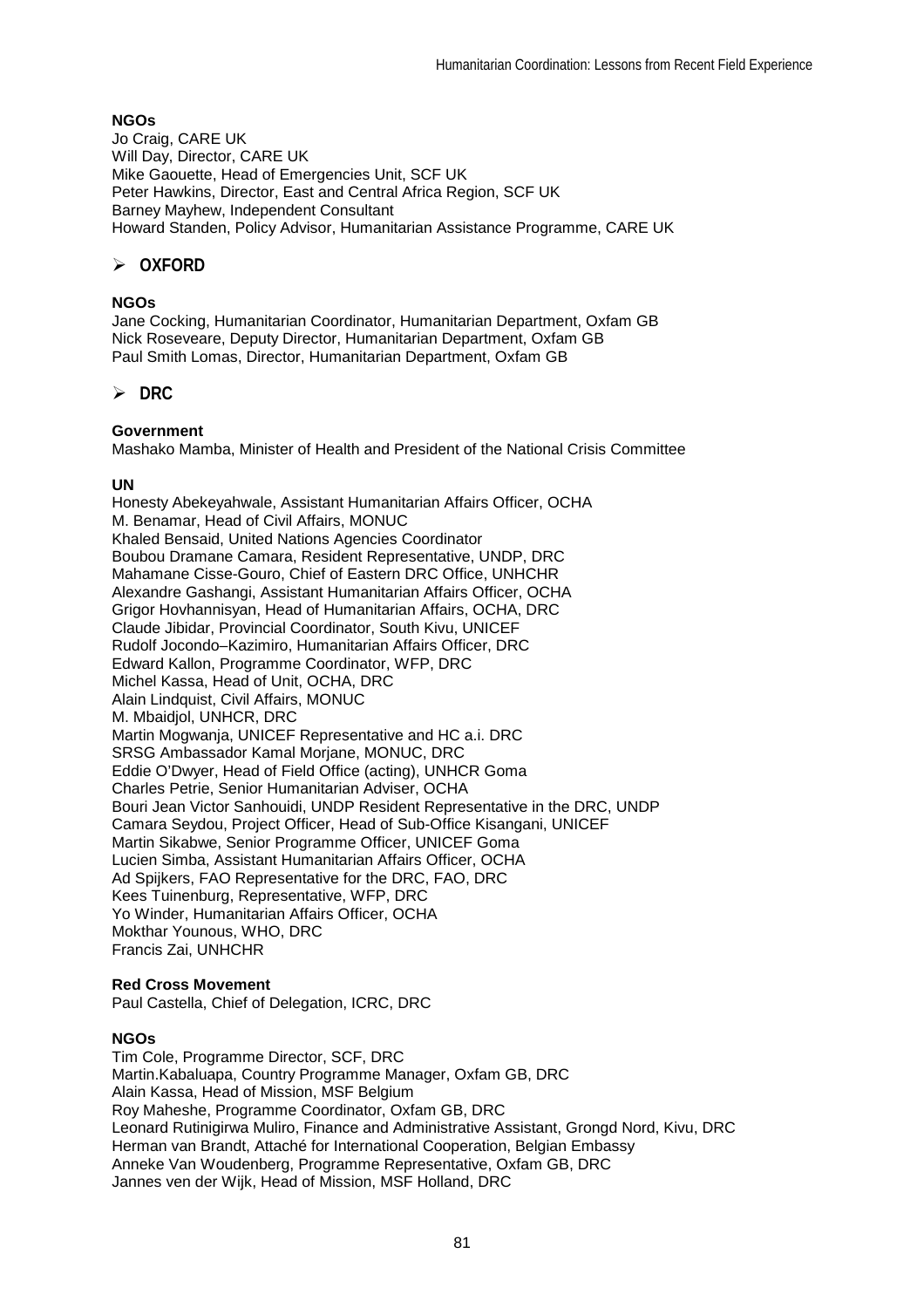## **Donors**

Kate Farnsworth, Office of US Foreign Disaster Assistance/USAID Pierre le Brun, Civil Society Sector Coordinator, Belgian Embassy Dr. Urbain Menase, Health Sector Coordinator, Belgian Embassy Henry Spriestma, Ambassador and Head of Delegation, EC, DRC

# -**PRISTINA**

## **UN**

Leonie Barnes, Chief of Public Information, UN Mines Action Coordination Centre, Kosovo Jeanne Boisclair, Deputy Humanitarian Coordinator and Head of OCHA office, Kosovo Longar Cana, Field Liaison Assistant, HCIC, OCHA Kosovo John Flanagan, Programme Manager, UN Mines Action Coordination Centre, Kosovo Asif Husain-Naviatti, UNHCR Stephen Johnson, Head of Office, UNICEF Kosovo Lennart Kotsalainen, Chief of Mission, UNHCR Kosovo Paolo Lembo, UN Development Coordinator, UNDP Kosovo Mick Lorentzen, Head of Office, WFP Kosovo Eric Morris, Humanitarian Coordinator Kosovo/ UNHCR Special Envoy Pasquale Lupoli, Chief of Mission, IOM Kosovo Robert Parnell, Advisor, UNICEF Kosovo Mick Quinn, Manager HCIC, OCHA Kosovo Elzira Sagynbaeva, Deputy Representative, UNDP Kosovo Benoit Thiry, Head of Programme, WFP Kosovo Pollyanna Truscott, UN Office of the High Commissioner for Human Rights, Kosovo

## **UNMIK**

Andy Bearpark, DSRSG, Economic Development and Reconstruction (Pillar IV (EU) of UNMIK) Gerard Fischer, Deputy to DSRSG, Civil Administration, UNMIK Martin Neureiter, Senior Programme Officer, Democratisation, OSCE/UNMIK

#### **Red Cross Movement**

Stefan Baumgartner, Head of Sub-Delegation, IFRC, Kosovo Kris Hurlburt, Psycho-Social Programme Coordinator, IFRC Kosovo Alain Kolly, Head of Mission, ICRC Kosovo Nafije Kuqi, Organisational/HR Officer, Red Cross of Kosova

## **NGOs**

Banu Altunbas, Head of Mission, Action Against Hunger, Kosovo Sandra Canfield, Project Manager, Humanitarian Aid, CRS Prizren Paul Currion, former Manager HCIC, Kosovo Jon-Kristian Johnsen, Director, Save the Children, Kosovo Melihate Jumilen, Centre for the Protection of Women and Children, Kosovo Michele Lipner, Chief of Party, Save the Children / USAID Kosovo Assistance Programme Ibrahim Sh. Makolli, Member of the Board, Council for the Defence of Human Rights and Freedoms, Pristina Neil Olsen, Programme Representative, Oxfam GB, Kosovo Dr Feride Rushiti, Medical Director, The Kosova Rehabilitation Centre for Torture Victims Zef Shala, Financial Manager, Mother Theresa Society, Kosovo Nicholas Webber, Mission Director, Care International, Kosovo

#### **Donors**

Cara Feys, Information Officer, Office of US Foreign Disaster Assistance/USAID Kosovo Stefano Pontecorvo, Director, Political Advisor, Stability Pact for South Eastern Europe (Brussels) Elisabet Tomasinec, ECHO Field Office, Kosovo Paul Turner, Head of Office, DFID, Kosovo

## **NATO**

Colonel Ivar Viddal, Chief Liaison Officer, NATO/KFOR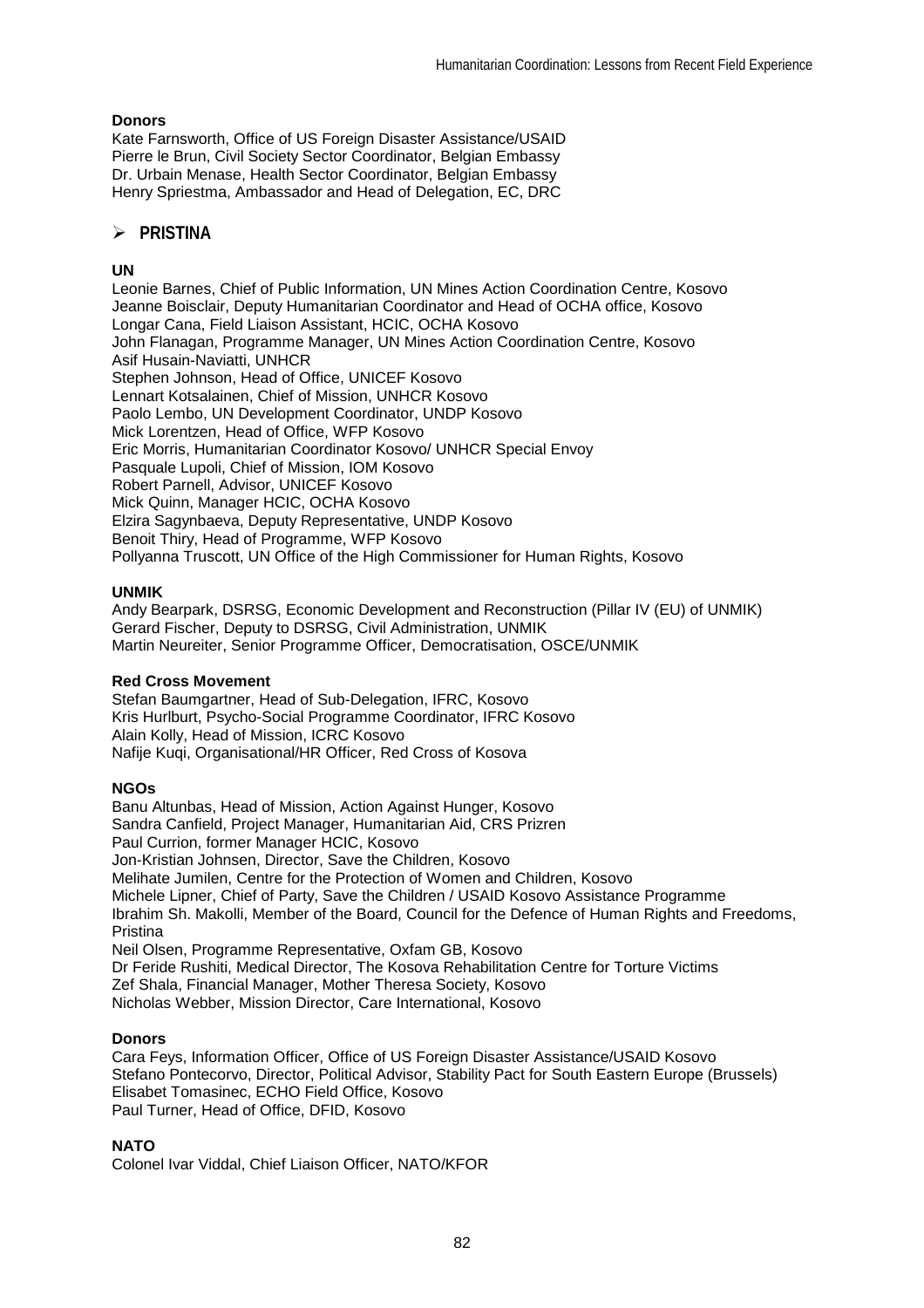# -**BELGRADE**

#### **Government of FRY**

Keith Nicolson, Advisor to the Ministry of Economics Andrija Pejovic, Consultant, Government of FRY

#### **UN**

Steven Allen, Humanitarian Coordinator FRY, excluding Kosovo/UN Resident Coordinator a.i/ UNICEF Special Representative Jean-Michel Delmotte, Head of Office, UNICEF Belgrade Marcel Grogan, Humanitarian Affairs Officer, OCHA, Belgrade Robert Hauser, Senior Emergency Coordinator, WFP Belgrade Paul Hebert, Head of Office, OCHA, Belgrade Erkki Heinonen, Representative, UNHCR, Belgrade Igor Khalevinski, Head, UN Liaison Office, Belgrade Francis O'Donnell, Officer-in-charge, UNDP, Belgrade Jukka Pukkila, Deputy Head of Mission, WHO,Belgrade

#### **Red Cross Movement**

Peter Stocker, Head of Delegation, ICRC, Belgrade Sten Swedlund, Head of Delegation, IFRC, Belgrade

#### **NGOs**

Richard Hoffman, Country Representative, CRS, Belgrade Ann Pesic, Country Director, ICVA, FRY Karlo Puskarica, Programme Director, Save the Children UK

#### **Donors**

Kevin Mannion, Head of Office, ECHO Belgrade

# -**SOMALIA**

#### **UN**

Hassan El Hag, Field Coordinator Officer for Southern Somalia, UNCU, Somalia Rolf Helmrich, UN Security Officer, Baidoa Dean Kaphle. Operations Officer, UNICEF, Somalia James Legg, WFP, Baidoa Jonathan Veitche, UNICEF, Baidoa

#### **NGOs**

Abdullaki Ibrahim Abdul, Programme Manager, Bay Region, International Mercy Corps Dr. Tahlil Farah, UNICEF, Somalia Cecilia Adelow, MSF, Hordur Maria Schutz, MSF, Hordur Kirstie Sinervo, MSF, Hordur Peter Wangai, World Vision Baidoa

# -**NAIROBI**

#### **SACB**

Maura Barry, Head of Somalia Aid Coordination Body Secretariat, SACB Dr. Imanol Berakoetxea, Somalia Health Coordinator for International Organisations, SACB Nisar Majid, FSAU, Somalia Noreen Prendiville, Food Security Assessment Unit, SACB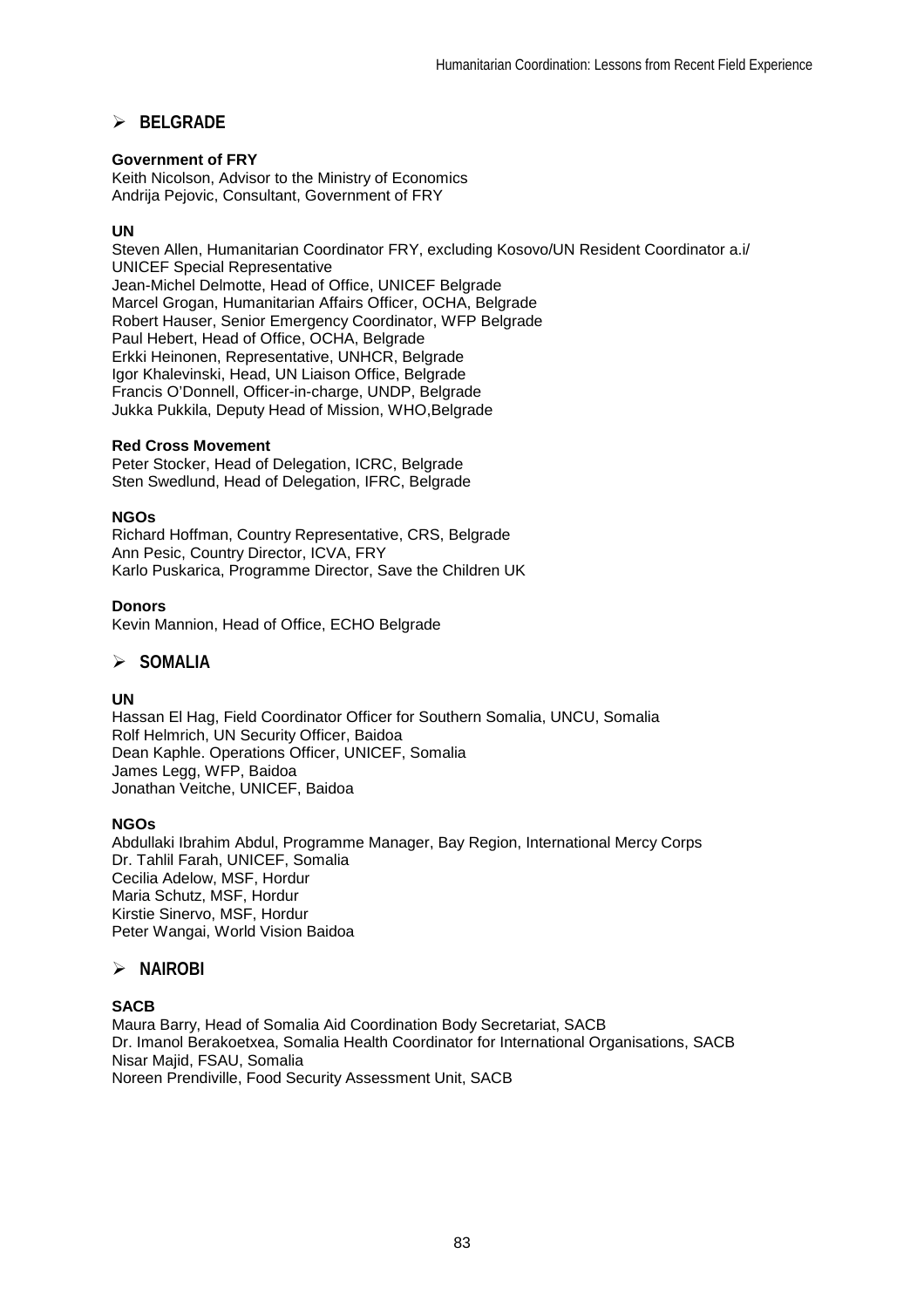## **UN**

Babefemi Badejo, Senior Political Adviser, UN Political Office for Somalia Pat Banks, Coordinator, UN IRIN Kevin Farrell, Representative/Country Director, WFP, Somalia Manuel Fontaine, Programme Officer/Coordinator, UNICEF, Somalia Bernard Harbourne, UNCU, Somalia Moe Hussein, UNCU, Somalia Pat Johnson, UN Focal Point, UNDP Area Program Coordinator, UN Coordination Office, UNDP Somalia Randolf Kent, UN Resident and Humanitarian Coordinator, UNDP Resident Representative & Designated Official for Somalia, UNDP Somalia Valérie Julliand, Senior Humanitarian Affairs Officer, OCHA, Nairobi Wayne Long, Chief Security Advisor, Somalia Andre Le Sage, UNCU, Somalia Sheldon Yett, Emergency Officer, UNICEF, Somalia

#### **Red Cross Movement**

Raymond Desarzens, Field Co-ordinator, ICRC, Somalia

#### **NGOs**

Matt Bryden, Director, War Torn Societies Project, Somalia John Cunliffe, Action Against Hunger, Somalia Kathleen Fahy, Programme Manager, Somalia, Trócaire Fatuma Jibril, Horn Relief for Somalia Gary Jones, Resident Representative, Horn of Africa Programme, Norwegian People's Aid Claire Meytraud, Deputy Programme Director, Somalia/Somaliland Programme, SCF UK Nigel Nicholson, Programme Director, Somalia/Kenya Region, SCF UK David Querol, Somalia Head of Mission, MSF, Spain

#### **Donors**

Eddie Boyle, TA Food Security, EU, Somalia Alessandro Campo, Consultant, Italian Special Envoy for Somalia Henrik Jespersen, First Secretary (Development), Royal Danish Embassy, Nairobi Christoph Langenkamp, TA Rural Development, EU Ambassador Francesco Sciortino, Italian Embassy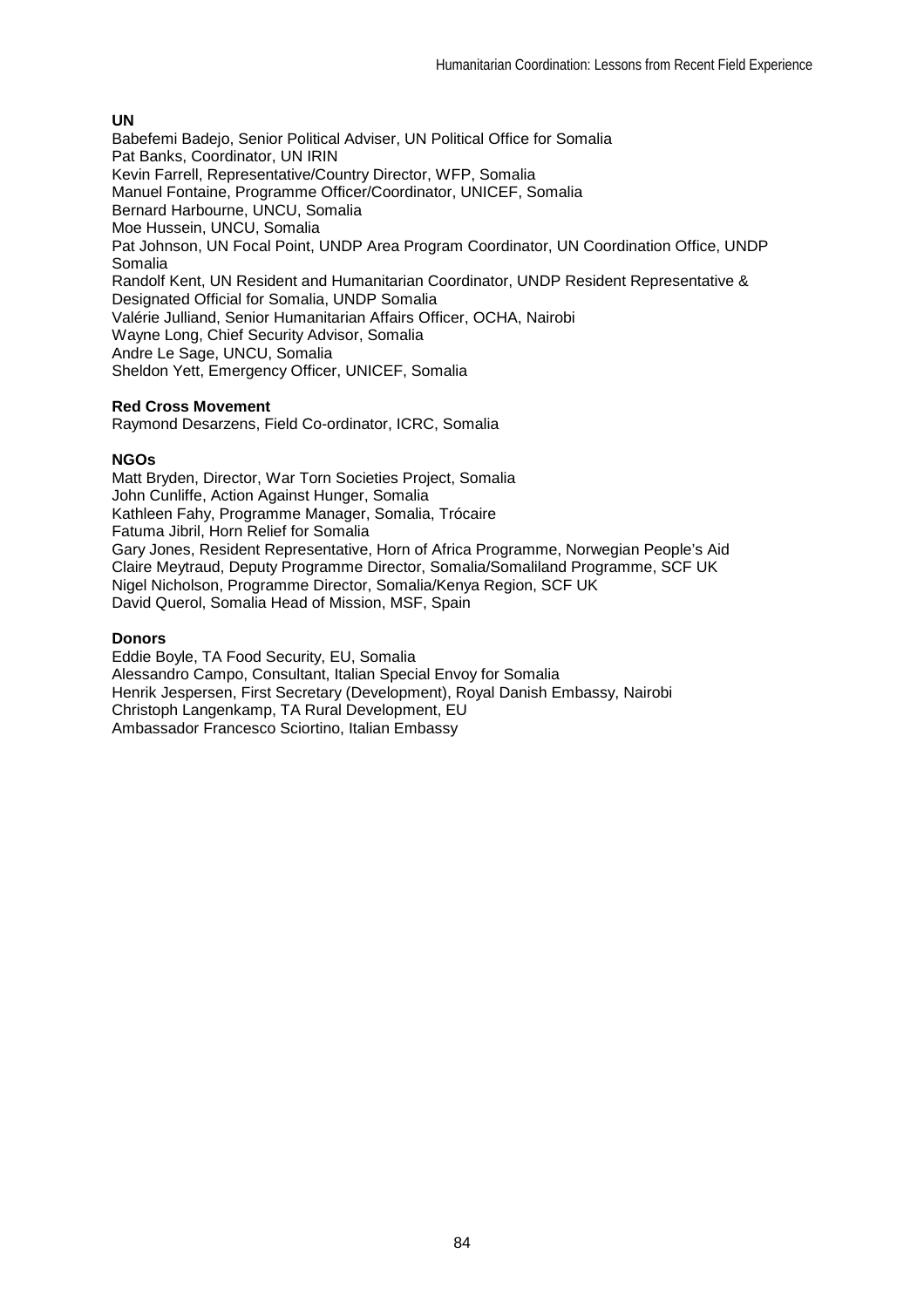# **SELECTED BIBLIOGRAPHY**

- Anon (2000a) The Humanitarian Community Information Centre Strategic Planning June to December 2000 and Beyond. (Office of the Deputy Special Representative of the Secretary-General: New York).
- Anon (2000b) Common Observations of the First Donors Retreat on the CAP, Montreux, Switzerland, March.
- Anon (2001a) IASC Briefing UN Joint Logistics Centre (UNJLC) Concept.
- Anon (2001b) Agenda for Donor Retreat on the Consolidated Appeal Process 1st 2nd March, Montreux, Switzerland.
- Akashi, Y. (1997) Field Coordination Arrangements in Complex Emergencies Note to the Secretary-General.
- ALNAP (2001) Humanitarian Action: Learning from Evaluation (Overseas Development Institute: London)
- Anema, F. et al (2000) An Examination of the Role of the International Red Cross and Red Crescent Movement's Response to the Balkans Crisis.
- Annan, K. (2000a) Statement of the Secretary-General to the meeting of the Security Council on humanitarian aspects of issues before the council, 9 March. S/PRST/2000/7 (United Nations: New York)
- Annan, K. (2000b) Report of the Secretary-General on the United Nations Transitional Administration in East Timor. S/2000/738 (United Nations Security Council: New York).
- Annan, K. (2000c) Opening Remarks at the International Peace Academy Symposium on Humanitarian Action.
- Apthorpe, R. (1998) Towards Emergency Humanitarian Evaluation, Development 12 (Asia Pacific Press: National Centre for Development Studies, The Australian National University).
- Atkinson, P. and Leader, N. (2000) The 'Joint Policy of Operations' and the 'Principles and Protocols of Humanitarian Operations' in Liberia, HPG Report 3 (Overseas Development Institute: London).
- Axelrod, R. (1990) The Evolution of Cooperation. (Penguin Books: Harmondsworth, Middlesex).
- Bassiouni, D. (2000) Strengthening and Renewing OCHA: Report on the Management Review. (For submission to the OCHA Senior Management Retreat, New York, 28-29 June 2000).
- Bennet, J. (1999) North Korea: The Politics of Food Aid, RRN Network Paper 28 (Overseas Development Institute: London).
- Borton, J. (1996) An Account of Coordination Mechanisms for Humanitarian Assistance During the International Response to the 1994 Crisis in Rwanda, Advanced Development Management Program Series 22 (Institute of Comparative Culture, Sophia University: Tokyo).
- Bradbury, B., Leader, N. and Mackintosh, K. (2000) The Agreement on Ground Rules in South Sudan, HPG Report 4 (Overseas Development Institute: London).
- Bradbury, M. and Coultan, V. (2000) Somalia Inter-Agency Flood Response Operation Phase 1 November-December. An Evaluation. (UNICEF Somalia: Nairobi).
- Brahimi, L. (2000) Report of the Panel on United Nations Peace Operations. A/55/305 and S/2000/809 (United Nations General Assembly and United Nations Security Council: New York).
- Bruderlein, C. (1996) Assessment of the Legal Bases of Coordination Arrangements in International Humanitarian Law. Toward a New Understanding of the Role and Responsibilities of Humanitarian Organisations Regarding Coordination. (DHA Paper presented in San Remo).
- Bruderlein, C. and Castro, A. (1999) OCHA Desk Review of OLS Evaluations.
- Buchanan-Smith, M. et al (1999) Evaluation of Danish Humanitarian Assistance to Sudan, 1992-1998. Final Report. (Overseas Development Institute: London).
- Campbell, K. and Ball, N. (2000) Complex Crisis and Complex Peace Humanitarian Coordination in Angola. (OCHA Policy, Information and Advocacy Division: New York).
- Child, J. and Faulkner, D. (1998) Strategies of Cooperation Managing Alliances, Networks, and Joint Ventures. (Oxford University Press: Oxford).
- Childers, E. and Urquhart, B. (1992) Towards a More Effective United Nations, Development Dialogue 1-2 (Dag Hammarskjöld Foundation: Uppsala, Sweden).
- Chopra, J. (2000) The UN's Kingdom of East Timor, Survival 42 (3) pp.27-39 (The International Institute for Strategic Studies).
- Chr.Michelson Institute (1999) Evaluation of Danish Humanitarian Assistance Volume 8: UN and International Organisations. (Ministry of Foreign Affairs, Danida: Copenhagen).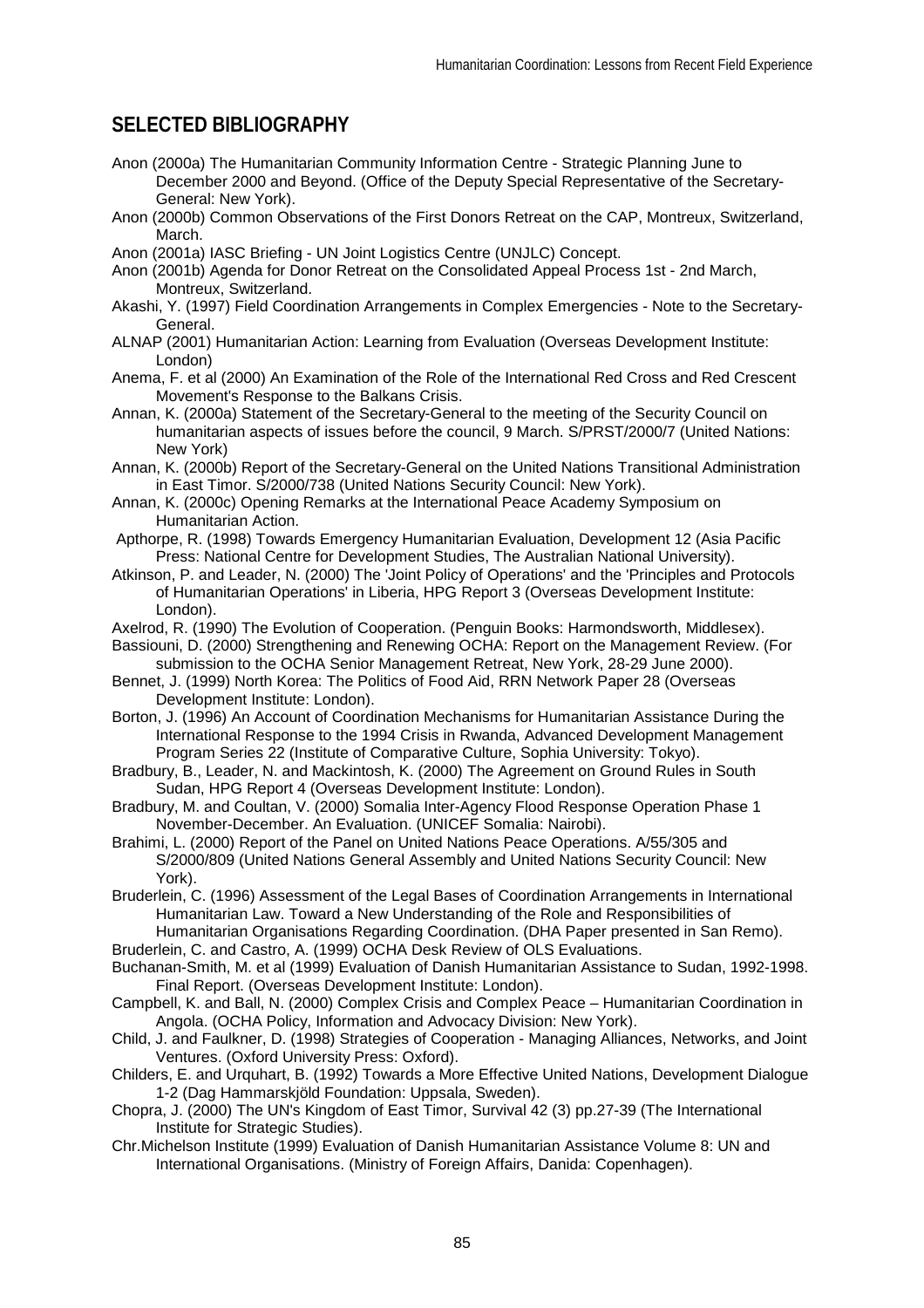- Collins, C. (1998) Critiques of Humanitarianism and Humanitarian Action. A Discussion Paper Prepared for OCHA for the Conference 'Humanitarian Coordination - Lessons Learned', Stockholm, April 3-4 1998.
- Conseil Regional Des Organisations Non Gouvernementales de Developpement du Nord-Kivu (2000) Proposition Des Modalités De Coordination De La Réponse Humanitarian Du Système Onusien.
- Cunliffe, A. and Pugh, M. (1996) The UNHCR As Lead Agency in the Former Yugoslavia, The Journal of Humanitarian Assistance.
- DANIDA (1999) Evaluation of Danish Humanitarian Assistance Volume 6: Great Lakes (Ministry of Foreign Affairs, Danida: Copenhagen).
- Development Initiatives (2000) Global Humanitarian Assistance 2000 An Independent Report Commissioned by the IASC. (Inter-Agency Standing Committee: Geneva).
- Donini, A. (1998) The Policies of Mercy: UN Coordination in Afghanistan, Mozambique and Rwanda, Occasional Paper 22 (The Thomas J. Watson Institute for International Studies: Providence, Rhode Island).
- Donini, A. et al (1996) Afghanistan: Coordination in a Fragmented State. (UN Department of Humanitarian Affairs: New York).
- Donini, A. and Niland, N. (1994) Rwanda: Lessons Learned. A Report on the Coordination of Humanitarian Activities. (UN Department of Humanitarian Affairs).
- DPKO (2000) Multidisciplinary Peacekeeping: Lessons From Recent Experience. (Lessons Learned Unit).
- Duffield, M. et al (1998) Strategic Humanitarian Coordination in the Great Lakes Region 1996-1997 An Independent Study for the Inter-Agency Standing Committee. (Policy, Information and Advocacy Division, OCHA: New York).
- ECHA Working Group on DDR (2000) Harnessing Institutional Capacities in Support of the Disarmament, Demobilization and Reintegration of Former Combatants.
- ECOSOC (2000) ECOSOC Humanitarian Segment 2000: Strengthening of the Coordination of Emergency Humanitarian Assistance of the United Nations - Report of the Secretary General 30 May 2000 E\2000\61 (United Nations: New York).
- Elmquist, M. (1999) CIMIC in East Timor.
- Emergency Support Service, OPE (1996) WFP in Emergencies. Framework, Preparedness and Response Strategy. (OPE, WFP: Rome).
- Food and Agriculture Organisation (1997) FAO's Emergency Activities. (FAO: Rome).
- Fuchs, P. (1995) Emergency Coordination A Problem of Humanitarian Agencies or Rather of Politicians and Generals, International Review of the Red Cross 304 (ICRC: Geneva).
- Gallagher, D. et al (1998) Conflict, Peace and Development Cooperation. Report No. 1. Civilian and Military Means of Providing and Supporting Humanitarian Assistance During Conflict. Comparative Advantages and Costs. (OECD/DAC).
- Geographic Information Support Team (2000) SHARE. Structured Humanitarian Assistance Reporting. A Summary Description and Requirements for Geo-Referenced Data Collection and Mapping to Support Humanitarian Assistance Operations. (UNICEF).
- Goodwin-Gill, G. (1997) United Nations Reform and the Future of Refugee Protection, International Journal of Refugee Law.
- Gordenker, L. (1998) Clash and Harmony in Promoting Peace: Overview, International Peacekeeping 5 (4) pp.1-14 Ed: Whitman, J.
- Hallam, A. (1998) Evaluating Humanitarian Assistance Programmes in Complex Emergencies, RRN Good Practice Review 7 Eds: Borton, J., Gibbons, J. and Longford, S. (Overseas Development Institute: London).
- Hansen, G. (1998) Humanitarian Action in the Caucasus: A Guide for Practitioners. (Thomas J. Watson Jr. Institute for International Studies: Brown University).
- Hopkins, R. (1984) Information Sharing and Consultation Among Major Food Donors. (International Food Policy Research Institute. Commissioned by CIDA, DGVIII and USAID).
- IASC (1998a) IASC Recommendations Related to the Review of the Capacity of the United Nations System for Humanitarian Action.
- IASC (1998b) Pamphlet on Humanitarian Coordinators Annex III, November.
- IASC (1999) Protection of Internally Displaced Persons. Inter-Agency Standing Committee Policy Paper.
- IASC (2000) IASC Reference Group on Post-Conflict Reintegration Final Report.
- IASC Secretariat (1997) The Inter-Agency Standing Committee and Working Group: Concise Terms of Reference and Action Procedures - Revised and Abridged April 1997.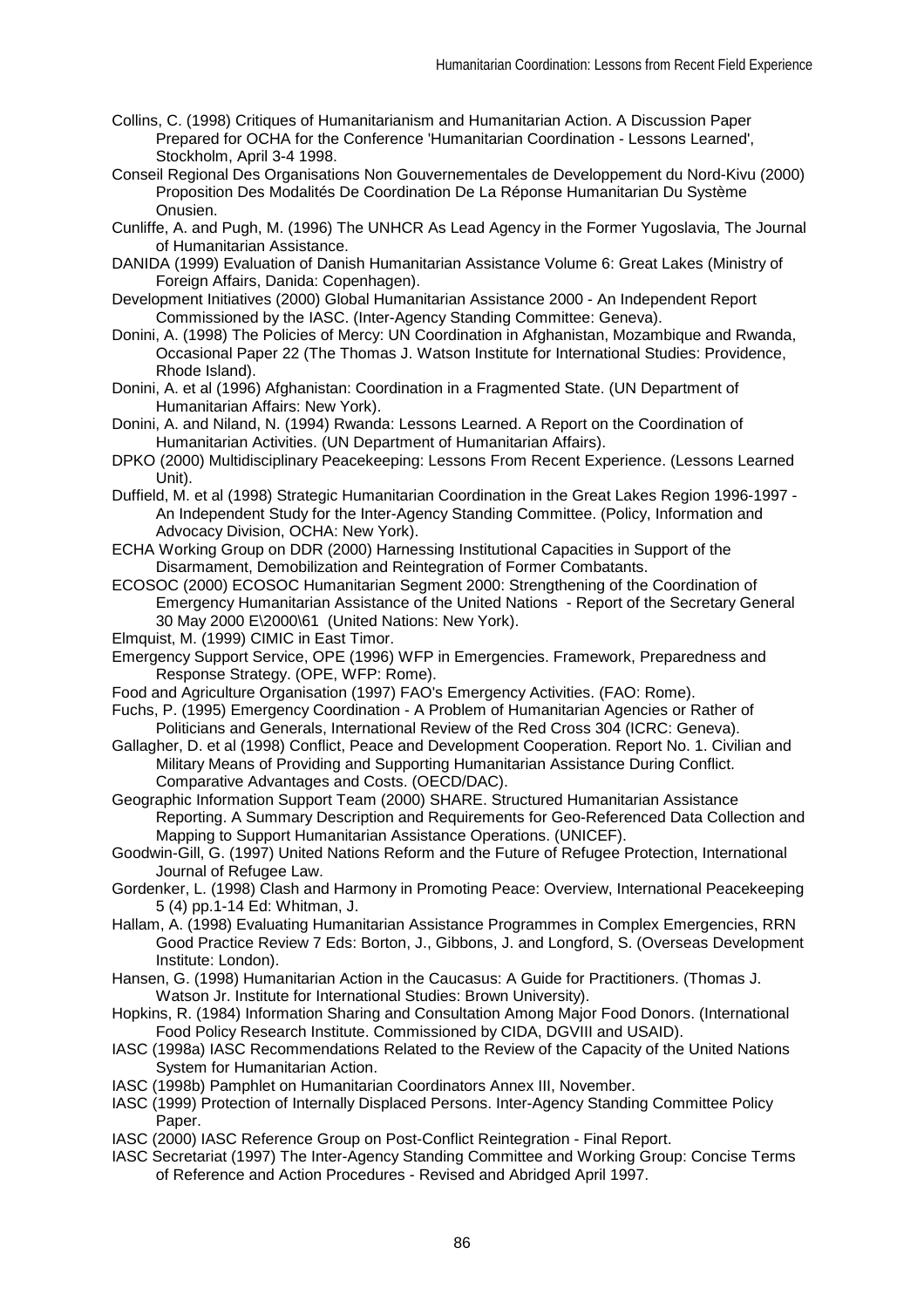- Ingram, J. (1993) The Future Architecture for International Assistance in 'Humanitarianism across Borders - Sustaining Civilians in Times of War'. Eds: Weiss, T. and Minear, L. (Lynne Reinner: Boulder).
- International Council of Voluntary Agencies (2000a) Special Issue: The Independent Evaluation of UNHCR's Emergency Preparedness and Response to the Kosovo Refugee Crisis, TalkBack 2
- International Council of Voluntary Agencies (2000b) The Fribourg Forum: Creating Another Layer of Bureaucracy?, TalkBack 2-4.
- Karim, A. et al (1996) Operation Lifeline Sudan. A Review. (DHA).
- Kent, R. (1999) Bridging the Gap: A Report on Behalf of the Inter-Agency Standing Committee Reference Group on Post-Conflict Re-Integration. (UNDP).
- Lanzer, T. (1998) The UN Department of Humanitarian Affairs in Angola: A Model for the Coordination of Humanitarian Assistance. (Studies on Emergency and Disaster Relief, RSP).
- Le Billon, P. (2000) The Political Economy of War: What Relief Workers Need To Know, Humanitarian Practice Network Paper 33 (Overseas Development Institute: London).
- Leader, N. (1999) Humanitarian Principles in Practice: A Critical Review, RRN Discussion Paper (Overseas Development Institute: London).
- Leader, N. (2000a) Negotiating the 'Governance Gap': The UN and Capacity-Building in Afghanistan a Report for the UN Capacity-Building Task Force.
- Leader, N. (2000b) A Case of 'Having Your Cake and Eating It'? Donor Government Policy on Capacity-Building and Engagement With the De Facto Authorities in Afghanistan. (Paper for the Afghanistan Support Group Meeting, Montreux, Dec 7-8 2000).
- Leader, N. and Macrae, J. (2000) Terms of Engagement: Conditions and Conditionality in Humanitarian Action - Report of a Conference Organised by the Overseas Development Institute and the Centre for Humanitarian Dialogue in Geneva 3-4 May 2000, HPG Report 6 (Overseas Development Institute: London).
- Levine, I. (1997) Promoting Humanitarian Principles: the Southern Sudan Experience, RRN Network Paper 21 (Overseas Development Institute: London).
- Lightburn, D. (1996) Nato and its New Role. In 'After Rwanda: The Coordination of United Nations Humanitarian Assistance.' Eds: Whitman, J. & Pocock, D. (Macmillan Press: London).
- MacFarlane, N. (2000) Politics and Humanitarian Action. Occasional Paper No. 41 (Thomas J Watson Institute for International Studies, Providence: Rhode Island).
- Macrae, J. and Leader, N. (2000a) Shifting Sands: The Search for 'Coherence' Between Political and Humanitarian Responses to Complex Emergencies, Humanitarian Policy Group Report 8 (Overseas Development Institute: London).
- Macrae, J. and Leader, N. (2000b) The Politics of Coherence: The UK Government's Approach to Linking Political and Humanitarian Responses to Complex Political Emergencies, HPG Research in Focus 1 (Overseas Development Institute: London).
- Minear, L. (1998) Learning to Learn. A Discussion Paper Prepared for OCHA for the Conference 'Humanitarian Coordination - Lessons Learned', Stockholm, April 3-4 1998.
- Minear, L. et al (1992) United Nations Coordination of the International Humanitarian Response to the Gulf Crisis 1990-1992, Occasional Paper 13 (The Thomas J. Watson Institute for International Studies: Providence, Rhode Island).
- Minear, L. et al (1994) Humanitarian Action in the Former Yugoslavia: The UN's Role 1991-1993, Occasional Paper 18 (The Thomas J. Watson Institute for International Studies: Providence, Rhode Island).
- Moore, J. (2000) Independent Study of UN Coordination Mechanisms in Crisis and Post-Conflict Situations.
- OCHA (1998) Humanitarian Coordination Lessons Learned: Report of a Review Seminar, Stockholm April 3-4. (OCHA: New York).
- OCHA (1999) OCHA Orientation Handbook on Complex Emergencies.
- OCHA (2000a) Global Management Retreat Summary Report.
- OCHA (2000b) OCHA DRC Humanitarian Bulletin: October-November 2000.
- OCHA (2000c) Report on OCHA Management Retreat.
- OCHA (2000d) Final Report of the United Nations Office for the Coordination of Humanitarian Affairs. Management Retreat for Humanitarian/Resident Coordinators (Draft).
- OCHA Albania Coordination Team (1999) Final Report: UNHCR/OCHA Coordination Team, July-October 1999.
- Ockwell, R. (1999) Full Report of the Thematic Evaluation of Recurring Challenges in the Provision of Food Assistance in Complex Emergencies, Office of Evaluation, World Food Programme.
- Overseas Development Institute (1999) Evaluation of Danish Humanitarian Assistance Volume 2: Afghanistan. (Ministry of Foreign Affairs, Danida: Copenhagen).
- Paludan, A. (2001) ICVA-WFP Consultation on Inter-Agency Field Security Collaboration.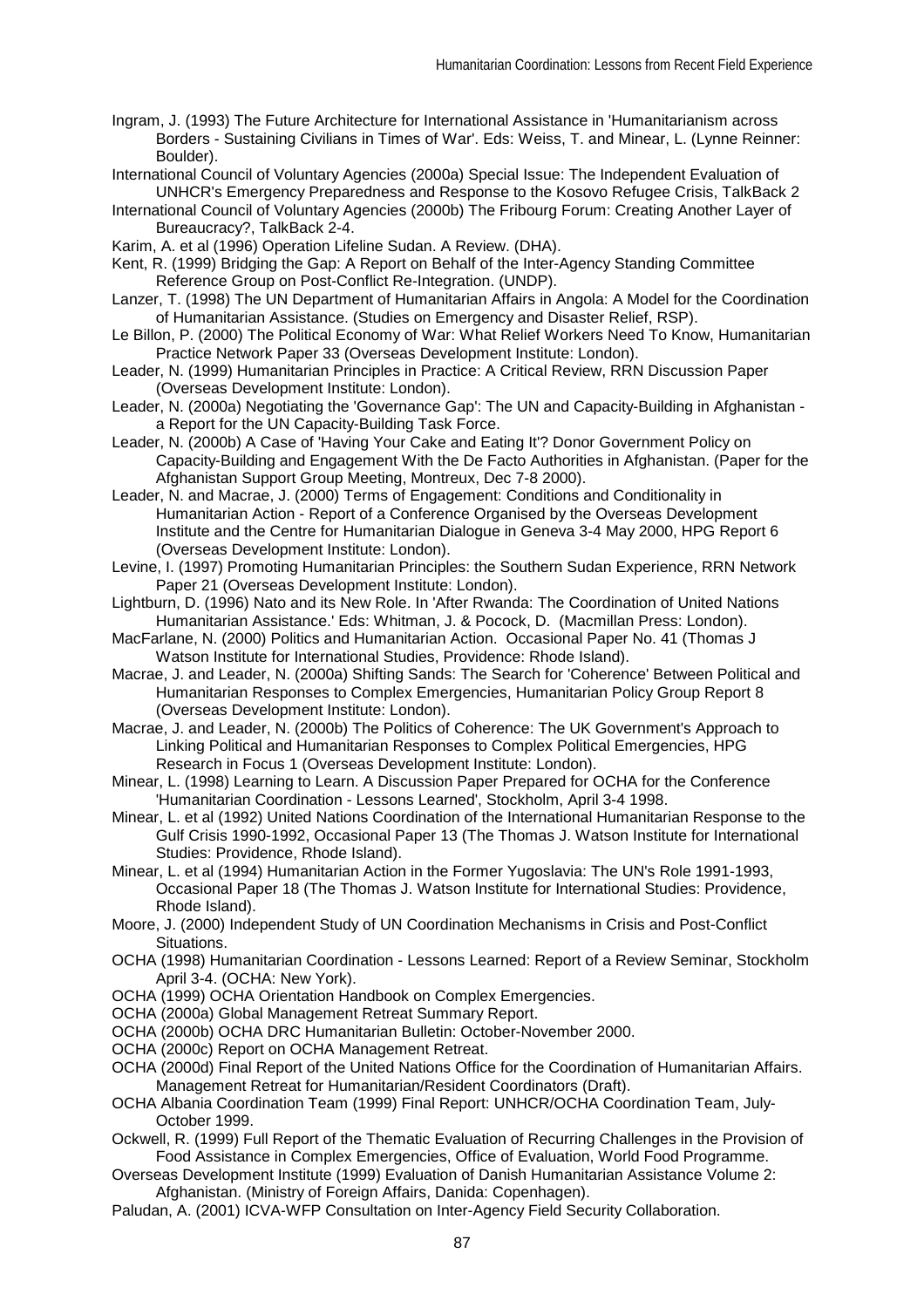Pasquier, A. (2001) Constructing Legitimacy. (Seminar 'Politics and Humanitarian Aid: Debates, Dilemmas and Dissension' on 1 February 2001).

Praxis Group Ltd. (2000) Background Paper Drafted As Preparation for the ECHA DDR Working Group Paper: 'Harnessing Institutional Capacities in Support of DDR of Former Combatants'.

Pugh, M. (2001) Civil-Military Relations in Peace Support Operations: Hegemony or Emancipation? Reindorp, N. (1998) Towards an Assistance Strategy for Rwanda. Paper prepared for UNDP Rwanda.

Righter, R. (1995) Utopia Lost – The United Nations and the World Order. (Brookings Institution Press: Washington DC).

Robinson, M. and Morjane, K. (2000) Terms of Reference of Cooperation Between The United Nations Organization Mission in the Democratic Republic of the Congo and the Office of the United Nations High Commissioner for Human Rights.

SCHR (2001) The Democratic Republic of Congo: A Forgotten Emergency Briefing Note (SCHR, Geneva).

SCHR (2000) Brahimi Report Briefing Note (SCHR, Geneva).

- Scott, C. (1995) Humanitarian Action and Security in Liberia. (Thomas J. Watson Jr. Institute for International Studies: Brown University).
- Smillie, I. (2000) Inside the Wire? Civil Military Cooperation in Complex Emergencies. .

Sommers, M. (2000) The Dynamics of Coordination, Occasional Paper 40 (Thomas J. Watson Jr. Institute for International Studies: Providence, Rhode Island.).

- Suhrke, A. et al (2000) The Kosovo Refugee Crisis An Independent Evaluation of UNHCR's Emergency Preparedness and Response. (UNHCR Evaluation and Policy Analysis Unit: Geneva).
- Telford, J. (2000) Coordination in the 1999 Kosovo Refugee Emergency: The Emergency Management Group, Albania - An Evaluation. (DFID).
- Toole, D. (2001) Negotiation of Humanitarian Access and Assistance: Observations from Recent Experience. Harvard Program on Humanitarian Policy and Conflict Research, Working Paper.
- UN Development Program (1996) Strengthening the Work of the Resident Coordinators: Evolving Responses to Evolving Circumstances. (Office of Evaluations and Strategic Planning).
- UN Economic and Social Council (1999) Humanitarian Affairs Segment of the Substantive Session of the Economic and Social Council. E/1999/45
- UN Economic and Social Council (2000) United Nations Economic and Social Council, Humanitarian Affairs Seament.
- UN General Assembly (1991a) United Nations General Assembly Resolution 46/182.
- UN General Assembly (1991b) Strengthening the Coordination of Humanitarian Emergency Assistance of the United Nations. (United Nations General Assembly: New York).
- UN General Assembly (1992) Strengthening of the Coordination of Humanitarian Emergency Assistance of the United Nations.
- UN General Assembly (1993) Strengthening of the Coordination of Humanitarian Emergency Assistance of the United Nations.
- UN General Assembly (1994) Strengthening of the Coordination of Humanitarian Emergency Assistance of the United Nations.
- UN General Assembly (2000a) Implementation of the Report of the Panel on United Nations Peace Operations. (UN General Assembly, 55th session. Agenda items 86, 117 and 153).
- UN General Assembly (2000b) Safety and Security of Humanitarian Personnel and Protection of United Nations Personnel. (UN General Assembly. 55th Session, Agenda item 20).
- UN Secretary-General (1997a) Renewing the United Nations: A Programme for Reform Secretary-General's Report, 14 July 1997 A/51/950 (UN General Assembly Economic and Social Council)
- UN Secretary-General (1997b) Special Economic, Humanitarian and Disaster Relief Assistance: Review of the Capacity of the United Nations System for Humanitarian Assistance - Report of the Secretary-General. E/1997/98 (UN Economic and Social Council).
- UN Secretary-General (1998) Strengthening the Coordination of Emergency Humanitarian Assistance of the United Nations - Report of the Secretary-General. A/53/139 - E/1998/67 (UN Economic and Social Council).
- UN Secretary-General (2000) Strengthening the Coordination of Emergency Humanitarian Assistance of the United Nations - Report of the Secretary-General. A/55/82-E/2000/61 (UN General Assembly Economic and Social Council).
- UN Security Council (2000) United Nations Security Council Resolution 1272. (United Nations Security Council: New York).
- UN Special Coordinator on Internal Displacement (2000a) Findings and Recommendations of the Senior Inter-Agency Network Mission to Ethiopia and Eritrea.
- UN Special Coordinator on Internal Displacement (2000b) Findings and Recommendations of the Senior Inter-Agency Network on Internal Displacement Mission to Burundi.